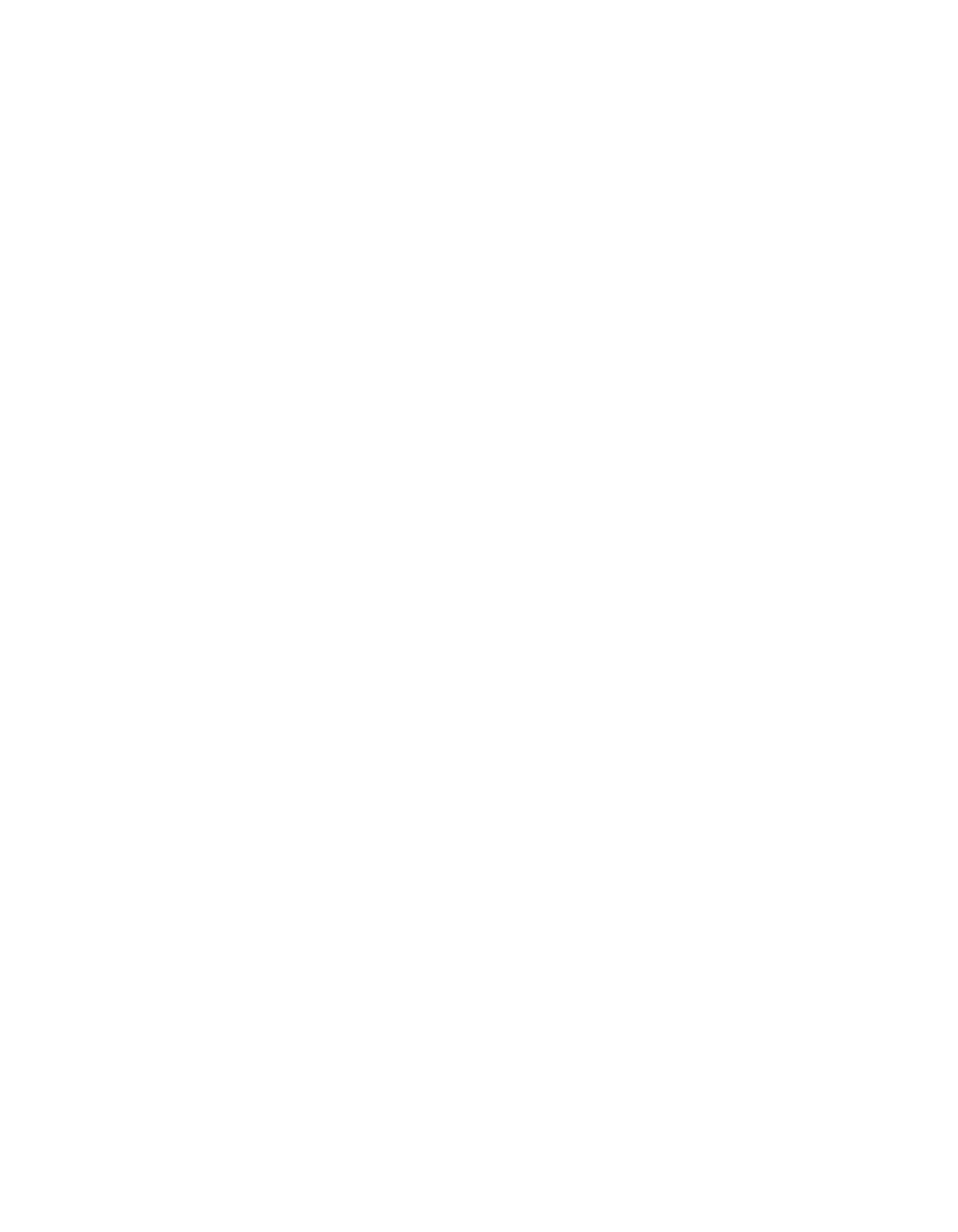# Xantrex XW Automatic Generator Start

**Owner's Guide**

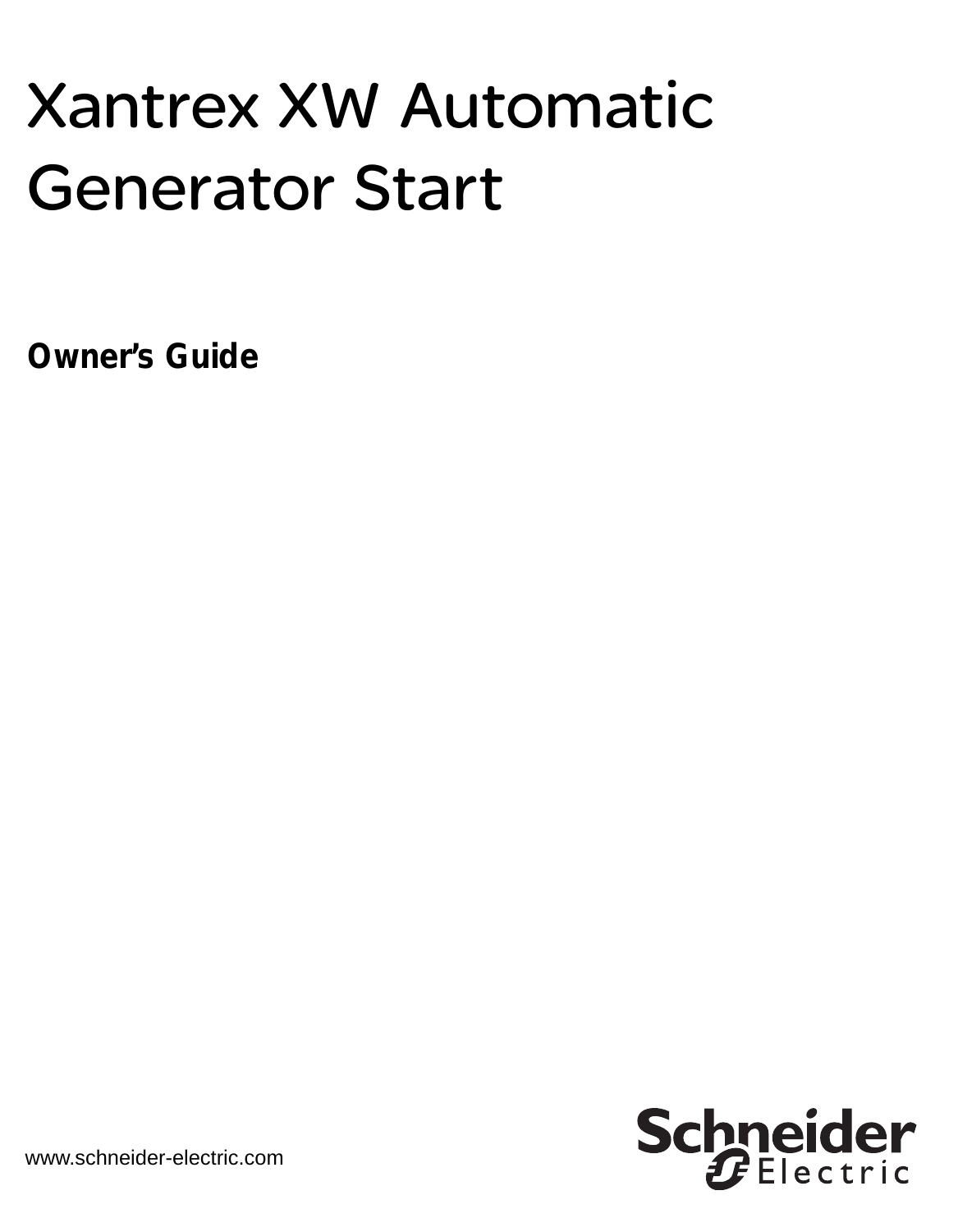Copyright © 2012 Schneider Electric. All Rights Reserved.

All trademarks are owned by Schneider Electric Industries SAS or its affiliated companies.

#### **Exclusion for Documentation**

UNLESS SPECIFICALLY AGREED TO IN WRITING, SELLER

(A) MAKES NO WARRANTY AS TO THE ACCURACY, SUFFICIENCY OR SUITABILITY OF ANY TECHNICAL OR OTHER INFORMATION PROVIDED IN ITS MANUALS OR OTHER DOCUMENTATION;

(B) ASSUMES NO RESPONSIBILITY OR LIABILITY FOR LOSSES, DAMAGES, COSTS OR EXPENSES, WHETHER SPECIAL, DIRECT, INDIRECT, CONSEQUENTIAL OR INCIDENTAL, WHICH MIGHT ARISE OUT OF THE USE OF SUCH INFORMATION. THE USE OF ANY SUCH INFORMATION WILL BE ENTIRELY AT THE USER'S RISK; AND

(C) REMINDS YOU THAT IF THIS MANUAL IS IN ANY LANGUAGE OTHER THAN ENGLISH, ALTHOUGH STEPS HAVE BEEN TAKEN TO MAINTAIN THE ACCURACY OF THE TRANSLATION, THE ACCURACY CANNOT BE GUARANTEED. APPROVED CONTENT IS CONTAINED WITH THE ENGLISH LANGUAGE VERSION WHICH IS POSTED AT WWW.SCHNEIDER-ELECTRIC.COM.

**Document Number:** 975-0307-01-01 **Revision:** Rev E **Date:** December 2012

**Product Part Number:** 865-1060

#### **Contact Information**

www.schneider-electric.com

Please contact your local Schneider Electric Sales Representative or visit our website at: http://www.schneider-electric.com/sites/corporate/en/support/operations/local-operations/local-operations.page

#### **Information About Your System**

As soon as you open your product, record the following information and be sure to keep your proof of purchase.

Serial Number

Product Number \_\_\_\_\_\_\_\_\_\_\_\_\_\_\_\_\_\_\_\_\_\_\_\_\_\_\_\_\_\_\_\_\_

Purchased From \_\_\_\_\_\_\_\_\_\_\_\_\_\_\_\_\_\_\_\_\_\_\_\_\_\_\_\_\_\_\_\_\_

Purchase Date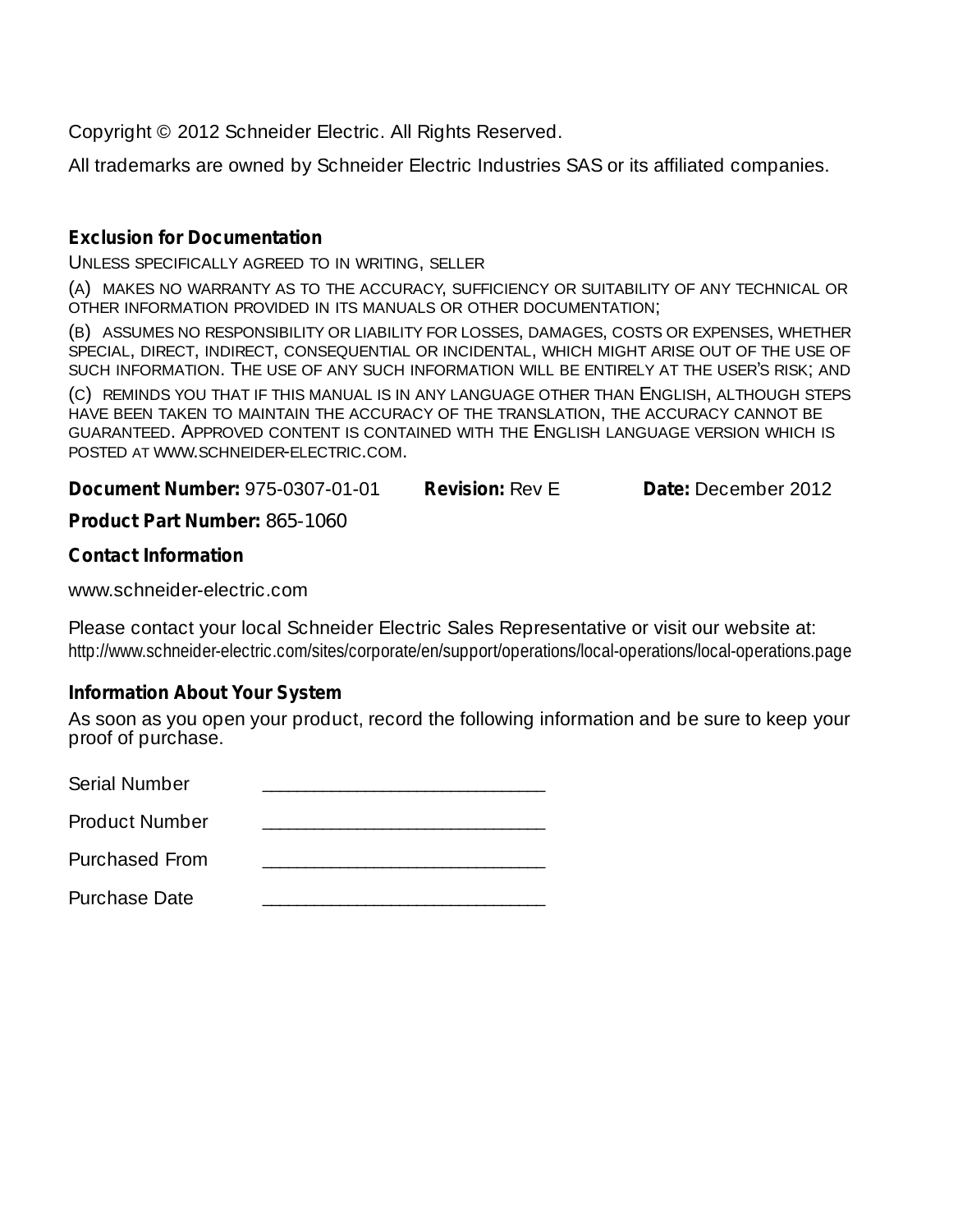# About This Guide

| Purpose      |                                                                                                                                                                                                                                                                                                                                               |
|--------------|-----------------------------------------------------------------------------------------------------------------------------------------------------------------------------------------------------------------------------------------------------------------------------------------------------------------------------------------------|
|              | The purpose of this Owner's Guide is to provide explanations and<br>procedures for installing, operating, maintaining, and troubleshooting the<br>Schneider Electric Xantrex XW Automatic Generator Start.                                                                                                                                    |
| Scope        |                                                                                                                                                                                                                                                                                                                                               |
|              | The Guide provides safety guidelines, detailed planning and setup<br>information, procedures for installing the Xantrex XW Automatic<br>Generator Start, as well as information about configuring, operating and<br>troubleshooting the unit. This guide does not provide information about<br>choosing a generator or operating a generator. |
| Audience     |                                                                                                                                                                                                                                                                                                                                               |
|              | The Guide is intended for anyone who needs to install and/or operate the<br>Xantrex XW Automatic Generator Start. Installers should be certified<br>technicians or electricians.                                                                                                                                                              |
| Organization |                                                                                                                                                                                                                                                                                                                                               |
|              | This Guide is organized into five chapters and three appendixes.                                                                                                                                                                                                                                                                              |
|              | Chapter 1, "Introduction" describes the features and functions of the<br>Xantrex XW Automatic Generator Start.                                                                                                                                                                                                                                |
|              | Chapter 2, "Installation" contains information and procedures to install<br>the Xantrex XW Automatic Generator Start.                                                                                                                                                                                                                         |
|              | Chapter 3, "Configuration" contains information and procedures for<br>configuring the Xantrex XW Automatic Generator Start.                                                                                                                                                                                                                   |
|              | Chapter 4, "Operation" describes the operation of the Xantrex XW AGS<br>and how to get the most from its features.                                                                                                                                                                                                                            |
|              | Chapter 5, "Troubleshooting" contains information and procedures to<br>troubleshoot the Xantrex XW Automatic Generator Start.                                                                                                                                                                                                                 |
|              | Appendix A, "Specifications", contains the electrical, mechanical, and<br>environmental specifications for the Xantrex XW Automatic Generator<br>Start.                                                                                                                                                                                       |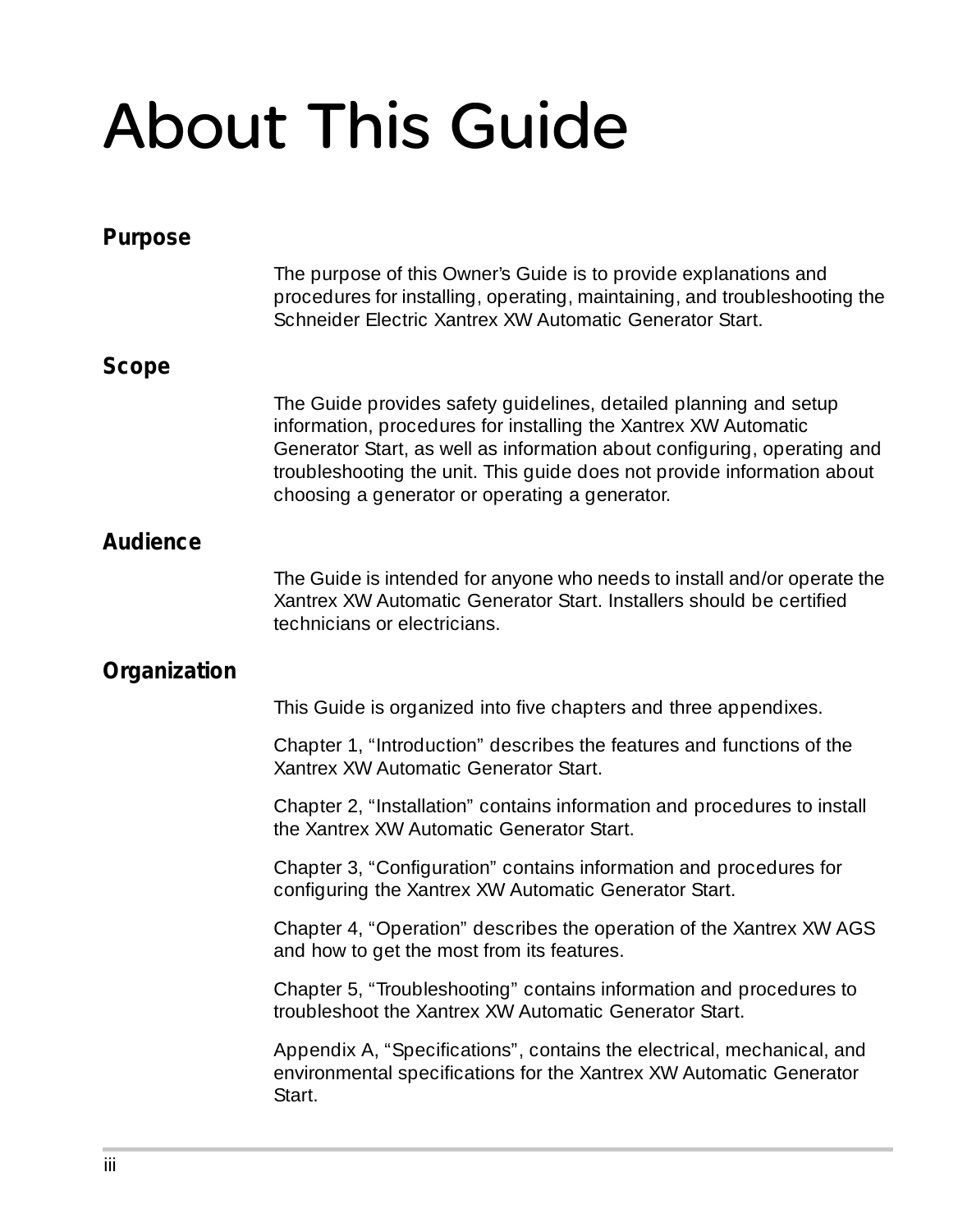[Appendix B, "Generator Auto Start Requirements and Types",](#page-104-0) provides general information about generators that will work with the Xantrex XW Automatic Generator Start.

[Appendix C, "Relay Timing"](#page-110-0) contains information about relay configuration and timing for each basic type of starting mode for the Xantrex XW Automatic Generator Start.

#### **Conventions Used**

The following conventions are used in this guide.



#### **WARNING**

Warnings identify conditions or practices that could result in personal injury or loss of life



#### **CAUTION**

Cautions identify conditions or practices that could result in damage to the unit or other equipment.

**Important:** These notes contain information that is important for you to know, but is not as critical as a caution or warning.

#### **Related Information**

For more information about related components, refer to:

- Xantrex XW Inverter/Charger Operator's Guide (975-0240-01-01)
- Conext SW Inverter/Charger Owner's Guide 120/240V Split-phase (975-0638-01-01)
- Conext SW Inverter/Charger Owner's Guide 230V (975-0636-01-01)
- Xantrex XW Inverter/Charger Operator's Guide (975-0240-01-01)
- Xantrex XW System Control Panel Owner's Guide (975-0298-01-01)
- Xantrex XW Solar Charge Controller Owner's Guide (975-0283-01-01)

These guides are available at [www.schneider-electric.com, where yo](www.schneider-electric.com)u can find more information about Schneider Electric and its products and services.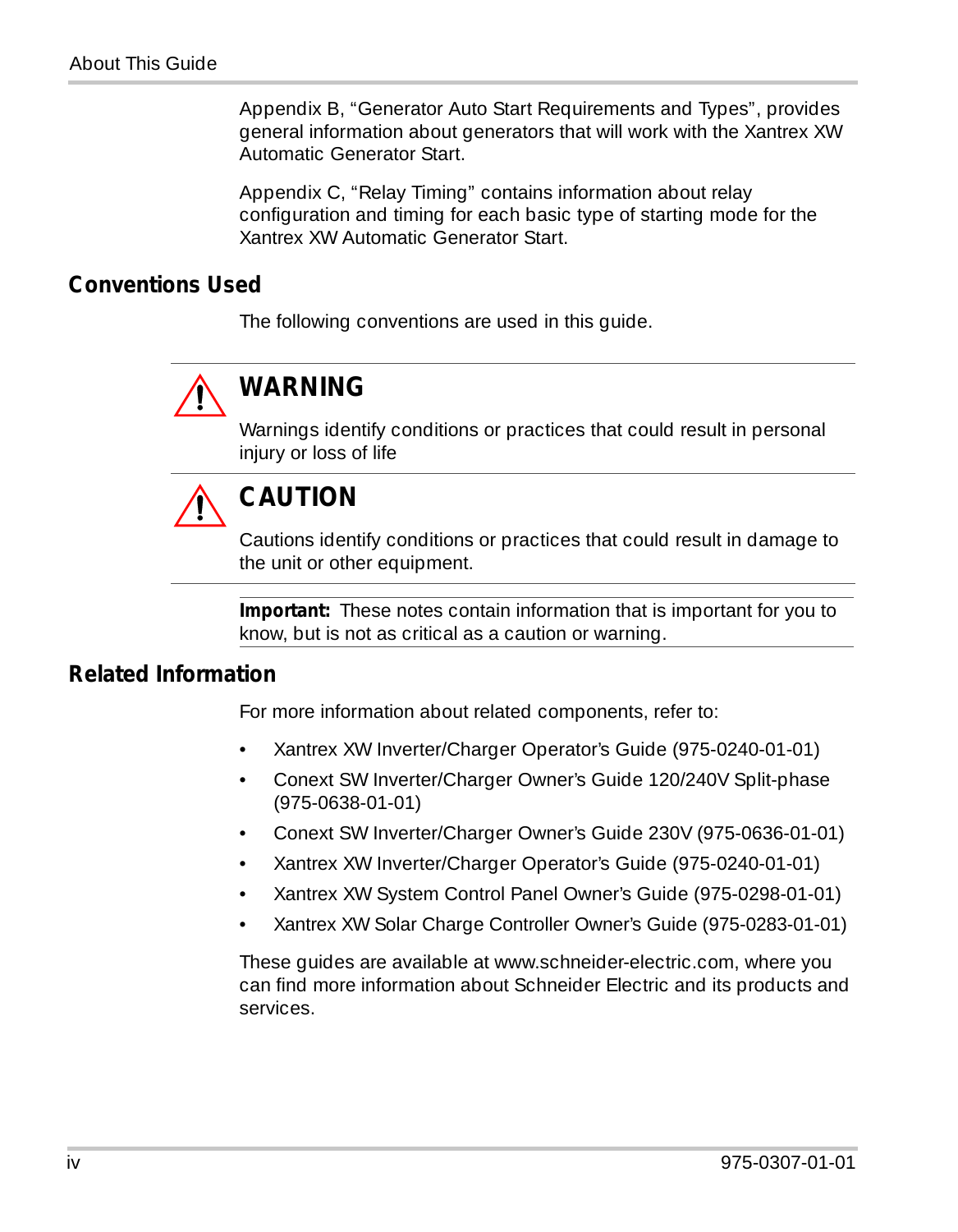## <span id="page-6-0"></span>Important Safety Instructions



#### **WARNING: Save these instructions**

This Owner's Guide contains important safety and operating instructions.

Before using your Xantrex XW Automatic Generator Start, be sure to read, understand, and save these safety instructions.



#### **WARNING: Restrictions on use**

The Xantrex XW Automatic Generator Start shall not be used in connection with life support systems or other medical equipment or devices.



#### **WARNING: Safety hazard**

Disable the Xantrex XW Automatic Generator Start if the generator or vehicle equipped with the generator is in an enclosed building or area where the generator exhaust is not vented to the outside.

#### General Precautions

- 1. Before installing and using the Xantrex XW Automatic Generator Start, read all appropriate sections of this guide.
- 2. If the Xantrex XW Automatic Generator Start is inoperative, see your warranty.
- 3. Do not dismantle the Xantrex XW Automatic Generator Start; it contains no user serviceable parts. See your warranty for instructions on obtaining service.
- 4. Protect the Xantrex XW Automatic Generator Start from rain, snow, spray, and water.
- 5. Disable the generator's starting circuit by disconnecting the starter battery, spark plug, et cetera, before wiring this device.
- 6. To reduce the risk of electrical shock, put the Xantrex Xanbus<sup>TM</sup> system into Standby before working on any circuits connected to it. See ["Putting the Xantrex XW AGS in Standby Mode" on page 4–6.](#page-91-0)
- 7. Disable the automatic starting circuit and/or disconnect the generator from its starting battery to prevent accidental starting while performing maintenance.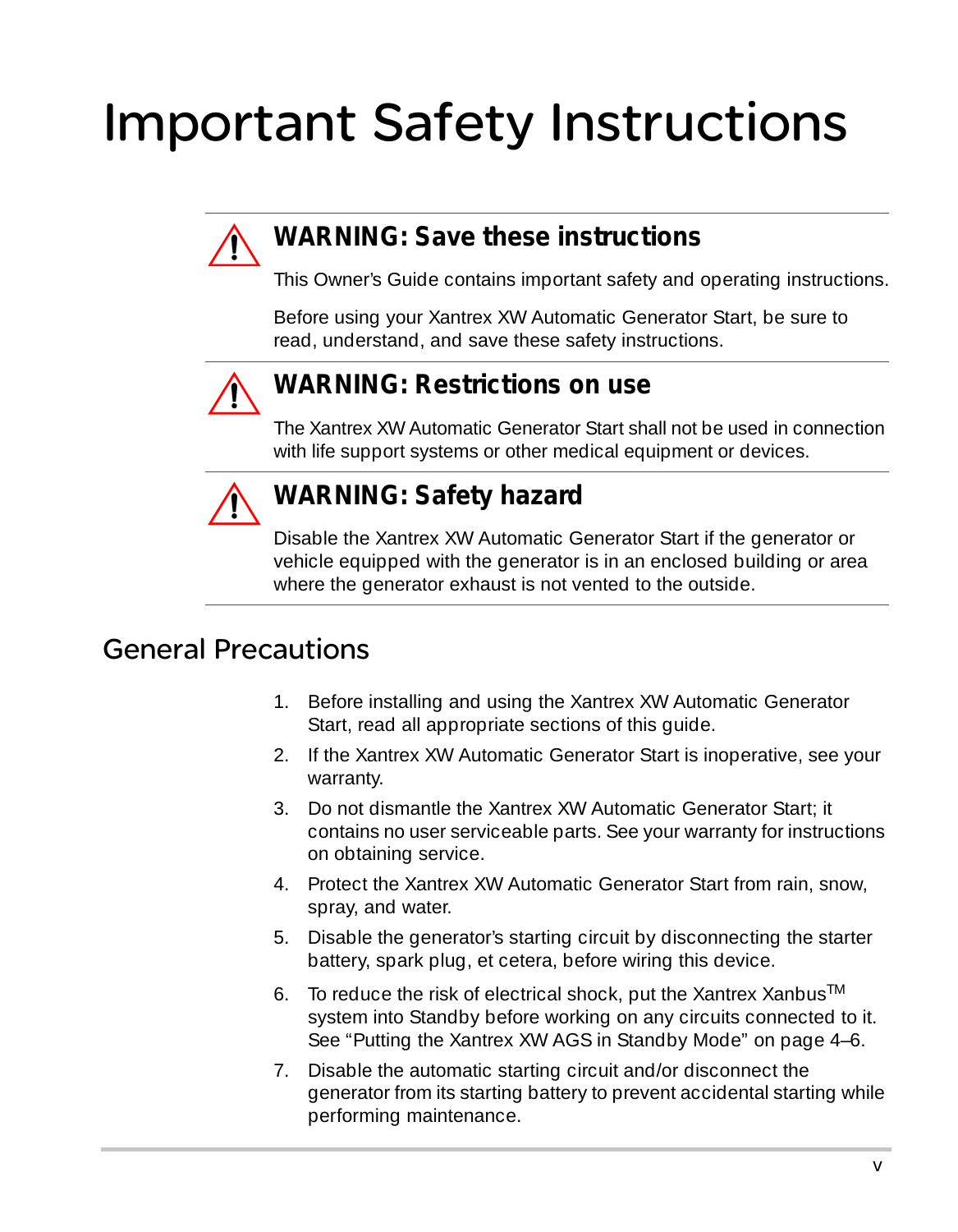#### Explosive Gas Precautions



#### **WARNING: Explosion hazard**

This equipment is not ignition protected. To prevent fire or explosion, do not install the Xantrex XW Automatic Generator Start in locations that require ignition-protected equipment. This includes any space containing gasoline-powered machinery, fuel tanks, as well as joints, fittings, or other connections between components of the fuel system.

Be sure you follow all relevant instructions exactly before installing or using your Xantrex XW Automatic Generator Start.

#### FCC Information to the User

This equipment has been tested and found to comply with the limits for a Class B digital device, pursuant to part 15 of the FCC Rules. These limits are designed to provide reasonable protection against harmful interference when the equipment is operated in a residential environment. This equipment generates, uses and can radiate radio frequency energy and, if not installed and used in accordance with the instruction guide, may cause harmful interference to radio communications. However, there is no guarantee that interference will not occur in a particular installation. If this equipment does cause harmful interference to radio or television reception, which can be determined by turning the equipment off and on, the user is encouraged to try to correct the interference by one or more of the following measures:

- Reorient or relocate the receiving antenna.
- Increase the separation between the equipment and the receiver.
- Connect the equipment into a circuit different from that to which the receiver is connected.
- Consult the dealer or an experienced radio/TV technician for help.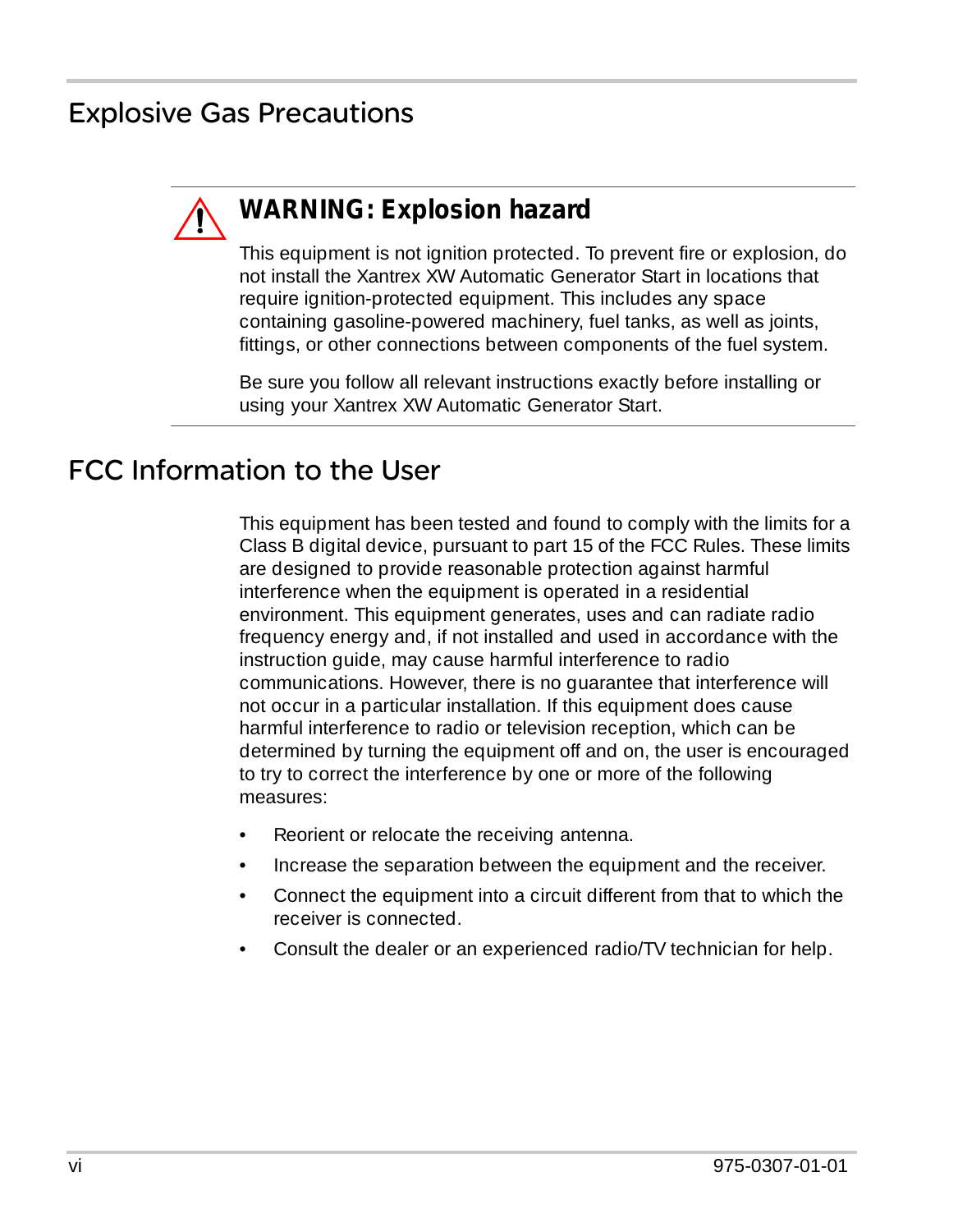## **Contents**

#### 1 Introduction

#### 2 Installation

| Installing the Xantrex XW Automatic Generator Start --------------------- 2-4                                                                                                                                                 |  |
|-------------------------------------------------------------------------------------------------------------------------------------------------------------------------------------------------------------------------------|--|
| Mounting the Unit <b>Face Access 2-4</b> Mounting the Unit Contract Contract Contract 2-4                                                                                                                                     |  |
| Wiring to the 20-contact Connector -------------------------------- 2-5                                                                                                                                                       |  |
| Connecting the Generator (Alterator Andrew School and Alternative Alternative Alternative Alternative Alternative Alternative Alternative Alternative Alternative Alternative Alternative Alternative Alternative Alternative |  |
| Type 1                                                                                                                                                                                                                        |  |
|                                                                                                                                                                                                                               |  |
|                                                                                                                                                                                                                               |  |
|                                                                                                                                                                                                                               |  |
|                                                                                                                                                                                                                               |  |
|                                                                                                                                                                                                                               |  |
|                                                                                                                                                                                                                               |  |
|                                                                                                                                                                                                                               |  |
|                                                                                                                                                                                                                               |  |
|                                                                                                                                                                                                                               |  |
|                                                                                                                                                                                                                               |  |
|                                                                                                                                                                                                                               |  |
|                                                                                                                                                                                                                               |  |
|                                                                                                                                                                                                                               |  |
| Connecting the Thermostats (optional) ---------------------------- 2-24                                                                                                                                                       |  |
|                                                                                                                                                                                                                               |  |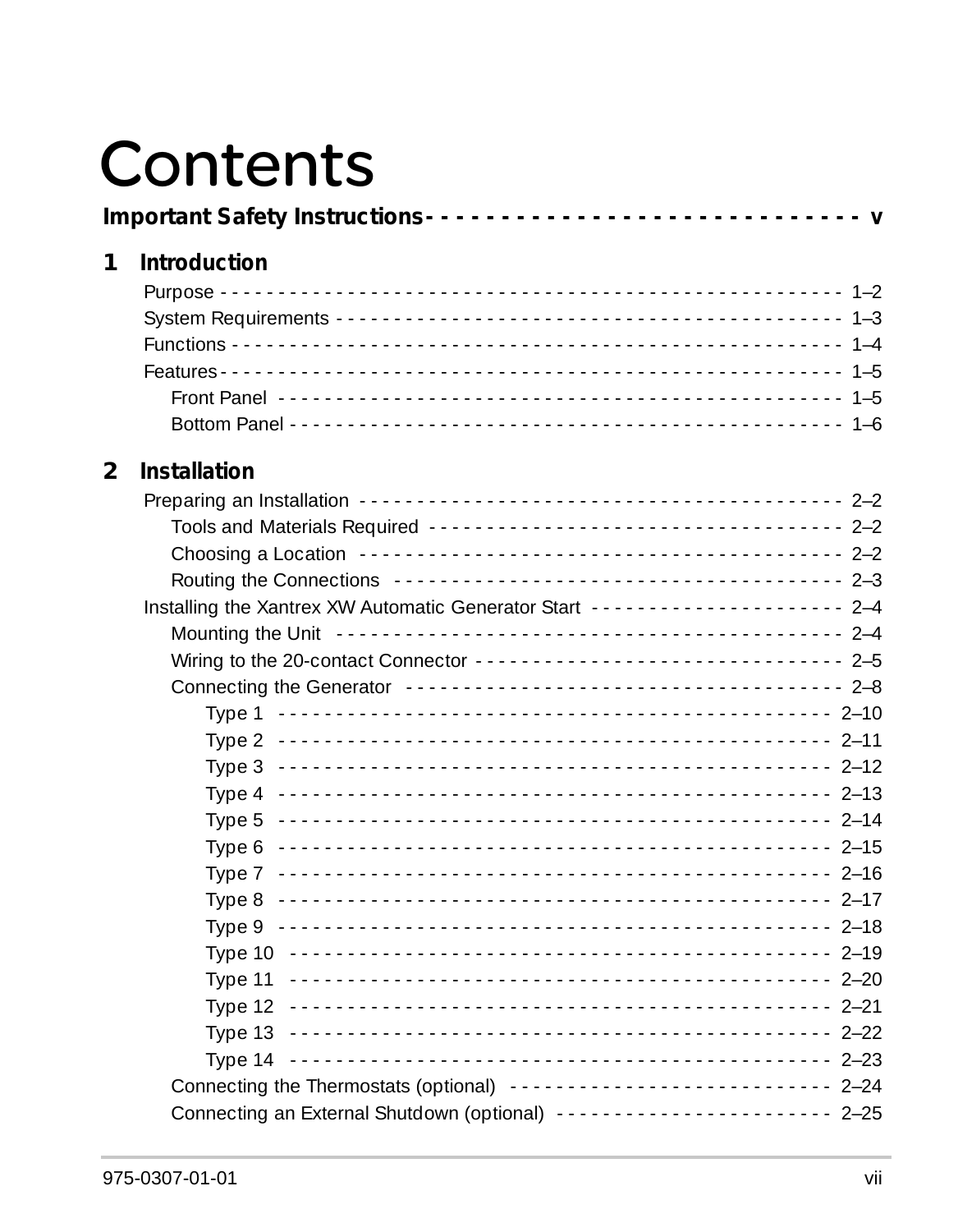|   | Connecting an External Manual ON/OFF Switch (optional) ---------------2-25 |  |
|---|----------------------------------------------------------------------------|--|
|   | Connecting an External ON/OFF LED ----------------------------2-27         |  |
|   |                                                                            |  |
|   | Connecting the Xantrex XW AGS to the Xantrex Xanbus Network ----------2-29 |  |
|   |                                                                            |  |
| 3 | Configuration                                                              |  |
|   |                                                                            |  |
|   | Accessing the Xantrex XW AGS Menu ------------------------------- 3-3      |  |
|   | The Xantrex XW Automatic Generator Start Menu ------------------------ 3-4 |  |
|   |                                                                            |  |
|   |                                                                            |  |
|   |                                                                            |  |
|   |                                                                            |  |
|   |                                                                            |  |
|   |                                                                            |  |
|   |                                                                            |  |
|   |                                                                            |  |
|   |                                                                            |  |
|   |                                                                            |  |
|   |                                                                            |  |
|   |                                                                            |  |
|   |                                                                            |  |
|   |                                                                            |  |
|   |                                                                            |  |
|   |                                                                            |  |
|   |                                                                            |  |
|   |                                                                            |  |
|   |                                                                            |  |
|   |                                                                            |  |
|   |                                                                            |  |
|   |                                                                            |  |
|   |                                                                            |  |
|   |                                                                            |  |
|   |                                                                            |  |
|   |                                                                            |  |
|   |                                                                            |  |
|   |                                                                            |  |
|   |                                                                            |  |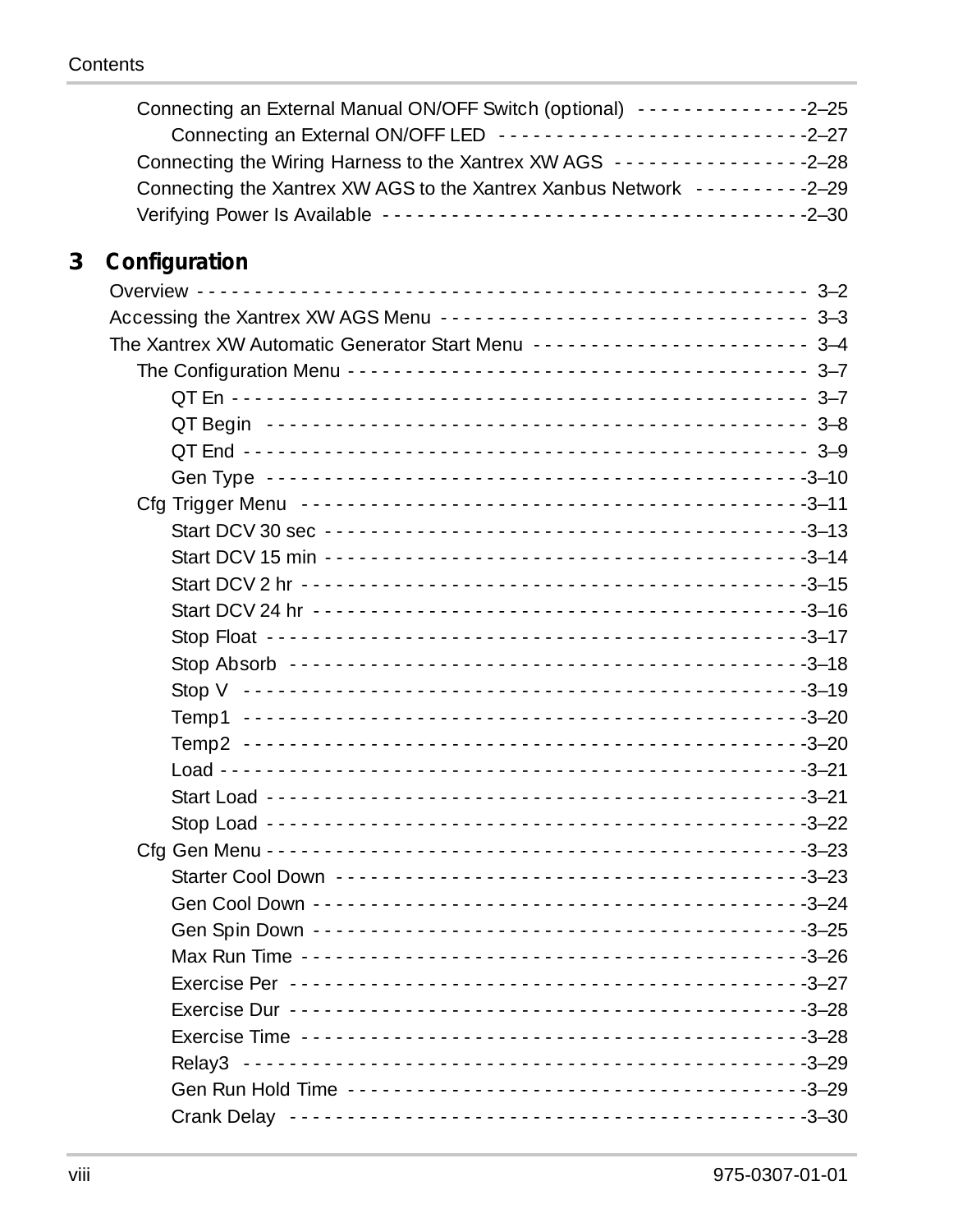| 4 | Operation                                                                                              |
|---|--------------------------------------------------------------------------------------------------------|
|   | Accessing the Xantrex XW AGS Home Screen -------------------------- 4-2                                |
|   |                                                                                                        |
|   | Using Quiet Time <b>contained</b> and contained a state of the contact the contact the contact the 4-4 |
|   |                                                                                                        |
|   | Putting the Xantrex XW AGS in Standby Mode ----------------------- 4-6                                 |
|   | Returning the Xantrex XW AGS to Operating Mode ------------------- 4-6                                 |
|   |                                                                                                        |
| 5 | Troubleshooting                                                                                        |
|   |                                                                                                        |
|   |                                                                                                        |
|   |                                                                                                        |
| Α | <b>Specifications</b>                                                                                  |
|   |                                                                                                        |
|   |                                                                                                        |
|   |                                                                                                        |
|   |                                                                                                        |
|   |                                                                                                        |

**[4](#page-86-1) [Operation](#page-86-2)**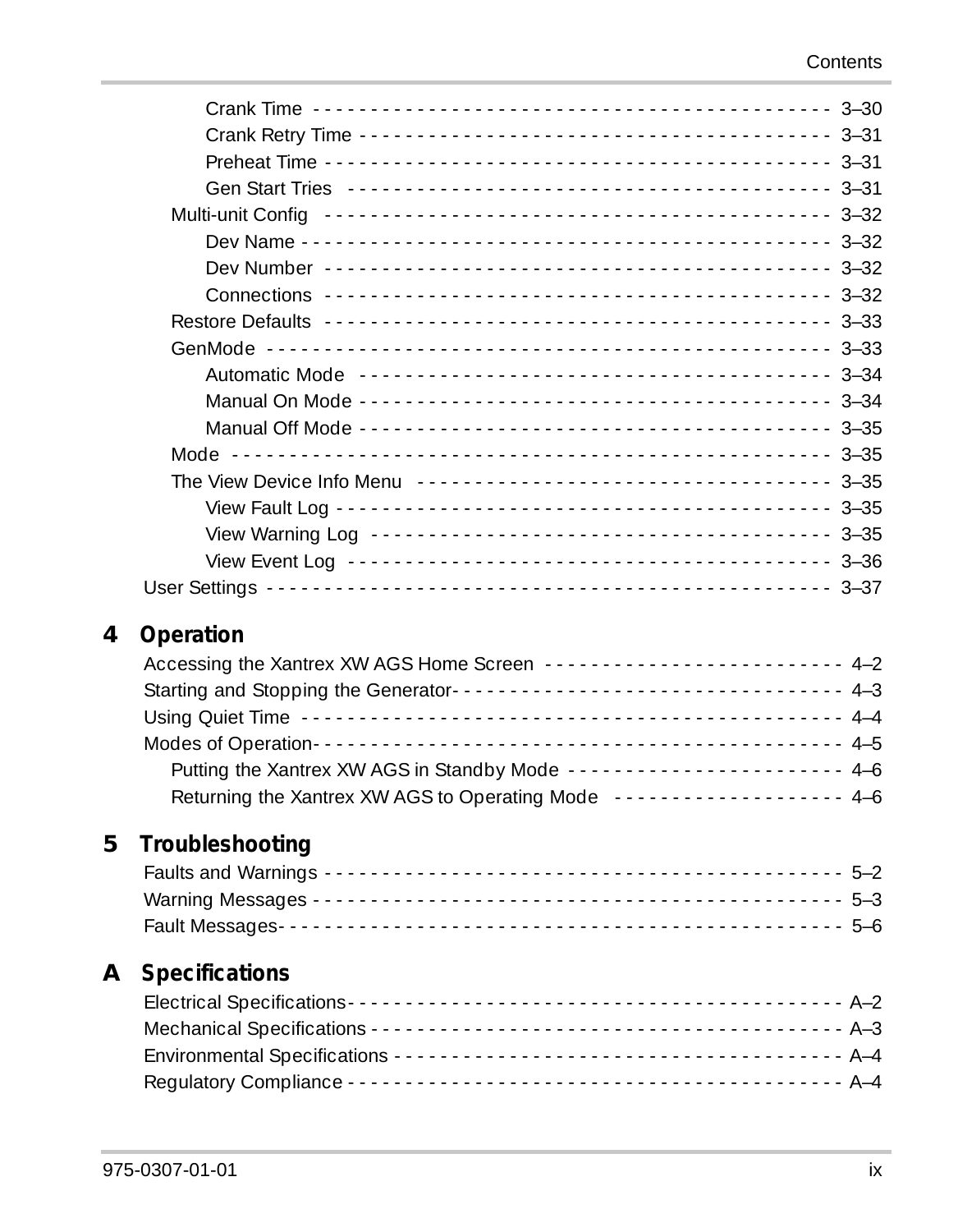| В | <b>Generator Auto Start Requirements and Types</b> |
|---|----------------------------------------------------|
|   |                                                    |
|   |                                                    |
|   |                                                    |
|   |                                                    |
|   |                                                    |
|   |                                                    |
|   |                                                    |
|   |                                                    |
|   |                                                    |
|   |                                                    |
|   |                                                    |
| С | <b>Relay Timing</b>                                |
|   |                                                    |
|   |                                                    |
|   |                                                    |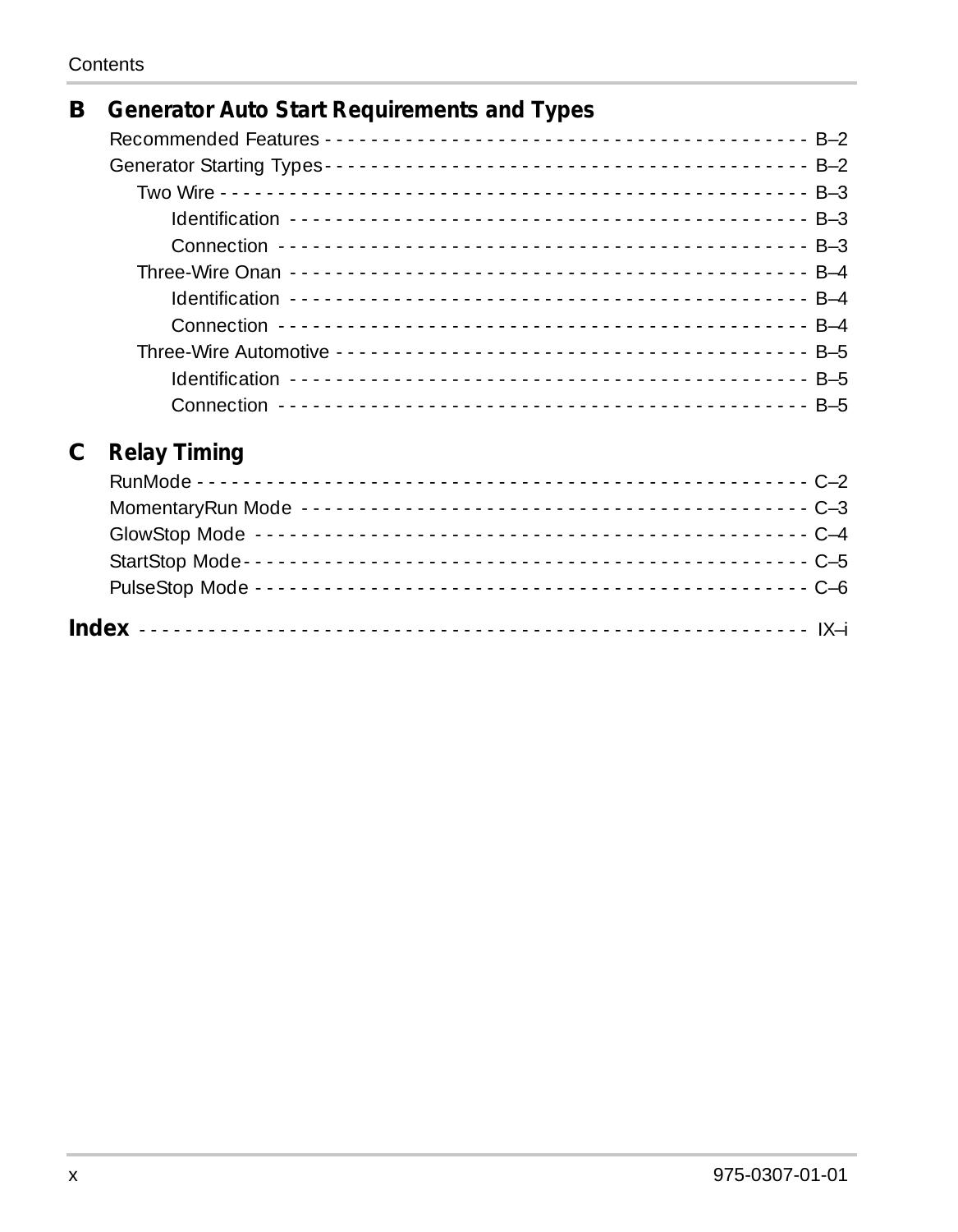## <span id="page-12-2"></span><span id="page-12-1"></span>**Introduction**

<span id="page-12-0"></span>[Chapter 1, "Introduction"](#page-12-2) describes the features and functions of the Xantrex XW Automatic Generator Start.

| For this Topic        | See        |
|-----------------------|------------|
| "Purpose"             | page $1-2$ |
| "System Requirements" | page 1-3   |
| "Functions"           | page 1-4   |
| "Features"            | page 1-5   |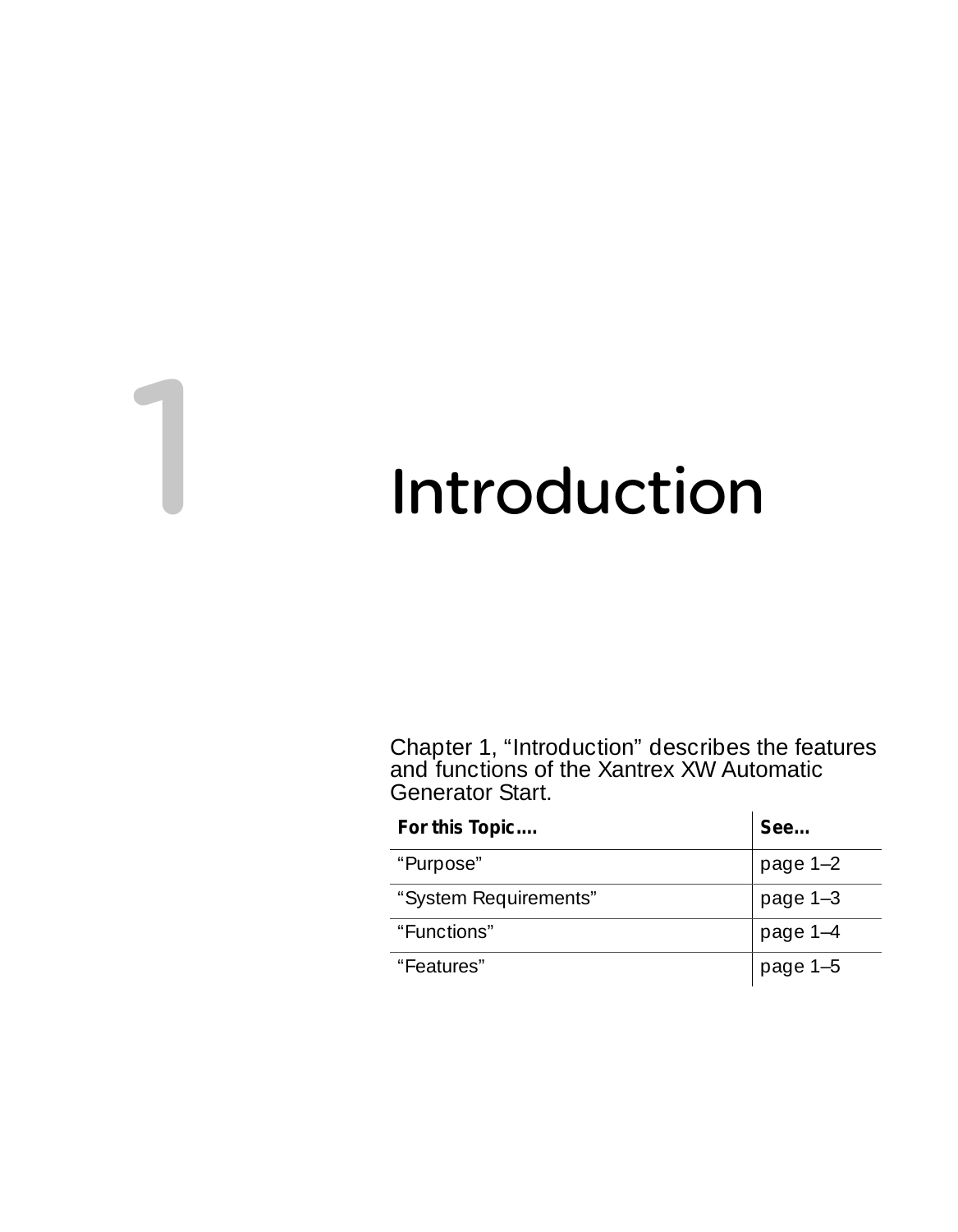#### <span id="page-13-0"></span>Purpose

**Important:** The Xantrex XW Automatic Generator Start (Xantrex XW AGS) is designed for use in a Xantrex XW and Conext SW Power System.

ADDITIONAL EQUIPMENT REQUIRED. The Xantrex XW AGS requires the use of a Xantrex XW System Control Panel for configuration and monitoring. For details see ["System Requirements"](#page-14-0).

**Function** The Xantrex XW AGS continuously monitors battery voltage and starts, or stops, the generator when battery voltage drops below or exceeds the preset limits. It also starts the generator to assist the system's inverter/charger when output power demands are high.



**Figure 1-1** Xantrex XW Automatic Generator Start Basic Function

**Start and Stop Triggers** The Xantrex XW AGS requires a source of start and stop triggers for automatic operation. The Xantrex XW AGS monitors the Xantrex Xanbus network and starts or stops the generator based on the preset limits programmed into it.

> Specific criteria that will trigger the Xantrex XW AGS are described in ["Functions" on page 1–4](#page-15-0).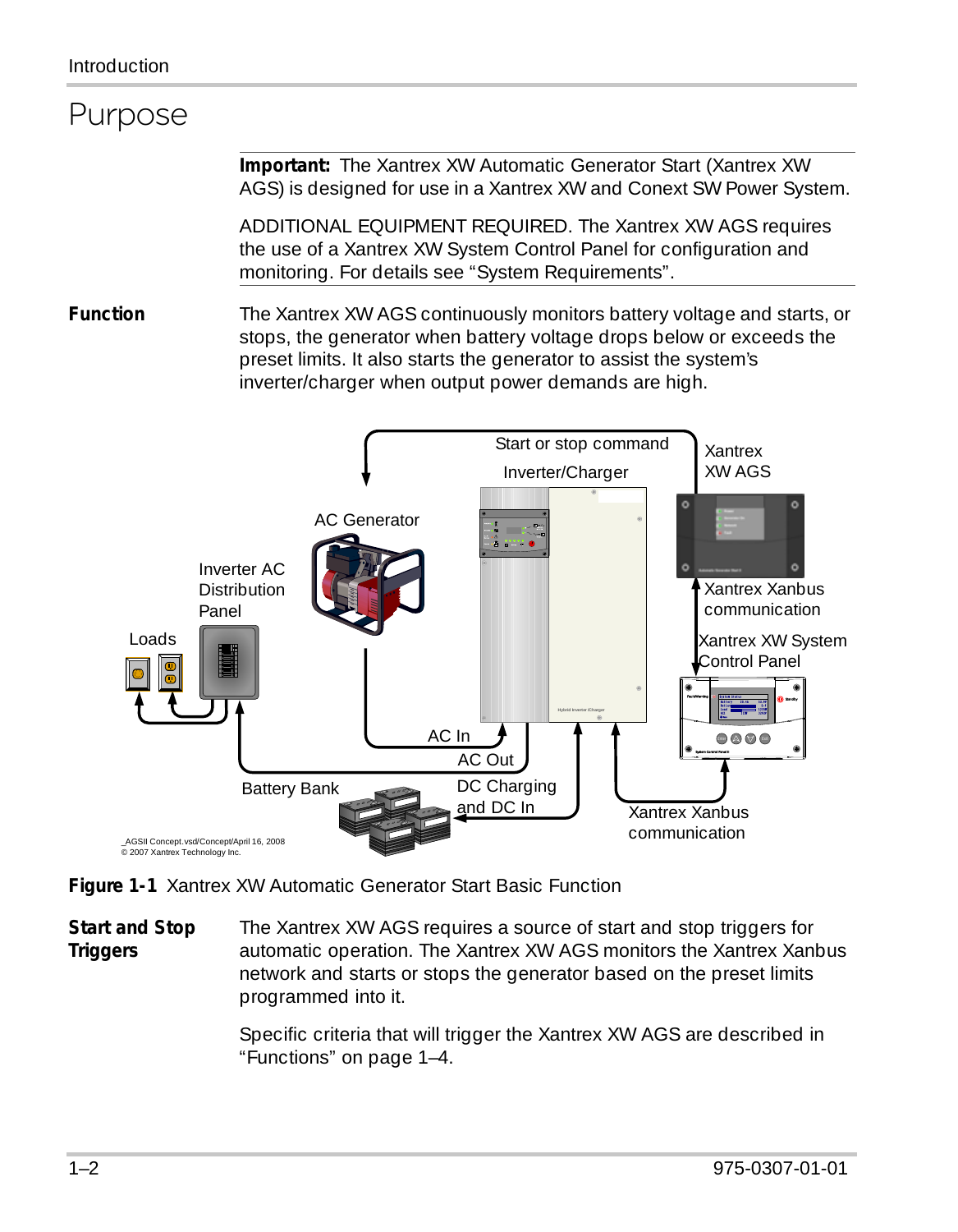## <span id="page-14-0"></span>System Requirements

Minimum basic system components include the following:

|                                             | Xantrex XW Inverter/Charger (or Conext SW Inverter/Charger)<br>Π.                                                                                                                                                                                                                                                                                                                                                |  |  |  |
|---------------------------------------------|------------------------------------------------------------------------------------------------------------------------------------------------------------------------------------------------------------------------------------------------------------------------------------------------------------------------------------------------------------------------------------------------------------------|--|--|--|
|                                             | AC Generator or DC Generator<br>⊓                                                                                                                                                                                                                                                                                                                                                                                |  |  |  |
|                                             | $\Box$<br>Xantrex XW System Control Panel                                                                                                                                                                                                                                                                                                                                                                        |  |  |  |
|                                             | Xantrex XW Automatic Generator Start<br>⊓                                                                                                                                                                                                                                                                                                                                                                        |  |  |  |
| <b>Network</b><br>Communication<br>Protocol | The Xantrex XW AGS uses Xantrex Xanbus™, a network communications<br>protocol developed by Schneider Electric, to communicate its settings<br>and activity to other Xantrex Xanbus-enabled devices. All network<br>components used in the system must be Xantrex Xanbus-enabled.                                                                                                                                 |  |  |  |
| <b>Network Power</b><br>Supply              | The Xantrex XW AGS requires 3 watts of power (maximum) to operate.<br>This power supply is provided by the Xantrex XW Inverter/Charger<br>through the Xantrex Xanbus network.                                                                                                                                                                                                                                    |  |  |  |
| Generator                                   | The generator should be a 2-wire or 3-wire generator with Auto Start<br>capability.                                                                                                                                                                                                                                                                                                                              |  |  |  |
|                                             | The generator should also supply a Generator Run signal. A Generator<br>Run signal is required for Xantrex XW AGSs with software version<br>02.02.00 BN0018 or lower. The Generator Run signal is connected to the<br>Xantrex XW AGS and used by the Xantrex XW AGS to detect whether the<br>generator is running. Some generator manufacturers refer to this signal<br>as the Hour Meter Signal or Switched B+. |  |  |  |
|                                             | If your Xantrex XW AGS has a newer software revision, connecting the<br>Generator Run signal is optional and only used for redundancy. Newer<br>versions of the Xantrex XW AGS request generator voltage from the<br>Xantrex XW Inverter/Charger in addition to checking the Generator Run<br>signal to detect if the generator is running.                                                                      |  |  |  |
| Generator<br>Compatibility                  | The Xantrex XW AGS supports most two and three-wire generator<br>starters. Some manufacturers include, but are not limited to, Onan (Quiet<br>Diesel, gasoline, and LP), Power Tech, Generac, Northern Lights, Fisher<br>Panda, Westerbeke, Kohler, Honda, and Yamaha. Check with the<br>generator manufacturer to ensure the generator in question includes<br>automatic starting capabilities.                 |  |  |  |
| Xantrex XW<br><b>System Control</b>         | An Xantrex XW System Control Panel is required to configure the Xantrex<br>XW AGS and monitor generator starting and stopping activity.                                                                                                                                                                                                                                                                          |  |  |  |
| Panel                                       | The Xantrex XW System Control Panel also provides real-time clock<br>information for the Xantrex XW AGS Quiet Time and Exercise Time<br>features.                                                                                                                                                                                                                                                                |  |  |  |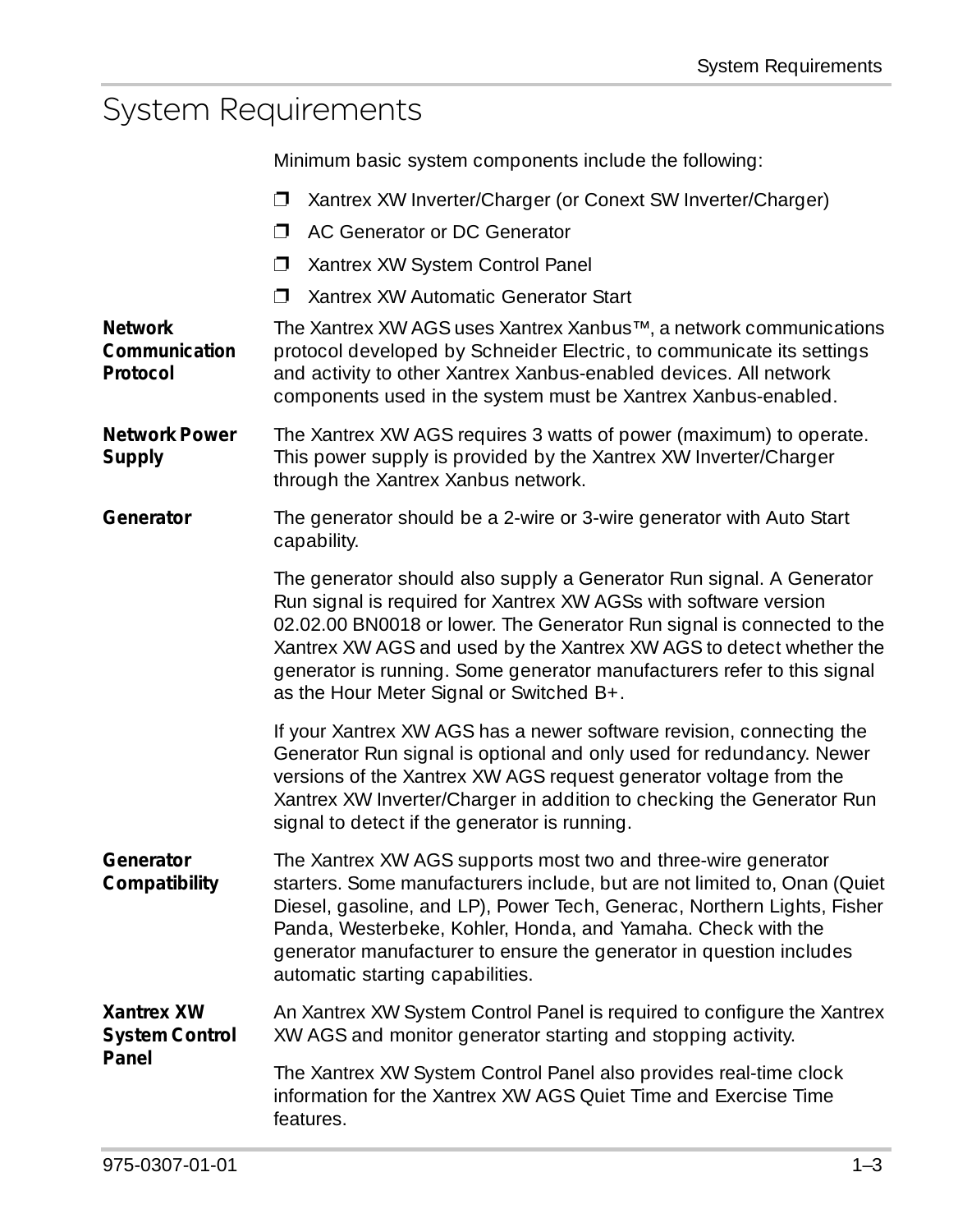<span id="page-15-0"></span>

| Functions                       |                                                                                                                                                                                                                                                                                    |  |  |  |  |
|---------------------------------|------------------------------------------------------------------------------------------------------------------------------------------------------------------------------------------------------------------------------------------------------------------------------------|--|--|--|--|
| Generator                       | The Xantrex XW AGS can automatically start a generator in response to:                                                                                                                                                                                                             |  |  |  |  |
| Starting<br><b>Triggers</b>     | low battery voltage<br>$\bullet$                                                                                                                                                                                                                                                   |  |  |  |  |
|                                 | high battery drain from the AC loads<br>$\bullet$                                                                                                                                                                                                                                  |  |  |  |  |
|                                 | a thermostat signal<br>$\bullet$                                                                                                                                                                                                                                                   |  |  |  |  |
|                                 | a pre-programmed exercise period at a specified time of day.<br>$\bullet$                                                                                                                                                                                                          |  |  |  |  |
| Generator                       | The Xantrex XW AGS can automatically stop a generator in response to:                                                                                                                                                                                                              |  |  |  |  |
| Stopping<br><b>Triggers</b>     | the introduction of qualified grid power (grid power within<br>acceptable parameters)                                                                                                                                                                                              |  |  |  |  |
|                                 | high battery voltage<br>$\bullet$                                                                                                                                                                                                                                                  |  |  |  |  |
|                                 | battery charge stage (float or absorb stage)<br>$\bullet$                                                                                                                                                                                                                          |  |  |  |  |
|                                 | removal of a high battery drain from the AC loads<br>$\bullet$                                                                                                                                                                                                                     |  |  |  |  |
|                                 | a thermostat signal<br>$\bullet$                                                                                                                                                                                                                                                   |  |  |  |  |
|                                 | a pre-programmed quiet time period.                                                                                                                                                                                                                                                |  |  |  |  |
|                                 | The Xantrex XW AGS can also be used to manually start and stop the<br>generator at any time.                                                                                                                                                                                       |  |  |  |  |
| Programmable<br><b>Features</b> | <b>Quiet Time</b> The Xantrex XW AGS features a quiet time setting, which<br>prevents the generator starting at night or during other inconvenient<br>periods.                                                                                                                     |  |  |  |  |
|                                 | During times of prolonged generator inactivity, the<br><b>Exercise Period</b><br>Xantrex XW AGS can be programmed to run (or "exercise") the<br>generator for a pre-defined period. This ensures the generator remains<br>operational and that the starting battery stays charged. |  |  |  |  |
| <b>Status</b><br>Reporting      | The Xantrex XW AGS reports its operating mode, its settings, generator<br>activity, and the reason for generator starts to the Xantrex Xanbus<br>system. This information can be viewed on the Xantrex XW System<br>Control Panel.                                                 |  |  |  |  |
| Installation<br>Options         | The Xantrex XW AGS can be installed with an external shutdown input, a<br>manual generator ON/OFF switch, and an external ON/OFF indicator<br>light.                                                                                                                               |  |  |  |  |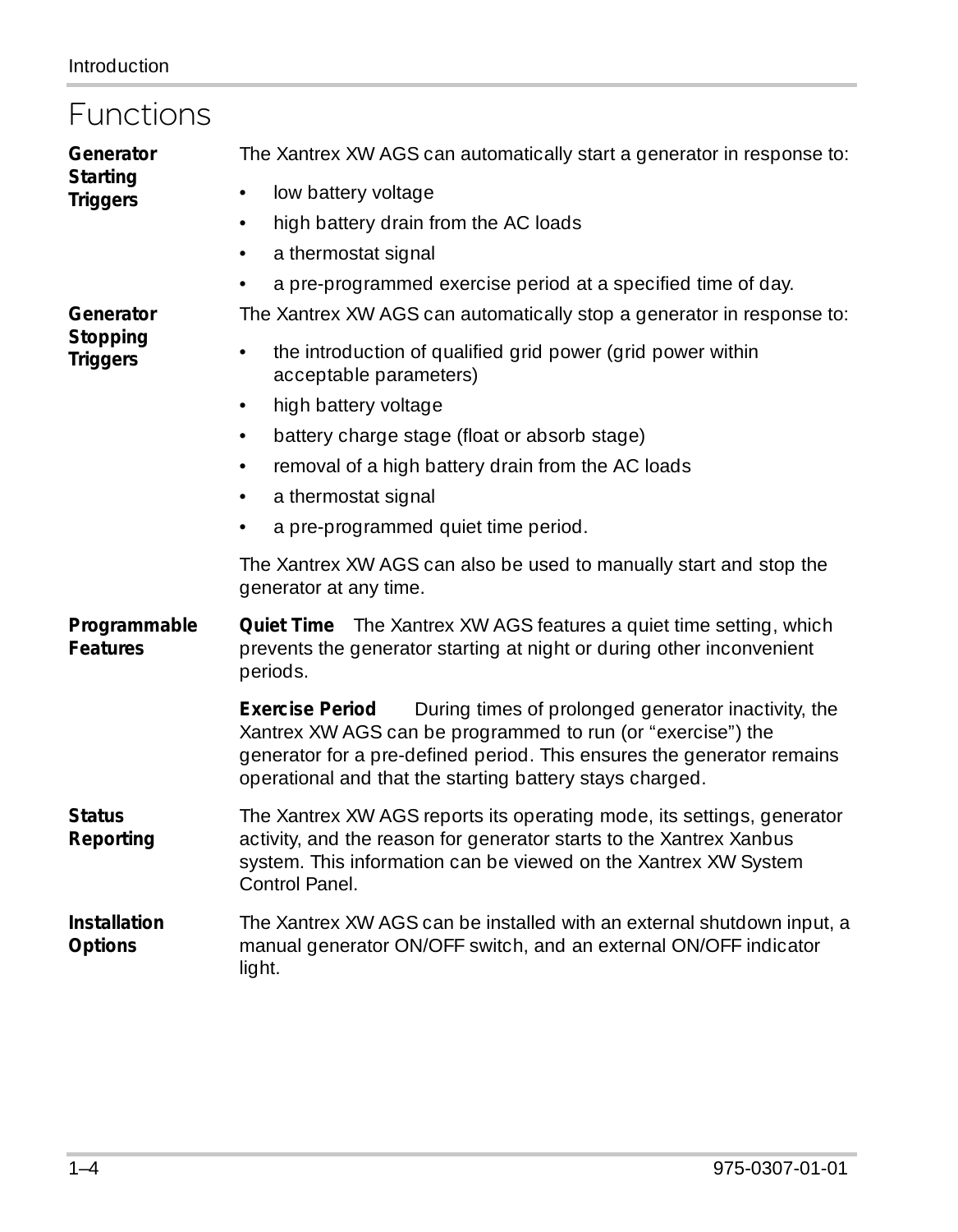#### <span id="page-16-0"></span>Features

**Indicator Lights** Four lights on the front panel indicate the operating status and network status of the Xantrex XW AGS.

**Connectors** Two network ports on the bottom panel connect the Xantrex XW AGS to the Xantrex Xanbus system. A 20-contact pluggable connector (also on the bottom panel) allows the Xantrex XW AGS to connect to the generator's starting circuitry, thermostats and external switches. See ["Bottom Panel" on page 1–6](#page-17-0).

#### <span id="page-16-1"></span>**Front Panel**



**Figure 1-2** Xantrex XW AGS Front Panel

| Table 1-1 Front panel features |  |  |
|--------------------------------|--|--|
|--------------------------------|--|--|

| Feature        | Description                                                                                                                                                        |
|----------------|--------------------------------------------------------------------------------------------------------------------------------------------------------------------|
|                | Power light (green) indicates the Xantrex XW AGS is<br>receiving network power.                                                                                    |
| $\mathcal{L}$  | Generator On light (green) indicates the generator is<br>running. This light turns on when the generator run signal is<br>active.<br>See "Important" on page 2-27. |
| 3              | Network light (green) indicates the Xantrex XW AGS is<br>communicating with other Xantrex Xanbus-enabled<br>devices.                                               |
| $\overline{4}$ | Fault light (red) indicates an Xantrex XW AGS fault has<br>occurred.<br>See "Troubleshooting" on page 5-1 for information about<br>Xantrex XW AGS faults.          |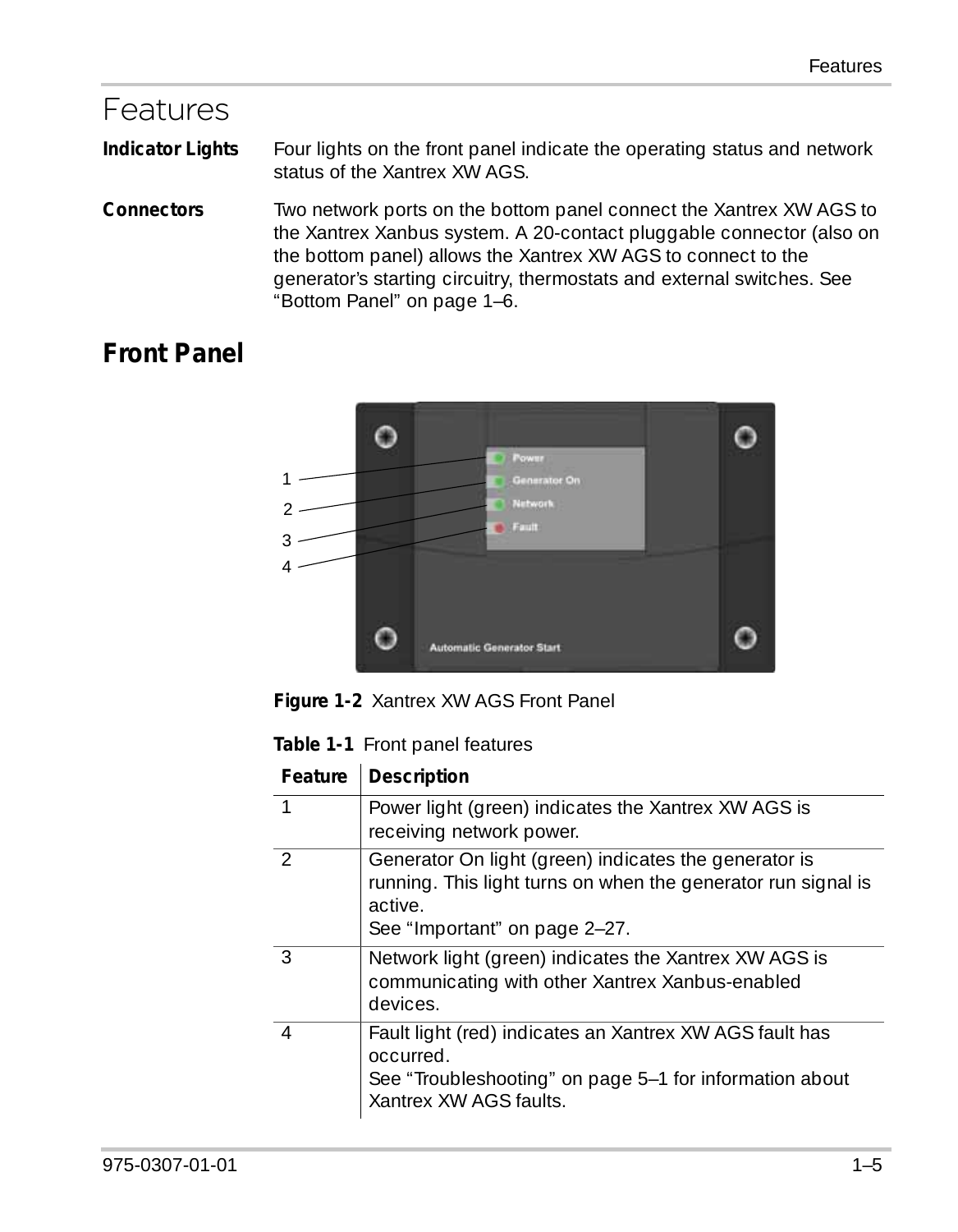#### <span id="page-17-0"></span>**Bottom Panel**



**Figure 1-3** Xantrex XW AGS Bottom Panel

**Network Port** Each network port can accept an eight-pin RJ45 plug attached to a Category 5 (CAT 5) Xantrex Xanbus network cable. Depending on the installation, both ports may be required.

### **CAUTION: Equipment Damage**

Connect the Xantrex XW AGS only to other Xantrex Xanbus compatible devices.

Although the cabling and connectors used in this network system are the same as those used for Ethernet, this network is not an Ethernet system. Equipment damage may result from attempting to connect these two different systems.

**20-contact Connector** The 20-contact connector supports a wiring harness (included) that connects the Xantrex XW AGS to a generator and thermostats. The wiring harness also provides lines for connecting external generator shutdown sensors or switches and external generator ON/OFF controls.



**Figure 1-4** Wiring Harness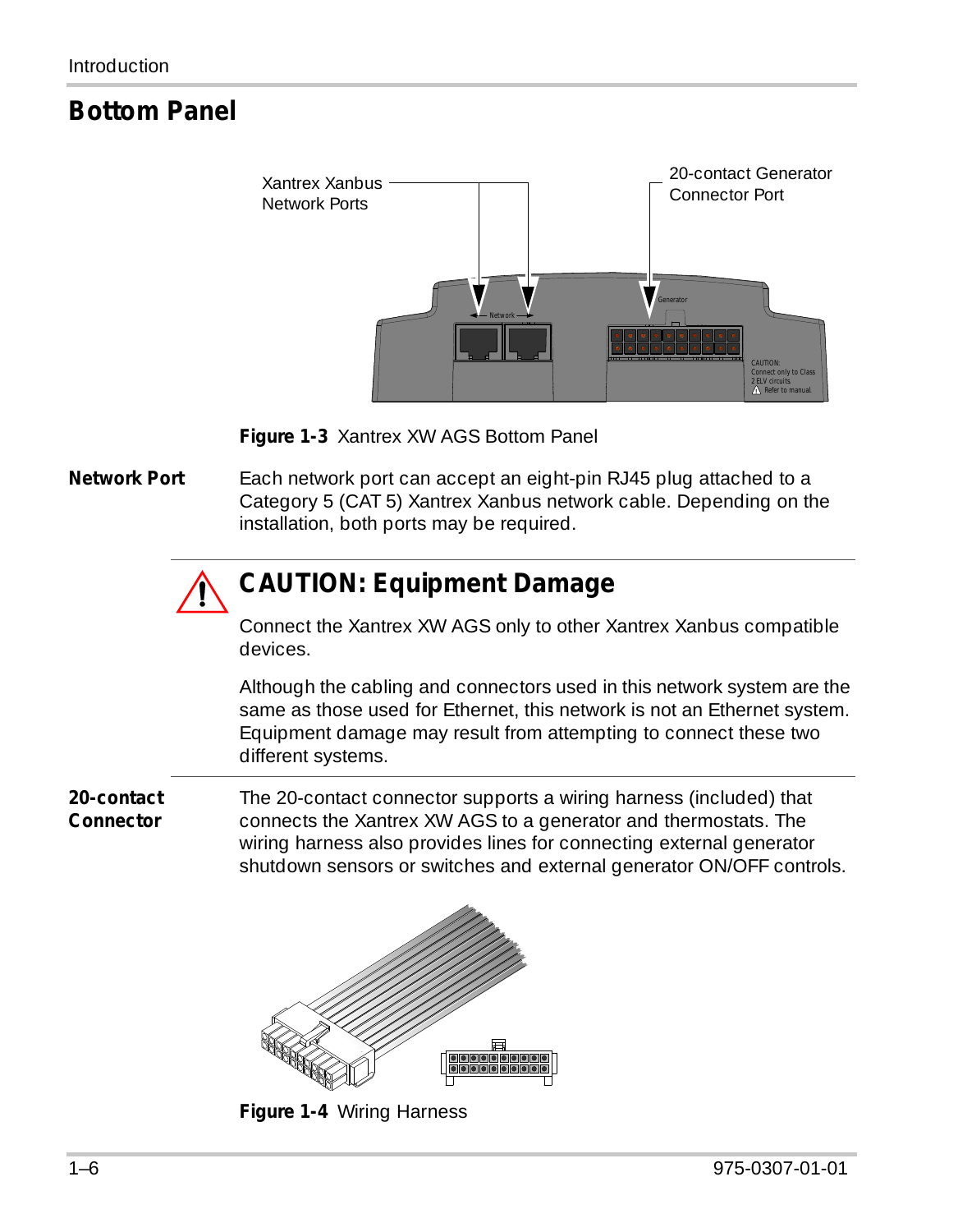# <span id="page-18-2"></span><span id="page-18-1"></span>2 Installation

<span id="page-18-0"></span>[Chapter 2, "Installation"](#page-18-2) contains information and procedures to install the Xantrex XW Automatic Generator Start.  $\ddot{\phantom{a}}$ 

| For this Topic                                                   | See       |
|------------------------------------------------------------------|-----------|
| "Tools and Materials Required"                                   | page 2-2  |
| "Choosing a Location"                                            | page 2-2  |
| "Routing the Connections"                                        | page 2-3  |
| "Mounting the Unit"                                              | page 2-4  |
| "Wiring to the 20-contact Connector"                             | page 2-5  |
| "Connecting the Generator"                                       | page 2-8  |
| "Connecting the Thermostats (optional)"                          | page 2-24 |
| "Connecting an External Shutdown<br>(optional)"                  | page 2-25 |
| "Connecting the Wiring Harness to the<br>Xantrex XW AGS"         | page 2-28 |
| "Connecting the Xantrex XW AGS to the<br>Xantrex Xanbus Network" | page 2-29 |
| "Verifying Power Is Available"                                   | page 2-30 |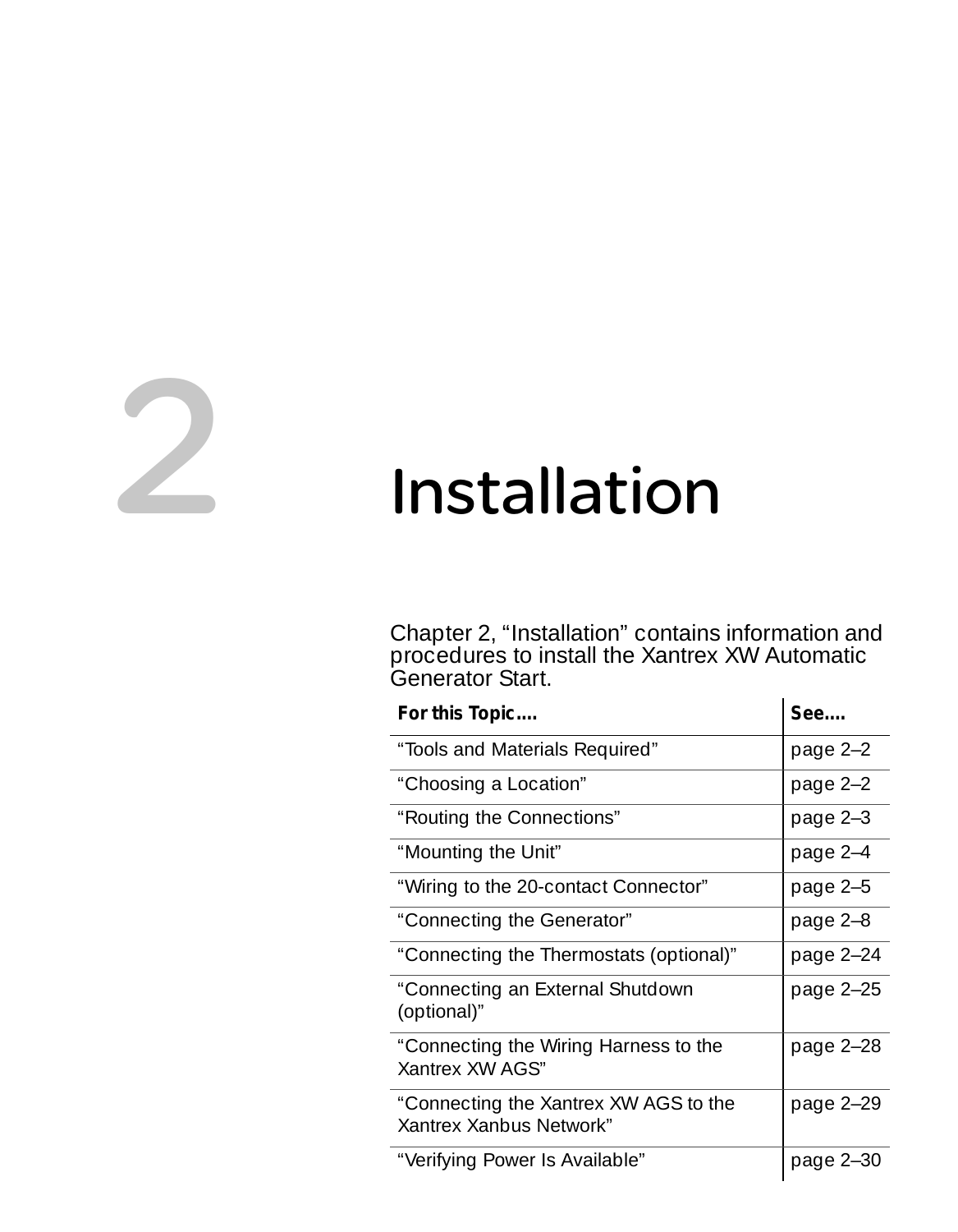## <span id="page-19-0"></span>Preparing an Installation

Before installing the Xantrex XW AGS, consider how and where the unit will be mounted. Pre-plan the connection routes between the Xantrex XW AGS, the generator, thermostats, and the Xantrex XW System Control Panel.

#### <span id="page-19-1"></span>**Tools and Materials Required**

The following tools and materials may be needed to install the Xantrex XW AGS:

- $\square$  Mounting template (supplied)
- ❐ Wiring harness (manufacturer part number 809-0917, supplied)
- $\square$  Four #6 screws, 1¼ inch (supplied)
- $\Box$  #16 or #18 AWG wire (see ["Wire Size and Length" on page 2–6](#page-23-0))
- □ Xantrex network cables (standard straight-through Ethernet cable– CAT 5e)
- ❐ Network terminator (if required) (supplied)
- **n** Phillips screwdriver
- $\square$  Wire cutters and wire strippers

#### <span id="page-19-2"></span>**Choosing a Location**

The Xantrex XW AGS should be installed in a location that meets the following requirements:

| The unit is intended for use in a dry location. The Xantrex<br>XW AGS complies with UL458 Marine Supplement drip-test<br>requirements, but the location should be as dry as possible.                                                                                                                                                                                          |
|--------------------------------------------------------------------------------------------------------------------------------------------------------------------------------------------------------------------------------------------------------------------------------------------------------------------------------------------------------------------------------|
| The Xantrex XW AGS operation is guaranteed between<br>-4 and 122 °F (-20 and 50 °C).                                                                                                                                                                                                                                                                                           |
| The Xantrex XW AGS is not ignition protected. Do not<br>install it in areas requiring ignition-protected equipment,<br>such as compartments housing gasoline engines.                                                                                                                                                                                                          |
| Avoid excessive wire lengths and use the recommended<br>wire lengths and sizes (see "Wire Size and Length" on<br>page 2–6). It is more important for the Xantrex XW AGS to<br>be close to the generator than close to the inverter,<br>although for safety reasons, the Xantrex XW AGS should<br>not be installed in the same compartment as a gasoline-<br>powered generator. |
|                                                                                                                                                                                                                                                                                                                                                                                |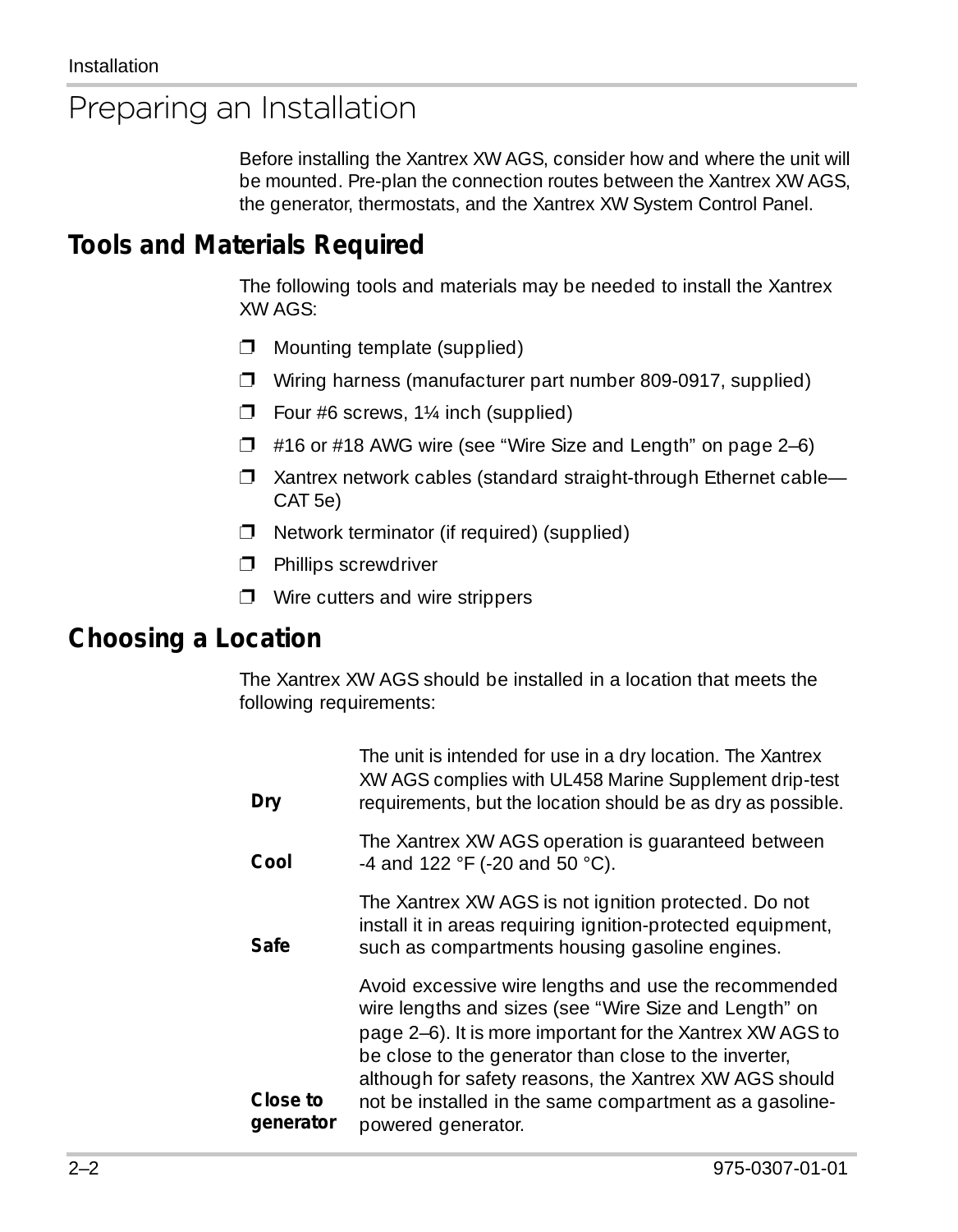#### <span id="page-20-0"></span>**Routing the Connections**

## **WARNING: Explosion Hazard**

This equipment is not ignition protected. To prevent fire or explosion, do not install the Xantrex XW AGS in locations that require ignition-protected equipment. This includes any space containing gasoline-powered machinery, fuel tanks, as well as joints, fittings, or other connections between components of a fuel system.

Follow all relevant instructions exactly before installing or using your Xantrex XW AGS.



#### **WARNING: Shock and Energy Hazards**

Before making any connections to the generator, ensure that the generator's starter is disabled and the generator's start battery is disconnected.

**Connection Types** Because the Xantrex XW AGS will be part of a Xantrex Xanbus system, it is necessary to consider how to route two types of connections:

- connections to the generator, thermostats, and other external devices and switches, using the included 20-contact connector and wiring harness.
- connections to other Xantrex Xanbus-enabled devices, using network cables.

<span id="page-20-1"></span>

**Figure 2-5** Xantrex XW AGS External Connections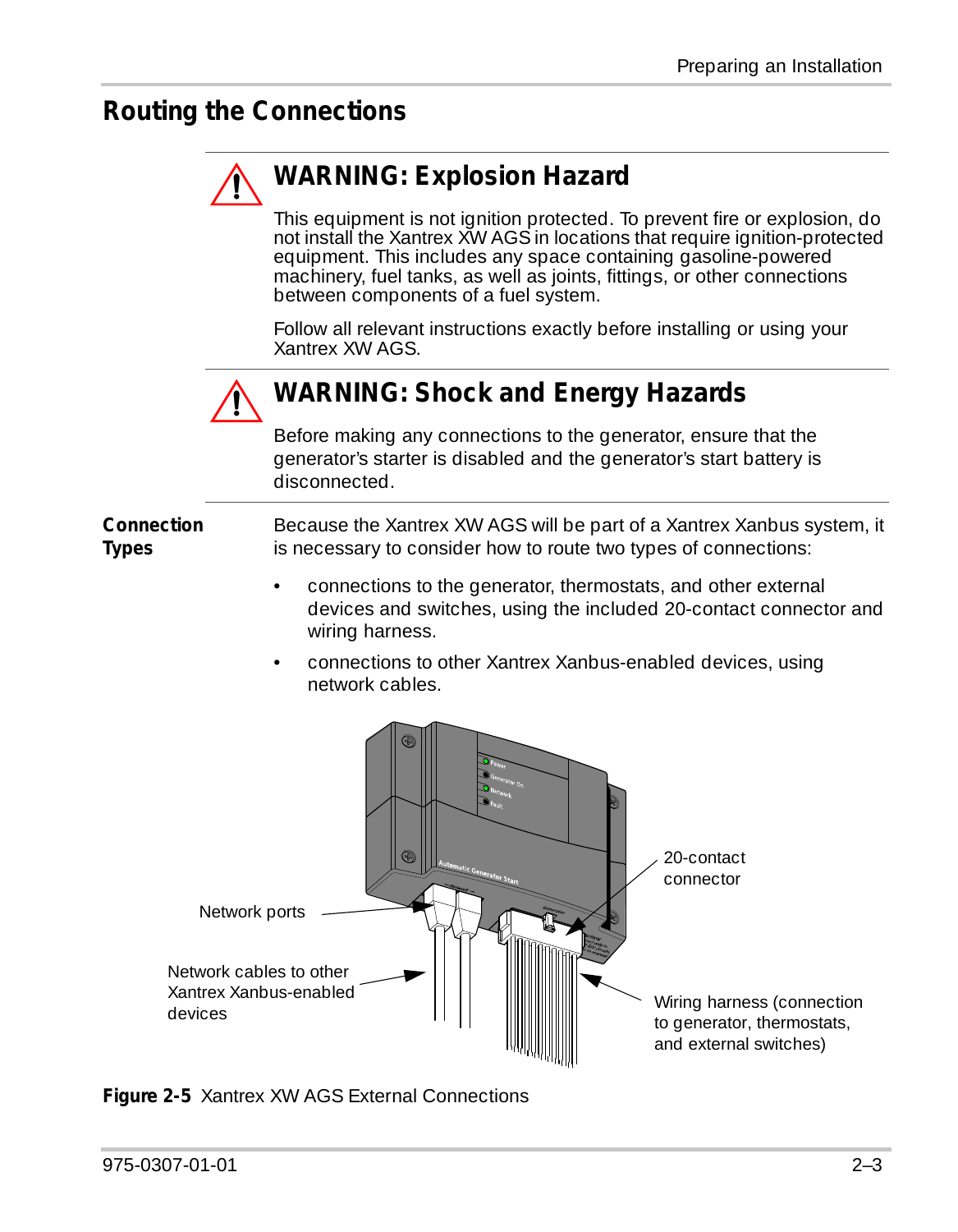#### <span id="page-21-0"></span>Installing the Xantrex XW Automatic Generator Start

**Installation Overview**

Installing the Xantrex XW AGS involves the following steps:

- 1. Mounting the unit.
- 2. Connecting the wiring harness to:
	- the generator [\(page 2–8](#page-25-0))
	- thermostats (optional) ([page 2–24](#page-41-0))
	- external shutdown switch (optional) [\(page 2–25\)](#page-42-0)
	- external ON/OFF switch and LED (optional) [\(page 2–25\)](#page-42-1)
- 3. Connecting the wiring harness to the 20-contact connector on the Xantrex XW AGS.
- 4. Connecting the Xantrex XW AGS to the Xantrex XW System Control Panel and other network-enabled devices (page 2–28).

**Important:** Because each installation varies according to the location, the type of generator, and the overall complexity of the Xantrex Xanbus system, these instructions can offer only general guidelines for the many installation options available.



#### **WARNING: Shock Hazard**

Before installing the Xantrex XW AGS as part of a pre-existing Xantrex Xanbus system, put the system in Standby in order to disable the electrical operation of networked devices. See ["Putting the Xantrex XW](#page-91-0)  [AGS in Standby Mode" on page 4–6](#page-91-0).

#### <span id="page-21-1"></span>**Mounting the Unit**

The Xantrex XW AGS is to be mounted vertically on a wall with the connectors facing downwards.

#### **To mount the Xantrex XW AGS:**

- 1. Hold the unit flush and square against the wall, panel, or horizontal surface.
	- If the mounting surface requires pre-drill holes for the screws, use the supplied mounting template to mark, then drill, four holes.
- 2. With a Phillips screwdriver and the supplied #6 screws, secure each corner of the Xantrex XW AGS to the mounting surface.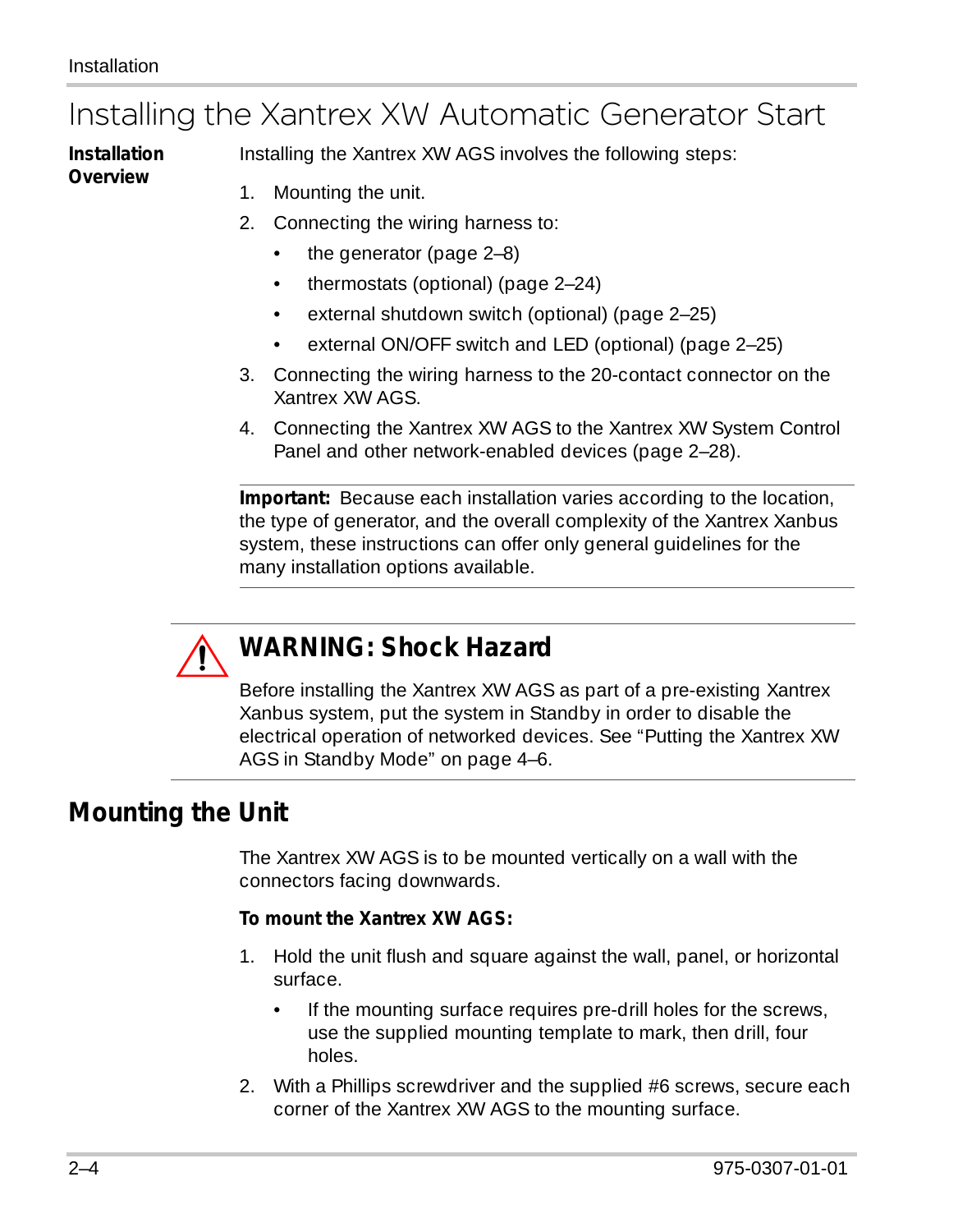#### <span id="page-22-0"></span>**Wiring to the 20-contact Connector**

#### **CAUTION: Shock Hazard**

All installation wiring should be performed by a qualified installer or electrician.



#### **WARNING: Fire, Shock, and Energy Hazards**

The 20-contact connector is intended for connection to Class 2 ELV (Extra Low Voltage) circuits only. Do not exceed the circuit limitations specified in the following section.

**ELV Circuits** ELV (Extra-Low Voltage) circuits have an open-circuit voltage of not more than 30  $V_{rms}$  or 42.2 VDC or peak, and are therefore not a shock hazard.

**Class 2 Circuits** As per the US National Electrical Code (NEC) and the Canadian Electrical Code (CEC), available power in Class 2 circuits is limited to 100 VA, usually by current limiting by means of overcurrent protection or series resistance. The current is limited to 5 A for circuits with opencircuit voltage of 20 V, and to  $I=100/V_{\text{oc}}$  for circuits with open circuit voltage between 20 V and 30 V.

<span id="page-22-1"></span>**Circuit Limitations** The relay contacts in the Xantrex XW AGS are rated at 5 A maximum and all circuits on the 20-contact connector are rated at 30 V maximum.

> Ensure that all circuits connected to the 20-contact connector comply with the following limits:

**Table 2-2** Circuit Limitations

| <b>Circuit Parameter</b>                                                           | <b>Circuit Maximum</b>                           |
|------------------------------------------------------------------------------------|--------------------------------------------------|
| Open circuit voltage (Voc)                                                         | 30 V maximum                                     |
| Overcurrent protection<br>(fuse size for open circuit voltage up to 20 V)          | 5 A maximum                                      |
| Overcurrent protection<br>(fuse size for open circuit voltage from 20 V to<br>30 V | 5 A to 3.33 A<br>(100/ $V_{oc}$ amps<br>maximum) |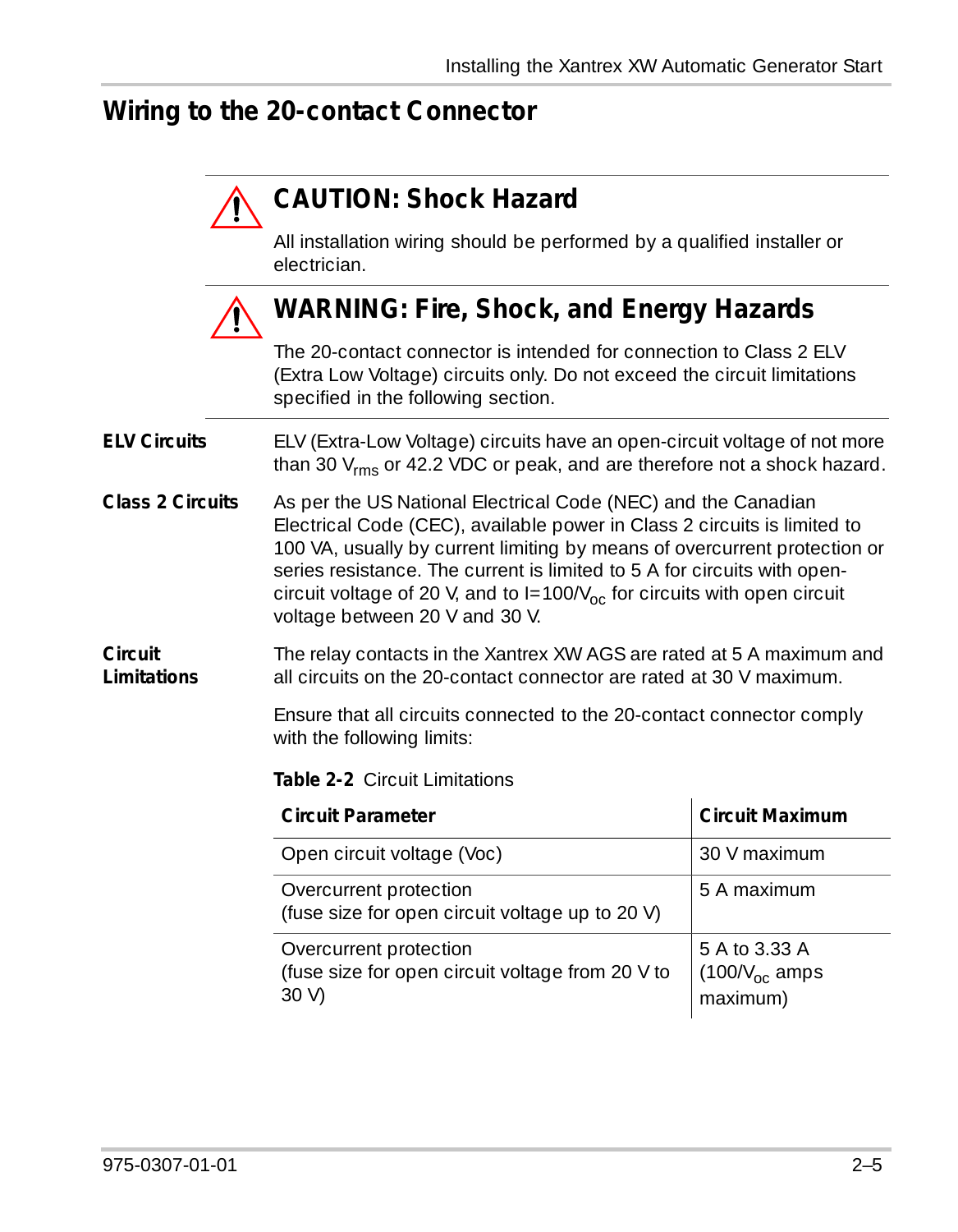| <b>Wiring Harness</b>   | Connections to the generator, thermostats, and external ON/OFF<br>switches are made using a wiring harness that plugs into the 20-contact<br>connector (see Figure 2-5).  |                 |                                                                                                                                                                                                               |
|-------------------------|---------------------------------------------------------------------------------------------------------------------------------------------------------------------------|-----------------|---------------------------------------------------------------------------------------------------------------------------------------------------------------------------------------------------------------|
|                         |                                                                                                                                                                           |                 | The wires on the wiring harness can be extended to meet installation<br>requirements. When extending the wire harness, ensure that the<br>extension wires are the same color as the wires on the harness.     |
|                         |                                                                                                                                                                           |                 | To install the Xantrex XW AGS using the wiring harness:                                                                                                                                                       |
|                         | $1_{-}$                                                                                                                                                                   | connections.    | Connect each wire on the harness to its intended wire or contact on<br>the generator, thermostats, or external switches. Tape, or otherwise<br>secure, the unused wires to ensure they do not make unintended |
|                         |                                                                                                                                                                           | Xantrex XW AGS. | 2. Plug the harness into the connector on the bottom panel of the                                                                                                                                             |
| Wire<br>Identification  | Each wire on the harness is identified by a number and a color. The wire<br>numbers are shown in Figure 2-6 and their colors and functions are<br>described in Table 2-4. |                 |                                                                                                                                                                                                               |
| Wire Size and<br>Length | are:                                                                                                                                                                      |                 | Required wire sizes for the external connections to the wiring harness                                                                                                                                        |
|                         |                                                                                                                                                                           |                 | Table 2-3 Required Wiring Size Based on Length of Cable                                                                                                                                                       |
|                         |                                                                                                                                                                           | 0–30 ft. (9 m)  | Over 30 ft. (9 m)                                                                                                                                                                                             |

<span id="page-23-0"></span>

| $0 - 30$ ft. $(9 \text{ m})$ | Over 30 ft. (9 m) |
|------------------------------|-------------------|
| 18 AWG                       | <b>16 AWG</b>     |

When planning the routing for external connections, ensure that wire lengths are sufficient to plug the wiring harness into the Xantrex XW AGS once all the external connections are complete.

<span id="page-23-1"></span>

**Figure 2-6** Xantrex XW AGS Wiring Harness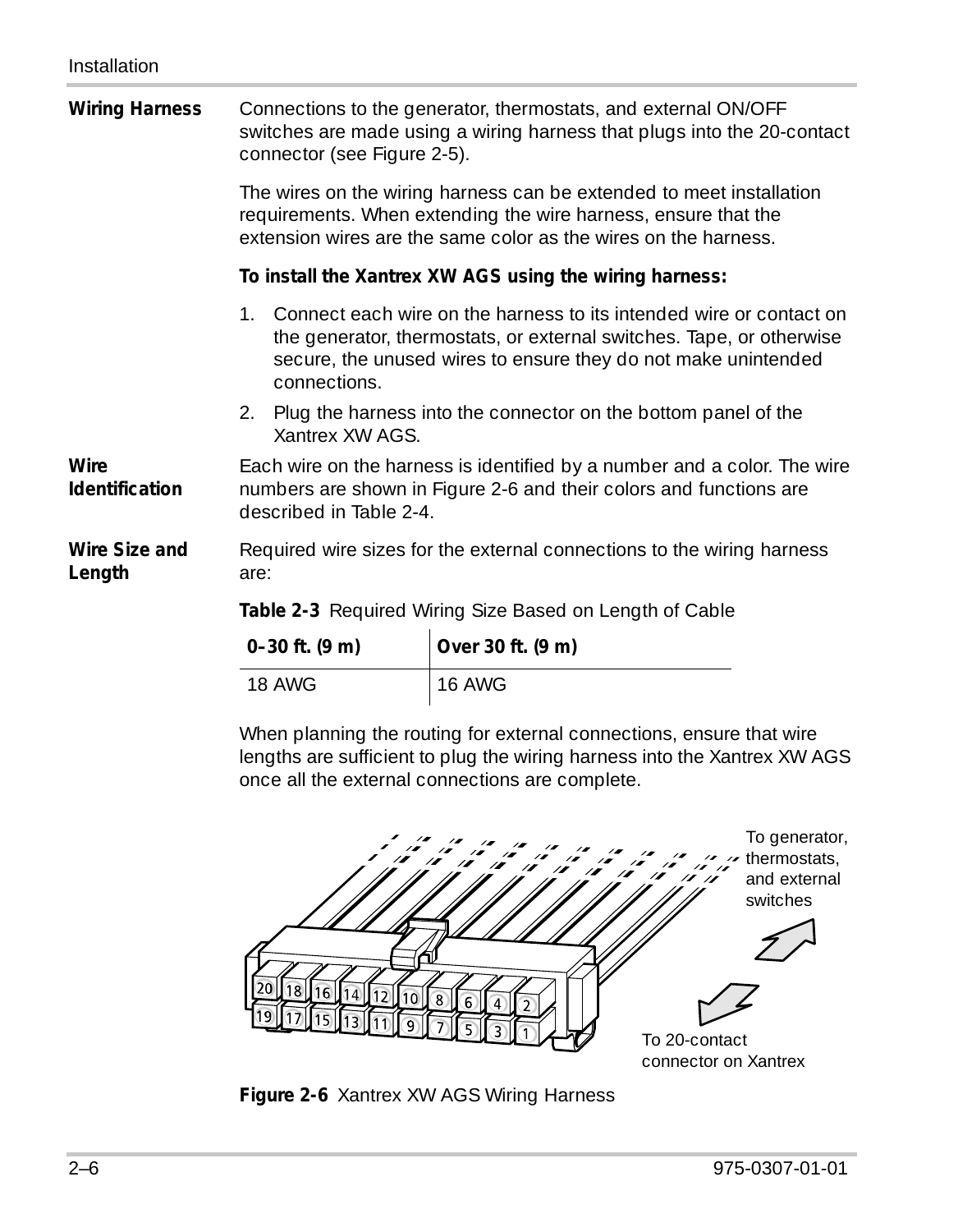| Wire<br>Number | <b>Function</b>                                                                  | Wiring<br><b>Harness Wire</b><br>Color |
|----------------|----------------------------------------------------------------------------------|----------------------------------------|
| 1              | Thermostat 1 input                                                               | Yellow                                 |
| 2              | Thermostat 1 return                                                              | Gray                                   |
| 3              | Thermostat 2 input                                                               | Orange                                 |
| 4              | Thermostat 2 return                                                              | Gray                                   |
| 5              | External shutdown input                                                          | White/Black                            |
| 6              | External shutdown return                                                         | Gray                                   |
| 7              | External manual on input                                                         | White/Green                            |
| 8              | External manual off input                                                        | White/Red                              |
| 9              | External ON/OFF LED Indicator output                                             | White/Blue                             |
| 10             | Constant 12/24 V B+ (battery positive) for<br>External ON/OFF/LED Indicator      | Red                                    |
| 11             | External ON/OFF/LED Indicator return<br>(connected internally to wire number 13) | <b>Black</b>                           |
| 12             | Generator run signal (switched B+) sense<br>input                                | Violet                                 |
| 13             | Generator run signal (switched B+) sense<br>return                               | <b>Black</b>                           |
| 14             | Relay 1 (Generator run/stop) Normally open<br>contact                            | Blue                                   |
| 15             | Relay 1 (Generator run/stop) Normally closed<br>contact                          | White/Violet                           |
| 16             | Relay 1 (Generator run/stop) Common contact                                      | Gray                                   |
| 17             | Relay 2 (Generator start) Normally open<br>contact                               | White                                  |
| 18             | Relay 2 (Generator start) Common contact                                         | Gray                                   |
| 19             | Relay 3 (Preheat/cooldown) Normally open<br>contact                              | <b>Brown</b>                           |
| 20             | Relay 3 (Preheat/cooldown) Common contact                                        | Gray                                   |

<span id="page-24-0"></span>**Table 2-4** Contact Numbers and Functions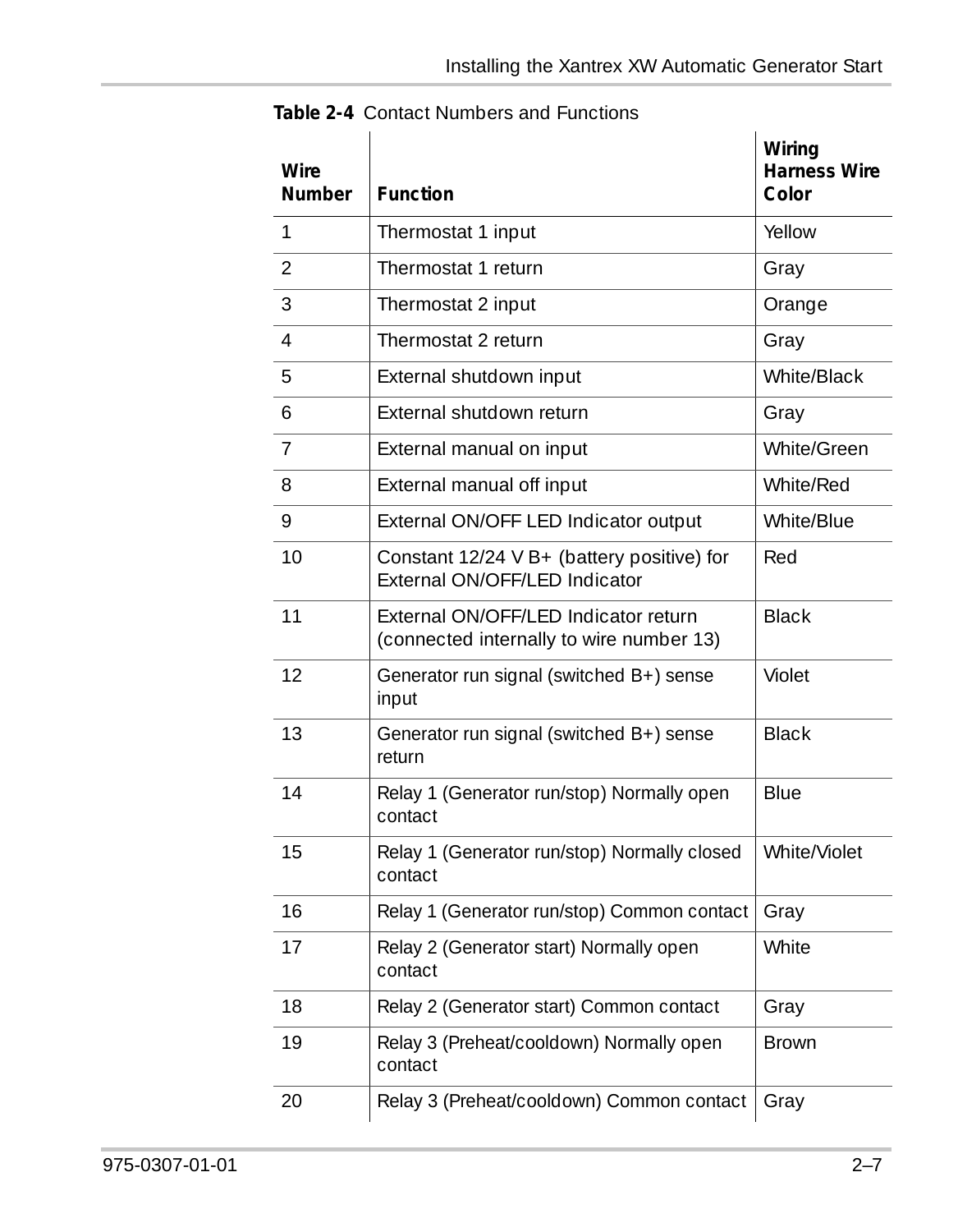#### <span id="page-25-0"></span>**Connecting the Generator**

## **CAUTION: Equipment Damage**

Before connecting the Xantrex XW AGS to your generator, read the Generator Type descriptions in this section and consult your generator manufacturer to ensure that Gen Type settings and connections are compatible with your generator. Damage to the generator can result from selecting an incorrect Gen Type and following the connection diagram for an incorrect Gen Type when connecting the Xantrex XW AGS to the generator. Xantrex Xantrex assumes no responsibility or liability for loss or damage that might arise out of the use of this information.

To connect the Xantrex XW AGS to a generator, identify the start wiring configuration of the generator to be used. Generators must be auto-start capable, and generators equipped with remote operation connections are ideal.

If the generator is equipped for remote operation, examine the wiring of the remote cable and connector (or read the generator's documentation, if available) and identify the following wires:

- Ground
- **Start**
- Stop
- Generator run signal, also known as the Hour Meter or Switched B+ (battery positive)

**Wiring Requirements** Either #16 or #18 AWG wire is required to connect to the wiring harness. How many of these wires you connect and in which combination depends on your generator type.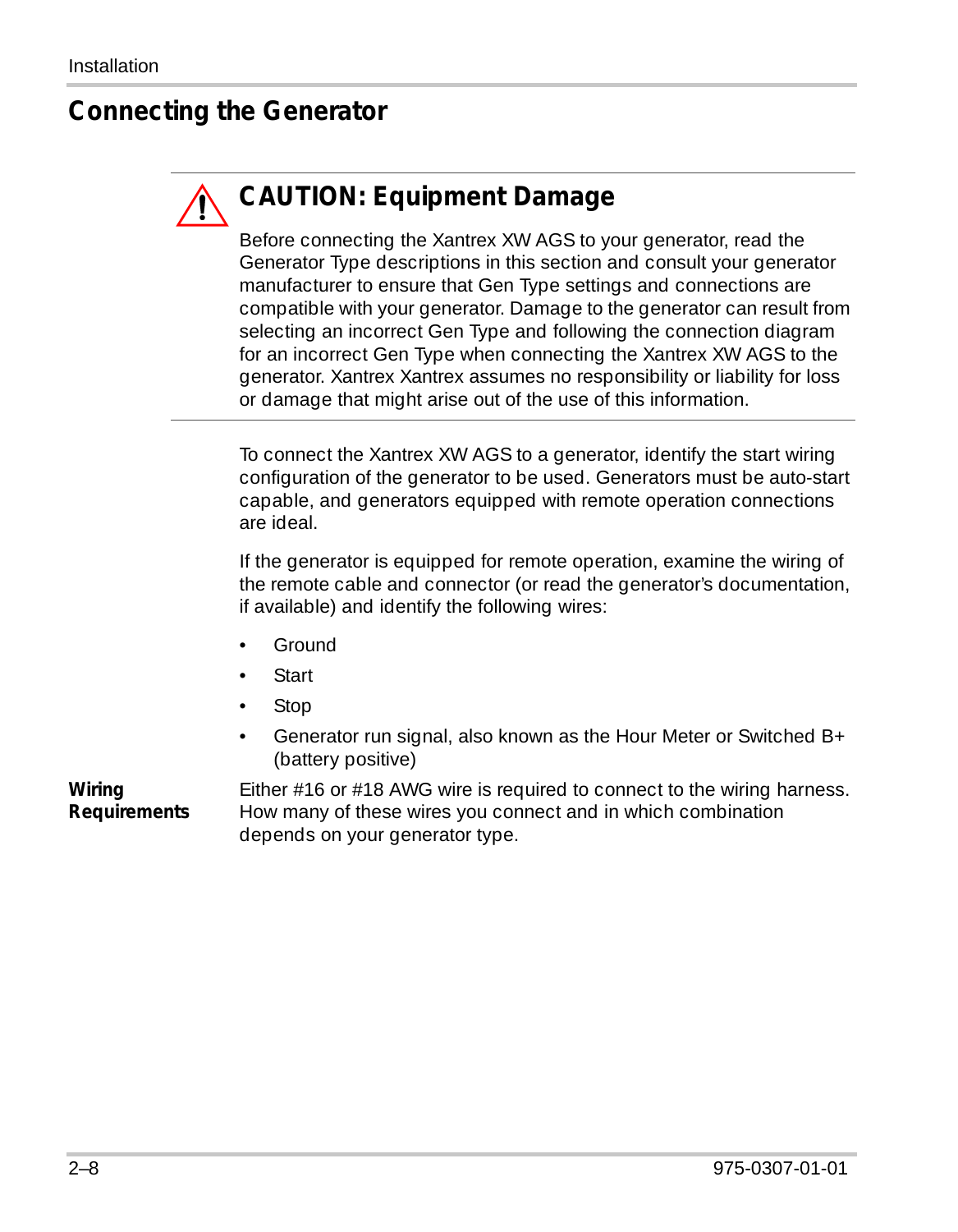**Generator Types** The Xantrex XW AGS has 14 preset generator configurations, or "Gen Types" (see ["Gen Type" on page 3–10\)](#page-57-1). After installing the hardware, it will be necessary to select one of these Gen Types from the Xantrex XW AGS Configuration Menu on the Xantrex XW System Control Panel.

> **Important:** Put the system in Standby BEFORE changing the ["Gen](#page-57-1)  [Type"](#page-57-1). See ["Putting the Xantrex XW AGS in Standby Mode" on page 4–6](#page-91-0).

> The following section describes the preset generator configurations and provides diagrams for connecting the wiring harness to the generator's start wiring.

**Important:** For an explanation of the terminology used in the following section, refer to [Appendix B, "Generator Auto Start Requirements and](#page-104-0)  [Types"](#page-104-0). For more information about Xantrex XW AGS internal relay activity and timing, see [Appendix C, "Relay Timing".](#page-110-0)

**Important:** Connecting the B+ Gen Run signal is optional if using Xantrex XW AGS software version 02.03.00 or higher. It the B+ is not connected, it may be necessary to adjust the Gen Run Signal hold time parameter on the Xantrex XW AGS. See ["Gen Run Hold Time" on](#page-76-2)  [page 3–29.](#page-76-2)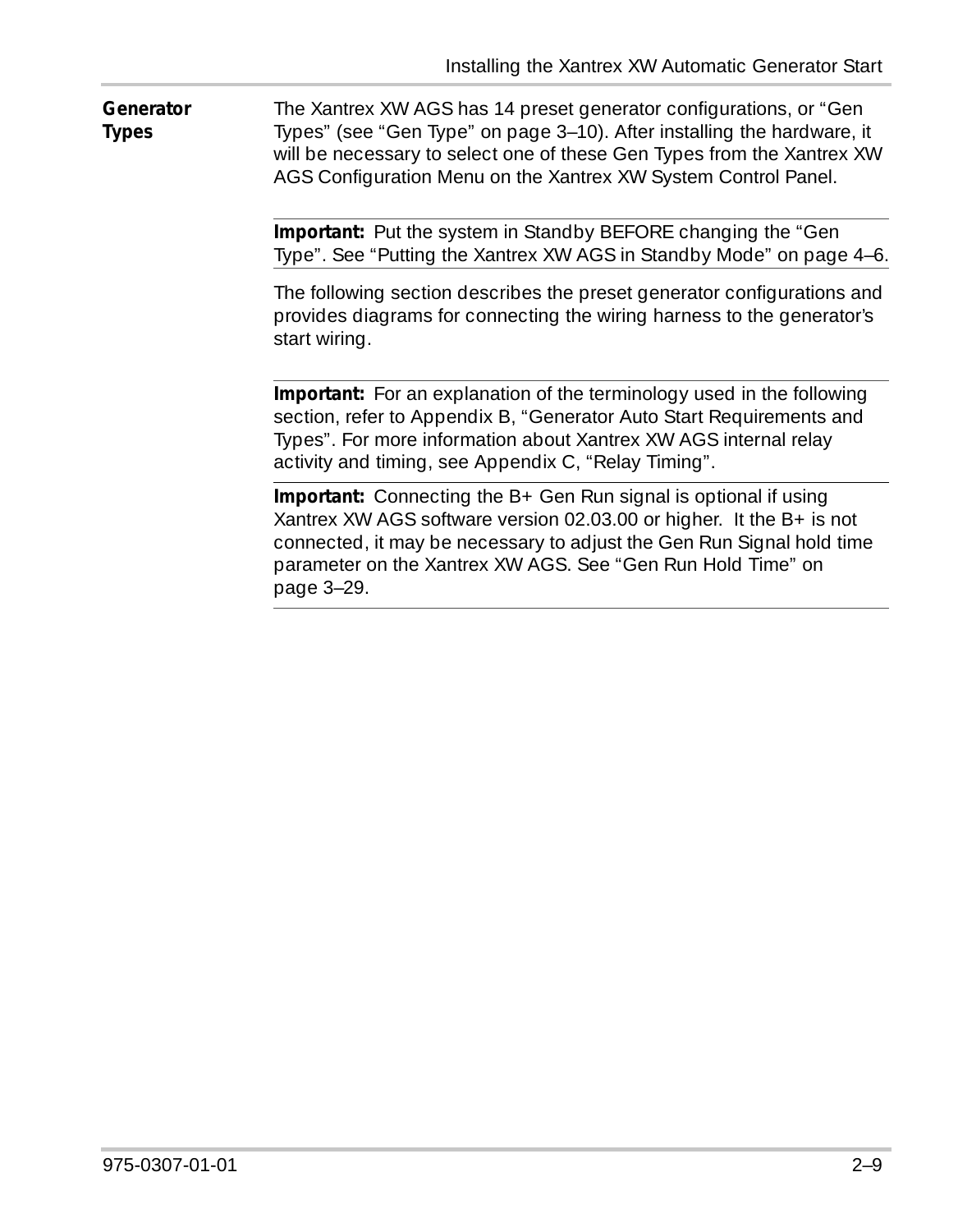<span id="page-27-0"></span>Type 1 is a three-wire GlowStop configuration recommended for "threewire" generators with glow plugs that need to be operated before a start is attempted.



**Figure 2-7** Type 1 Connection Diagram

| <b>Relay Function</b>       | <b>Preset Configuration Setting</b> |
|-----------------------------|-------------------------------------|
| Relay 1 mode                | GlowStop                            |
| Relay 3 mode                | No function                         |
| Gen Run signal hold<br>time | 0.5s                                |
| Preheat time                | 20 <sub>s</sub>                     |
| Preheat to crank delay      | 1 <sub>S</sub>                      |
| Crank time                  | 15 <sub>s</sub>                     |
| Crank retry time            | 30 <sub>s</sub>                     |
| <b>Gen Cool Down</b>        | 30 <sub>s</sub>                     |
| Gen Spin Down               | 3 <sub>S</sub>                      |
| Shutdown bypass time        | 0 <sup>5</sup>                      |
| <b>Start tries</b>          | 3                                   |

| Table 2-5 Type 1 Relay and Timing Preset Configurations |  |  |  |  |
|---------------------------------------------------------|--|--|--|--|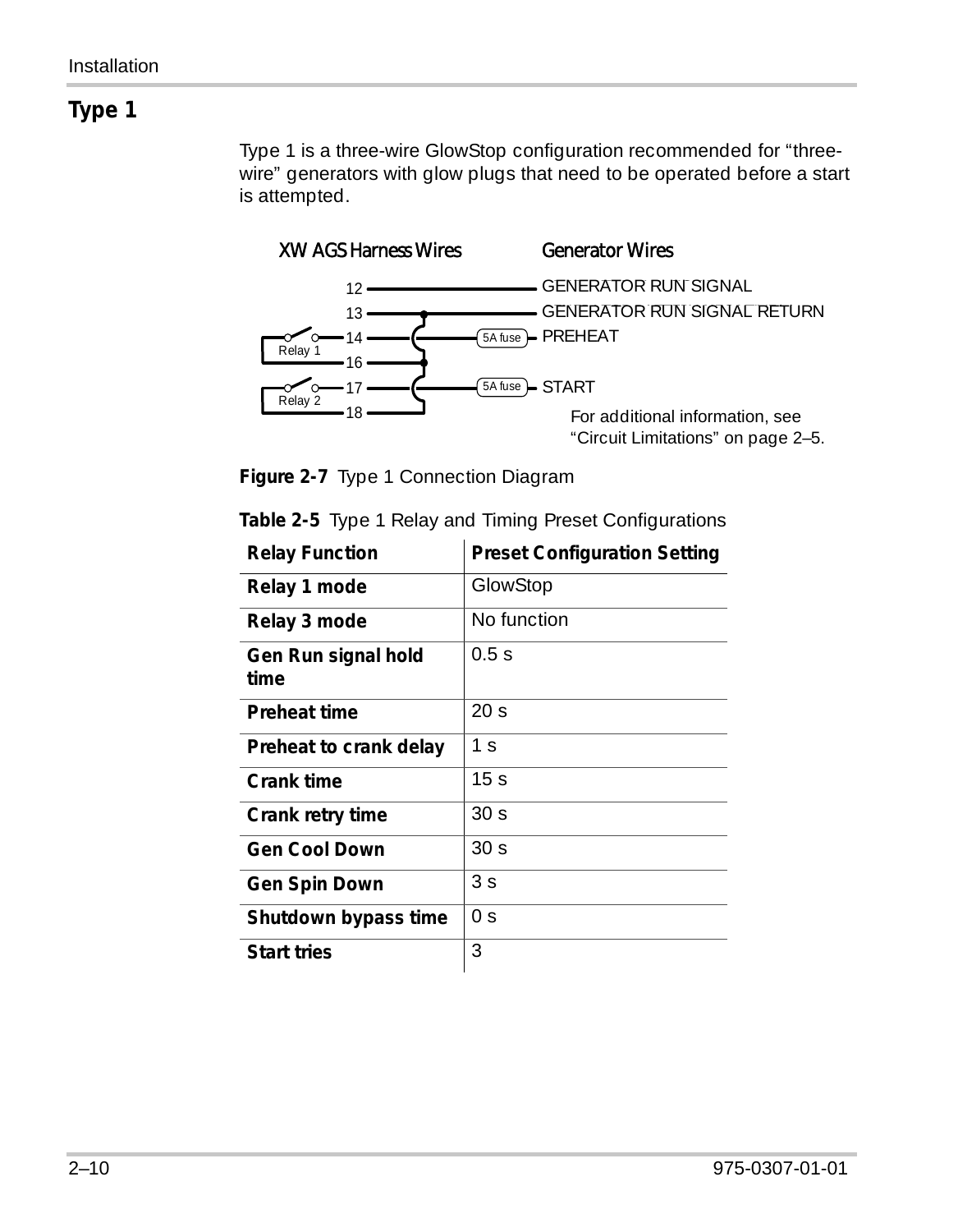<span id="page-28-0"></span>Type 2 is a three-wire GlowStop configuration recommended for "threewire" generators that don't require a dedicated preheat signal. In this configuration, the start signal is applied for longer because the generator does its own preheat and cranking while the start signal is applied.





|  | Figure 2-8 Type 2 Connection Diagram |  |
|--|--------------------------------------|--|
|  |                                      |  |

| <b>Relay Function</b>    | <b>Preset Configuration Setting</b> |
|--------------------------|-------------------------------------|
| Relay 1 mode             | GlowStop                            |
| Relay 3 mode             | No function                         |
| Gen Run signal hold time | 0.5s                                |
| <b>Preheat time</b>      | 0 s                                 |
| Preheat to crank delay   | 0 s                                 |
| Crank time               | 30 <sub>s</sub>                     |
| Crank retry time         | 40s                                 |
| <b>Gen Cool Down</b>     | 30 <sub>s</sub>                     |
| Gen Spin Down            | 3 <sub>S</sub>                      |
| Shutdown bypass time     | 0 <sub>S</sub>                      |
| <b>Start tries</b>       | 3                                   |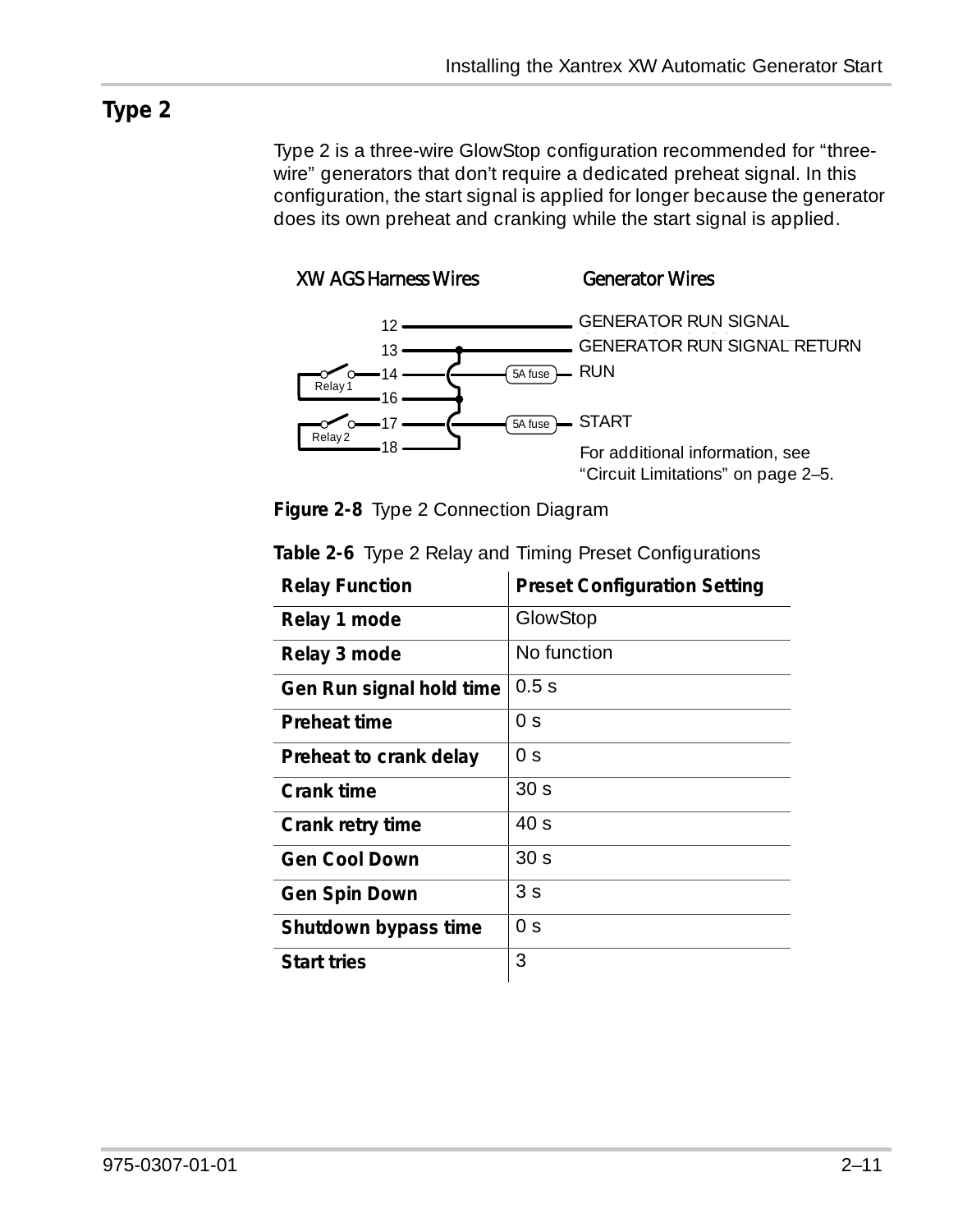<span id="page-29-0"></span>Type 3 is a three-wire GlowStop with shutdown bypass configuration. The configuration shown in [Figure 2-9](#page-29-1) uses a shutdown bypass output to temporarily disable the generator's low oil pressure shutdown functionality during cranking. Generators with this functionality often have a manual means of disabling it during cranking.



<span id="page-29-1"></span>**Figure 2-9** Type 3 Connection Diagram

| <b>Relay Function</b>       | <b>Preset Configuration Setting</b> |
|-----------------------------|-------------------------------------|
| Relay 1 mode                | GlowStop/Shutdown bypass            |
| Relay 3 mode                | Preheat/Shutdown bypass             |
| Gen Run signal hold<br>time | 0.5s                                |
| Preheat time                | 20 <sub>s</sub>                     |
| Preheat to crank delay      | 0 s                                 |
| Crank time                  | 15 <sub>s</sub>                     |
| Crank retry time            | 30 <sub>s</sub>                     |
| Gen Cool Down               | 30 <sub>s</sub>                     |
| Gen Spin Down               | 3s                                  |
| Shutdown bypass time        | 10 <sub>s</sub>                     |
| <b>Start tries</b>          | 3                                   |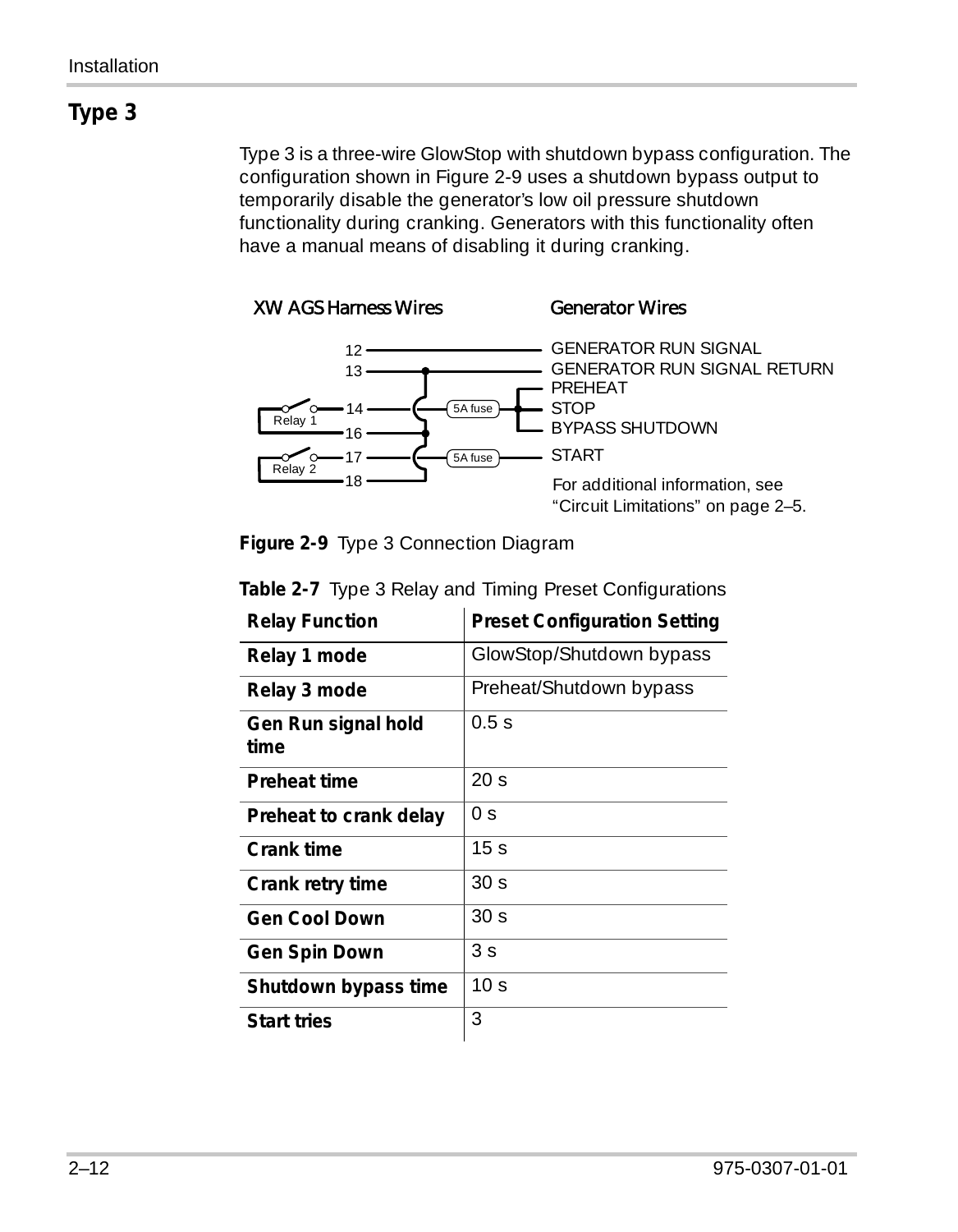<span id="page-30-0"></span>Type 4 is a three-wire StartStop configuration that uses relay 3 to provide a 60-second preheat signal.



**Figure 2-10** Type 4 Connection Diagram

| <b>Relay Function</b>    | <b>Preset Configuration Setting</b> |
|--------------------------|-------------------------------------|
| Relay 1 mode             | <b>StartStop</b>                    |
| Relay 3 mode             | Preheat                             |
| Gen Run signal hold time | 10 <sub>s</sub>                     |
| Preheat time             | 60 s                                |
| Preheat to crank delay   | 5 <sub>S</sub>                      |
| Crank time               | 15 <sub>s</sub>                     |
| Crank retry time         | 15 <sub>s</sub>                     |
| <b>Gen Cool Down</b>     | 30 <sub>s</sub>                     |
| Gen Spin Down            | 3 <sub>S</sub>                      |
| Shutdown bypass time     | 0 <sup>5</sup>                      |
| <b>Start tries</b>       | 3                                   |

**Table 2-8** Type 4 Relay and Timing Preset Configurations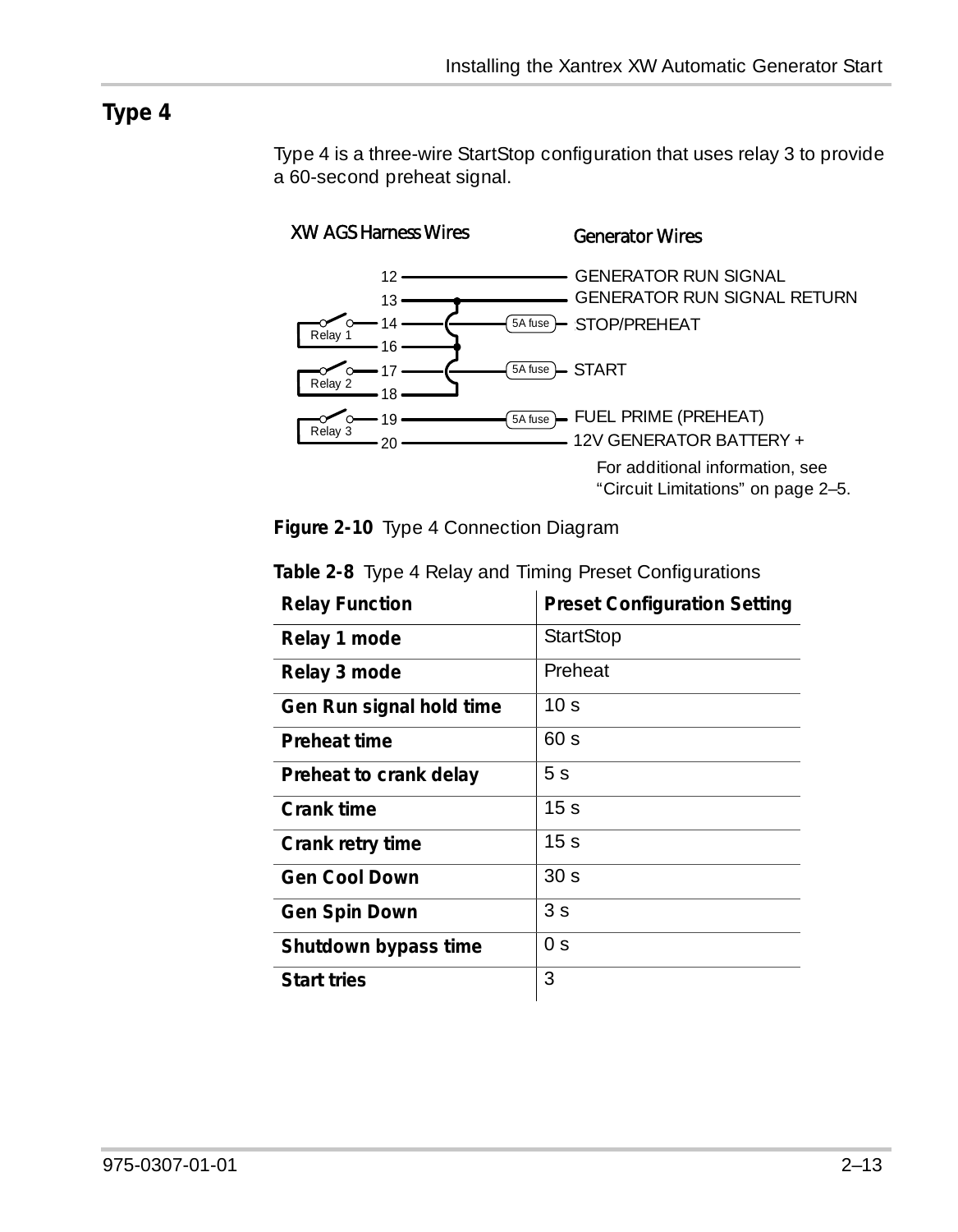<span id="page-31-0"></span>Type 5 is a three-wire StartStop configuration that uses relay 3 to provide a 15-second preheat signal.



**Figure 2-11** Type 5 Connection Diagram

|                             | <b>Preset Configuration</b> |
|-----------------------------|-----------------------------|
| <b>Relay Function</b>       | Setting                     |
| Relay 1 mode                | StartStop                   |
| Relay 3 mode                | Preheat                     |
| Gen Run signal hold<br>time | 2 s                         |
| Preheat time                | 15 <sub>s</sub>             |
| Preheat to crank delay      | 2s                          |
| Crank time                  | 15 <sub>s</sub>             |
| Crank retry time            | 15 <sub>s</sub>             |
| <b>Gen Cool Down</b>        | 30 <sub>s</sub>             |
| Gen Spin Down               | 3 <sup>5</sup>              |
| Shutdown bypass time        | 0 <sub>S</sub>              |
| <b>Start tries</b>          | 3                           |

**Table 2-9** Type 5 Relay and Timing Preset Configurations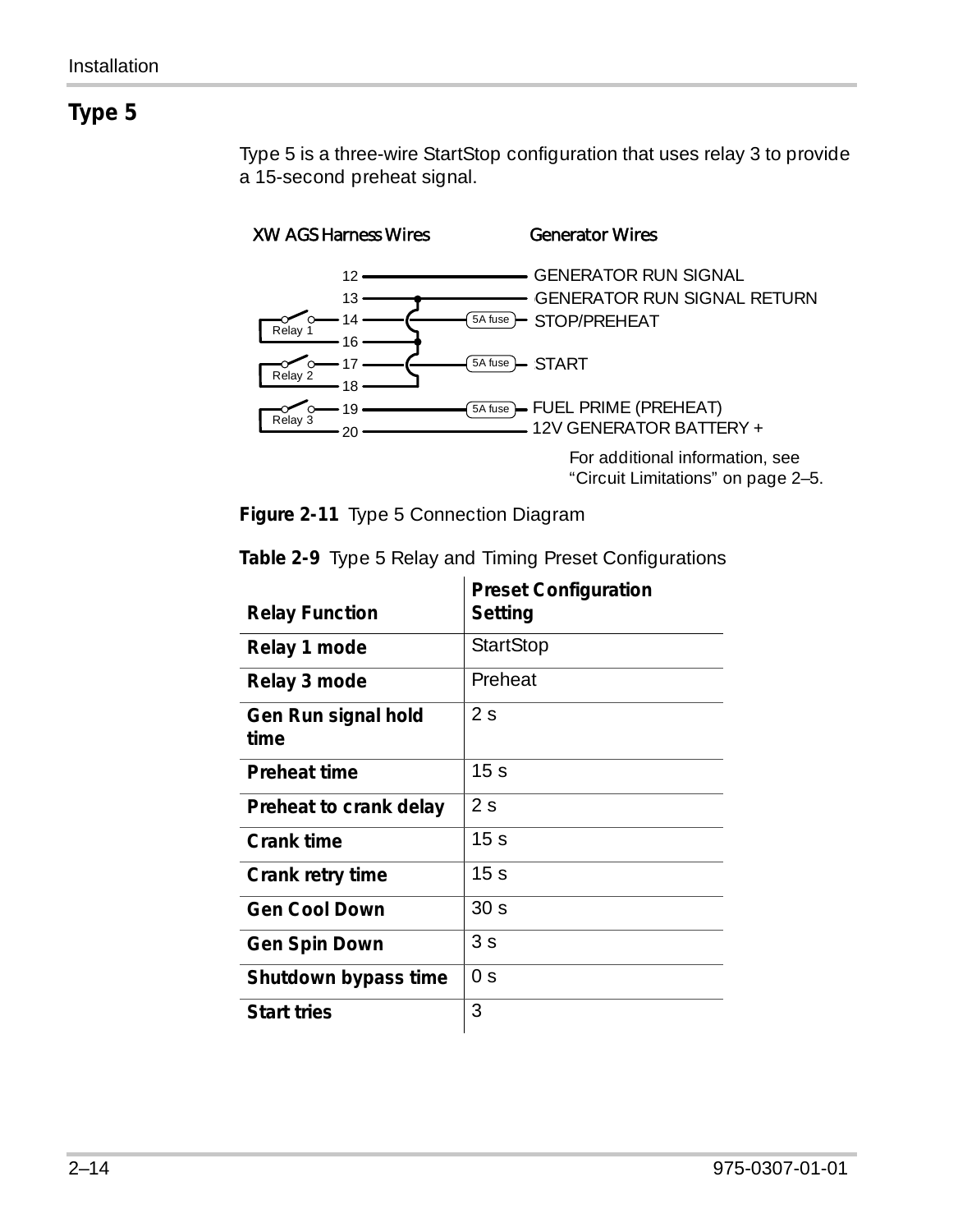<span id="page-32-0"></span>Type 6 is a three-wire GlowStop configuration that has a normally closed Run/Stop contact.

XW AGS Harness Wires Generator Wires



["Circuit Limitations" on page 2–5.](#page-22-1)

**Figure 2-12** Type 6 Connection Diagram

| <b>Relay Function</b>    | <b>Preset Configuration Setting</b> |
|--------------------------|-------------------------------------|
| Relay 1 mode             | GlowStop                            |
| Relay 3 mode             | No function                         |
| Gen Run signal hold time | 0.5s                                |
| Preheat time             | 10 <sub>s</sub>                     |
| Preheat to crank delay   | 1 s                                 |
| Crank time               | 15 <sub>s</sub>                     |
| Crank retry time         | 30 <sub>s</sub>                     |
| <b>Gen Cool Down</b>     | 30 <sub>s</sub>                     |
| Gen Spin Down            | 3 <sub>S</sub>                      |
| Shutdown bypass time     | 0 s                                 |
| <b>Start tries</b>       | 3                                   |

**Table 2-10** Type 6 Relay and Timing Preset Configurations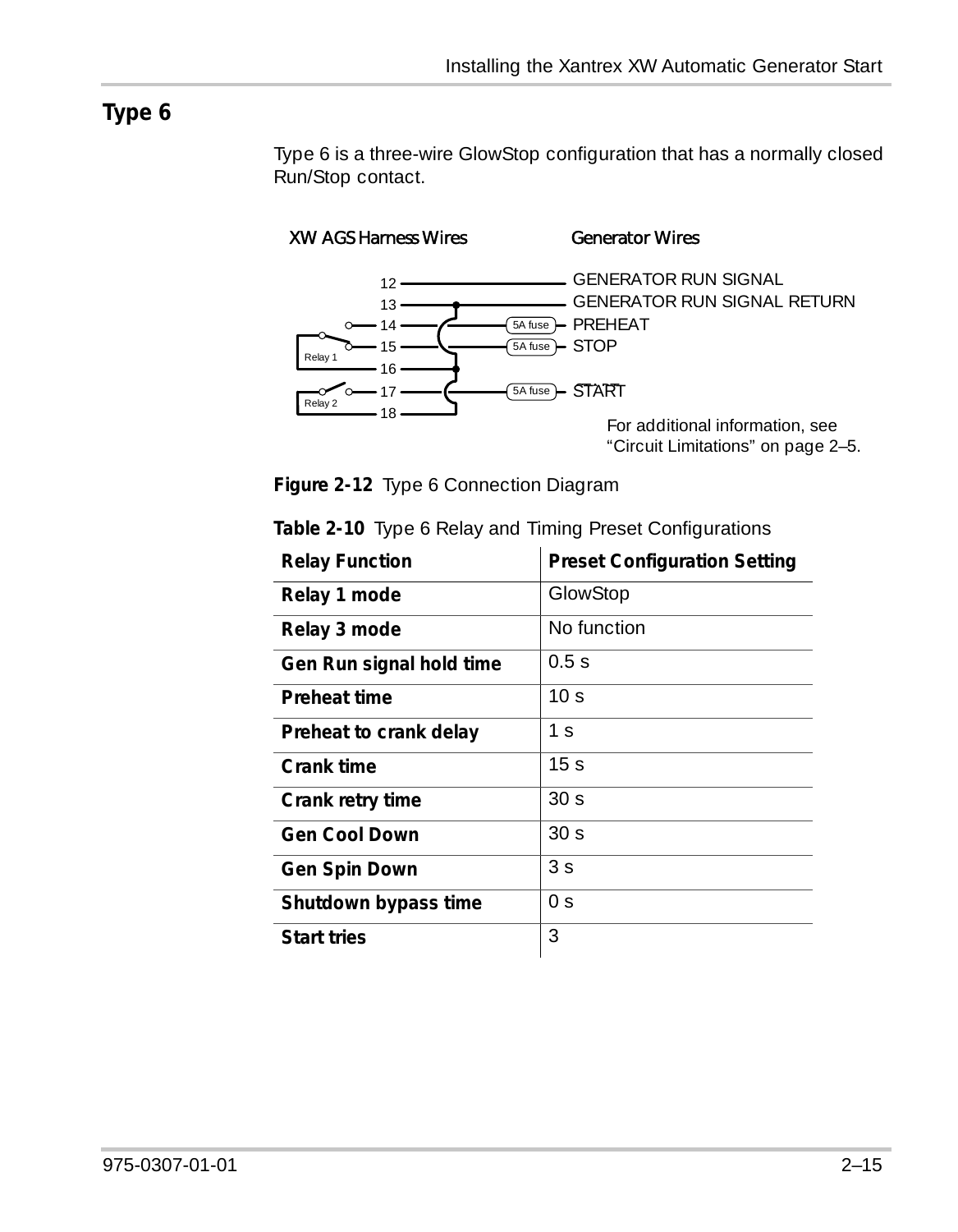<span id="page-33-0"></span>Type 7 will work with both two-wire and three-wire run mode configurations that require a preheat signal before cranking. This Gen Type setting is suitable for generators with an automatic engine cranking control system (two-wire) and generators that require that the Xantrex XW AGS control their starter separately (three-wire).



GENERATOR RUN SIGNAL GENERATOR RUN SIGNAL GENERATOR RUN SIGNAL RETURN For additional information, see ["Circuit Limitations" on page 2–5.](#page-22-1)

**Figure 2-13** Type 7 Connection Diagram (two-wire)



**Figure 2-14** Type 7 Connection Diagram (three-wire)

|  |  |  |  | Table 2-11 Type 7 Relay and Timing Preset Configurations |
|--|--|--|--|----------------------------------------------------------|
|--|--|--|--|----------------------------------------------------------|

| <b>Relay Function</b>    | <b>Preset Configuration Setting</b> |
|--------------------------|-------------------------------------|
| Relay 1 mode             | Run                                 |
| Relay 3 mode             | No function                         |
| Gen Run signal hold time | 0.5s                                |
| Preheat time             | 20 <sub>s</sub>                     |
| Preheat to crank delay   | 1 <sub>s</sub>                      |
| Crank time               | 15 <sub>s</sub>                     |
| Crank retry time         | 30 <sub>s</sub>                     |
| Gen Cool Down            | 30 <sub>s</sub>                     |
| Gen Spin Down            | 3 <sub>S</sub>                      |
| Shutdown bypass time     | 0 <sub>S</sub>                      |
| <b>Start tries</b>       | 3                                   |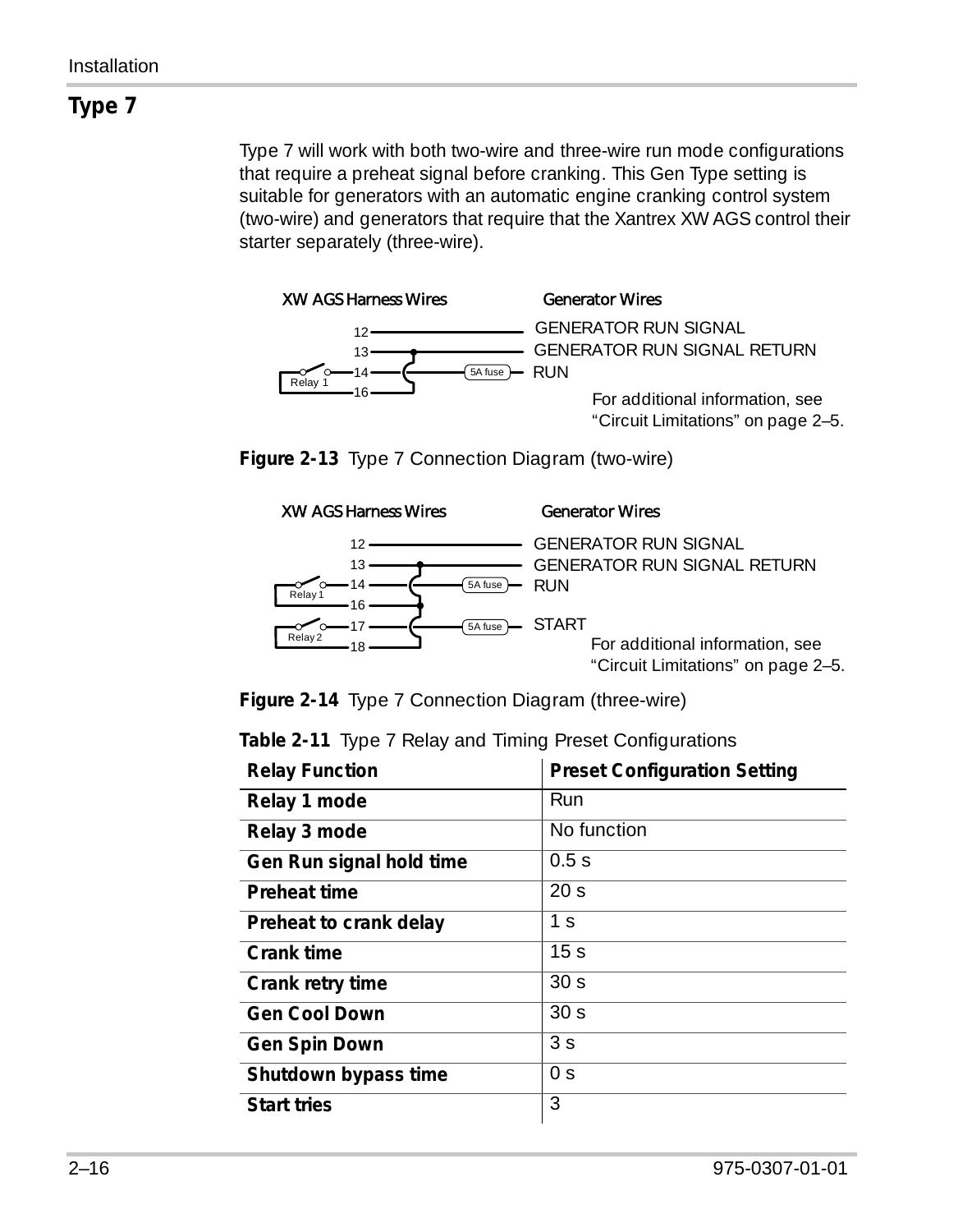<span id="page-34-0"></span>Type 8 will work with both two-wire and three-wire run mode configurations. Type 8 is identical to Type 7 except that it provides no preheat signal before cranking.



GENERATOR RUN SIGNAL GENERATOR RUN SIGNAL GENERATOR RUN SIGNAL RETURN For additional information, see ["Circuit Limitations" on page 2–5.](#page-22-1)

**Figure 2-15** Type 8 Connection Diagram (two-wire)



GENERATOR RUN SIGNAL GENERATOR RUN SIGNAL GENERATOR RUN SIGNAL RETURN RUN RUN

> For additional information, see ["Circuit Limitations" on page 2–](#page-22-1)

**Figure 2-16** Type 8 Connection Diagram (t[h](#page-22-1)ree-wire)

| <b>Relay Function</b>    | <b>Preset Configuration Setting</b> |
|--------------------------|-------------------------------------|
| Relay 1 mode             | Run                                 |
| Relay 3 mode             | No function                         |
| Gen Run signal hold time | 0.5s                                |
| Preheat time             | 0 s                                 |
| Preheat to crank delay   | 0 <sup>5</sup>                      |
| Crank time               | 15 <sub>s</sub>                     |
| Crank retry time         | 30 <sub>s</sub>                     |
| <b>Gen Cool Down</b>     | 30 <sub>s</sub>                     |
| Gen Spin Down            | 3 <sub>S</sub>                      |
| Shutdown bypass time     | 0 <sub>S</sub>                      |
| <b>Start tries</b>       | 3                                   |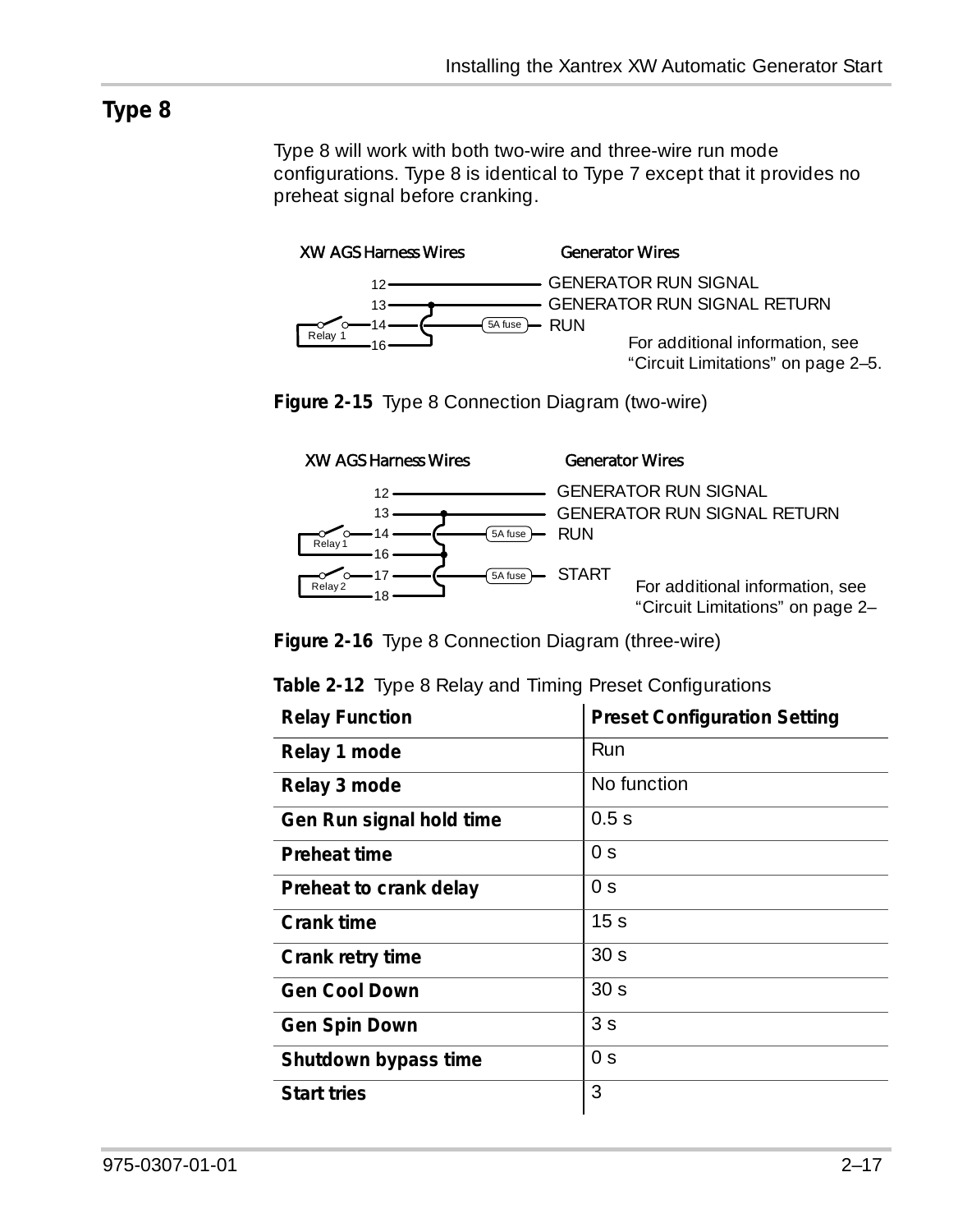<span id="page-35-0"></span>Type 9 is a StartStop mode configuration with shutdown bypass functionality on relay 3.



**Figure 2-17** Type 9 Connection Diagram

| <b>Relay Function</b>       | <b>Preset Configuration Setting</b> |
|-----------------------------|-------------------------------------|
| Relay 1 mode                | StartStop                           |
| Relay 3 mode                | Shutdown Bypass                     |
| Gen Run signal hold<br>time | 0.5s                                |
| Preheat time                | 0 <sub>S</sub>                      |
| Preheat to crank delay      | 0 <sup>5</sup>                      |
| Crank time                  | 15 <sub>s</sub>                     |
| Crank retry time            | 30 <sub>s</sub>                     |
| Gen Cool Down               | 30 <sub>s</sub>                     |
| Gen Spin Down               | 3 <sub>S</sub>                      |
| Shutdown bypass time        | 5 <sub>S</sub>                      |
| <b>Start tries</b>          | 3                                   |

**Table 2-13** Type 9 Relay and Timing Preset Configurations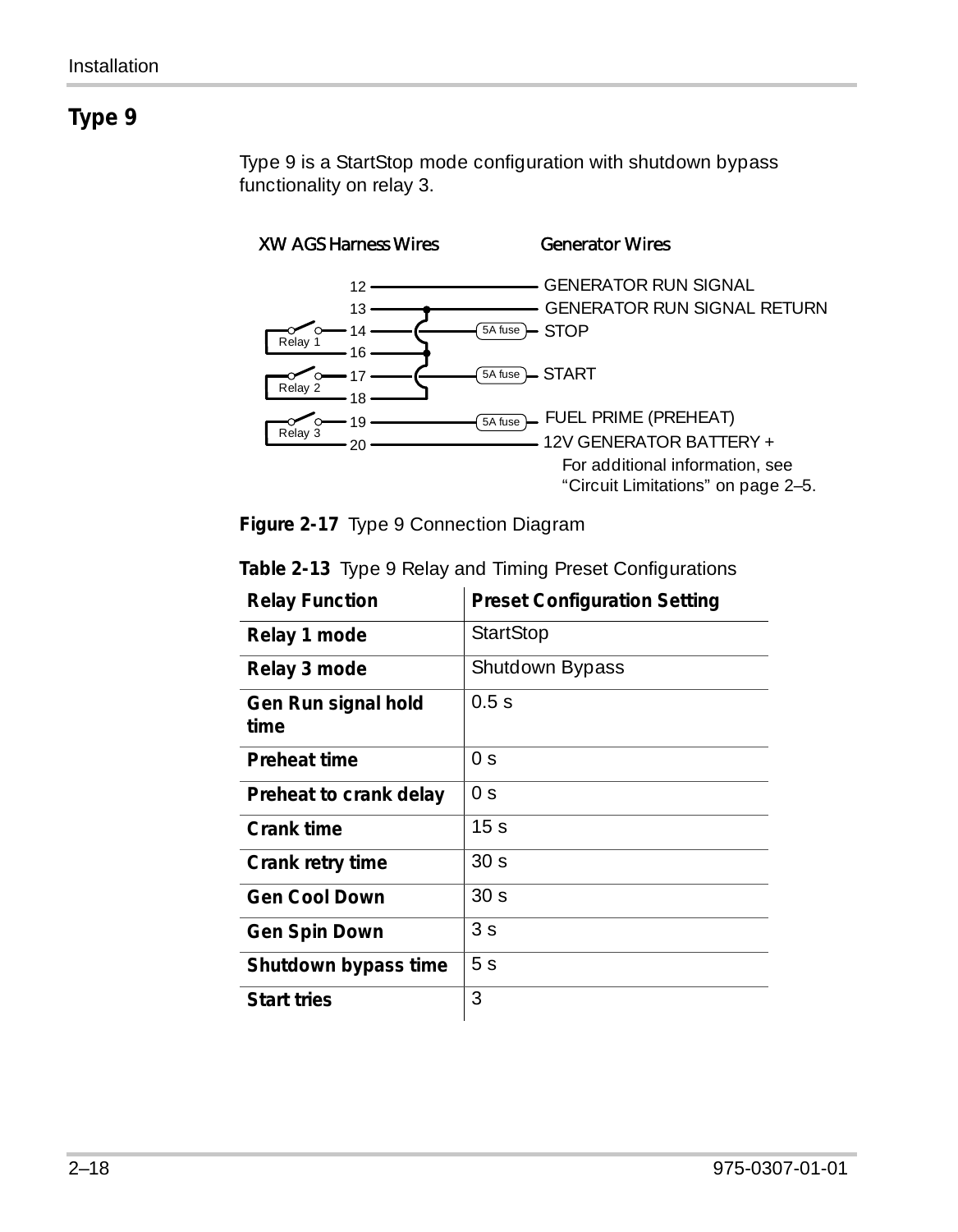<span id="page-36-0"></span>Type 10 is a StartStop mode configuration with no preheat signal or shutdown bypass functionality.



**Figure 2-18** Type 10 Connection Diagram

| <b>Relay Function</b>    | <b>Preset Configuration Setting</b> |
|--------------------------|-------------------------------------|
| Relay 1 mode             | StartStop                           |
| Relay 3 mode             | No function                         |
| Gen Run signal hold time | 0.5s                                |
| Preheat time             | 0 <sup>5</sup>                      |
| Preheat to crank delay   | 0 <sub>S</sub>                      |
| Crank time               | 15 <sub>s</sub>                     |
| Crank retry time         | 30 <sub>s</sub>                     |
| <b>Gen Cool Down</b>     | 30 <sub>s</sub>                     |
| Gen Spin Down            | 3 <sub>S</sub>                      |
| Shutdown bypass time     | 0 <sub>S</sub>                      |
| <b>Start tries</b>       | 3                                   |

|  |  | Table 2-14 Type 10 Relay and Timing Preset Configurations |
|--|--|-----------------------------------------------------------|
|  |  |                                                           |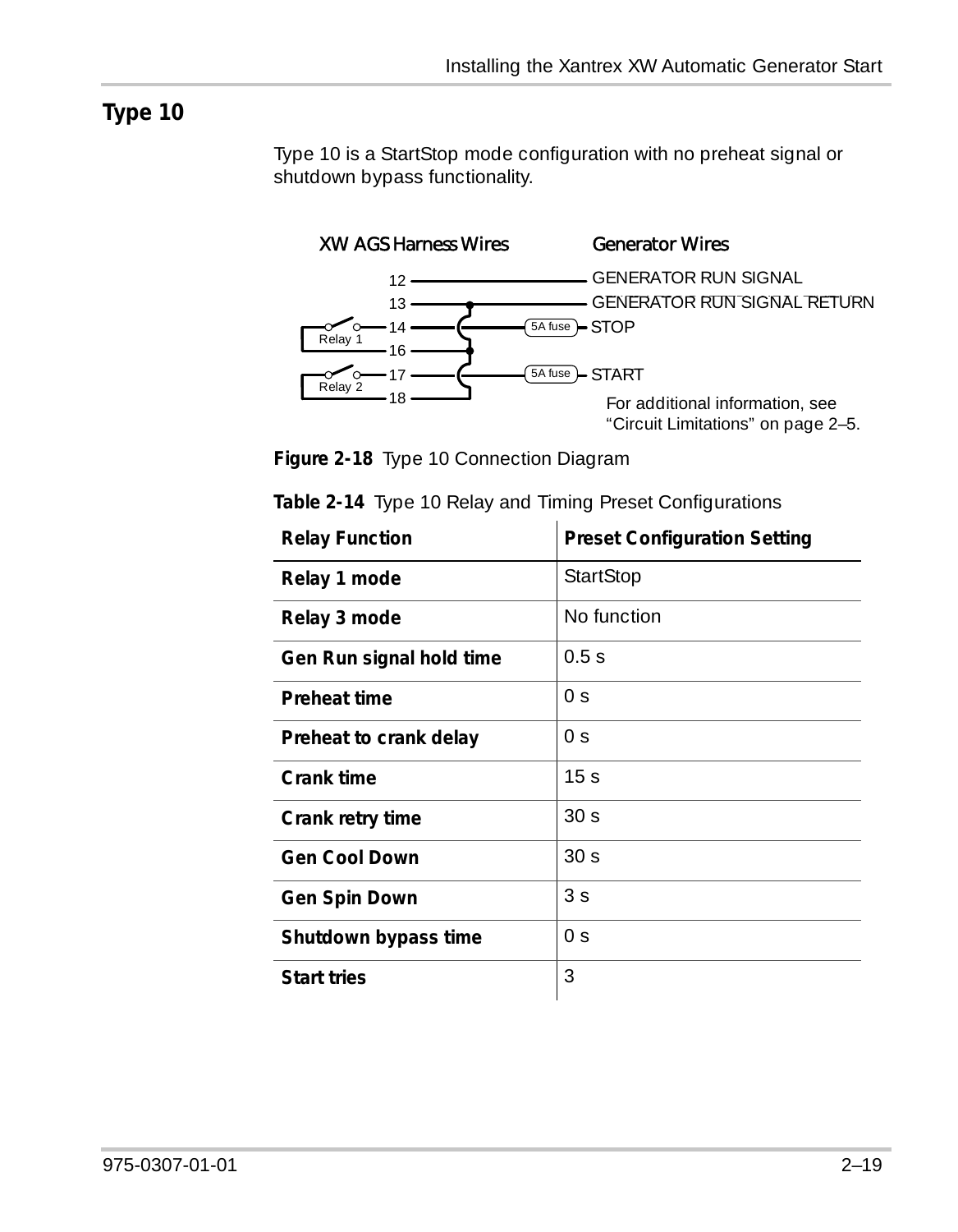<span id="page-37-0"></span>Type 11 is a two-wire run mode configuration. It requires only two wires and one relay to control the generator. Relay 1 closes momentarily once to start the generator, and closes momentarily again to stop the generator.



GENERATOR RUN SIGNAL GENERATOR RUN SIGNAL GENERATOR RUN SIGNAL RETURN RUN RUN

For additional information, see ["Circuit Limitations" on page 2–5.](#page-22-0)

**Figure 2-19** Type 11 Connection Diagram

| <b>Relay Function</b>    | <b>Preset Configuration Setting</b> |
|--------------------------|-------------------------------------|
| Relay 1 mode             | MomentaryRun                        |
| Relay 3 mode             | No function                         |
| Gen Run signal hold time | 0.5s                                |
| Preheat time             | 0 <sub>S</sub>                      |
| Preheat to crank delay   | 0 <sub>S</sub>                      |
| Crank time               | 10 <sub>s</sub>                     |
| Crank retry time         | 15 <sub>s</sub>                     |
| <b>Gen Cool Down</b>     | 30 <sub>s</sub>                     |
| Gen Spin Down            | 3 <sup>5</sup>                      |
| Shutdown bypass time     | 0 <sup>5</sup>                      |
| <b>Start tries</b>       | 3                                   |

**Table 2-15** Type 11 Relay and Timing Preset Configurations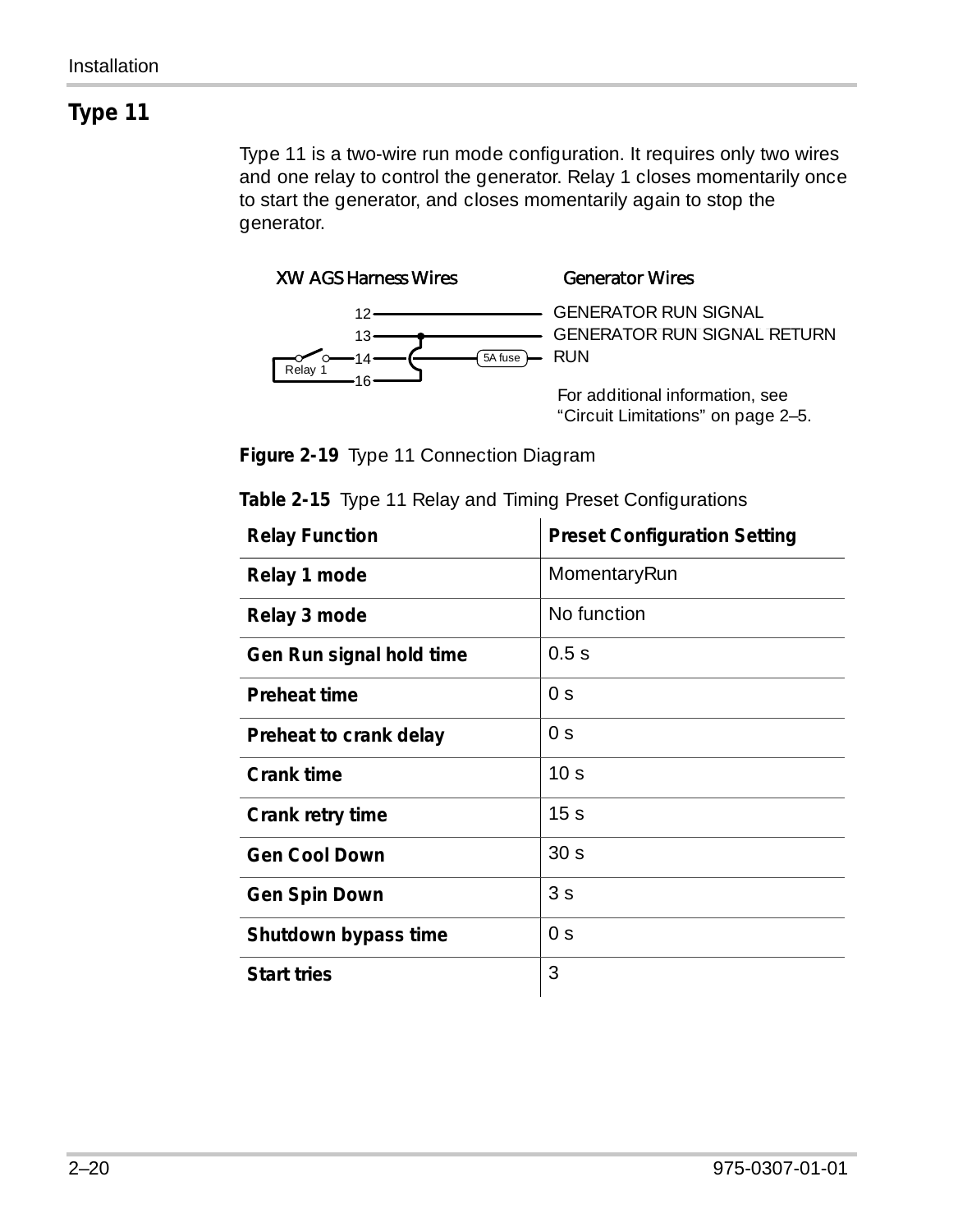<span id="page-38-0"></span>Type 12 is a three-wire GlowStop configuration recommended for "threewire" generators that don't require a dedicated preheat signal. In this configuration, the start signal is applied for longer because the generator does its own preheat and cranking while the start signal is applied.



**Figure 2-20** Type 12 Connection Diagram

| <b>Relay Function</b>    | <b>Preset Configuration Setting</b> |
|--------------------------|-------------------------------------|
| Relay 1 mode             | GlowStop                            |
| Relay 3 mode             | No function                         |
| Gen Run signal hold time | 4 s                                 |
| Preheat time             | 0 <sup>5</sup>                      |
| Preheat to crank delay   | 0 <sup>5</sup>                      |
| Crank time               | 30 <sub>s</sub>                     |
| Crank retry time         | 40 <sub>s</sub>                     |
| <b>Gen Cool Down</b>     | 30 <sub>s</sub>                     |
| Gen Spin Down            | 3 <sub>S</sub>                      |
| Shutdown bypass time     | 0 s                                 |
| <b>Start tries</b>       | 3                                   |

|  |  | Table 2-16 Type 12Relay and Timing Preset Configurations |
|--|--|----------------------------------------------------------|
|  |  |                                                          |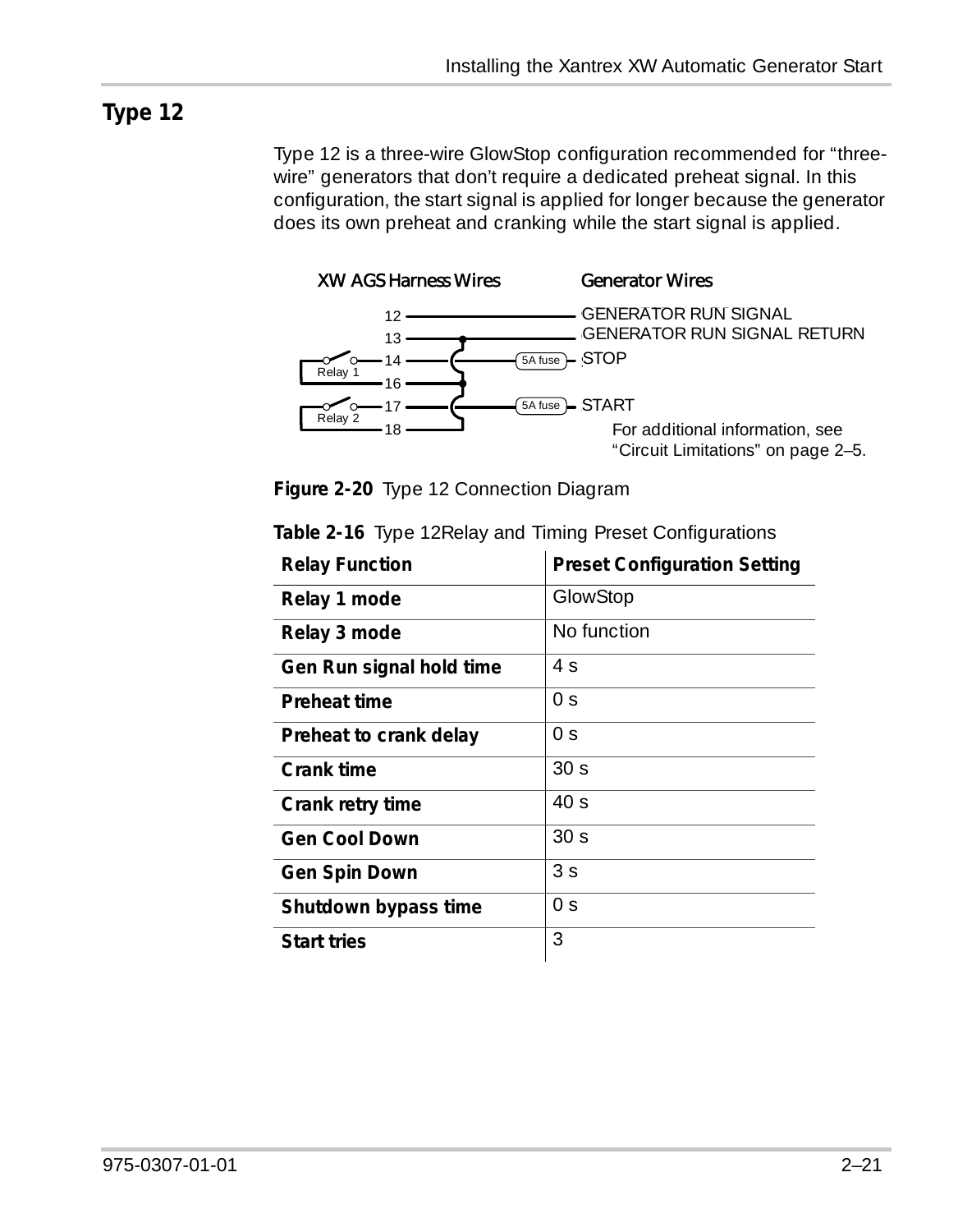<span id="page-39-0"></span>Type 13 is a three-wire PulseStop configuration that uses relay 3 to provide the preheat signal. With this generator type, there will be a delay between the generator turning off and the Xantrex XW AGS recognizing that the generator is off.



**Figure 2-21** Type 13 Connection Diagram

| <b>Relay Function</b>    | <b>Preset Configuration Setting</b> |
|--------------------------|-------------------------------------|
| Relay 1 mode             | PulseStop                           |
| Relay 3 mode             | Preheat                             |
| Gen Run signal hold time | 5 <sub>S</sub>                      |
| Preheat time             | 15 <sub>s</sub>                     |
| Preheat to crank delay   | 2s                                  |
| Crank time               | 15 <sub>s</sub>                     |
| Crank retry time         | 15 <sub>s</sub>                     |
| <b>Gen Cool Down</b>     | 30 <sub>s</sub>                     |
| Gen Spin Down            | 3 <sub>S</sub>                      |
| Shutdown bypass time     | 0 <sup>5</sup>                      |
| <b>Start tries</b>       | 3                                   |

**Table 2-17** Type 13 Relay and Timing Preset Configurations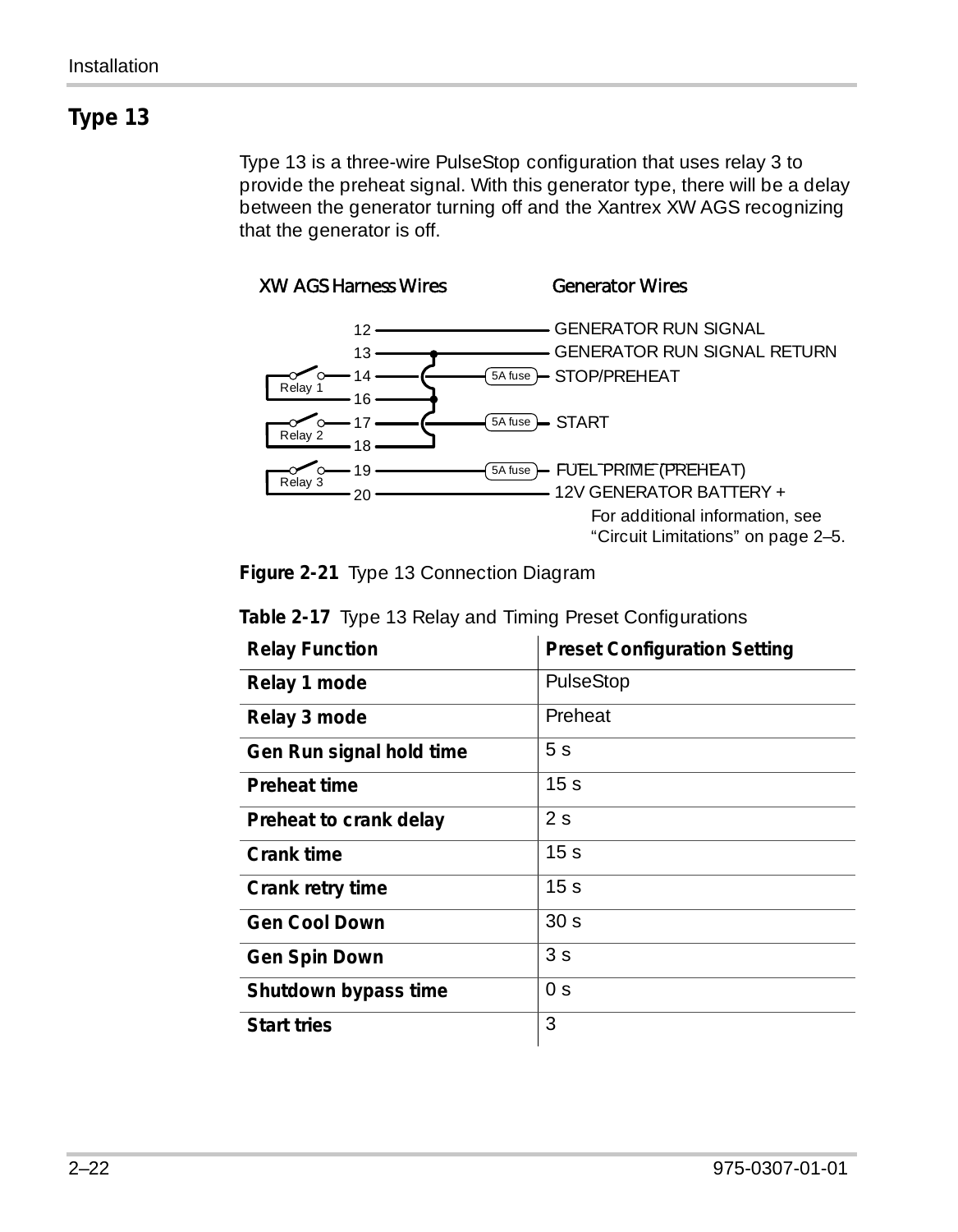<span id="page-40-0"></span>Type 14 works with two-wire generators that use an integrated engine control module to perform the necessary relay cycles to start and stop the generator. This is similar to Type 8 but without the B+ signal requirement. The Xantrex XW AGS closes relay 1 to start the generator and illuminates the Generator On light to indicate the relay is closed. To stop the generator, relay 1 is opened and the Generator On light turned off.

**Important:** Since Type 14 does not monitor the generator run status, illumination of the Generator On light on the Xantrex XW AGS does not necessarily indicate the generator is actually running. If this generator type is used, ensure the generator's integrated controller has the ability to monitor, control and report generator status and faults. With Type 14, no faults are raised if the generator fails to start or stop or is externally started or stopped.

Once the generator is stopped, there is a 10-minute delay before the generator can be re-started using the Xantrex XW AGS. This is to allow the generator's integrated engine controller to completely and safely shut down the generator. This delay can be adjusted by changing the Gen Spin down setting.



RELAY 1 RETURN RELAY 1 RETURN

For additional information, see ["Circuit Limitations" on page 2–5.](#page-22-0)

**Figure 2-22** Type 14 Connection Diagram (two-wire)

| <b>Relay Function</b>    | <b>Preset Configuration Setting</b> |
|--------------------------|-------------------------------------|
| Relay 1 mode             | RunStop                             |
| Relay 3 mode             | Not used                            |
| Gen Run signal hold time | 0 <sub>S</sub>                      |
| Preheat time             | 0 s                                 |
| Preheat to crank delay   | 0 <sub>S</sub>                      |
| Crank time               | 0 s                                 |

|  |  |  |  | Table 2-18 Type 14 Relay and Timing Preset Configurations |
|--|--|--|--|-----------------------------------------------------------|
|--|--|--|--|-----------------------------------------------------------|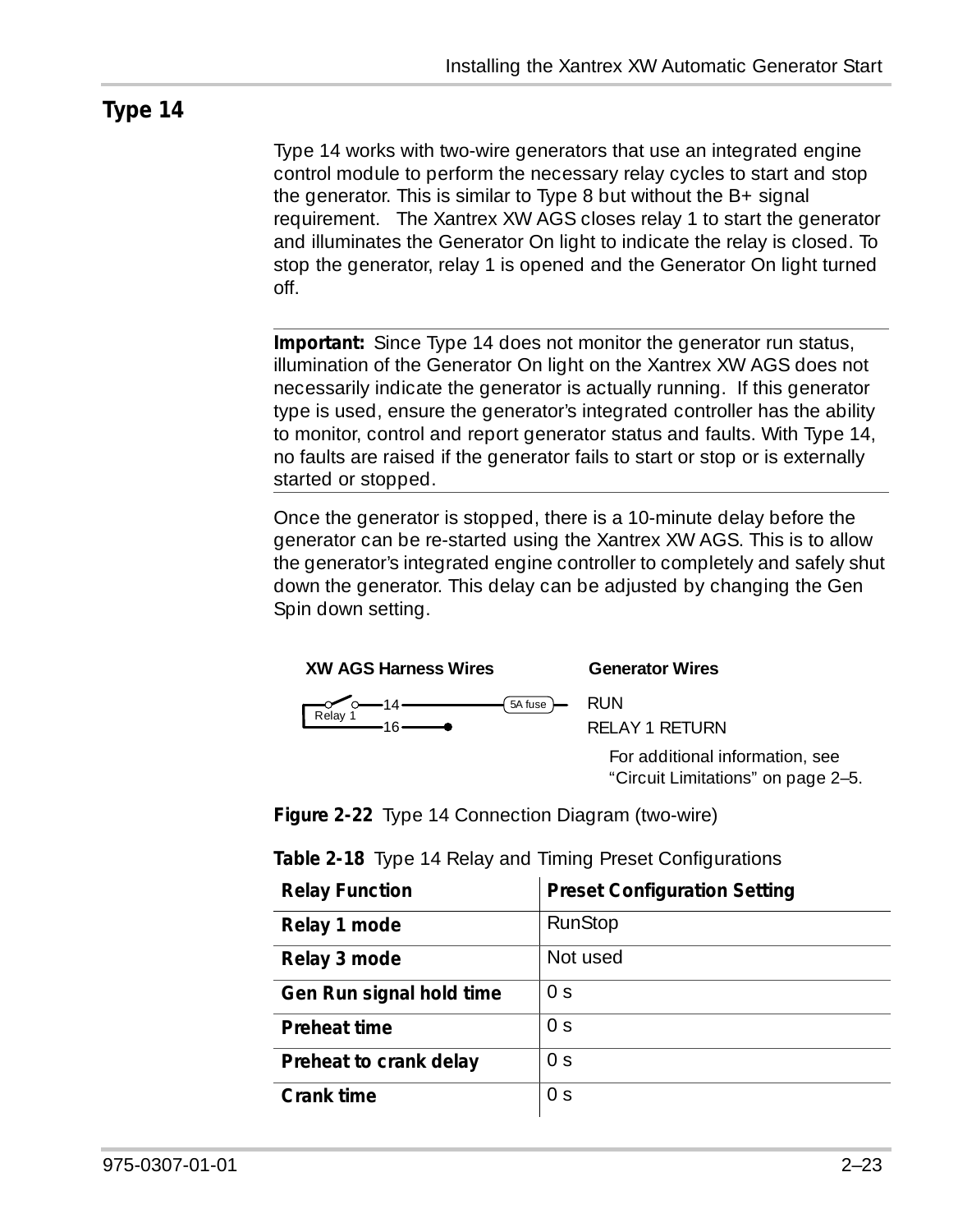| <b>Relay Function</b> | <b>Preset Configuration Setting</b> |
|-----------------------|-------------------------------------|
| Crank retry time      | 0 <sup>5</sup>                      |
| <b>Gen Cool Down</b>  | 30 <sub>s</sub>                     |
| Gen Spin Down         | 600 s                               |
| Shutdown bypass time  | 0 <sub>S</sub>                      |
| <b>Start tries</b>    |                                     |

Table 2-18 Type 14 Relay and Timing Preset Configurations

## **Connecting the Thermostats (optional)**

Wires 1, 2, 3, and 4 on the wiring harness can be connected to two thermostats. Wires 1 (yellow) and 2 (gray) are intended for thermostat 1 and wires 3 (orange) and 4 (gray) are intended for thermostat 2.

| Wire<br><b>Number</b> | <b>Function</b>              | <b>Wiring Harness</b><br><b>Wire Color</b> |
|-----------------------|------------------------------|--------------------------------------------|
|                       | Thermostat 1 input (12/24 V) | Yellow                                     |
|                       | Thermostat 1 return (ground) | Gray                                       |
|                       | Thermostat 2 input (12/24 V) | Orange                                     |
|                       | Thermostat 2 return (ground) | Gray                                       |

**Table 2-19** Wiring for Connecting Thermostats

These wires connect to 12-volt/24-volt output signals from the thermostats. The Xantrex XW AGS will start the generator in response to these signals. Thermostats can not be programmed using the Xantrex XW AGS.

For specific information about thermostat wiring and where Xantrex XW AGS connections should be made, please consult your thermostat documentation or contact the thermostat manufacturer.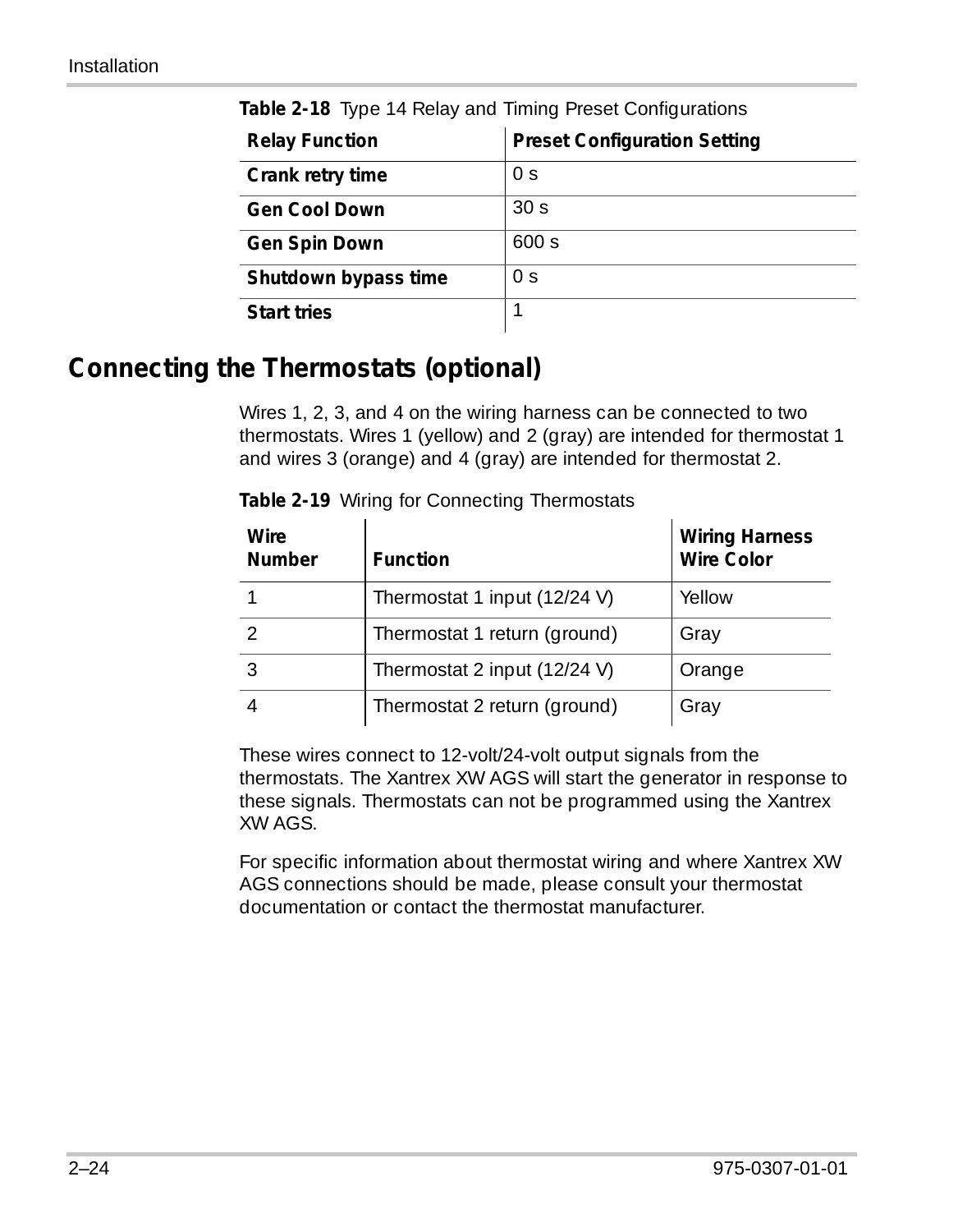## **Connecting an External Shutdown (optional)**

The external shutdown input is a 12-volt/24-volt input used to assure that the Xantrex XW AGS keeps the generator off under conditions that may be potentially hazardous. Wire 5 (white/black) and 6 (gray) on the wiring harness are intended for an external switch or sensor (such as a moisture detector, or carbon monoxide detector) that produces an active high 12-volt or 24-volt output.

| Wire<br>Number | Function                                        | <b>Wiring Harness</b><br>Wire Color |
|----------------|-------------------------------------------------|-------------------------------------|
| 5              | External shutdown input (12/24 V)   White/Black |                                     |
|                | External shutdown return<br>(ground)            | Gray                                |

**Table 2-20** Wiring for Connecting an External Shutdown

## **Connecting an External Manual ON/OFF Switch (optional)**

The external manual ON/OFF inputs (wires 7 and 8 on the wiring harness) are intended for wiring to one or more remote ON/OFF switches for starting and stopping the generator manually. Wire 7 (Start) and wire 8 (Stop) should each run to their own momentary-contact switch or push-button. The other contact on both switches (common) should be connected to wire 11 on the harness.

**Note:** Internally, wire 11 is connected to wire 13 so it may already be connected to the negative terminal on the generator battery.

In order for the Xantrex XW Automatic Generator Start to be able to detect these switches, connect the fused positive of the generator battery to wire 10 on the harness (the constant 12-volt/24-volt wire). See [Figure 2-23 on page 2–27](#page-44-0). Ensure all circuits added to the system comply with [Table 2-2, "Circuit Limitations" on page 2–5.](#page-22-1)

If the generator battery does not have the required voltage, any 12-volt or 24-volt power source meeting the limits on [page 2–5,](#page-22-1) will suit this purpose. If an alternate power source is used, its positive terminal must be connected to wire 10. Its negative must be connected to wire 11.

**Note:** Internally, wire 11 is connected to wire 13, so in this configuration, the alternative power source negative may already be connected to the negative terminal on the generator battery.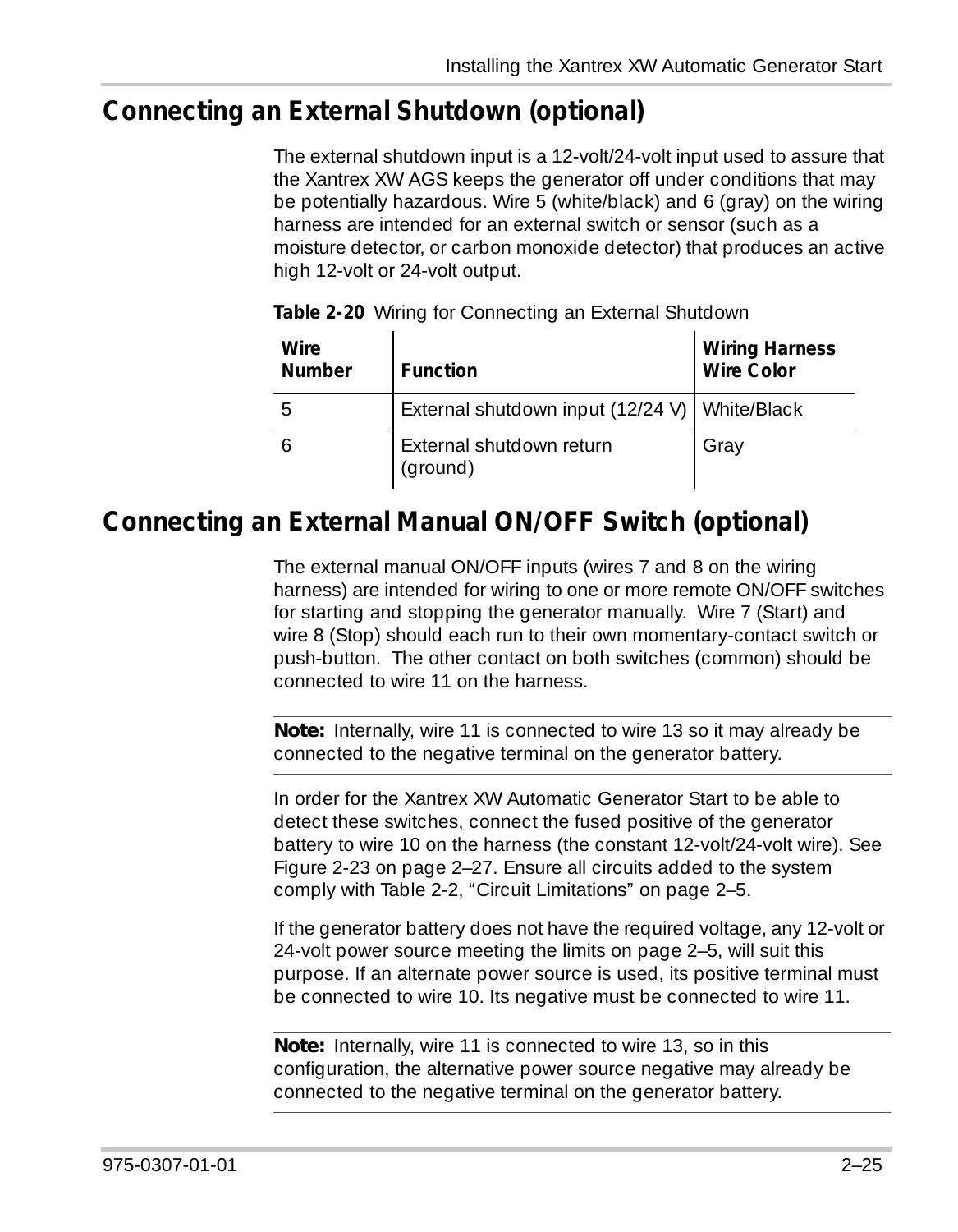

## **WARNING: Fire and Shock Hazards**

When making connections to a 12-volt or 24-volt power source that exceeds the class 2 power limitation of 100 VA (e.g., a battery) always use over-current protection as defined in [Table 2-2.](#page-22-1) This also applies to thermostat and external manual ON/OFF connections. Locate the protection device at the power source in the positive wire.

Do not connect the Xantrex XW AGS to a 48-volt battery bank. The Xantrex XW AGS is limited to a 30V open-circuit maximum by its regulatory approval and cannot be connected to a 48-volt power source.



## **CAUTION: Equipment Damage**

Tapping 12-volts or 24-volts from a 48-volt battery bank will unevenly wear out the batteries and shortens the battery bank life.

| Wire<br><b>Number</b> | <b>Function</b>                                          | <b>Wiring Harness</b><br>Wire Color |
|-----------------------|----------------------------------------------------------|-------------------------------------|
| 7                     | External manual on input                                 | White/Green                         |
| 8                     | External manual off input                                | White/Red                           |
| 9                     | External On/Off LED Indicator<br>output                  | White/Blue                          |
| 10                    | Constant 12/24 V B+ for External<br>On/Off/LED Indicator | Red                                 |
|                       | External On/Off/LED Indicator<br>return                  | <b>Black</b>                        |

**Table 2-21** Wiring for Connecting an External Manual ON/OFF Switch

Multiple generator control panels or simple contact closures can be wired to the external manual ON/OFF inputs. The Xantrex XW AGS detects if any of the contacts close and will change its operating mode to External Manual On or External Manual Off (for more information, see ["GenMode" on page 3–33\)](#page-80-0). The Xantrex XW AGS turns the generator on or off according to these inputs and the resulting operating mode change.

The External Manual On and External Manual Off states are not affected by maximum generator run time (see ["Max Run Time" on page 3–26](#page-73-0)).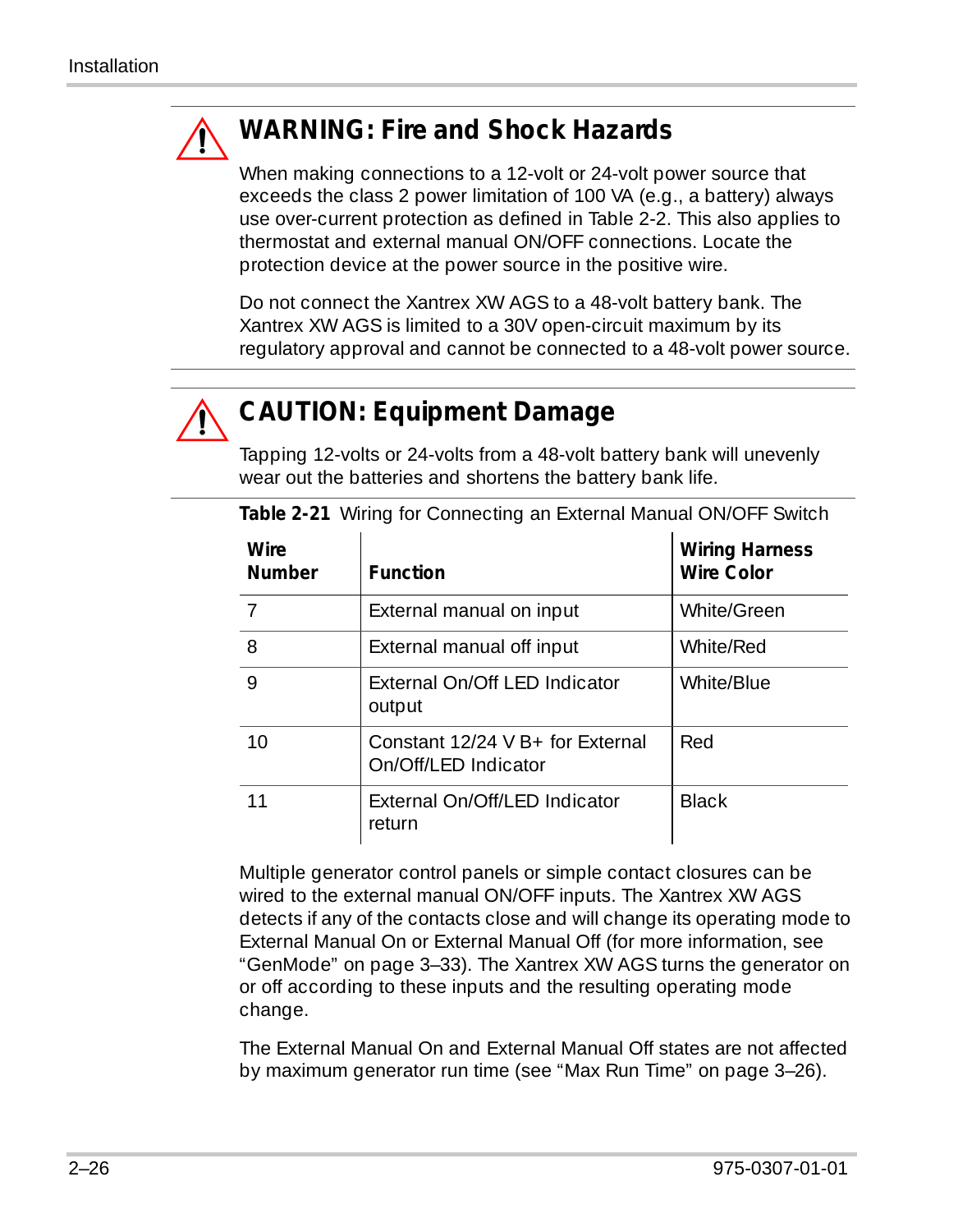## **Connecting an External ON/OFF LED**

Wires 9 (White/Blue) and 11 (Black) on the wiring harness can be connected to an LED or other light to accompany a remote external ON/ OFF switch. This light turns on when the generator run signal is active to visually indicate that the generator is running.

**Important:** With some generators, the generator run signal becomes active during the preheat stage, before the generator is actually running. In this case, the external ON/OFF LED (and the Generator On light on the Xantrex XW AGS) will turn on during the preheat stage and remain on when the generator is running.

For some generators, these lights will also remain on for a period of time after the generator has stopped.



<span id="page-44-0"></span>**Figure 2-23** External ON/OFF Switch and LED Wiring Diagram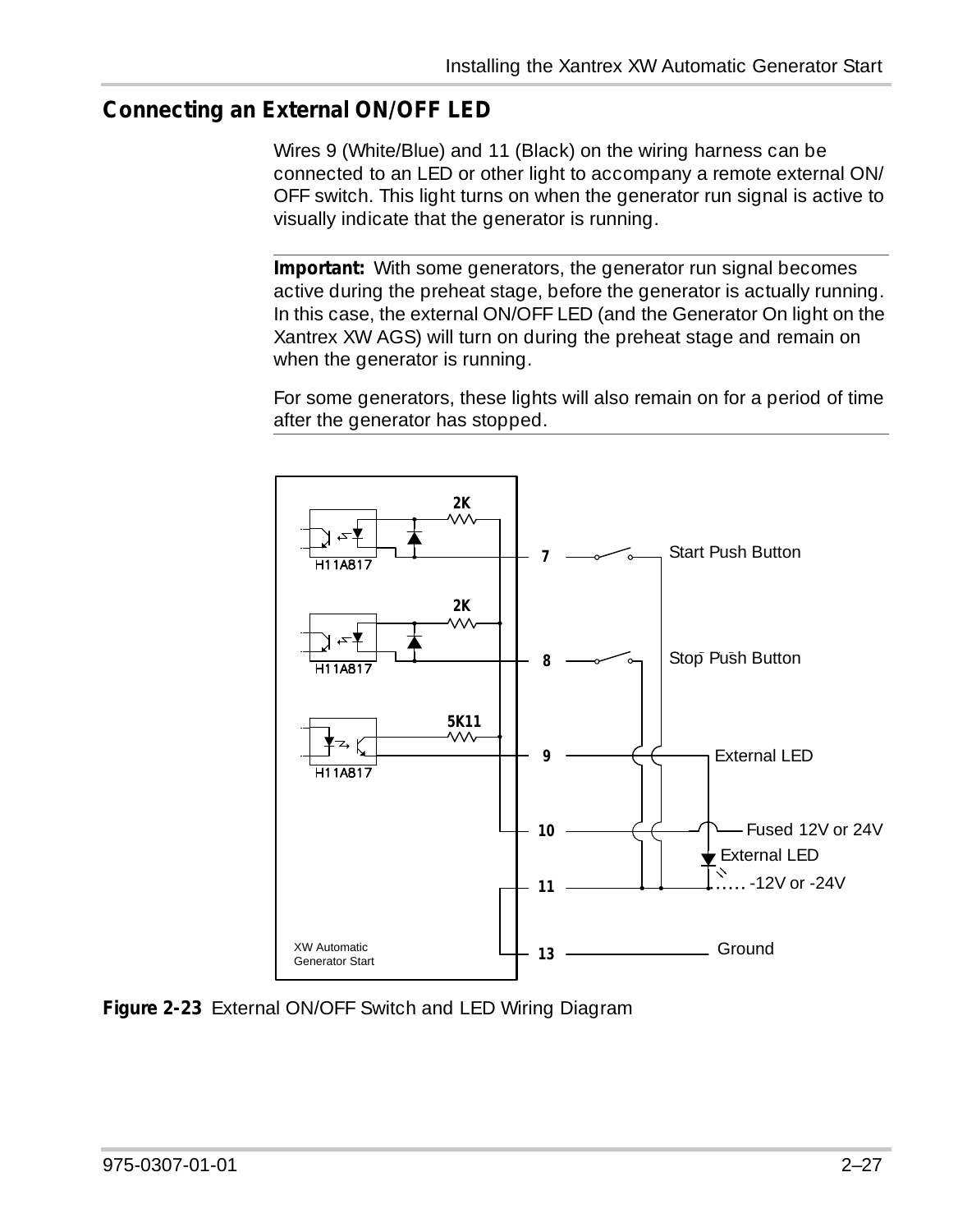## **Connecting the Wiring Harness to the Xantrex XW AGS**

After all the external connections have been wired to the wiring harness, the connector on the wiring harness must be plugged into the 20-contact connector on the Xantrex XW AGS.

#### **To connect the wiring harness to the Xantrex XW AGS:**

◆ With the click-tab on the wiring harness connector on top (away from the mounting surface), insert the wiring harness connector into the 20-contact connector on the Xantrex XW AGS until the tab clicks into place.



**Figure 2-24** Xantrex XW AGS External Connections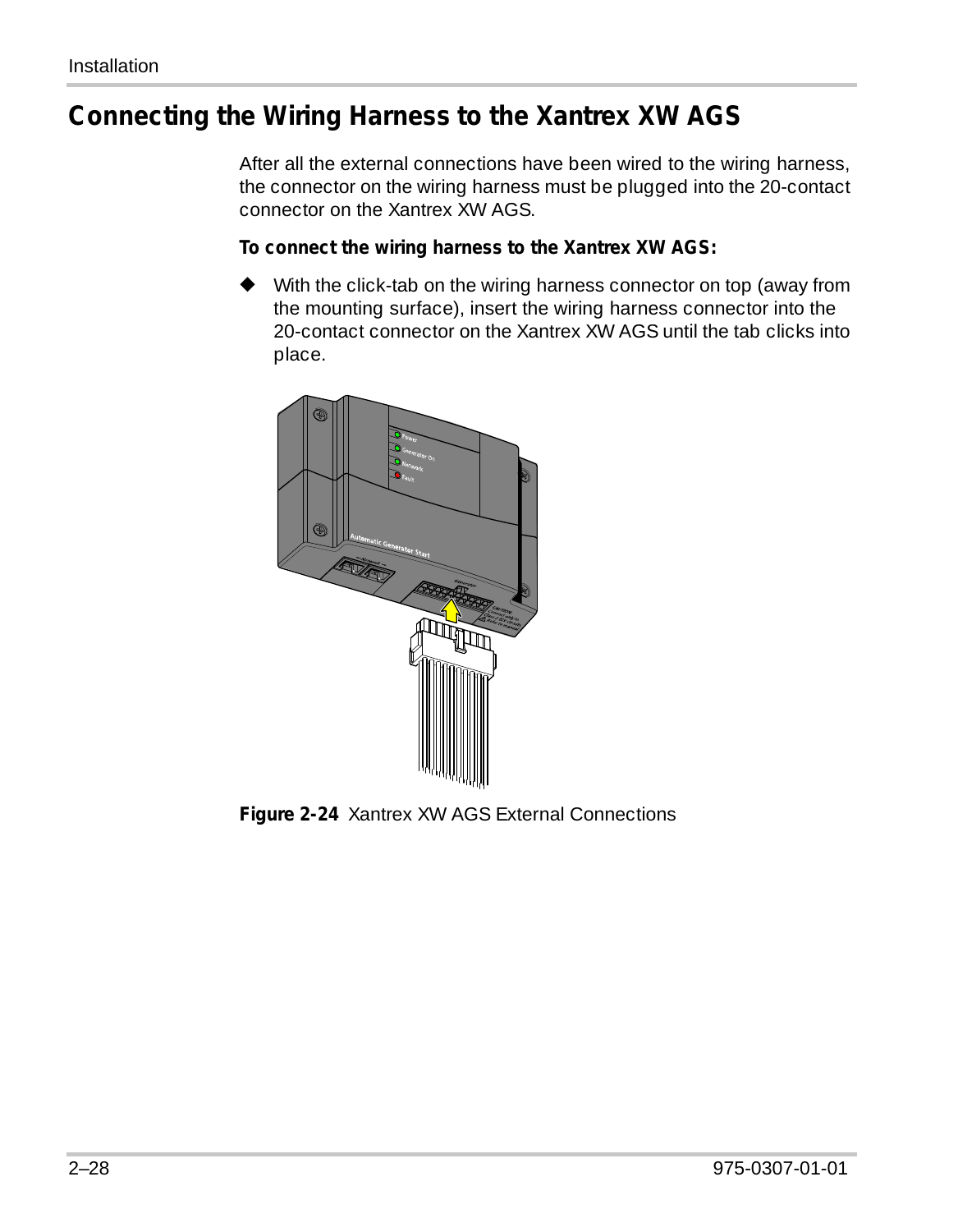## **Connecting the Xantrex XW AGS to the Xantrex Xanbus Network**

## **CAUTION: Equipment Damage**

Connect only to other Xantrex Xanbus-enabled devices.

Although the cabling and connectors used in this network system are the same as those used for Ethernet, this network is not an Ethernet system. Equipment damage may result from attempting to connect a Xantrex Xanbus-enabled device to an Ethernet system.

To connect the Xantrex XW AGS to the Xantrex Xanbus network, plug a Xantrex Xanbus network cable (standard straight-through Ethernet cable—CAT 5e) into one of the network ports on the bottom panel of the Xantrex XW AGS. Connect the other end of that same cable to the next Xantrex Xanbus-enabled component in the chain. See [Figure 2-25](#page-46-0). For the location of the ports on the Xantrex XW AGS, see [Figure 2-5 on page 2–3](#page-20-0).



<span id="page-46-0"></span>**Figure 2-25** Xantrex Xanbus Network Example

If the Xantrex XW AGS is being installed on an existing Xantrex Xanbus system, the system must first be put into Standby. See ["Putting the](#page-91-0)  [Xantrex XW AGS in Standby Mode" on page 4–6](#page-91-0).

Depending on the layout of the Xantrex Xanbus system, the following options are available for the other network connector on the Xantrex XW AGS: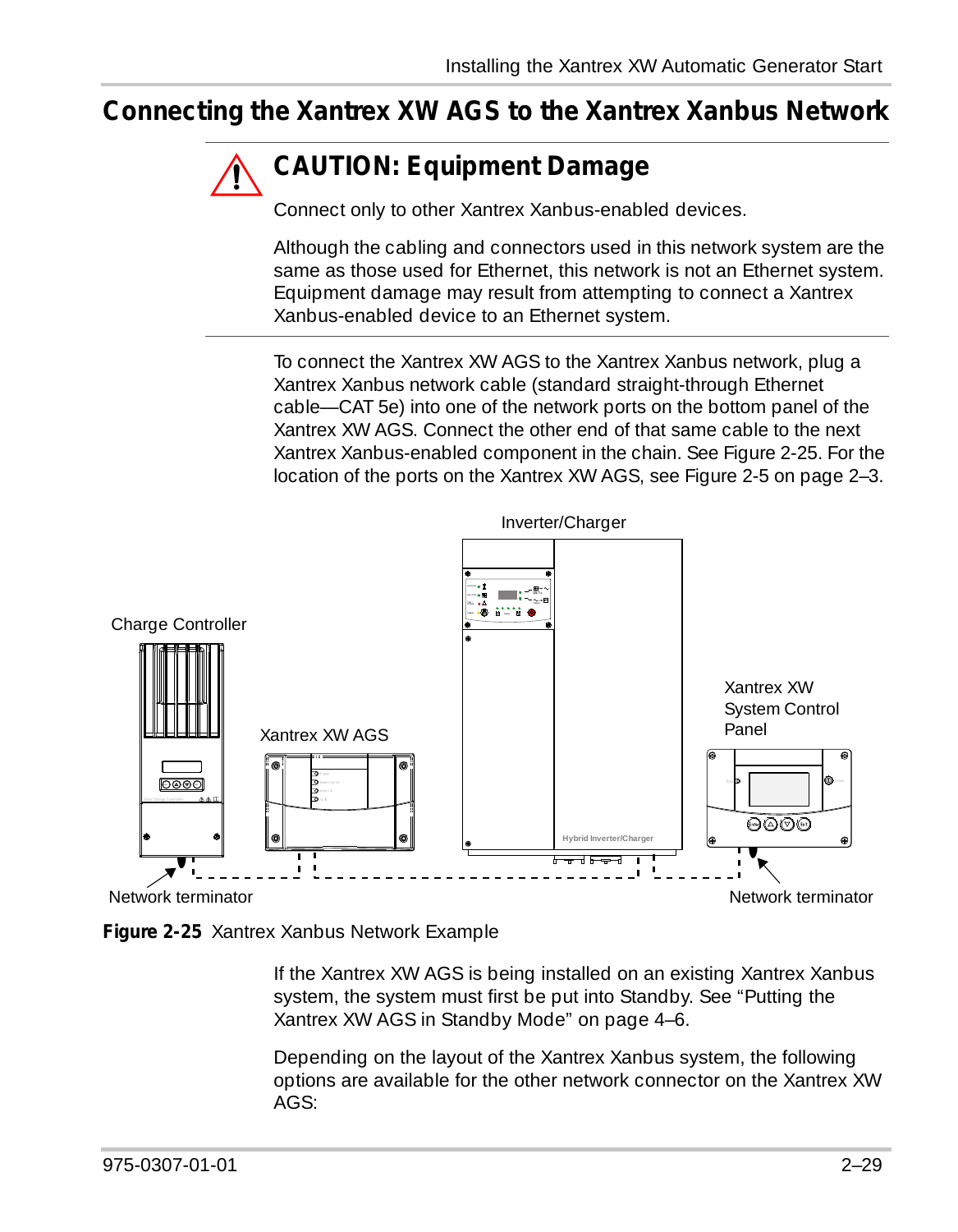- A second network cable
- A network terminator (when the Xantrex XW AGS is the last device at one end of the network).



Connect one or two network cables as required by the installation configuration.

**Figure 2-26** Connecting the Xantrex XW System Control Panel

## **Verifying Power Is Available**

When the Xantrex XW AGS has been installed properly, the Power and Network indicator lights illuminate.

If one or both lights are out, check the network connections. Check the Xantrex XW Inverter/Charger to ensure it has battery power. Check to make sure the other devices in the network, such as the Xantrex XW System Control Panel, are responding to confirm the network is still active.



Verify Power and Network indicator lights are illuminated.

**Figure 2-27** Verifying Power is Available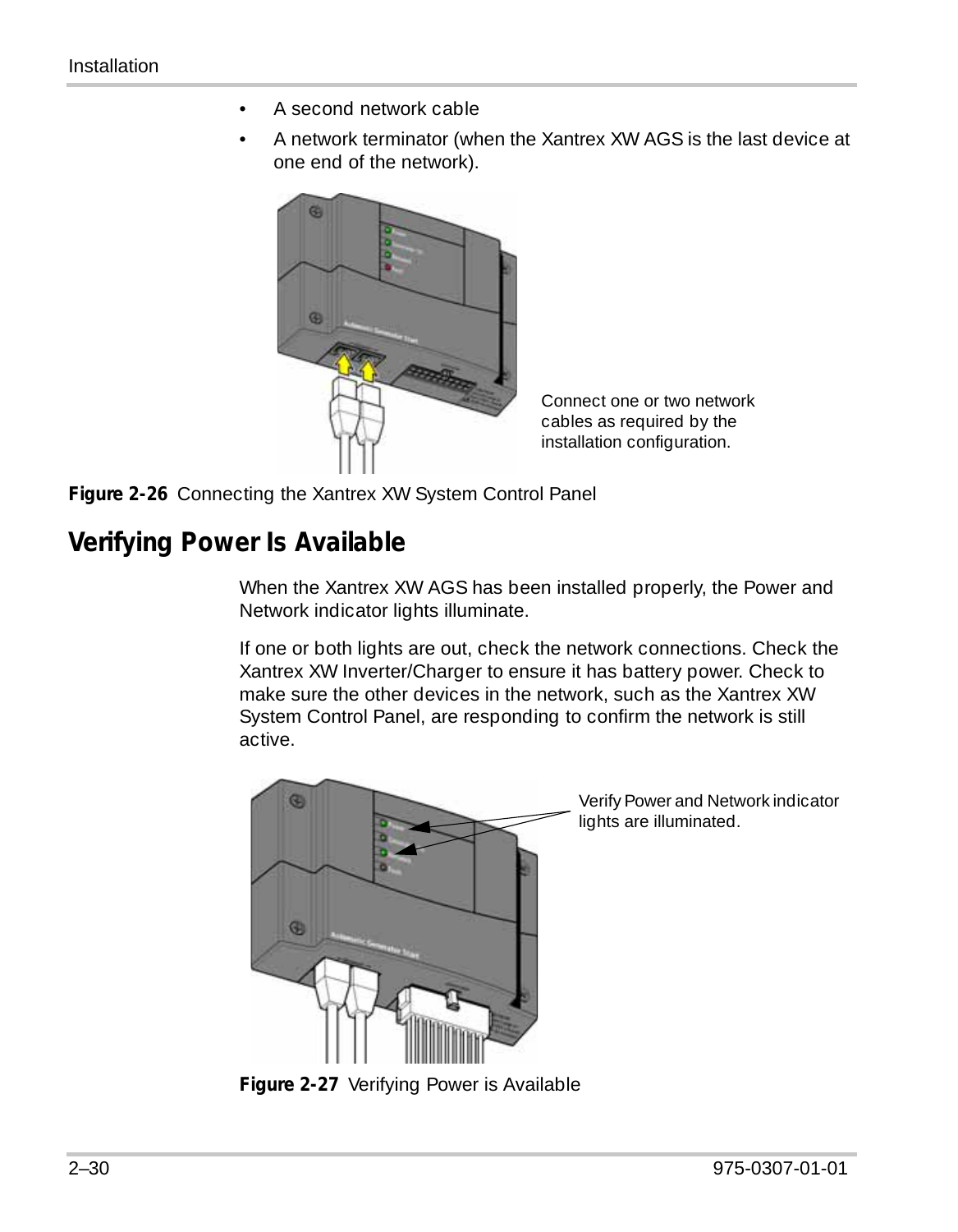# <span id="page-48-0"></span>3 Configuration

[Chapter 3, "Configuration"](#page-48-0) contains information and procedures for configuring the Xantrex XW Automatic Generator Start.

| For this Topic                                     | See         |
|----------------------------------------------------|-------------|
| "Overview"                                         | page 3-2    |
| "Accessing the Xantrex XW AGS Menu"                | page 3-3    |
| "The Xantrex XW Automatic Generator Start<br>Menu" | page 3-4    |
| "The Configuration Menu"                           | page 3-7    |
| "Cfg Trigger Menu"                                 | page 3-11   |
| "Cfg Gen Menu"                                     | page 3-23   |
| "GenMode"                                          | page $3-33$ |
| "Mode"                                             | page 3-35   |
| "The View Device Info Menu"                        | page 3-35   |
| "User Settings"                                    | page $3-37$ |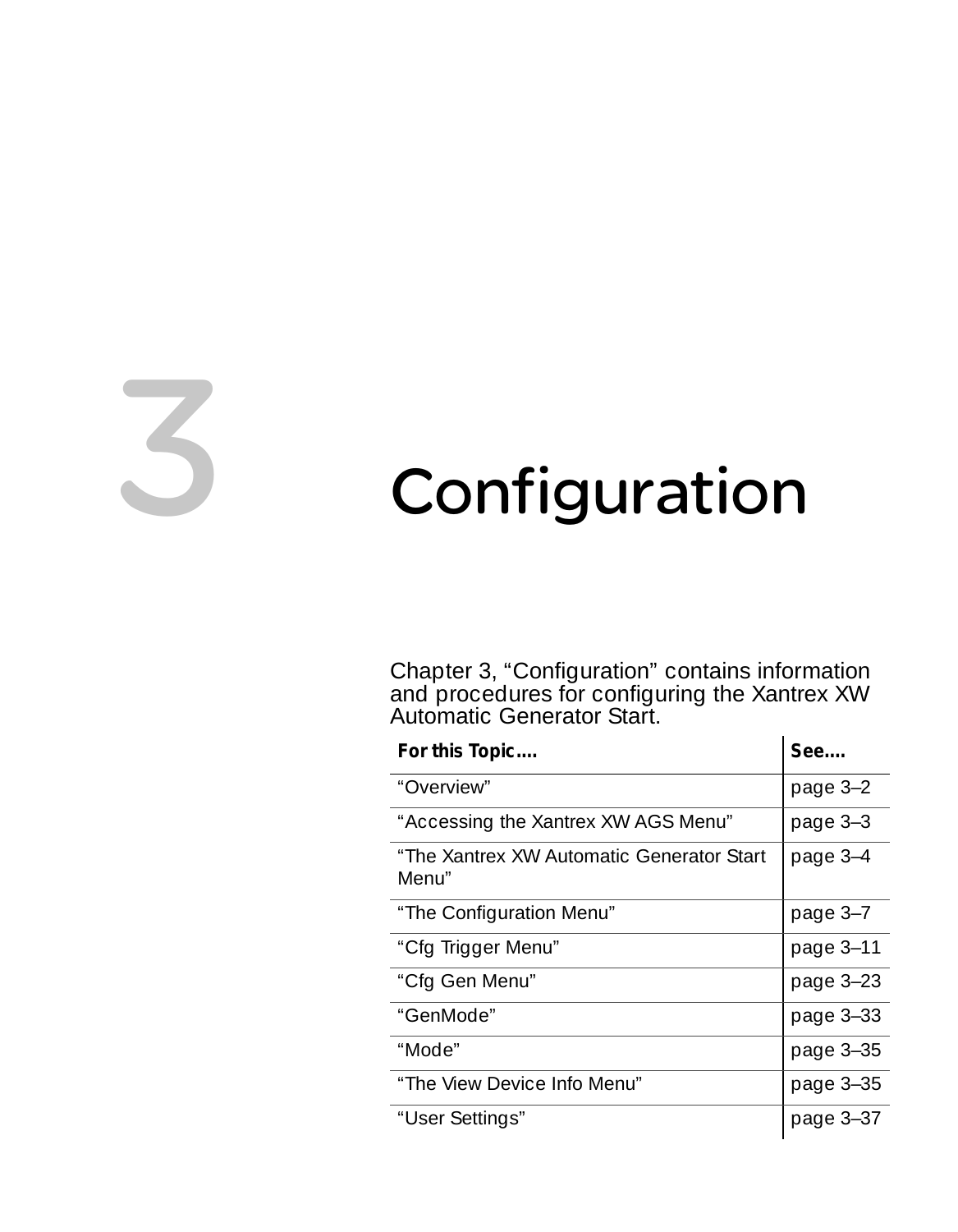## <span id="page-49-0"></span>**Overview**

The Xantrex XW AGS has a number of settings that must be configured to ensure that the generator starts and stops under the appropriate conditions and at the appropriate time. The Xantrex XW AGS is configured using the Xantrex XW System Control Panel.

The Xantrex XW System Home Screen on the Xantrex XW System Control Panel displays basic system operational status. On the lower left corner of the Xantrex XW System Home Screen, there is an arrow that points to the Enter Button below the display. Pressing the Enter Button when the Xantrex XW System Home Screen is displayed will take the system to the Select Device Menu.

The Xantrex XW AGS Menu is accessed from the Select Device Menu. All configurable settings, generator mode, fault clearing, and device information is provided in the Xantrex XW AGS Menu.



**Figure 3-28** Xantrex XW System Control Panel Navigation Buttons and Xantrex XW System Home Screen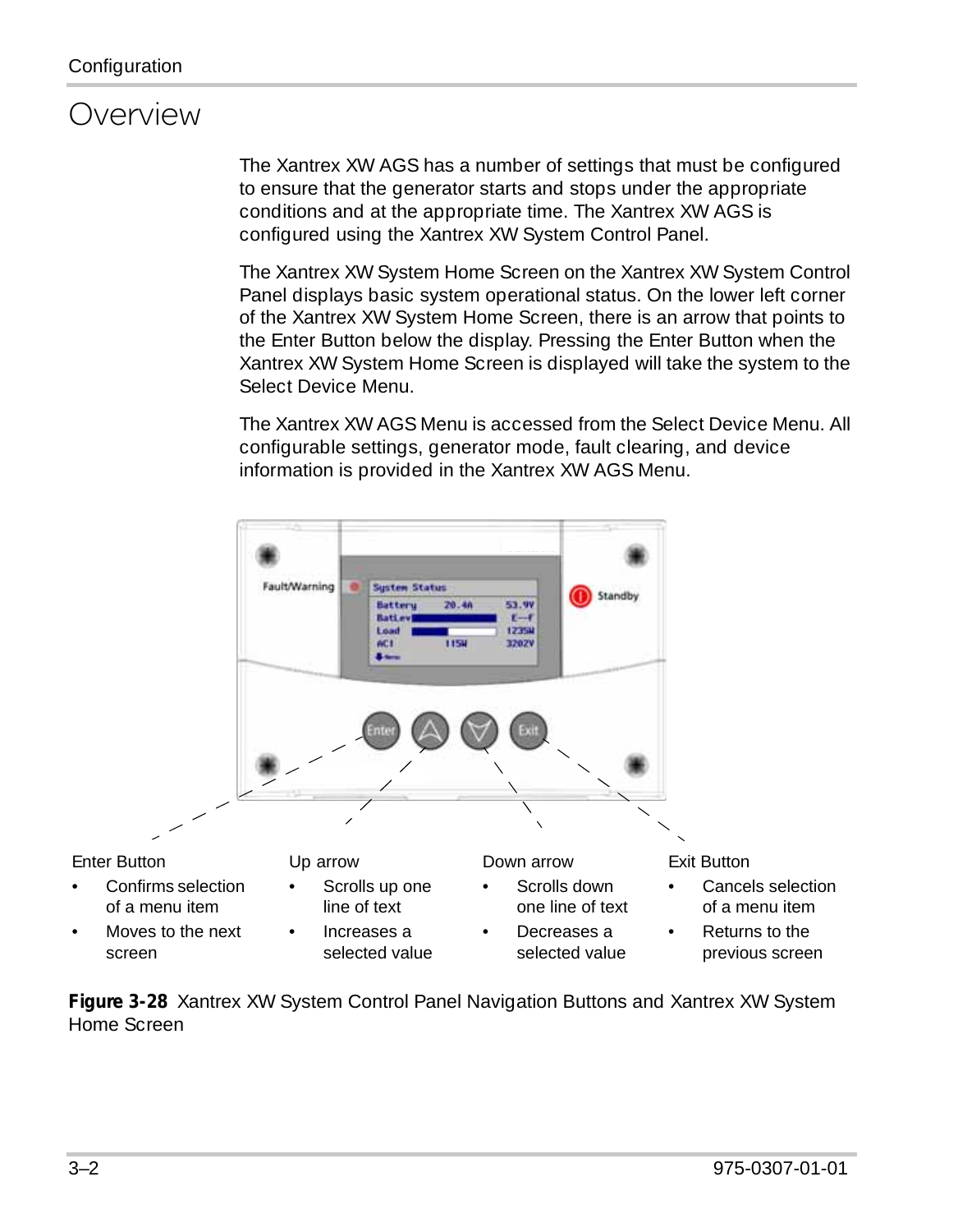## <span id="page-50-0"></span>Accessing the Xantrex XW AGS Menu

Use the Xantrex XW AGS Menu to change configuration settings, set operating mode, clear fault warnings, and view device information.

To access the Xantrex XW AGS Menu, start from the Xantrex XW System Home Screen...



Xantrex XW System Home Screen



**Figure 3-29** Accessing the Xantrex XW Automatic Generator Start Menu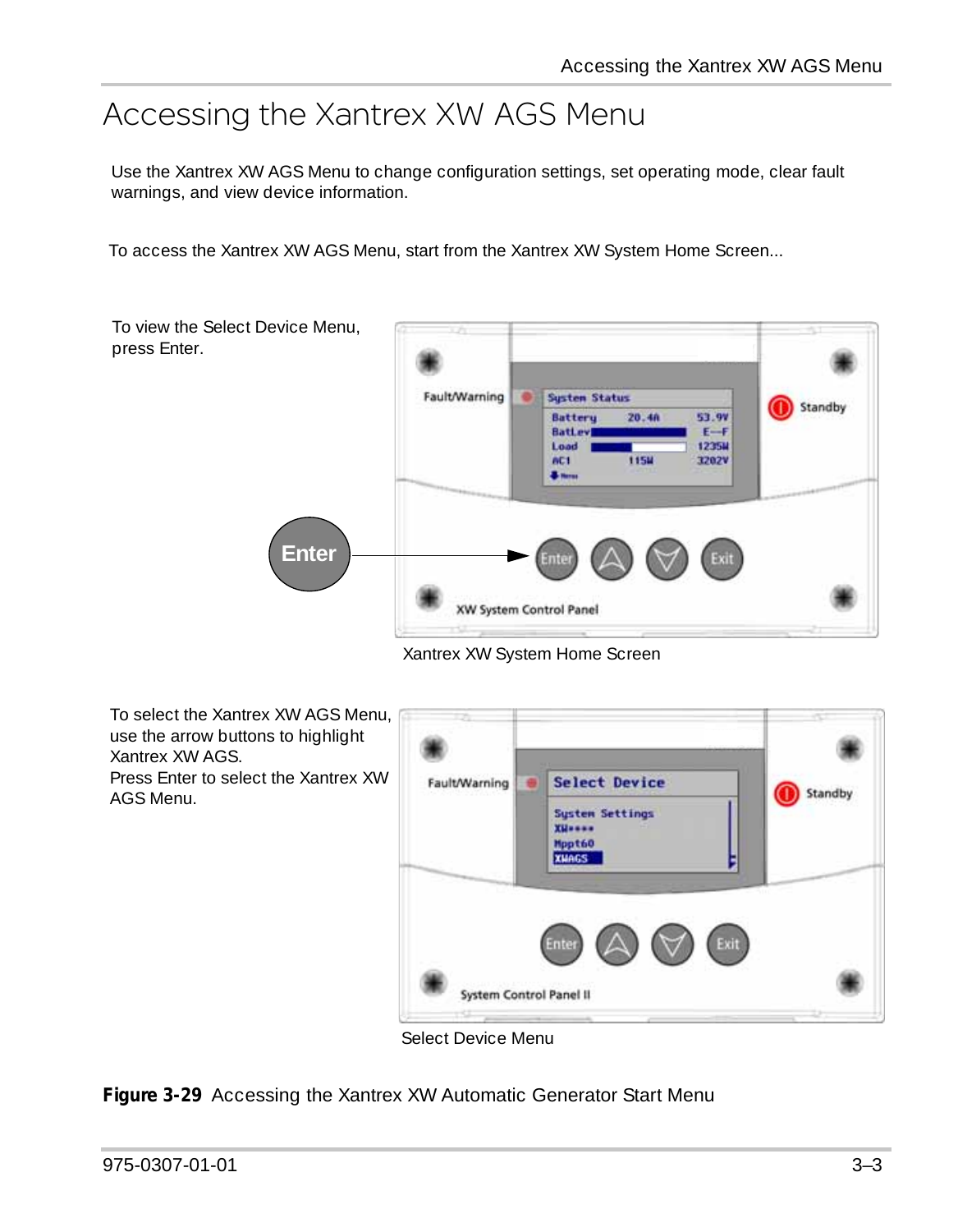#### **To change operational settings on the Xantrex XW AGS Menu:**

- 1. Use the arrow buttons to select the desired operation.
- 2. Press Enter to highlight the current value for that setting. Asterisks (\*) indicate the last value set.
- 3. Use the arrow buttons to change the value. Holding an arrow button down without releasing it will scroll through the values quickly.
- 4. Press Enter to select the value.
- 5. Press Exit twice to return to the Xantrex XW

To access the advanced settings to configure specific operational parameters:

• Press the Enter button and the Up and Down Arrow Buttons at the same time.

See [Figure 3-32](#page-53-0).



Auto Gen Start Menu



**Figure 3-30** Changing Settings

# <span id="page-51-0"></span>The Xantrex XW Automatic Generator Start Menu

The Xantrex XW Automatic Generator Start menu provides the ability to configure the changeable parameters, select the generator's operating mode, clear fault warnings and view device information.

The Xantrex XW Automatic Generator Start Menu Home Screen is divided into five sections.

- Advanced Settings (Configuration Settings)
- GenMode (Manual on/Manual off/Automatic)
- Mode of Operation (Operating/Standby)
- Clear Fault Warnings
- View Device Info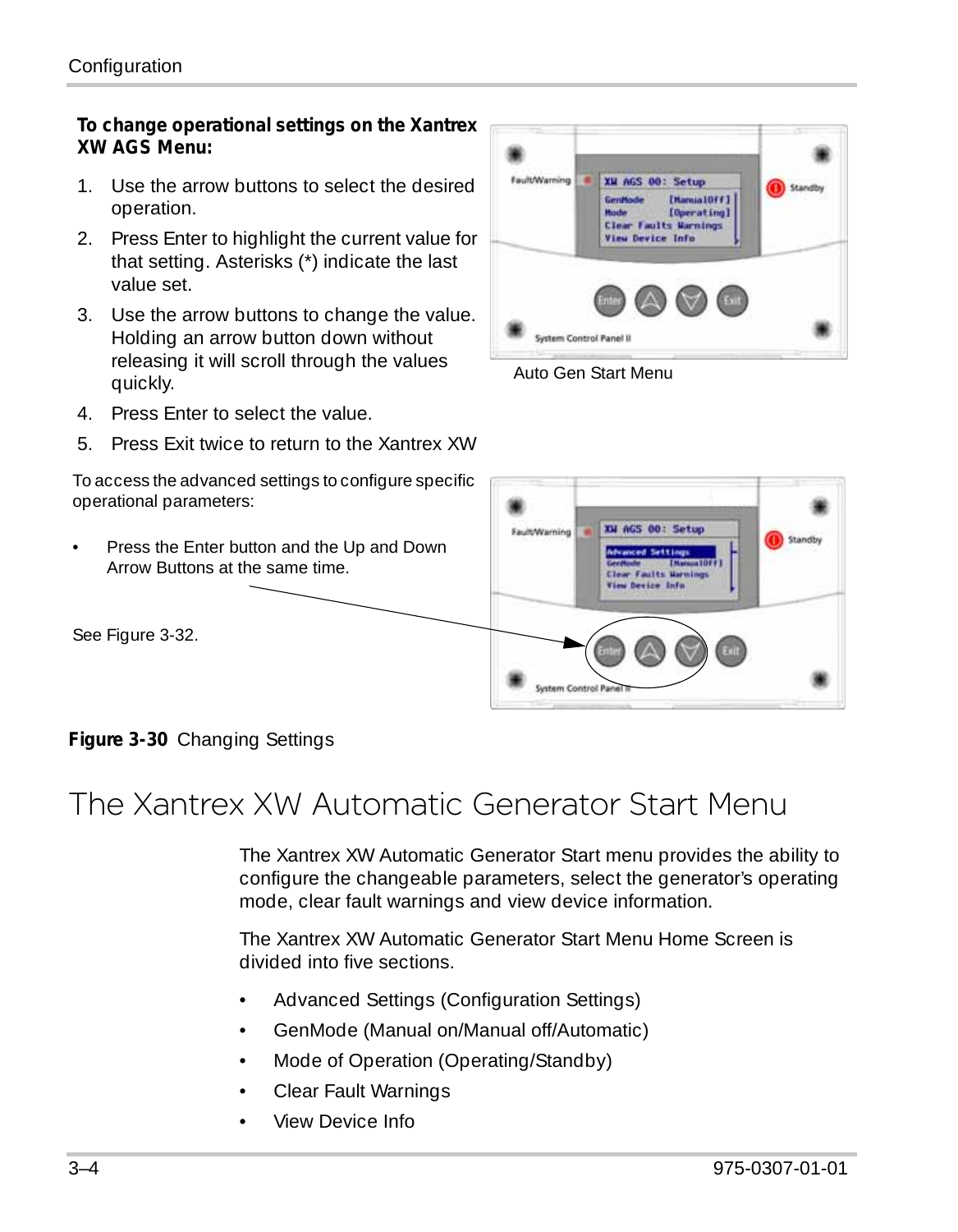

**Figure 3-31** Xantrex XW AGS Basic Menu Contents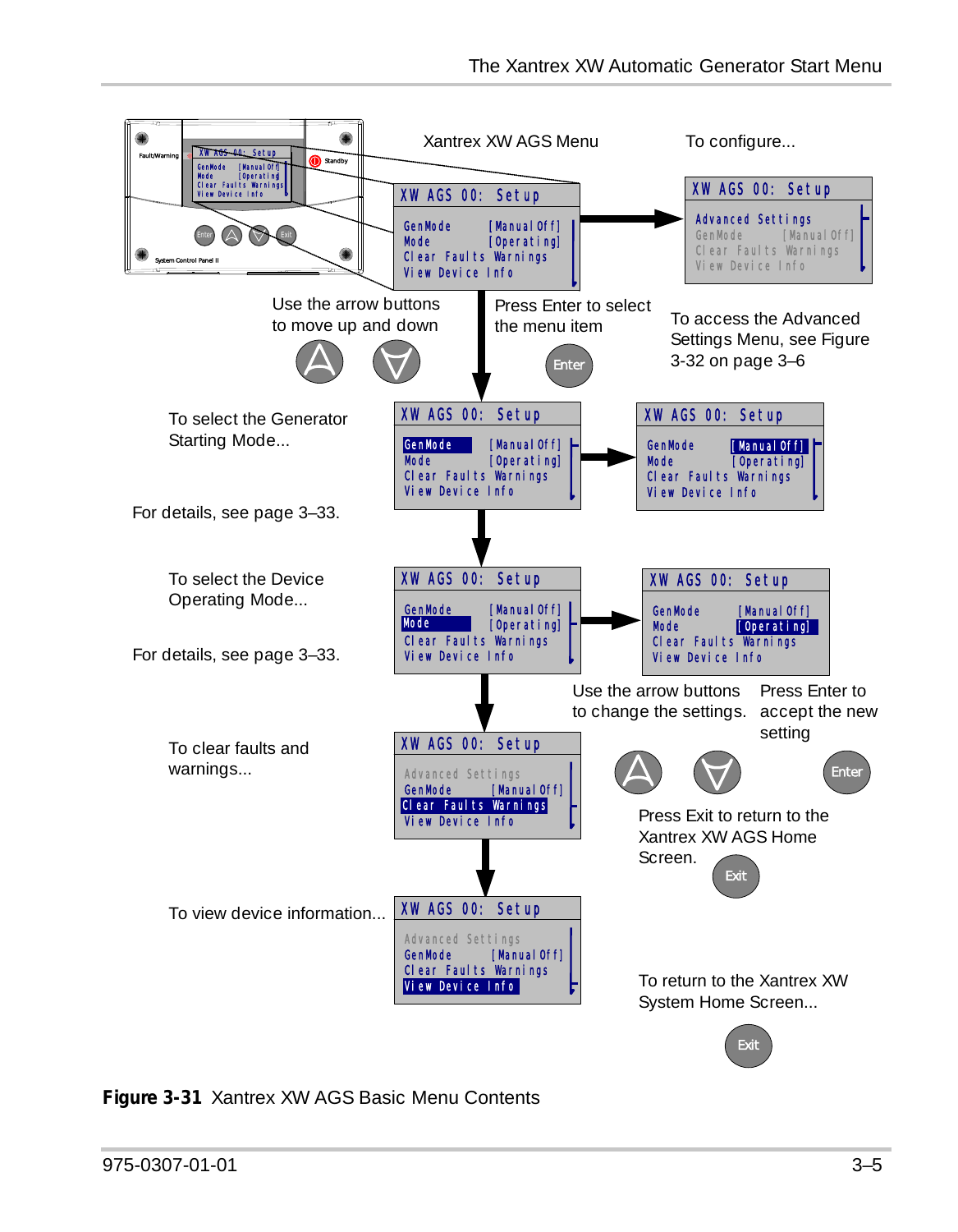When the Xantrex XW AGS Home Screen is first displayed, the menu defaults to the GenMode Menu.

If configuration changes need to be made, the Configuration Menu can be accessed by pressing the ENTER button, the Up Arrow button, and Down Arrow button all at same time to access the Advanced Settings.



<span id="page-53-0"></span>**Figure 3-32** Xantrex XW AGS Configuration Menu Contents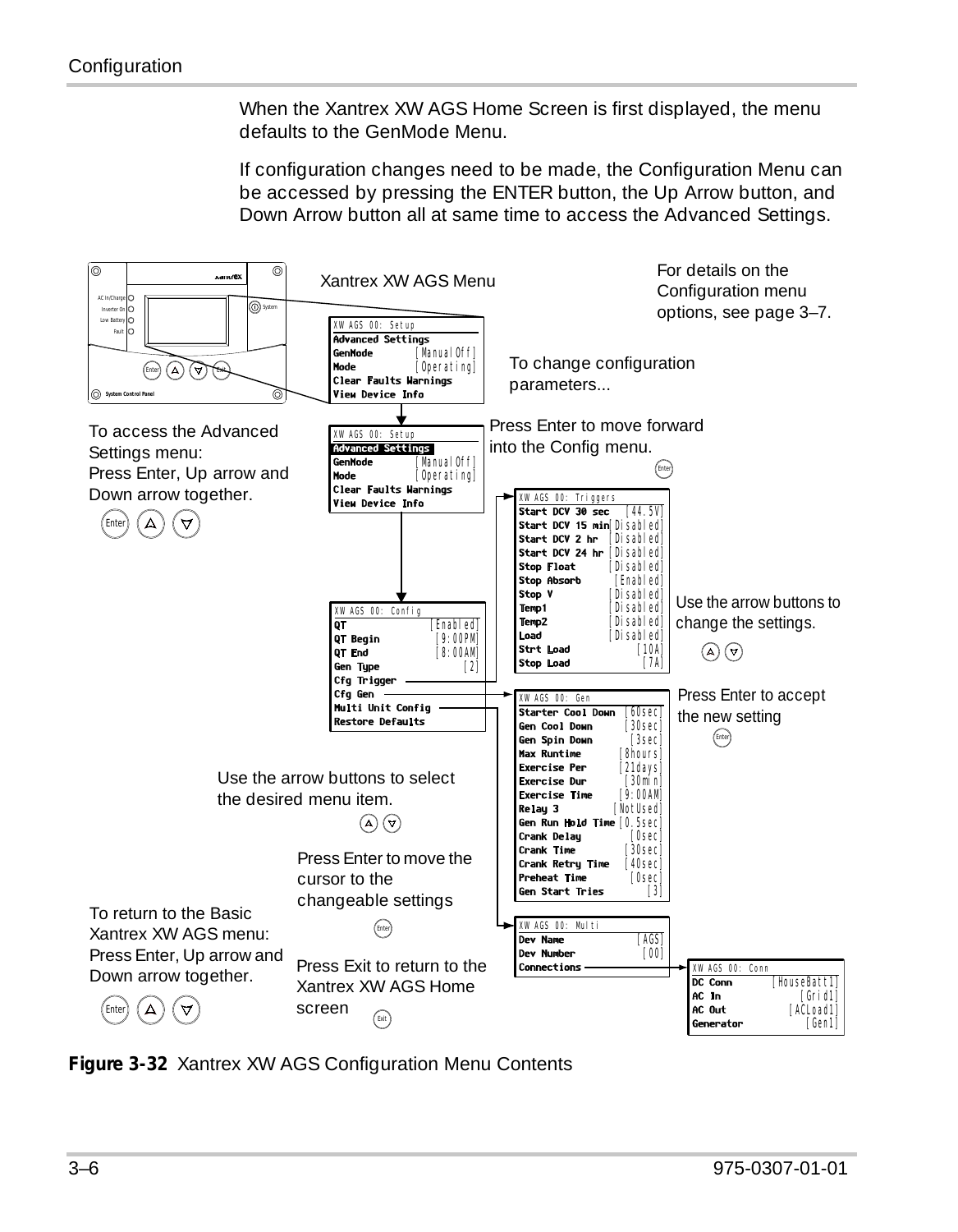## <span id="page-54-0"></span>**The Configuration Menu**

The Configuration Menu is where specific start-stop parameters are set. This menu contains the following settings:

- QT En
- QT Begin
- QT End
- Gen Type
- Cfg Trigger
- Cfg Gen
- Multi-unit Config
- Restore Defaults

## <span id="page-54-1"></span>**QT En**

**Full name Quiet Time Enable** 

**Purpose** ["QT En"](#page-54-1) enables or disables the Quiet Time functionality of the Xantrex XW AGS. Quiet time refers to a period of time when the generator should not run.

**Dependencies** ["QT En"](#page-54-1) requires the Xantrex XW AGS to be in Automatic mode. Setting ["QT En"](#page-54-1) to [Enable] requires that parameters be set for the ["QT Begin"](#page-55-0)  and ["QT End".](#page-56-0)

| Value            | Description                                       |
|------------------|---------------------------------------------------|
| Enabled/Disabled | Enables or disables the Quiet Time functionality. |

**When to use** Set ["QT En"](#page-54-1) to [Enabled] when there is a period of time when it is not desired for the generator to run. The Xantrex XW AGS will ignore all automatic start triggers during the time set in ["QT Begin"](#page-55-0) and ["QT](#page-55-0)  [Begin".](#page-55-0)

> When there are no preferences or restrictions for when the generator should run, set ["QT En"](#page-54-1) to [Disabled]. When [Disabled] is selected, the Xantrex XW AGS will ignore the times set for ["QT Begin"](#page-55-0) and ["QT End"](#page-56-0).

#### **Considerations** Quiet Time prevents the automatic starting of the generator regardless of battery condition.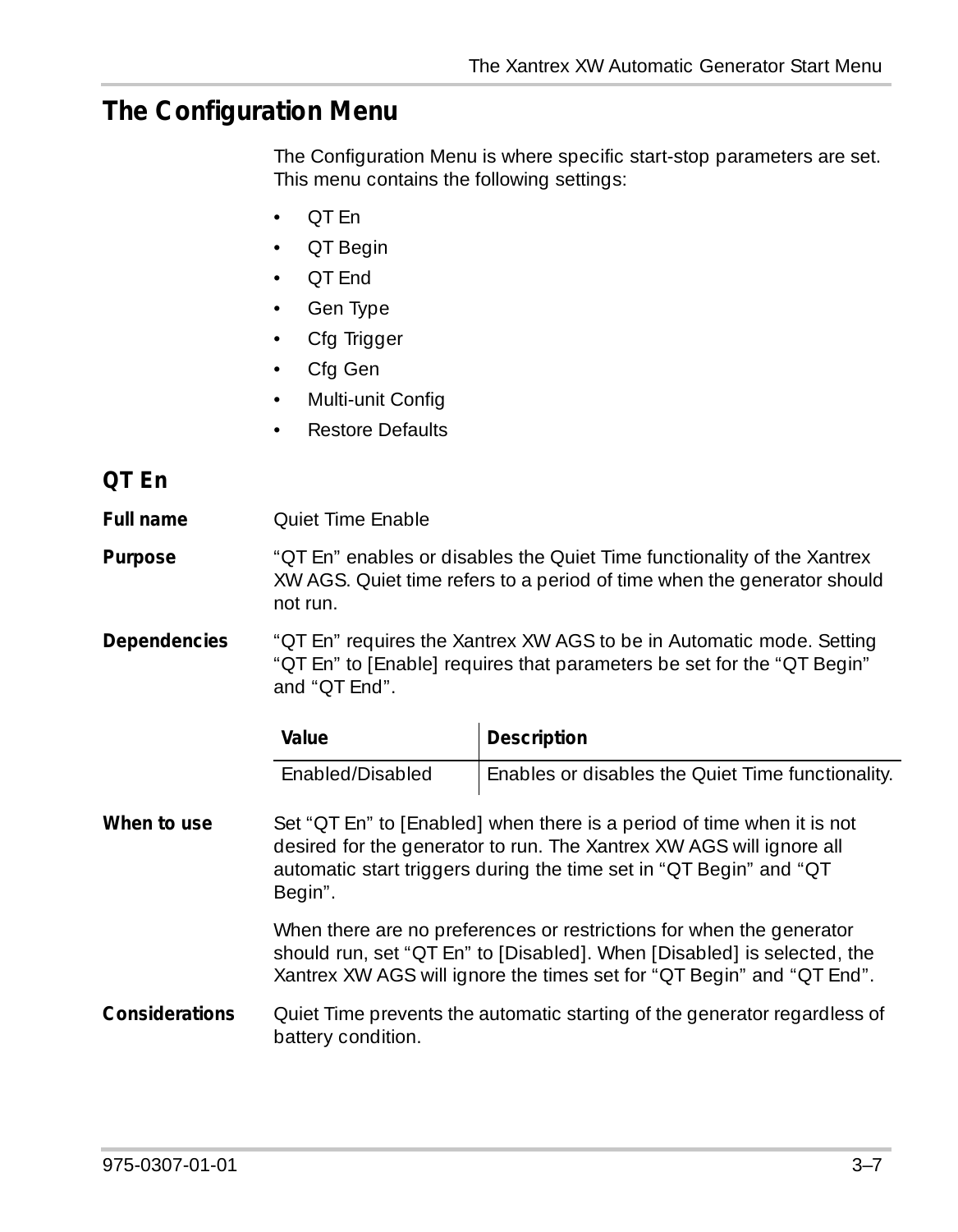<span id="page-55-0"></span>

|                  | Important: If quiet time is set for overnight, be aware that overnight<br>battery drain can be significant as it may be necessary to use the<br>inverter and batteries to supply AC Power without the help of a generator.<br>Therefore, it is important to conserve battery power during this time.<br>Minimize the use of interior lights and set thermostat temperature lower<br>to prevent the furnace from coming on at night during cool weather. Set<br>thermostats higher to prevent air conditioning coming on at night during<br>warm weather. |                                                                                                                                                                                                 |  |
|------------------|----------------------------------------------------------------------------------------------------------------------------------------------------------------------------------------------------------------------------------------------------------------------------------------------------------------------------------------------------------------------------------------------------------------------------------------------------------------------------------------------------------------------------------------------------------|-------------------------------------------------------------------------------------------------------------------------------------------------------------------------------------------------|--|
|                  | Sometimes automatic start or automatic stop triggers may overlap with<br>the beginning and end of quiet time. Three different quiet time scenarios<br>affect when the generator stops and starts.                                                                                                                                                                                                                                                                                                                                                        |                                                                                                                                                                                                 |  |
|                  | If quiet time begins after the Xantrex XW AGS has started the<br>1.<br>generator, the generator will stop. If the condition that started the<br>generator is still present when quiet time ends, the generator will<br>restart.                                                                                                                                                                                                                                                                                                                          |                                                                                                                                                                                                 |  |
|                  | If a condition that requires starting the generator occurs during quiet<br>2.<br>time, the Xantrex XW AGS will ignore it until quiet time ends. If the<br>condition still exists at the end of quiet time, the Xantrex XW AGS will<br>start the generator.                                                                                                                                                                                                                                                                                               |                                                                                                                                                                                                 |  |
|                  | 3.                                                                                                                                                                                                                                                                                                                                                                                                                                                                                                                                                       | If the running generator stops when quiet time begins and a<br>condition that requires stopping the generator occurs during quiet<br>time, the generator will not restart when quiet time ends. |  |
| QT Begin         |                                                                                                                                                                                                                                                                                                                                                                                                                                                                                                                                                          |                                                                                                                                                                                                 |  |
| <b>Full name</b> | Quiet Time Begin                                                                                                                                                                                                                                                                                                                                                                                                                                                                                                                                         |                                                                                                                                                                                                 |  |
| Purpose          | "OT Begin" defines the start of quiet time.                                                                                                                                                                                                                                                                                                                                                                                                                                                                                                              |                                                                                                                                                                                                 |  |
| Dependencies     | "OT Begin" functions only if the Xantrex XW AGS is in Automatic mode.<br>This setting requires "QT En" be set to [Enabled].                                                                                                                                                                                                                                                                                                                                                                                                                              |                                                                                                                                                                                                 |  |
|                  | Ensure the clock on the Xantrex XW System Control Panel is set to the<br>correct local time.                                                                                                                                                                                                                                                                                                                                                                                                                                                             |                                                                                                                                                                                                 |  |
|                  | Value                                                                                                                                                                                                                                                                                                                                                                                                                                                                                                                                                    | Description                                                                                                                                                                                     |  |
|                  | 12:00AM to 11:59PM<br>(12-hour clock)                                                                                                                                                                                                                                                                                                                                                                                                                                                                                                                    | At the time set for "QT Begin", the generator will<br>stop (if it is running) and not be able to start                                                                                          |  |
|                  | 00:00 to 23:59<br>(24-hour clock)                                                                                                                                                                                                                                                                                                                                                                                                                                                                                                                        | again until the time set for "QT End". It ignores<br>all automatic start triggers during the time<br>period between "QT Begin" and "QT End".                                                    |  |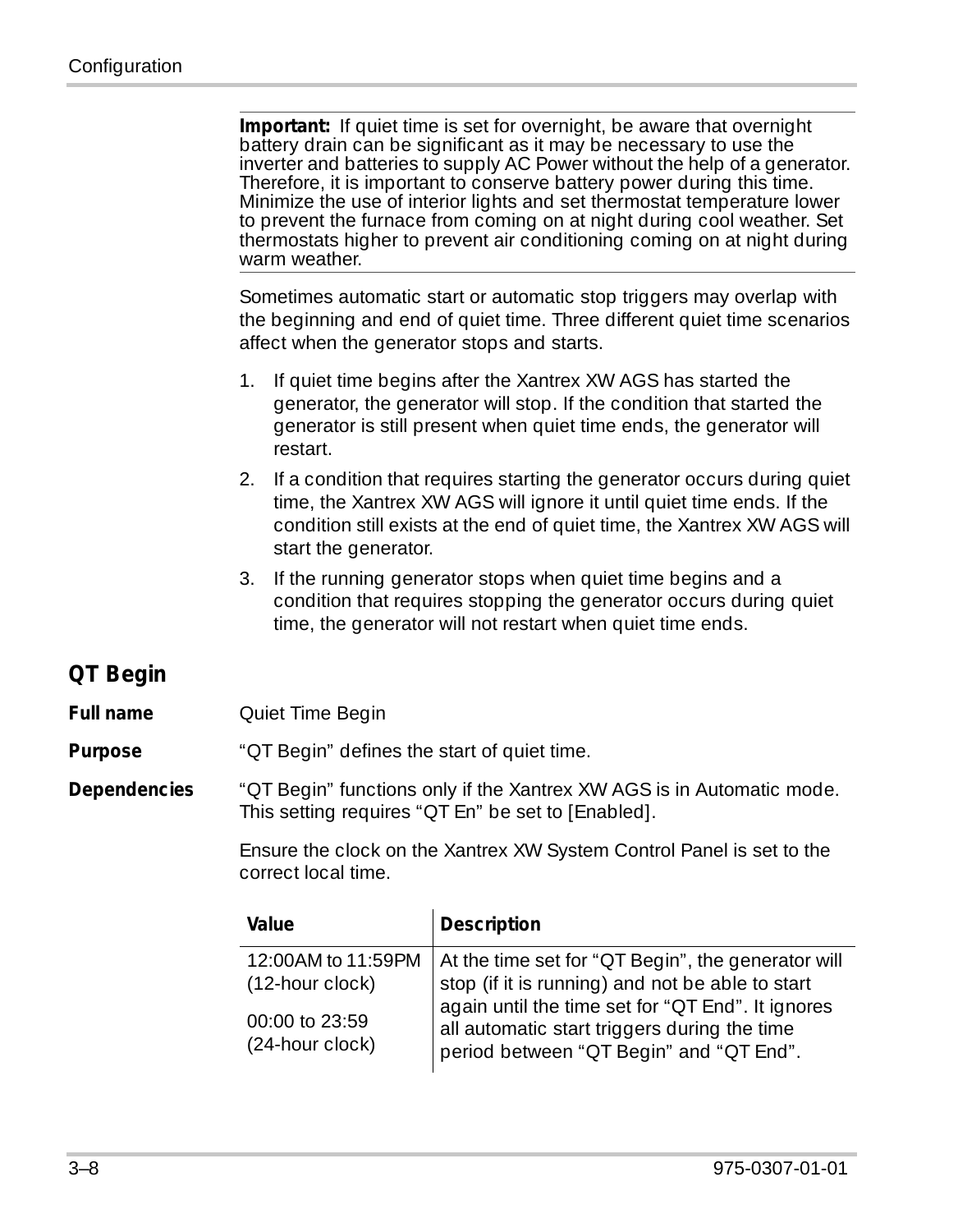<span id="page-56-0"></span>

| QT End              |                                                                                                                                                                         |
|---------------------|-------------------------------------------------------------------------------------------------------------------------------------------------------------------------|
| Full name           | <b>Oujet Time End</b>                                                                                                                                                   |
| Purpose             | "QT End" is a changeable setting that defines the end of quiet time.                                                                                                    |
|                     | This setting also requires a setting for "QT Begin".                                                                                                                    |
| <b>Dependencies</b> | "OT End" functions only if the Xantrex XW AGS is in Automatic mode.<br>This setting requires "QT En" be set to [Enabled] and also requires a<br>setting for "QT Begin". |
|                     | Ensure the clock on the Xantrex XW System Control Panel is set to the<br>correct local time.                                                                            |
|                     |                                                                                                                                                                         |

| Value                                   | Description                                                                                                                                                  |
|-----------------------------------------|--------------------------------------------------------------------------------------------------------------------------------------------------------------|
| 12:00 AM to 11:59 PM<br>(12-hour clock) | At the time set for "QT End" the Xantrex XW<br>AGS will be able to automatically start the                                                                   |
| 00:00 to 23:59<br>(24-hour clock)       | generator again. If a start trigger has occurred<br>during quiet time and is still active, the<br>generator will start immediately after quiet time<br>ends. |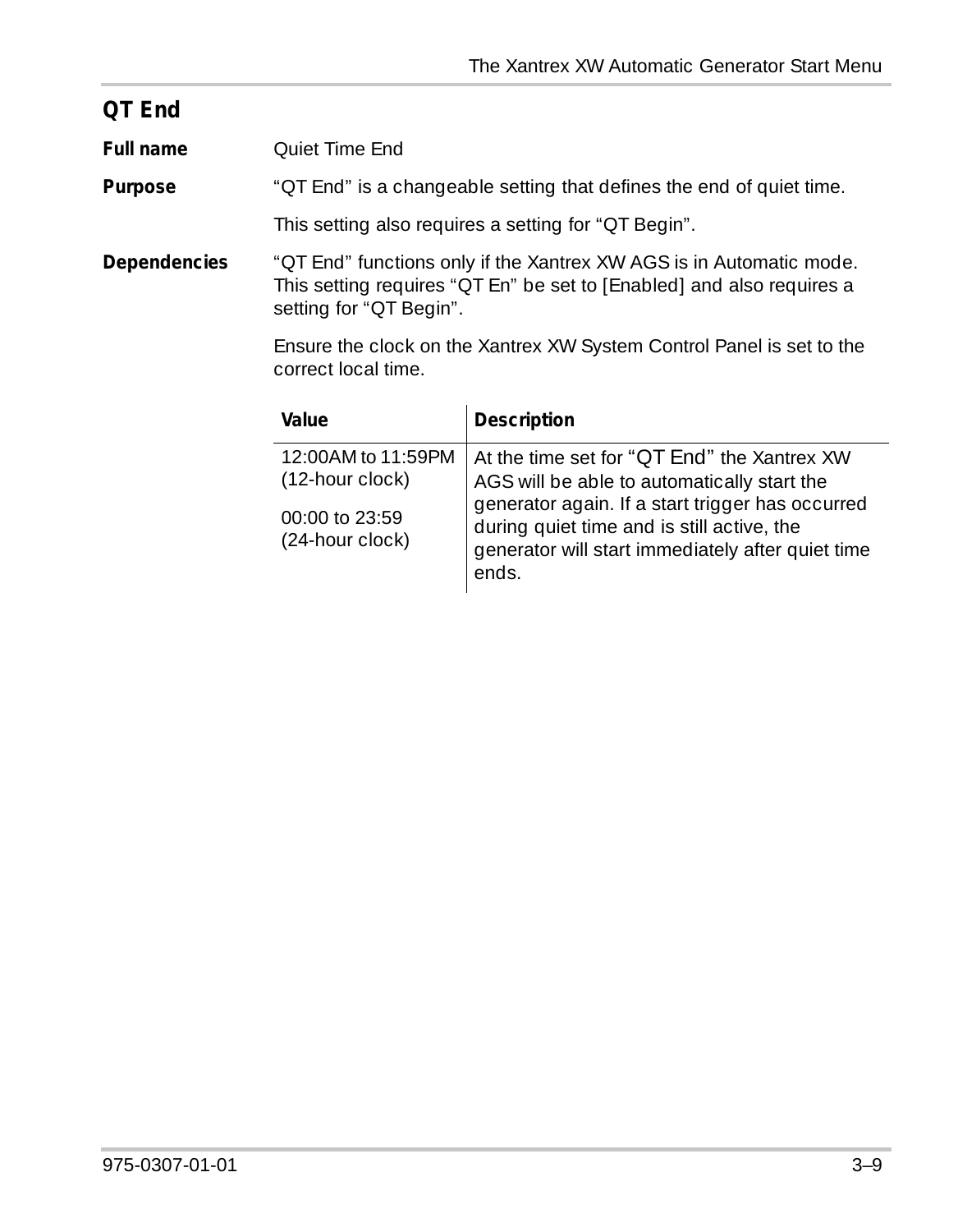### <span id="page-57-0"></span>**Gen Type**

**Full name** Generator Type

**Purpose** ["Gen Type"](#page-57-0) selects the starting requirements of the generator. The starting requirements determine how the Xantrex XW AGS must be wired to the generator's starting system. For more information, see ["Connecting](#page-25-0)  [the Generator" on page 2–8](#page-25-0) or Appendix B.

> **Important:** ["Gen Type"](#page-57-0) can only be changed after the system is put into Standby. See ["Putting the Xantrex XW AGS in Standby Mode" on](#page-91-0)  [page 4–6](#page-91-0).

**Table 3-22** Generator Type Descriptions

|         | Description                                           |                                         |
|---------|-------------------------------------------------------|-----------------------------------------|
| Option  | Mode                                                  | For Technical Details, see <sup>1</sup> |
| Type 1  | GlowStop                                              | page 2-10                               |
| Type 2  | GlowStop with no preheat                              | page 2-11                               |
| Type 3  | GlowStop with shutdown bypass                         | page 2-12                               |
| Type 4  | StartStop with Relay 3 prime                          | page 2-13                               |
| Type 5  | StartStop with Relay 3 preheat                        | page $2-14$                             |
| Type 6  | GlowStop with normally closed RunStop contact         | page 2-15                               |
| Type 7  | Run with preheat                                      | page 2-16                               |
| Type 8  | Run with no preheat                                   | page 2-17                               |
| Type 9  | StartStop with Relay 3 preheat and shutdown<br>bypass | page $2-18$                             |
| Type 10 | StartStop                                             | page 2-19                               |
| Type 11 | MomentaryRun                                          | page 2-20                               |
| Type 12 | GlowStop with no preheat                              | page 2-21                               |
| Type 13 | PulseStop with Relay 3 preheat                        | page 2-22                               |
| Type 14 | Run with no preheat and no switched B+<br>requirement | page $2-23$                             |

#### 1.See [Appendix C, "Relay Timing"](#page-110-0) for additional information.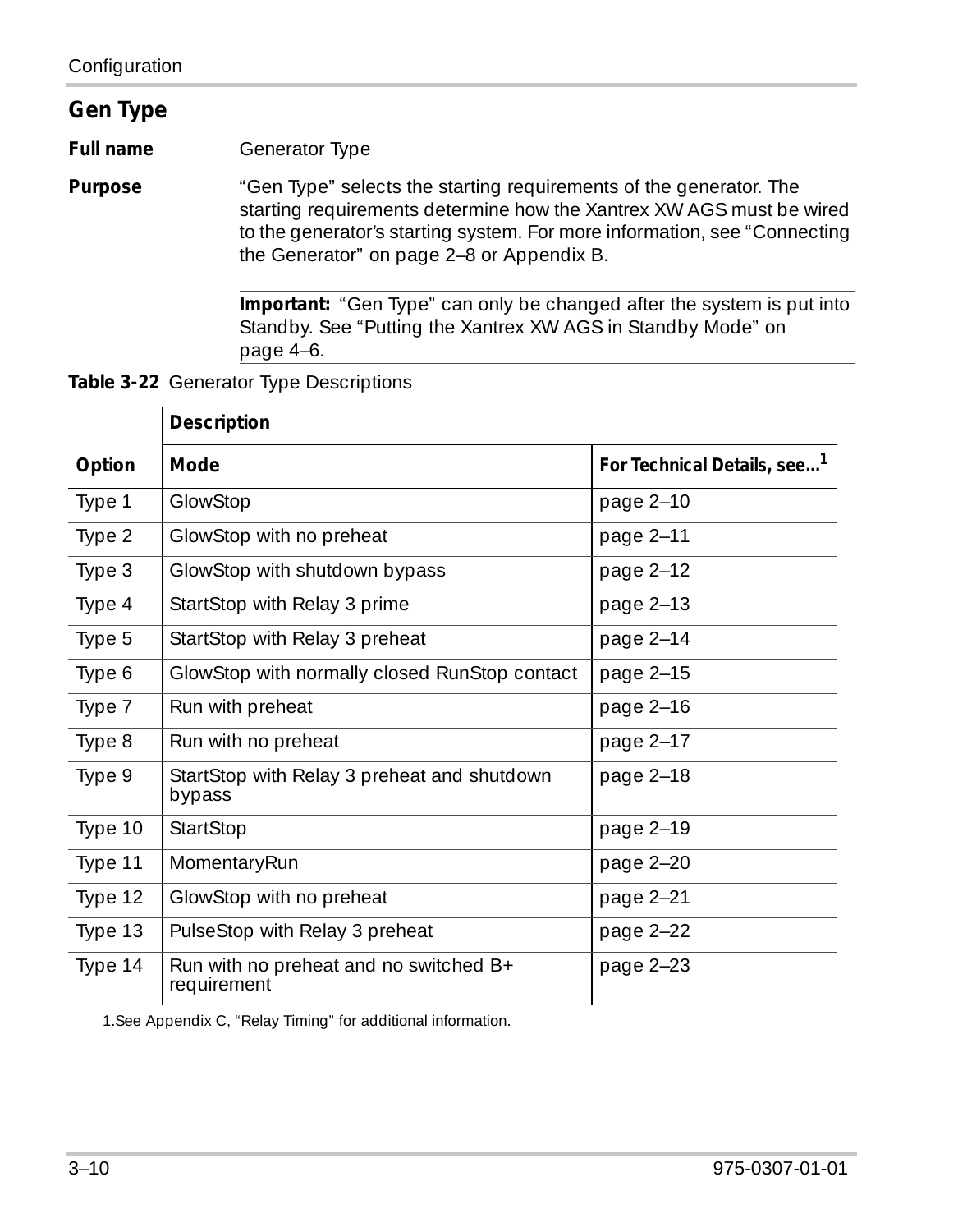- **When to use** Use this setting after installing the Xantrex XW AGS hardware. Selecting a suitable ["Gen Type"](#page-57-0) automatically configures the Xantrex XW AGS to work with the ignition system and starting requirements of the generator. Consult the generator manual or contact the generator's manufacturer for specific generator starting requirements.
- **Outcomes** Selecting a ["Gen Type"](#page-57-0) from the list automatically configures the following settings:
	- Preheat time
	- Preheat end to crank delay time
	- Crank time
	- Crank retry time
	- Starter cool down time
	- Generator cool down
	- Generator spin down time
	- Generator run signal hold time
	- Start tries.

If the presets will not work with the desired generator, it may be necessary to manually configure some of the settings listed above using information from the generator manufacturer. These settings can be changed in the CfgGen Menu on [page 3–23](#page-70-0).

## <span id="page-58-0"></span>**Cfg Trigger Menu**

The Cfg Trigger menu contains the settings for automatically starting and stopping the generator. This menu allows the adjustment of the default settings for battery voltage, thermostat ON/OFF signals, inverter load, and battery charging stage.

There are three classes of triggers: charger-based, thermostat-based, and inverter load-based. If the generator is started by a trigger in one class, a stop condition must also be set in order for the generator to stop. For example for charger triggers, if the generator is started by the ["Start](#page-60-0)  [DCV 30 sec"](#page-60-0) condition, any of the accompanying stop triggers ["Stop](#page-64-0)  [Float", "Stop Float"](#page-64-0) and ["Stop V"](#page-66-0) can be used to stop it.

If at least one start trigger is enabled in two or all three trigger classes, the first trigger to be true will start the generator. Conversely, the last stop trigger to be met will stop the generator.

Changing the default settings is advised for experienced users or users who have consulted service personnel.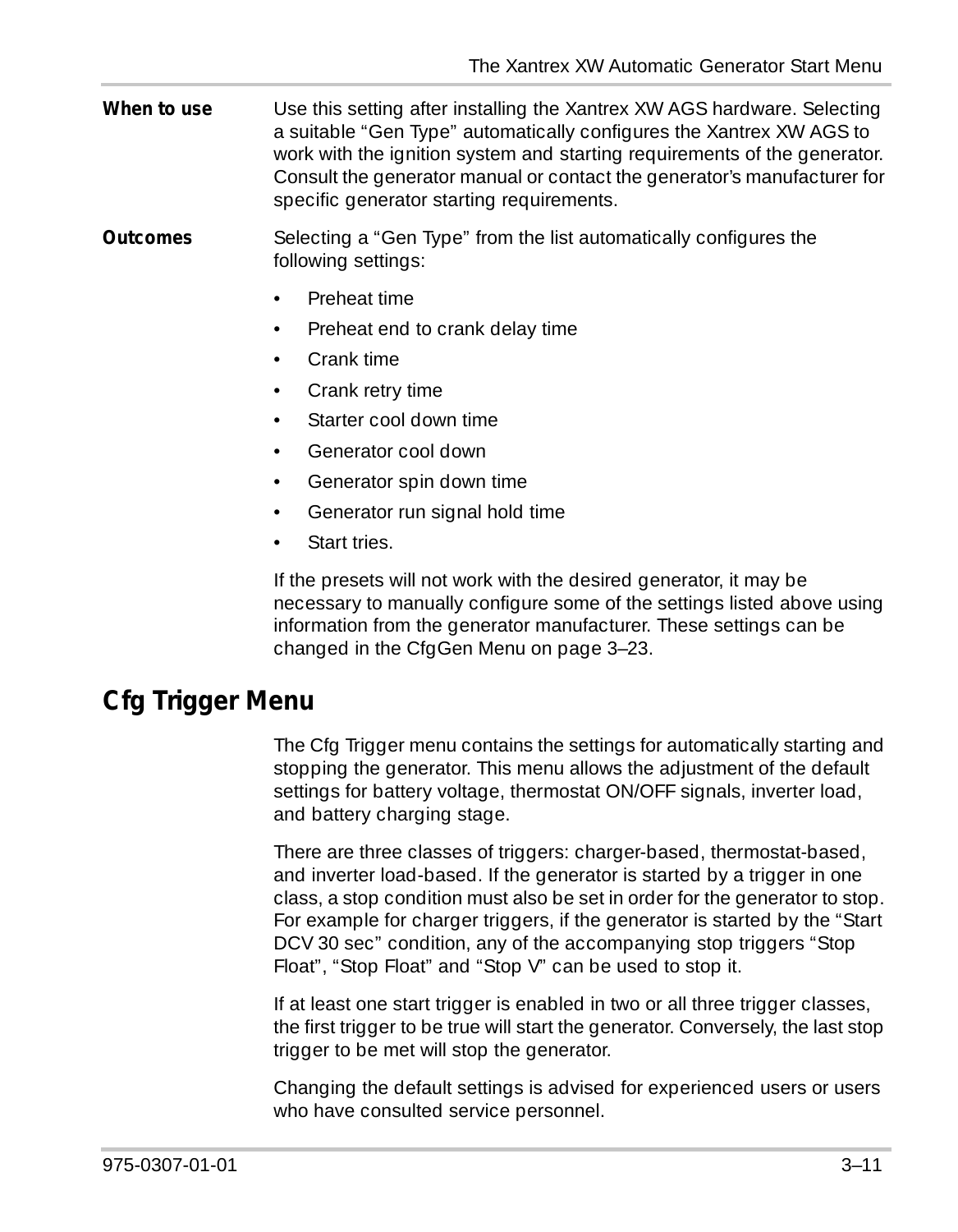**Important:** The Auto Gen Start mode must be set to Manual Off before any start trigger parameters are set.

The Cfg Trigger menu contains the following items:

#### **Charger Triggers:**

- • ["Start DCV 30 sec"](#page-60-0)
- • ["Start DCV 15 min"](#page-61-0)
- • ["Start DCV 2 hr"](#page-62-0)
- • ["Start DCV 24 hr"](#page-63-0)
- • ["Stop Float"](#page-64-0)
- • ["Stop Absorb"](#page-65-0)
- • ["Stop V"](#page-66-0)

#### **Thermostat Triggers:**

- • ["Temp1"](#page-67-0)
- • ["Temp2"](#page-67-1)

#### **Inverter Load Triggers:**

- • ["Load"](#page-68-0)
- • ["Start Load"](#page-68-1)
- • ["Stop Load"](#page-69-0)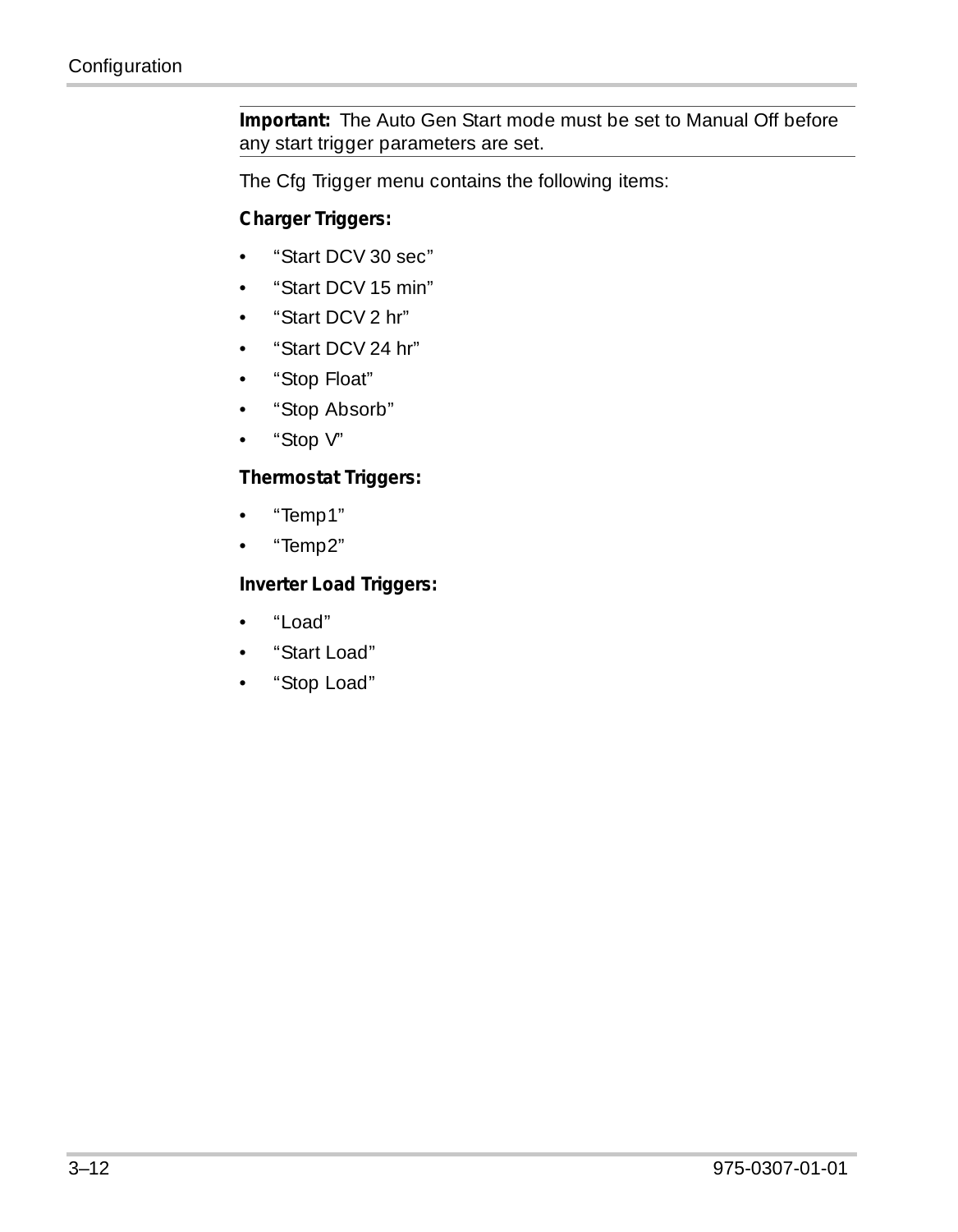<span id="page-60-0"></span>

| Start DCV 30 sec                                                                                                          |                                                                                                                                                                                                                                                                                                                                                                     |         |  |
|---------------------------------------------------------------------------------------------------------------------------|---------------------------------------------------------------------------------------------------------------------------------------------------------------------------------------------------------------------------------------------------------------------------------------------------------------------------------------------------------------------|---------|--|
| <b>Full Name</b>                                                                                                          | Starting Battery Voltage-30 seconds                                                                                                                                                                                                                                                                                                                                 |         |  |
| Purpose                                                                                                                   | The "Start DCV 30 sec" trigger enables the Xantrex XW AGS to start the<br>generator whenever the battery voltage reaches or drops below a pre-<br>set voltage for longer than 30 seconds.                                                                                                                                                                           |         |  |
|                                                                                                                           | The Xantrex XW AGS will stop the generator when the stop trigger is<br>provided ("Stop V", "Stop Absorb", or "Stop Float").                                                                                                                                                                                                                                         |         |  |
| Dependencies                                                                                                              | The "Start DCV 30 sec" trigger requires the Xantrex XW AGS to be in<br>Automatic mode and needs the "Stop Absorb" or "Stop Float" trigger be<br>enabled or a parameter to be set for the "Stop V" trigger.                                                                                                                                                          |         |  |
|                                                                                                                           | Values                                                                                                                                                                                                                                                                                                                                                              | Default |  |
|                                                                                                                           | Disabled, 4.0 V to 60.0 V (increments of 0.1 V) $\left[44.5\right)$                                                                                                                                                                                                                                                                                                 |         |  |
| Considerations<br>If the voltage trigger is set too high, the generator will start more<br>frequently than is convenient. |                                                                                                                                                                                                                                                                                                                                                                     |         |  |
|                                                                                                                           | If the voltage trigger is set too low, the batteries may be damaged by<br>repeated cycles of excessive discharge. The generator running time<br>necessary to charge the batteries may exceed "Max Run Time" and use<br>too much fuel in the process.                                                                                                                |         |  |
|                                                                                                                           | If using the Xantrex XW Inverter/Charger Low Batt Cut Out voltage<br>setting to trigger a start-on-voltage setting on the Xantrex XW AGS, be<br>sure to set the Xantrex XW AGS voltage trigger higher than the Xantrex<br>XW Inverter/Charger Low Batt Cut out voltage. Otherwise the inverter<br>output turns off and then back on when the generator auto-starts. |         |  |
|                                                                                                                           | If using an automatic generator starting system with the start trigger set<br>to the same voltage as the LBCO voltage, do not set the LBCO Delay for<br>less than the amount of time it takes the generator to start and connect.<br>Otherwise, inverter output turns off and then back on when the generator<br>auto-starts.                                       |         |  |
| <b>Battery Voltage</b><br>Information                                                                                     | Battery voltage can be monitored from the System screen or the inverter/<br>charger menu.                                                                                                                                                                                                                                                                           |         |  |
|                                                                                                                           | If "Stop Float" or "Stop Absorb" has been enabled, the generator will<br>stop when the Float or Absorption stages of the battery charging have<br>begun.                                                                                                                                                                                                            |         |  |
|                                                                                                                           | If the "Stop V" is used, the generator will stop when the battery voltage<br>reaches the parameter set in this trigger, regardless of whether the<br>batteries are charged.                                                                                                                                                                                         |         |  |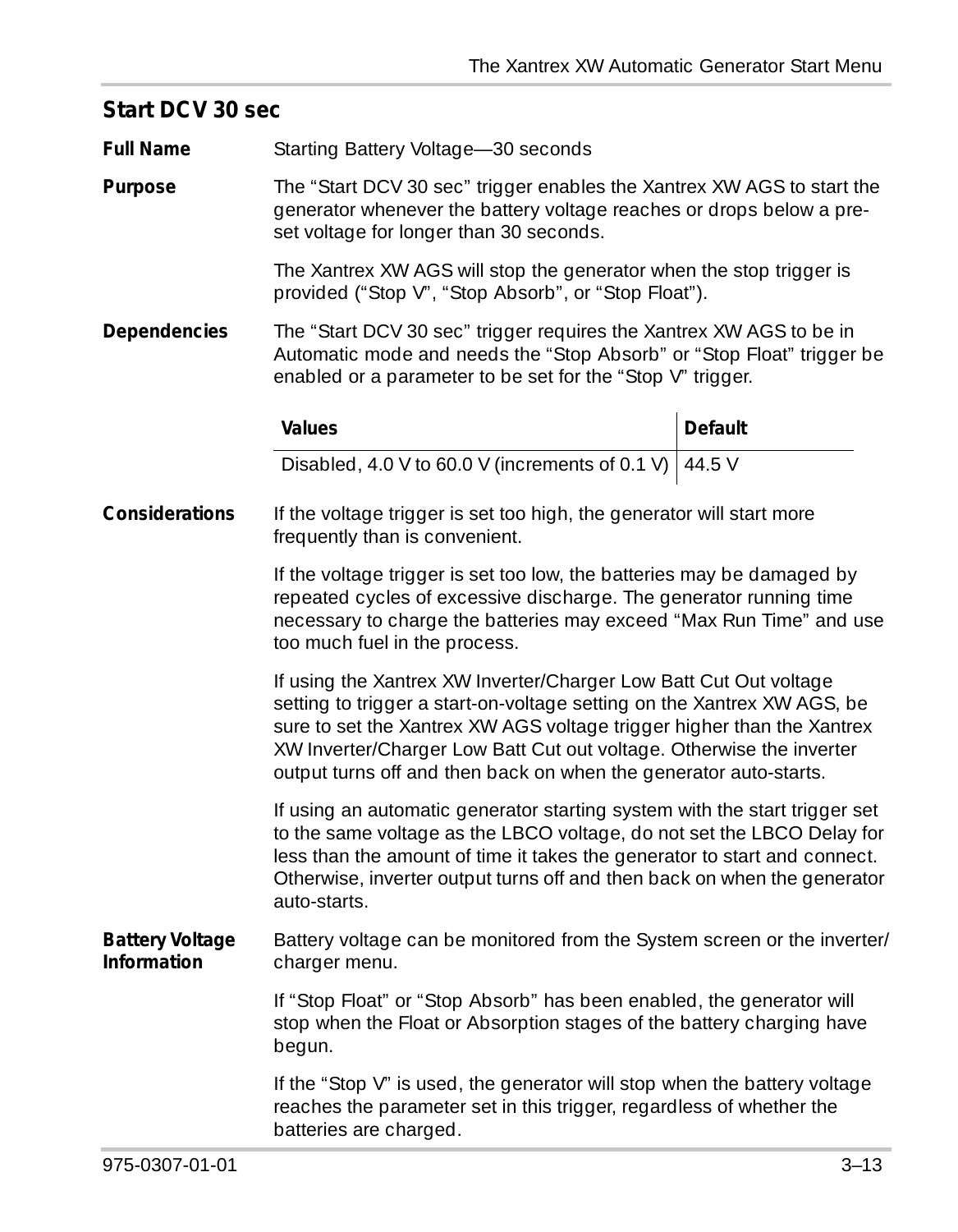#### <span id="page-61-0"></span>**Start DCV 15 min**

**Full Name** Starting Battery Voltage—15 minutes

**Purpose** The ["Start DCV 15 min"](#page-61-0) trigger enables the Xantrex XW AGS to start the generator whenever the battery voltage reaches or drops below a preset voltage for longer than 15 minutes.

> The Xantrex XW AGS will stop the generator when the battery voltage has risen to the ["Stop V"](#page-66-0), or when the batteries have been recharged to the Absorption or Float stage.

**Dependencies** The ["Start DCV 15 min"](#page-61-0) trigger requires the Xantrex XW AGS to be in Automatic mode and needs the ["Stop Absorb"](#page-65-0) or ["Stop Float"](#page-64-0) trigger be enabled or a parameter to be set for the ["Stop V"](#page-66-0) trigger.

| Values                  | <b>Default</b> |
|-------------------------|----------------|
| Disabled, 4.0V to 60.0V | Disabled       |

**Considerations** If the voltage trigger is set too high, the generator will start more frequently than is convenient.

> If the voltage trigger is set too low, the batteries may be damaged by repeated cycles of excessive discharge. The generator running time necessary to charge the batteries may exceed ["Max Run Time"](#page-73-1) and use too much fuel in the process.

#### **Battery Voltage Information** Battery voltage can be monitored from the System screen or the inverter/ charger menu.

If ["Stop Float"](#page-64-0) or ["Stop Absorb"](#page-65-0) has been enabled, the generator will stop when the Float or Absorption stages of the battery charging have begun.

If the ["Stop V"](#page-66-0) is used, the generator will stop when the battery voltage reaches the parameter set in this trigger, regardless of whether the batteries are charged.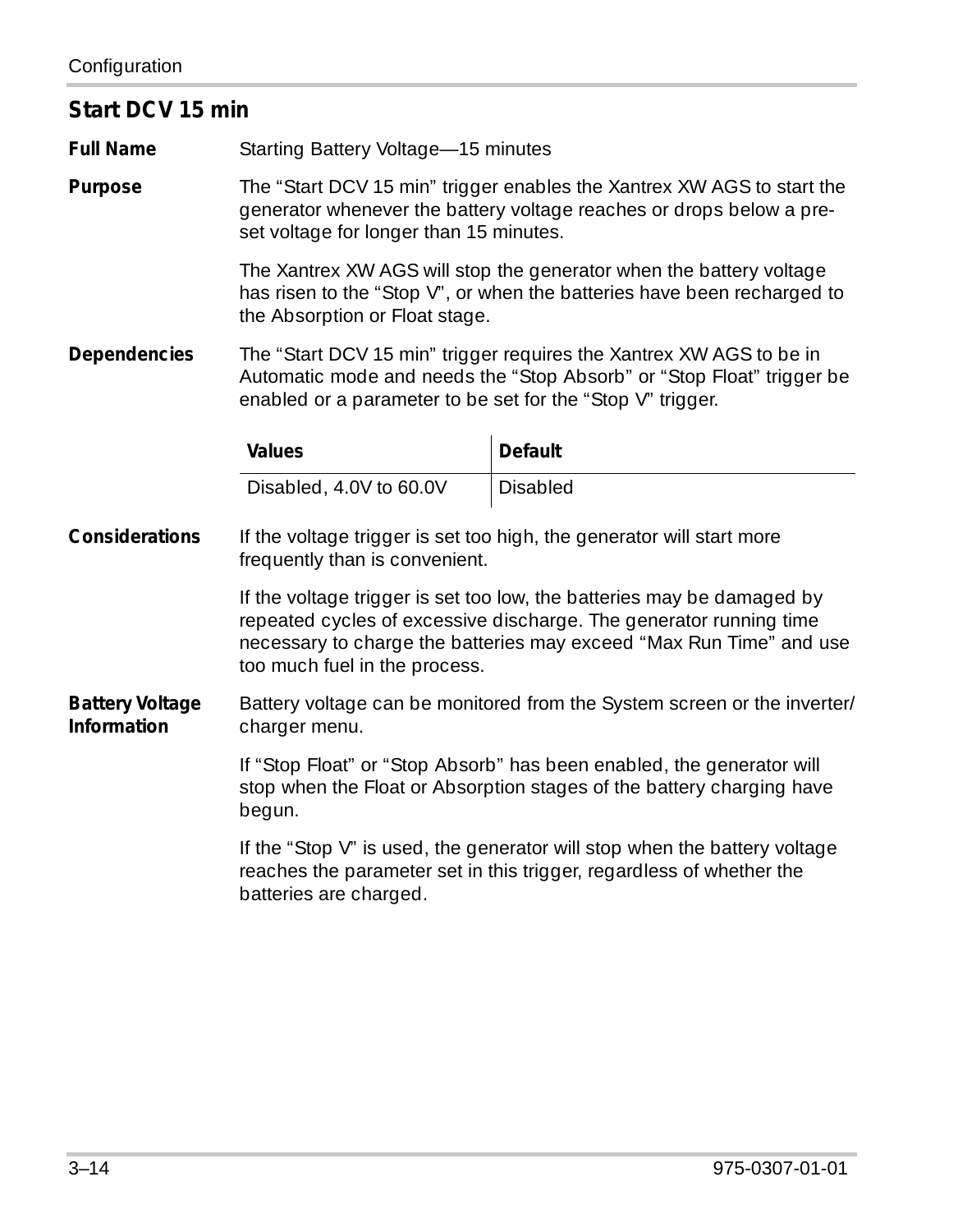<span id="page-62-0"></span>

| Start DCV 2 hr                        |                                                                                                                                                                                                                                                       |                                                                                                                                                                                                                     |
|---------------------------------------|-------------------------------------------------------------------------------------------------------------------------------------------------------------------------------------------------------------------------------------------------------|---------------------------------------------------------------------------------------------------------------------------------------------------------------------------------------------------------------------|
| Full name                             | Starting Battery Voltage-2 hours                                                                                                                                                                                                                      |                                                                                                                                                                                                                     |
| Purpose                               | set voltage for longer than 2 hours.                                                                                                                                                                                                                  | The "Start DCV 2 hr" trigger enables the Xantrex XW AGS to start the<br>generator whenever the battery voltage reaches or drops below a pre-                                                                        |
| Dependencies                          | The "Start DCV 2 hr" trigger requires the Xantrex XW AGS to be in<br>Automatic mode and needs the "Stop Absorb" or "Stop Float" trigger be<br>enabled or a parameter to be set for the "Stop V" trigger.                                              |                                                                                                                                                                                                                     |
|                                       | Values                                                                                                                                                                                                                                                | Default                                                                                                                                                                                                             |
|                                       | Disabled, 4.0 V to 60.0 V                                                                                                                                                                                                                             | Disabled                                                                                                                                                                                                            |
| Considerations                        | If the voltage trigger is set too high, the generator will start more<br>frequently than is convenient.                                                                                                                                               |                                                                                                                                                                                                                     |
|                                       | too much fuel in the process.                                                                                                                                                                                                                         | If the voltage trigger is set too low, the batteries may be damaged by<br>repeated cycles of excessive discharge. The generator running time<br>necessary to charge the batteries may exceed "Max Run Time" and use |
| <b>Battery Voltage</b><br>Information | Battery voltage can be monitored from the System screen or the inverter/<br>charger menu.<br>If "Stop Float" or "Stop Absorb" has been enabled, the generator will<br>stop when the Float or Absorption stages of the battery charging have<br>begun. |                                                                                                                                                                                                                     |
|                                       |                                                                                                                                                                                                                                                       |                                                                                                                                                                                                                     |
|                                       | batteries are charged.                                                                                                                                                                                                                                | If the "Stop V" is used, the generator will stop when the battery voltage<br>reaches the parameter set in this trigger, regardless of whether the                                                                   |
|                                       |                                                                                                                                                                                                                                                       |                                                                                                                                                                                                                     |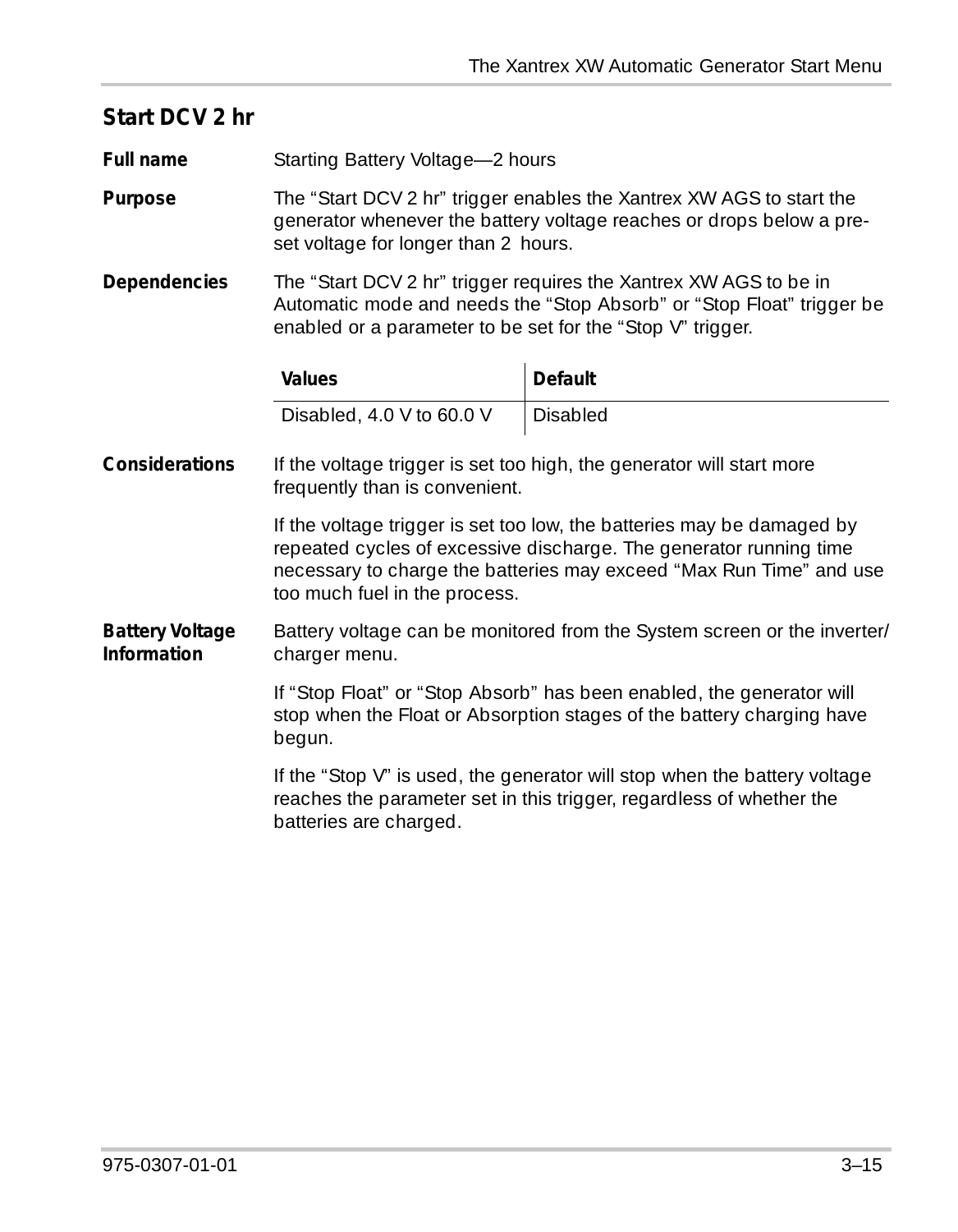<span id="page-63-0"></span>

| Start DCV 24 hr                       |                                                                                                                                                                                                           |                                                                                                                                                                                                                     |
|---------------------------------------|-----------------------------------------------------------------------------------------------------------------------------------------------------------------------------------------------------------|---------------------------------------------------------------------------------------------------------------------------------------------------------------------------------------------------------------------|
| Full name                             | Starting Battery Voltage-24 hours                                                                                                                                                                         |                                                                                                                                                                                                                     |
| Purpose                               | The "Start DCV 24 hr" trigger enables the Xantrex XW AGS to start the<br>generator whenever the battery voltage reaches or drops below a pre-<br>set voltage for longer than 24 hours.                    |                                                                                                                                                                                                                     |
| Dependencies                          | The "Start DCV 24 hr" trigger requires the Xantrex XW AGS to be in<br>Automatic mode and needs the "Stop Absorb" or "Stop Float" trigger be<br>enabled or a parameter to be set for the "Stop V" trigger. |                                                                                                                                                                                                                     |
|                                       | Values                                                                                                                                                                                                    | <b>Default</b>                                                                                                                                                                                                      |
|                                       | Disabled, 4.0 V to 60.0 V                                                                                                                                                                                 | <b>Disabled</b>                                                                                                                                                                                                     |
| Considerations                        | If the voltage trigger is set too high, the generator will start more<br>frequently than is convenient.                                                                                                   |                                                                                                                                                                                                                     |
|                                       | too much fuel in the process.                                                                                                                                                                             | If the voltage trigger is set too low, the batteries may be damaged by<br>repeated cycles of excessive discharge. The generator running time<br>necessary to charge the batteries may exceed "Max Run Time" and use |
| <b>Battery Voltage</b><br>Information | Battery voltage can be monitored from the System screen or the inverter/<br>charger menu.                                                                                                                 |                                                                                                                                                                                                                     |
|                                       | begun.                                                                                                                                                                                                    | If "Stop Float" or "Stop Absorb" has been enabled, the generator will<br>stop when the Float or Absorption stages of the battery charging have                                                                      |
|                                       | batteries are charged.                                                                                                                                                                                    | If the "Stop V" is used, the generator will stop when the battery voltage<br>reaches the parameter set in this trigger, regardless of whether the                                                                   |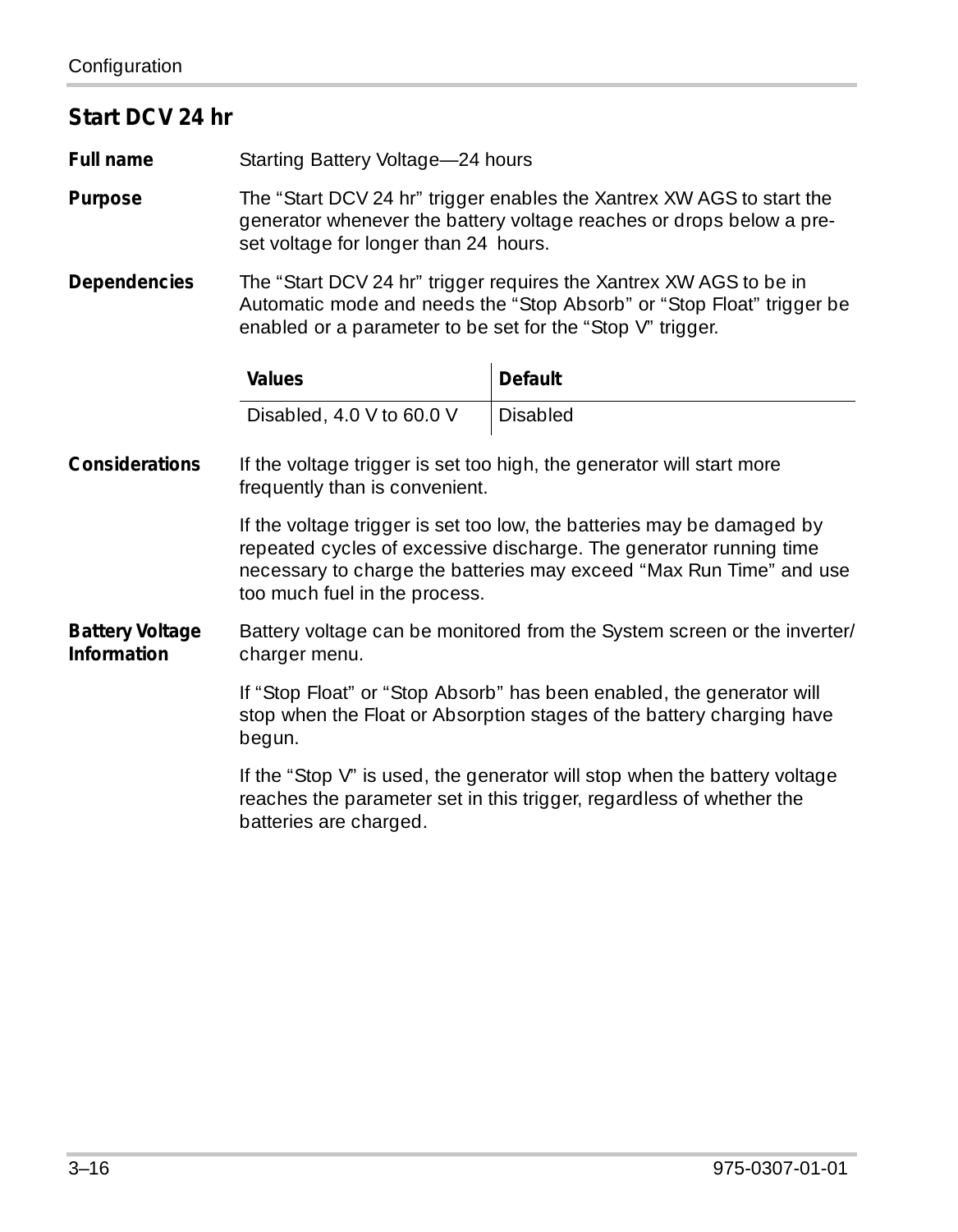#### <span id="page-64-0"></span>**Stop Float**

**Full name** Stop at Float Charge Stage

**Purpose** The ["Stop Float"](#page-64-0) trigger allows the Xantrex XW AGS to stop the generator when the inverter/charger has recharged the batteries to the Float stage.

| Values                       | Default |
|------------------------------|---------|
| Disabled, Enabled   Disabled |         |

**Considerations** ["Stop Float"](#page-64-0) or ["Stop Absorb"](#page-65-0) would typically be used if the generator was started due to a low-battery voltage setting.

> ["Stop Float"](#page-64-0) is the recommended setting if it is desired that the generator charge the batteries completely. This will result in somewhat longer run times. However, if the generator is the primary charging source, charging them to the Float stage every time will provide longer battery life.

For more information on battery charging, see the Xantrex XW Inverter/ Charger Operator's Guide.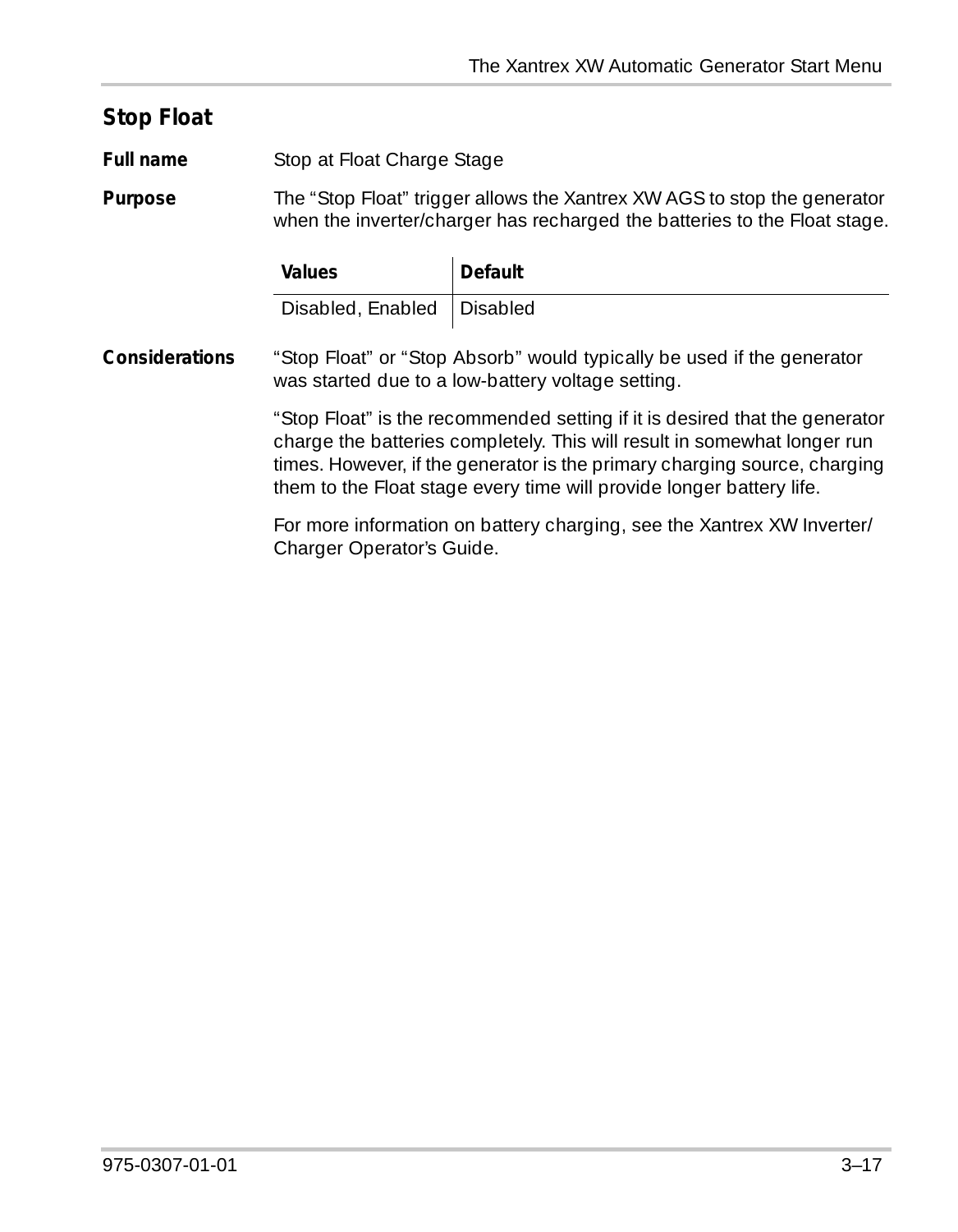#### <span id="page-65-0"></span>**Stop Absorb**

**Full name** Stop at Absorption Charge Stage

**Purpose** The ["Stop Absorb"](#page-65-0) triggers enables the Xantrex XW AGS to stop the generator when the inverter/charger has recharged the batteries to the Absorption stage.

| Values                      | Default |
|-----------------------------|---------|
| Disabled, Enabled   Enabled |         |

**Considerations** Set ["Stop Absorb"](#page-65-0) if it's desired to only deliver a partial charge to the batteries. The Xantrex XW AGS will start and run the generator until the inverter/charger charges the batteries through the Bulk charge stage (restoring the batteries between roughly 75% and 90% of their full charge). The Xantrex XW AGS stops the generator when the inverter/ charger determines the batteries have reached the Absorption charge stage.

> Because Stop Absorption will shut down the generator before the batteries are fully charged, it is recommended to use it only if there is an alternate charging source, such as wind or PV, which can complete the charge. If the generator is the only charging source, Stop Absorption will leave the batteries consistently undercharged and may shorten the battery life. Alternately, Stop Absorption can be useful during utility outages, when it is desired to keep the generator run time to a minimum, but are expecting a full recharge once the power is restored.

For more information on battery charging, see Xantrex XW Inverter/ Charger Operator's Guide.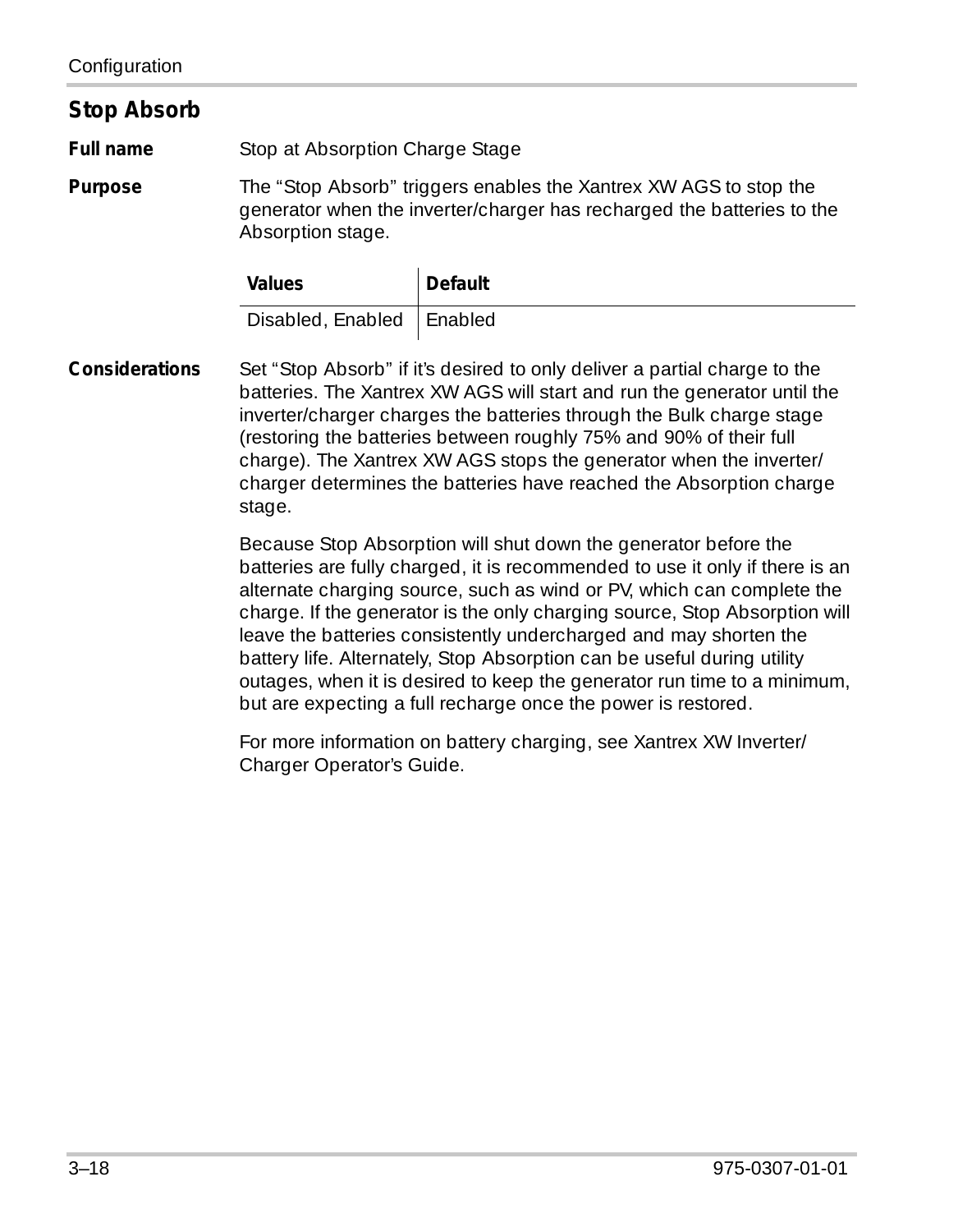<span id="page-66-0"></span>

| Stop V         |                                                                                                                                                                                                                                                                                                                                                                                                                                                                                                                 |                |  |
|----------------|-----------------------------------------------------------------------------------------------------------------------------------------------------------------------------------------------------------------------------------------------------------------------------------------------------------------------------------------------------------------------------------------------------------------------------------------------------------------------------------------------------------------|----------------|--|
| Full name      | Stopping Battery Voltage                                                                                                                                                                                                                                                                                                                                                                                                                                                                                        |                |  |
| Purpose        | The "Stop V" trigger enables the Xantrex XW AGS to stop the generator<br>whenever the battery voltage reaches a pre-set DC voltage. Whenever<br>the generator starts automatically based on the Starting Battery Voltage,<br>it will shut off once the Stopping Battery Voltage has been reached.                                                                                                                                                                                                               |                |  |
| Dependencies   | The "Stop V" trigger requires the Xantrex XW AGS to be in Automatic<br>mode and needs a parameter to be set for one of the Start DCV triggers.                                                                                                                                                                                                                                                                                                                                                                  |                |  |
|                | Values                                                                                                                                                                                                                                                                                                                                                                                                                                                                                                          | <b>Default</b> |  |
|                | Disabled, 14.0 V to 65.0 V<br>(increments of 0.1 V)                                                                                                                                                                                                                                                                                                                                                                                                                                                             | Disabled       |  |
| Considerations | The "Stop V" setting is most useful when you want the inverter/charger to<br>give the batteries a quick, basic charge. If using this mode, it is<br>recommended to run a complete charge or equalize cycle once in a<br>while to restore the battery. To give the batteries a more complete,<br>consistent charge, use the "Stop Float" setting. This will result in longer<br>generator run times.                                                                                                             |                |  |
|                | If "Stop V" is set too high, the generator may run for too long.<br>If "Stop V" is set too low, the Xantrex XW AGS will stop the generator<br>before the inverter/charger has charged the batteries.<br>If "Stop Float" or "Stop Absorb" have been enabled, the Xantrex XW AGS<br>will stop the generator if the Float or Absorption stages of the battery<br>charging have begun.<br>Actual battery voltage can be monitored from the Xantrex XW System<br>Home screen on the Xantrex XW System Control Panel. |                |  |
|                |                                                                                                                                                                                                                                                                                                                                                                                                                                                                                                                 |                |  |
|                |                                                                                                                                                                                                                                                                                                                                                                                                                                                                                                                 |                |  |
|                |                                                                                                                                                                                                                                                                                                                                                                                                                                                                                                                 |                |  |
|                | For more information on battery charging, see the Xantrex XW Inverter/<br>Charger Operator's Guide.                                                                                                                                                                                                                                                                                                                                                                                                             |                |  |
|                |                                                                                                                                                                                                                                                                                                                                                                                                                                                                                                                 |                |  |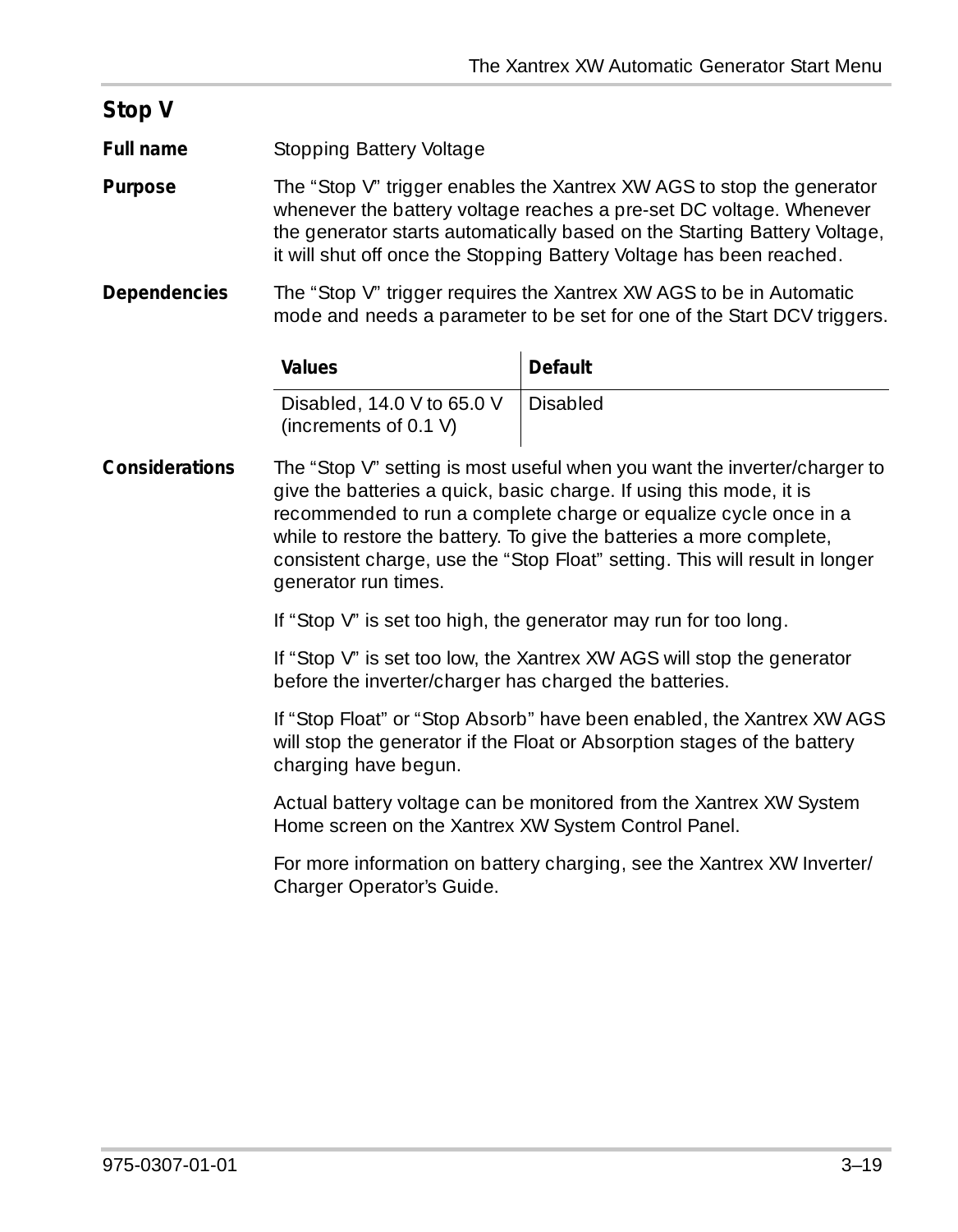<span id="page-67-1"></span><span id="page-67-0"></span>

| Temp1             |                                                                                                                                                                                                                                                                                                                                                                                                                                   |                |  |
|-------------------|-----------------------------------------------------------------------------------------------------------------------------------------------------------------------------------------------------------------------------------------------------------------------------------------------------------------------------------------------------------------------------------------------------------------------------------|----------------|--|
| Full name         | Thermostat 1                                                                                                                                                                                                                                                                                                                                                                                                                      |                |  |
| Purpose           | The "Temp1" trigger enables the generator to start in response to a<br>signal from a thermostat. With "Temp1" set to [Enabled], the Xantrex XW<br>AGS will start the generator to help power the item controlled by that<br>thermostat.                                                                                                                                                                                           |                |  |
|                   | Values                                                                                                                                                                                                                                                                                                                                                                                                                            | Default        |  |
|                   | Disabled, Enabled   Disabled                                                                                                                                                                                                                                                                                                                                                                                                      |                |  |
| When to use       | Enable "Temp1" if a thermostat is available that controls a component<br>that has a high-power requirement such as a furnace or an air<br>conditioning system.                                                                                                                                                                                                                                                                    |                |  |
| Considerations    | If "Temp1" is enabled, the generator will start in response to a signal from<br>the thermostat. Everything related to setting the thermostat must be done<br>on the thermostat. For example: setting the temperature at which the<br>furnace or air conditioning system comes on must be done on the<br>thermostat. There are no thermostat temperature settings on the Xantrex<br>XW AGS or the Xantrex XW System Control Panel. |                |  |
|                   | If "Temp1" is disabled, the component connected to that thermostat will<br>require that the generator be started manually in order for that<br>component to have power. Otherwise, the component will need to be<br>connected to another AC input source.                                                                                                                                                                         |                |  |
| Temp <sub>2</sub> |                                                                                                                                                                                                                                                                                                                                                                                                                                   |                |  |
| <b>Full name</b>  | Thermostat 2                                                                                                                                                                                                                                                                                                                                                                                                                      |                |  |
| Purpose           | "Temp2" is intended to be used when the Xantrex XW AGS is connected<br>to a second thermostat. All information and procedures for "Temp1" also<br>apply for "Temp2".                                                                                                                                                                                                                                                              |                |  |
|                   | Values                                                                                                                                                                                                                                                                                                                                                                                                                            | <b>Default</b> |  |
|                   | Disabled, Enabled                                                                                                                                                                                                                                                                                                                                                                                                                 | Disabled       |  |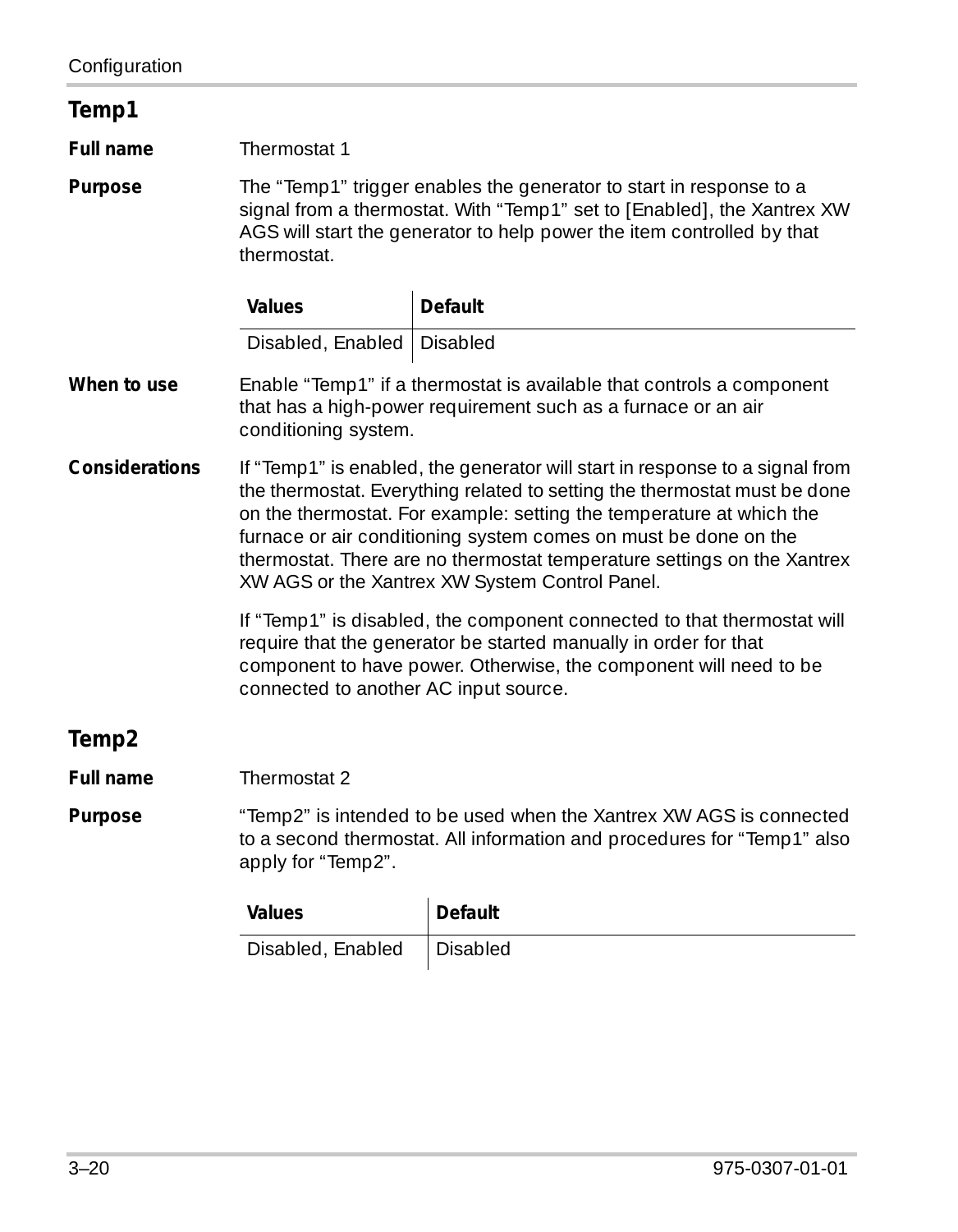<span id="page-68-1"></span><span id="page-68-0"></span>

| Load                                                                                                                                                    |                                                                                                                                                                                                                                                                                                                                  |                |                |
|---------------------------------------------------------------------------------------------------------------------------------------------------------|----------------------------------------------------------------------------------------------------------------------------------------------------------------------------------------------------------------------------------------------------------------------------------------------------------------------------------|----------------|----------------|
| Full name                                                                                                                                               | Enable Inverter Load Start and Stop Triggers                                                                                                                                                                                                                                                                                     |                |                |
| Purpose                                                                                                                                                 | The "Load" trigger enables or disables the Start on Inverter Load Current<br>and Stop on Inverter Load Current functionality of the Xantrex XW AGS.<br>This function enables the generator to start and stop based on the<br>current being drawn on the inverter by the loads. See "Start Load" and<br>"Stop Load" on page 3-22. |                |                |
| Dependencies                                                                                                                                            | The "Load" trigger requires the Xantrex XW AGS to be in Automatic<br>mode and needs parameters to be set for both the "Start Load" and<br>"Stop Load" triggers.                                                                                                                                                                  |                |                |
|                                                                                                                                                         | Value                                                                                                                                                                                                                                                                                                                            | <b>Default</b> |                |
|                                                                                                                                                         | Disabled, Enabled                                                                                                                                                                                                                                                                                                                | Disabled       |                |
|                                                                                                                                                         |                                                                                                                                                                                                                                                                                                                                  |                |                |
|                                                                                                                                                         | Important: This function is intended to protect the batteries from rapid<br>drain. It is not intended to protect the inverter against overload.                                                                                                                                                                                  |                |                |
| <b>Start Load</b>                                                                                                                                       |                                                                                                                                                                                                                                                                                                                                  |                |                |
| Full name                                                                                                                                               | Start on Inverter Load Current                                                                                                                                                                                                                                                                                                   |                |                |
| Purpose                                                                                                                                                 | The "Start Load" trigger enables the generator to start at a specified AC<br>load (current draw) on the inverter. This current draw must be present for<br>5 minutes before the generator will start. The generator will assist the<br>inverter with powering the AC load.                                                       |                |                |
| Dependencies                                                                                                                                            | The "Start Load" trigger requires the Xantrex XW AGS to be in Automatic<br>mode and the "Load" trigger to be set to ON. It also needs to have a<br>stopping value set in the "Stop Load" trigger.                                                                                                                                |                |                |
|                                                                                                                                                         | Values                                                                                                                                                                                                                                                                                                                           |                | <b>Default</b> |
|                                                                                                                                                         | 3.0 A to 33.0 A (increments of 1A)                                                                                                                                                                                                                                                                                               |                | 10.0A          |
| Considerations                                                                                                                                          | Change this setting if there are certain "peak" times of power usage or if<br>power demands consistently exceed the output of the inverter.                                                                                                                                                                                      |                |                |
| If "Load" is set to [Enabled], the generator will start in response to the<br>"Start Load" setting unless the Xantrex XW AGS is in a Quiet Time period. |                                                                                                                                                                                                                                                                                                                                  |                |                |
|                                                                                                                                                         | The inverter load current can be monitored on the System screen.                                                                                                                                                                                                                                                                 |                |                |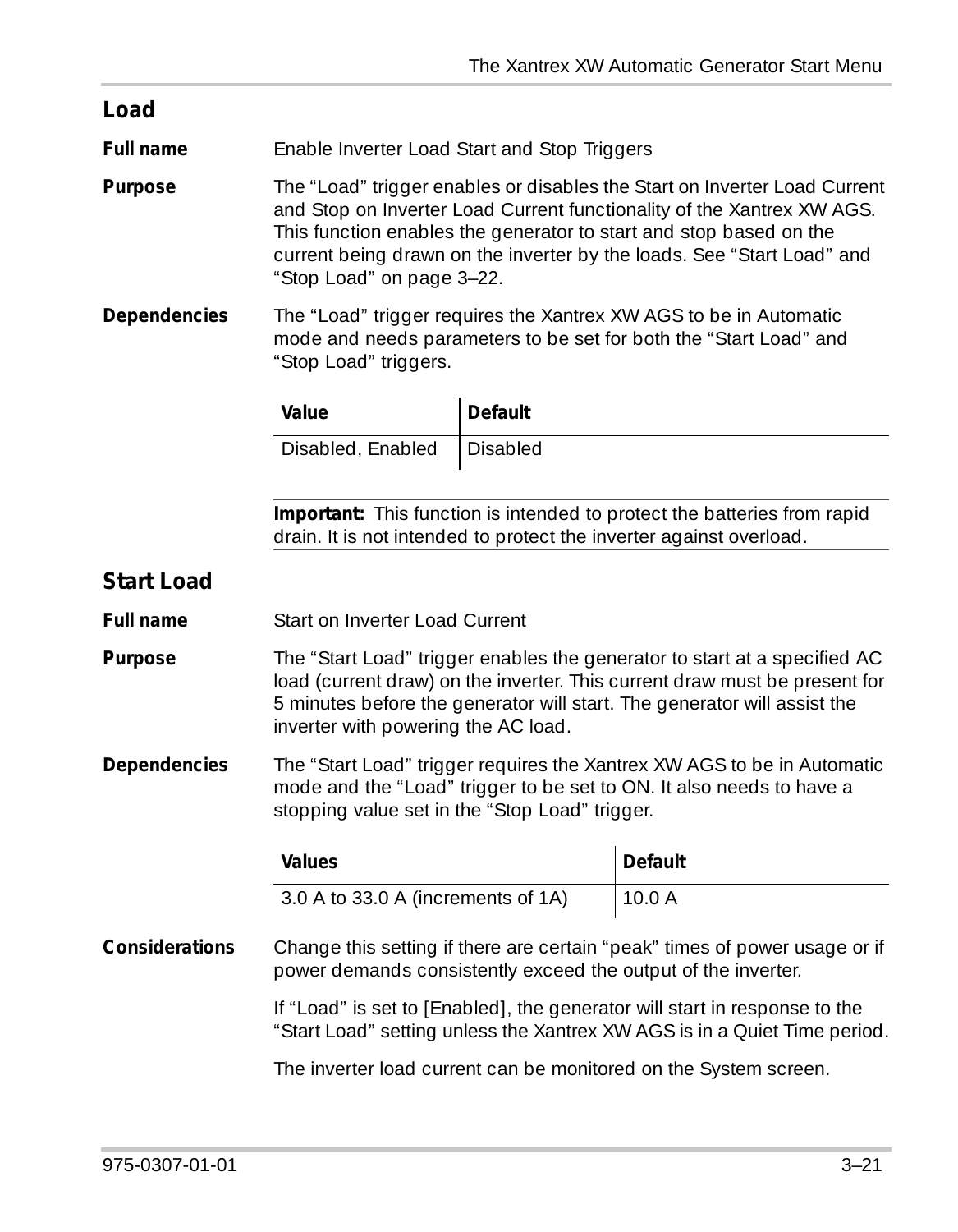<span id="page-69-0"></span>

|                  | If "Start Load" is set too high, the Xantrex XW AGS may not start the<br>generator in time to recharge the batteries before the batteries are<br>drained by the AC load. In addition, if "Start Load" is set too high, the<br>inverter may shut down due to an overload condition.              |         |  |
|------------------|-------------------------------------------------------------------------------------------------------------------------------------------------------------------------------------------------------------------------------------------------------------------------------------------------|---------|--|
|                  | If "Start Load" is set too low, the Xantrex XW AGS may start the generator<br>too frequently, wasting fuel in the process.                                                                                                                                                                      |         |  |
| Stop Load        |                                                                                                                                                                                                                                                                                                 |         |  |
| <b>Full name</b> | Stop on Inverter Load Current                                                                                                                                                                                                                                                                   |         |  |
| Purpose          | The "Stop Load" trigger enables the Xantrex XW AGS to stop the<br>generator when the AC load falls below a specific level for 1 minute. The<br>"Stop Load" setting applies to situations when the Xantrex XW AGS has<br>started the generator to assist the inverter with powering the AC load. |         |  |
| Dependencies     | The "Stop Load" trigger requires the Xantrex XW AGS to be in Automatic<br>mode and the "Load" trigger to be set to [Enabled]. It also needs to have<br>a value starting value set in the "Start Load" trigger.                                                                                  |         |  |
|                  | Values                                                                                                                                                                                                                                                                                          | Default |  |
|                  | 1.0 A to 28.0 A (increments of 1 A)                                                                                                                                                                                                                                                             | 7.0 A   |  |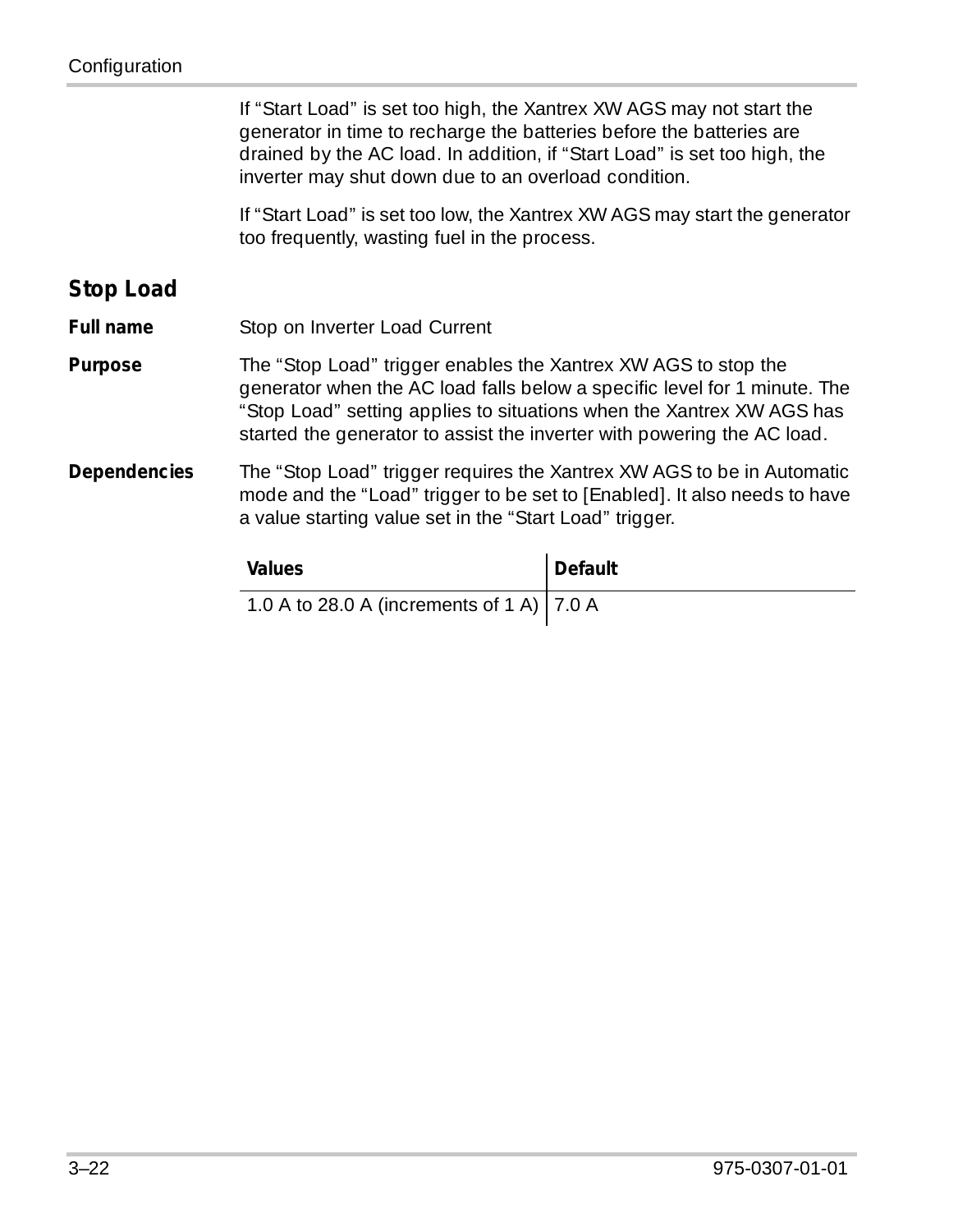## <span id="page-70-0"></span>**Cfg Gen Menu**

The Cfg Gen Menu provides the means to customize the following settings if the generator being used doesn't conform to one of the preset generator types or if an exercise period needs to be scheduled.

The Generator Configuration menu contains the following items:

- • ["Starter Cool Down"](#page-70-1)
- • ["Gen Cool Down"](#page-71-0)
- • ["Gen Spin Down"](#page-72-0)
- • ["Max Run Time"](#page-73-1)
- • ["Exercise Per"](#page-74-0)
- • ["Exercise Dur"](#page-75-0)
- • ["Exercise Time"](#page-75-1)
- • ["Relay3"](#page-76-0)
- • ["Gen Run Hold Time"](#page-76-1)
- • ["Crank Delay"](#page-77-1)
- • ["Crank Time"](#page-77-0)
- • ["Crank Retry Time"](#page-78-0)
- • ["Preheat Time"](#page-78-1)
- • ["Gen Start Tries"](#page-78-2)

#### <span id="page-70-1"></span>**Starter Cool Down**

**Purpose** The Starter Cool Down setting allows an interval to be set between start attempts if the generator fails to start on the first attempt. This time period allows the start motor to cool sufficiently before the Xantrex XW AGS signals it to begin cranking again.

|                                                                                                                 | Values                             | Default |
|-----------------------------------------------------------------------------------------------------------------|------------------------------------|---------|
|                                                                                                                 | 1s to 250s (increments of 1s)      | 60s     |
| the contract of the contract of the contract of the contract of the contract of the contract of the contract of | ┯ <b>╷╷</b> ╷╷╷╷╷╷╷╷╷╷╷╷╷╷╷╷╷╷╷╷╷╷ |         |

**When to use** This setting is automatically configured when a ["Gen Type"](#page-57-0) is selected for the generator. Customize the ["Starter Cool Down"](#page-70-1) trigger on the advice of the generator manufacturer or authorized service personnel.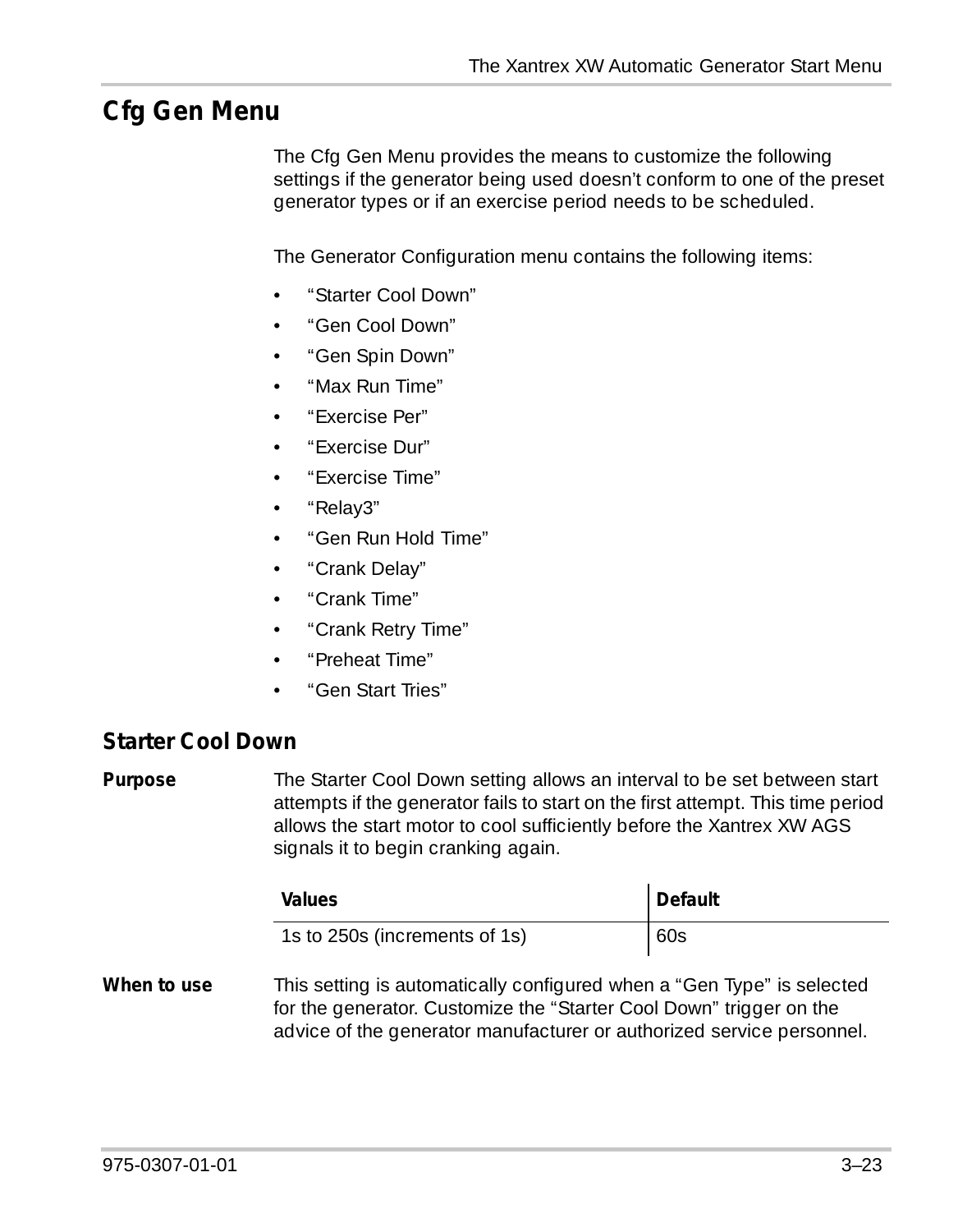#### <span id="page-71-0"></span>**Gen Cool Down**

**Purpose** The Gen Cool Down setting allows an interval to be set between a generator stop trigger occurring and the Xantrex XW AGS actually stopping the generator. This setting is used in Xantrex XW system to unload the generator before the Xantrex XW AGS shuts it down. When a stop trigger occurs, the Xantrex XW AGS enters a Generator cool down state where it continues to run the generator for the specified time period. At the same time the Xantrex XW Inverter/Charger will disconnect the generator when it detects the Xantrex XW AGS in Generator Cool Down, allowing the generator operate unloaded and cool down before it is shut down.

> This helps improves reliability of the generator by reducing temperature peaking due to abrupt shut down of a loaded generator. It also reduces the probability of the generator backfiring that typically happens when the generator is abruptly shutdown while under heavy load. Gen Cool Down applies to all stop triggers namely Stop V, Stop Load, Stop Float, Stop Absorb, Stop Load, and Manual Off.

| <b>Values</b>                 | Default |
|-------------------------------|---------|
| Os to 600s (increments of 1s) | 30s     |

**When to use** This setting is automatically configured when a "Gen Type" is selected for the generator. Customize the "Gen Cool Down" trigger on the advice of the generator manufacturer or authorized service personnel.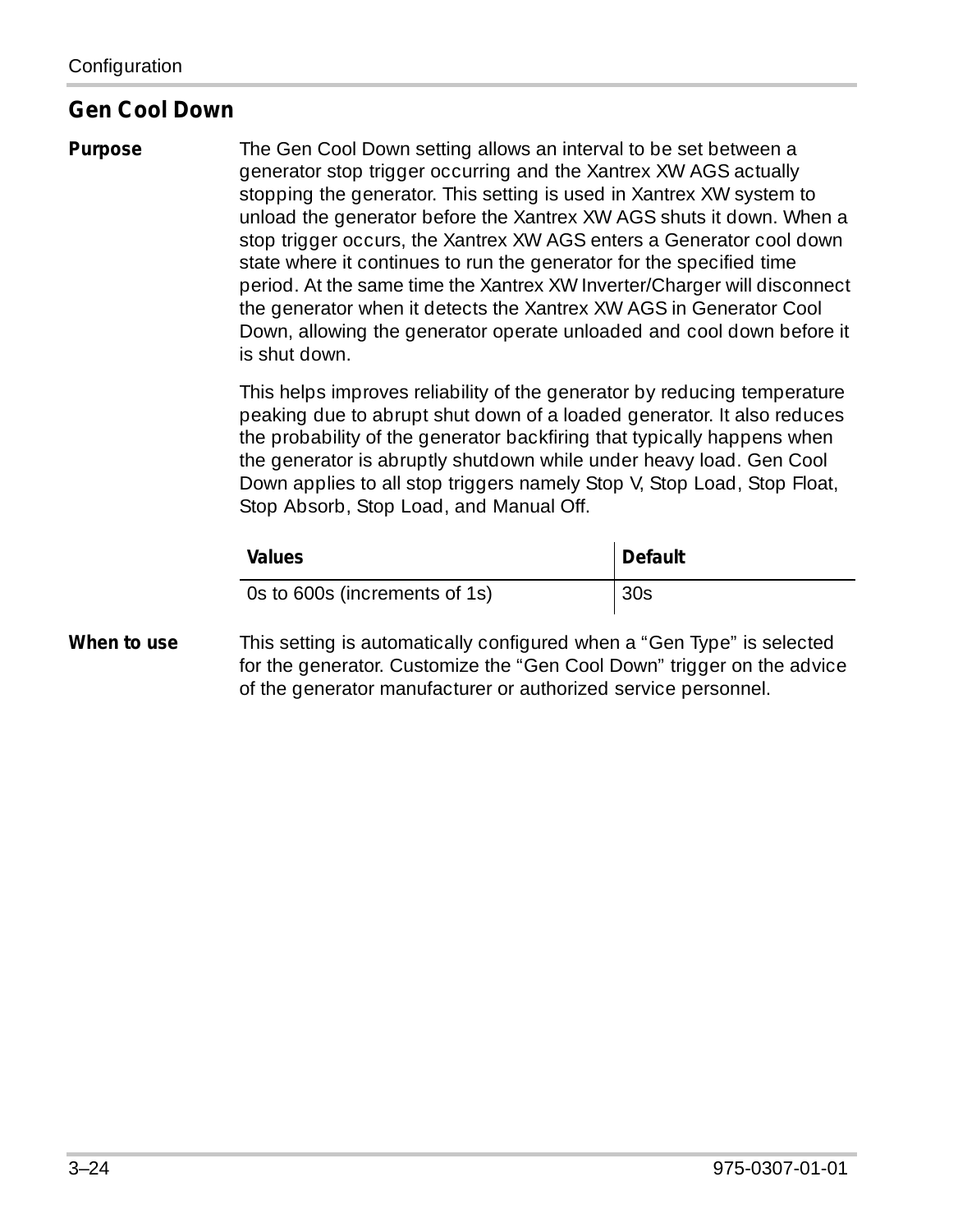#### <span id="page-72-0"></span>**Gen Spin Down**

**Purpose** The Gen Spin Down setting allows an interval to be set between a generator stop signal being sent at the end of a Gen Cool Down cycle and the Xantrex XW AGS changing the Generator State to "stopped." This setting is used in the Xantrex XW System to allow the generator to completely stop, thereby reducing its output voltage to zero and pulling the B+ signal low before the Xantrex XW Inverter/Charger can qualify and transfer the generator.

> This helps the system operate properly in cases where the generator does not immediately stop when the stop signal is sent to the Xantrex XW AGS. Gen Spin Down applies to all stop triggers—Stop V, Stop Load, Stop Float, Stop Absorb, Stop Load, and Manual Off.

|            | Values                                                                 | Default |
|------------|------------------------------------------------------------------------|---------|
|            | 1s to 900s (increments of 1s)                                          | 3s      |
| An to use! | This setting is automatically configured when a "Gen Type" is selected |         |

**When to use** This setting is automatically configured when a "Gen Type" is selected for the generator. Customize the "Gen Spin Down" trigger on the advice of the generator manufacturer or authorized service personnel.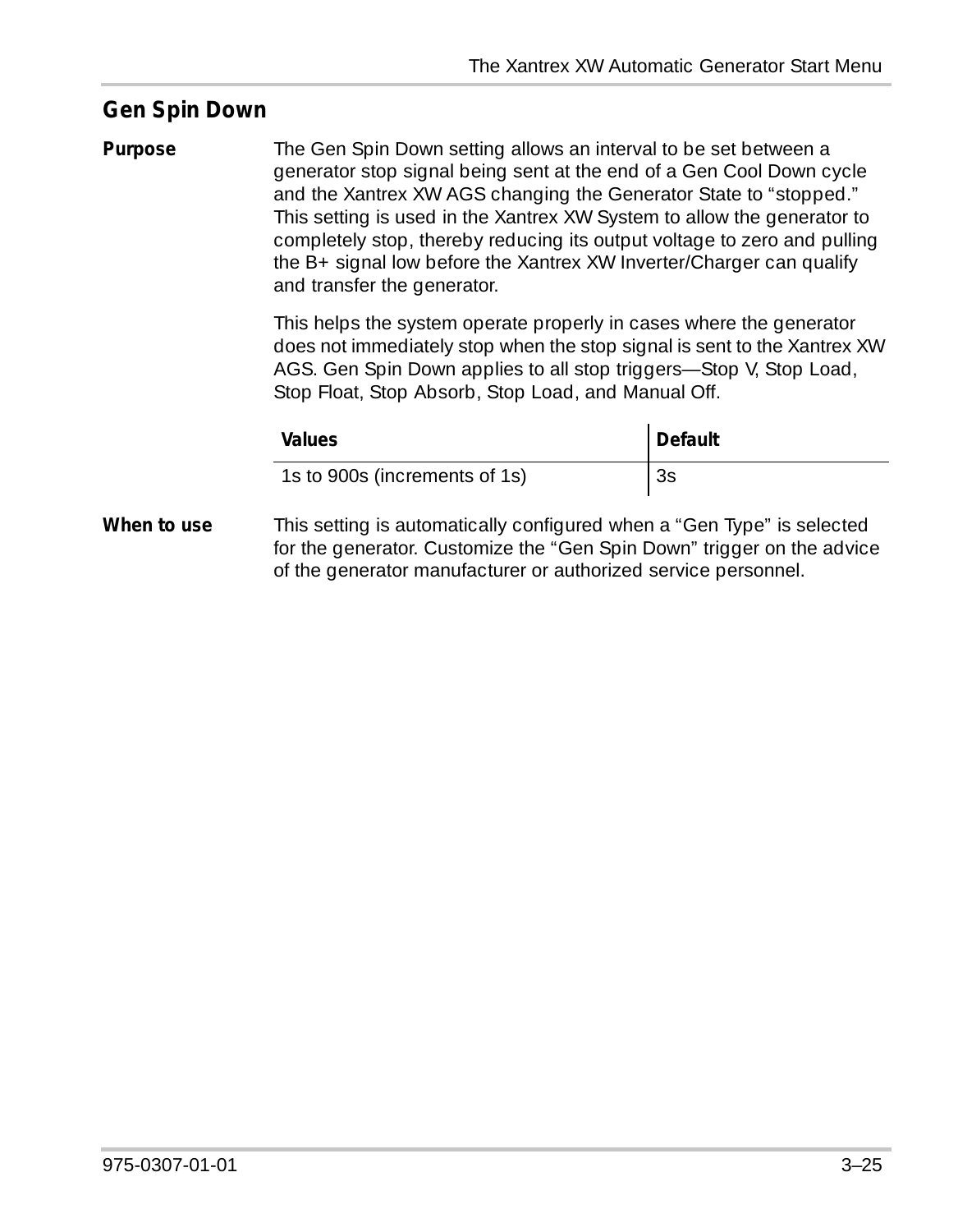#### <span id="page-73-1"></span><span id="page-73-0"></span>**Max Run Time**

**Full name** Maximum Generator Run Time

**Purpose** ["Max Run Time"](#page-73-0) allows a limit to be set on how long the generator will run. This setting overrides any automatic start triggers. For example, if the generator starts in response to low battery voltage, and the batteries are not fully charged before ["Max Run Time"](#page-73-0) is reached, the generator will stop. In addition, when the generator is started manually from the Xantrex XW System Control Panel, the generator will stop when ["Max Run](#page-73-0)  [Time"](#page-73-0) is reached.

> When started with an external manual ON/OFF switch, the generator will not stop when it reaches ["Max Run Time".](#page-73-0) The generator must be stopped with the external manual ON/OFF switch, or by using the System Control Panel to change the ["GenMode"](#page-80-0) to ManualOff.

> If the Xantrex XW AGS reaches ["Max Run Time",](#page-73-0) a warning message will appear on the Xantrex XW System Control Panel. The Xantrex XW AGS will stop operating until the warning is acknowledged by pressing ENTER on the Xantrex XW System Control Panel.

| <b>Values</b>                                      | Default |
|----------------------------------------------------|---------|
| 0 hours to 24 hours (increments of 1 hour) 8 hours |         |

**Considerations** Adjust the ["Max Run Time"](#page-73-0) if the maximum generator run time:

- exceeds the fuel capacity of the generator, or
- is not long enough to fully recharge the batteries under optimum conditions.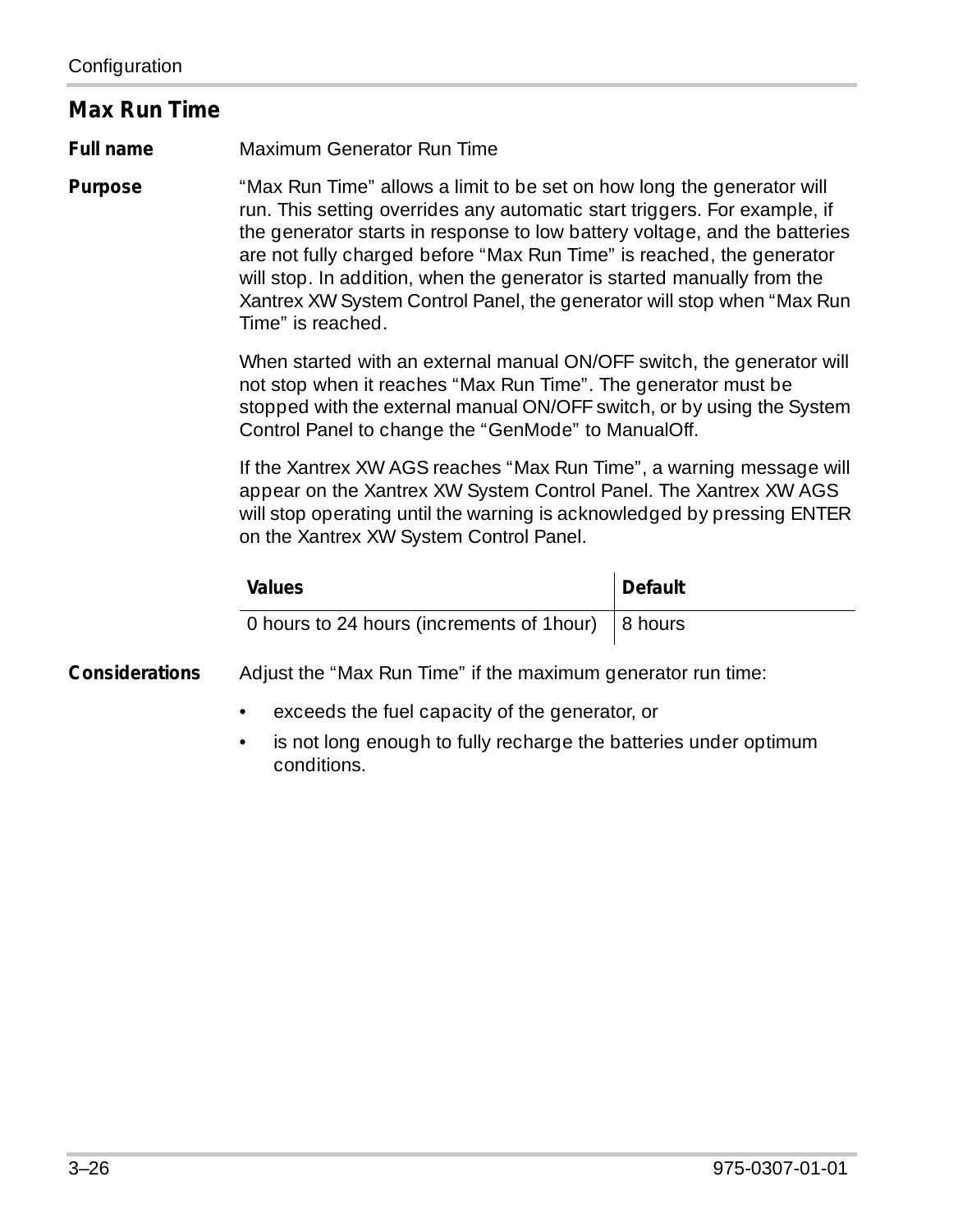<span id="page-74-0"></span>

| <b>Exercise Per</b> |                                                                                                                                                                                                                                                    |                |
|---------------------|----------------------------------------------------------------------------------------------------------------------------------------------------------------------------------------------------------------------------------------------------|----------------|
| Full name           | Set Exercise Period (in days).                                                                                                                                                                                                                     |                |
| Purpose             | "Exercise Per" sets the minimum time interval between each running of<br>the generator. If the generator has not been run within this time frame, the<br>Xantrex XW AGS will start the generator to "exercise" it.                                 |                |
|                     | The time interval defined by the Exercise Period setting begins with the<br>last time the generator was run for any reason, not with the last time the<br>Xantrex XW AGS exercised the generator.                                                  |                |
|                     | For example, setting an exercise period of 30 days would start the<br>generator if it had not been run at all for 30 days.                                                                                                                         |                |
| Dependencies        | The "Exercise Per" trigger requires parameters to be set in the "Exercise"<br>Dur" and "Exercise Time" menu items.                                                                                                                                 |                |
|                     | Values                                                                                                                                                                                                                                             | <b>Default</b> |
|                     | 0 (Off), 1day to 250days (increments of 1day)                                                                                                                                                                                                      | 21days         |
| Considerations      | Generators need to run regularly in order to maintain mechanical health<br>and performance. If the generator isn't needed and doesn't run, it is<br>recommended that an Exercise period be set to keep the generator in<br>good working condition. |                |
|                     | If the generator runs frequently throughout the year, it may not need to be<br>exercised. In that case, set the "Exercise Per" trigger to 0.                                                                                                       |                |
|                     | <b>Important:</b> Consult the generator manual or a service representative<br>from the generator's manufacturer for the recommended exercise period.                                                                                               |                |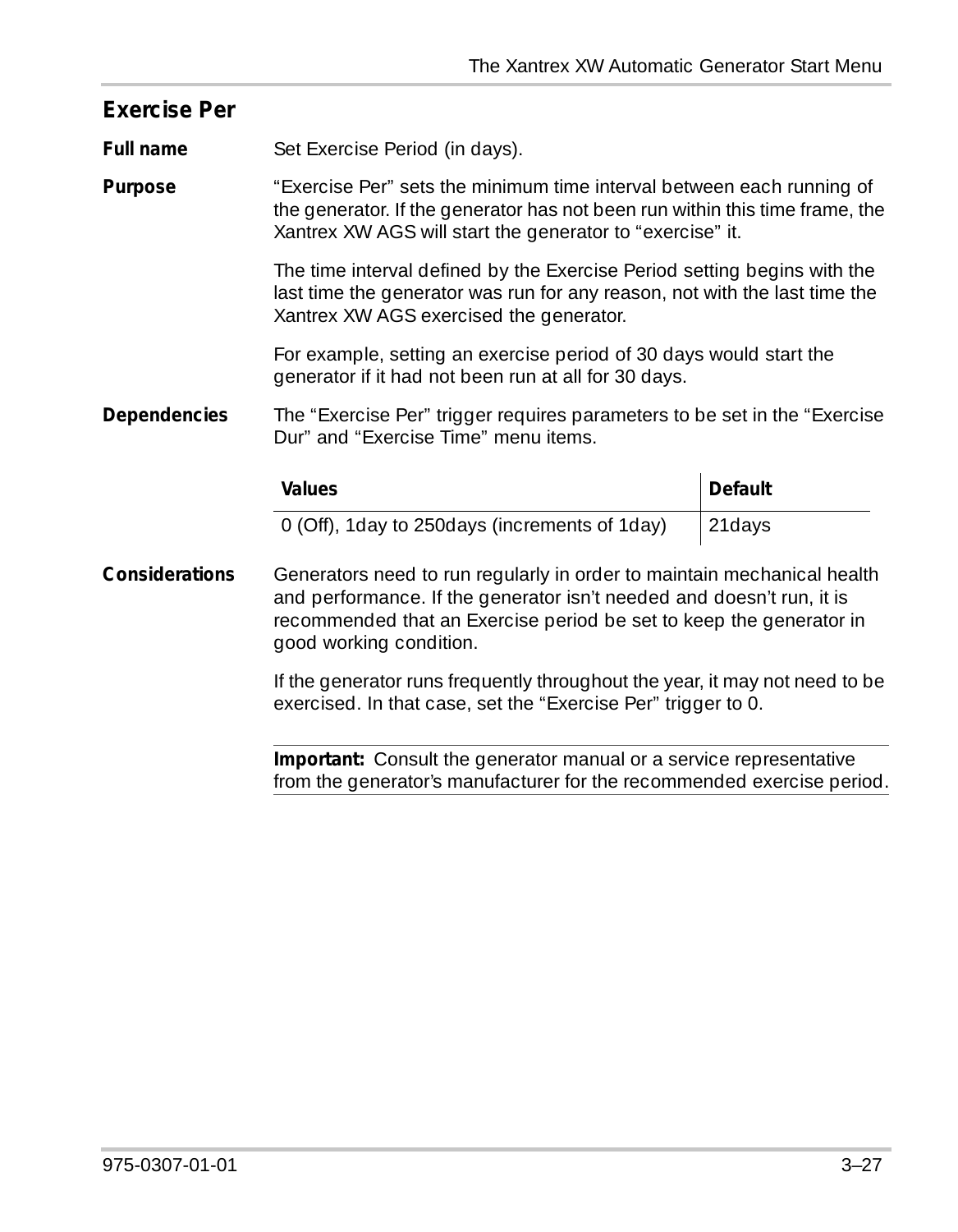<span id="page-75-1"></span><span id="page-75-0"></span>

| <b>Exercise Dur</b>  |                                                                                                                                                                                    |                |
|----------------------|------------------------------------------------------------------------------------------------------------------------------------------------------------------------------------|----------------|
| <b>Full name</b>     | Exercise Duration (in minutes)                                                                                                                                                     |                |
| Purpose              | "Exercise Dur" sets how long the generator will run when it is exercised.                                                                                                          |                |
| Dependencies         | The "Exercise Dur" trigger requires that any parameter other than "0" be<br>set in "Exercise Per" and a time of day be set in the "Exercise Time"<br>trigger.                      |                |
|                      | Values                                                                                                                                                                             | <b>Default</b> |
|                      | 1min to 250min                                                                                                                                                                     | 30min          |
|                      | Important: Ensure that the Exercise Duration is not set for longer than<br>the "Max Run Time" setting. Attempting to do so will generate a warning<br>on the System Control Panel. |                |
|                      | Important: Consult the generator manual or a service representative<br>from the generator's manufacturer for the recommended exercise<br>duration.                                 |                |
| <b>Exercise Time</b> |                                                                                                                                                                                    |                |
| Purpose              | "Exercise Time" sets the time of day that the Xantrex XW AGS exercises<br>the generator.                                                                                           |                |
|                      | The "Exercise Time" trigger requires that any parameter other than "0" be<br>set in "Exercise Per" and a value be set in the "Exercise Dur" trigger.                               |                |
|                      | Values                                                                                                                                                                             | <b>Default</b> |
|                      | 12:00AM to 11:50PM (12-hour clock)                                                                                                                                                 | 9:00AM         |
|                      | 00:00 to 23:50 (24-hour clock)                                                                                                                                                     |                |
|                      | (increments of 10 minutes)                                                                                                                                                         |                |
| Considerations       | If the Exercise Time is set, the generator will start at that time after being<br>inactive for the Exercise Period.                                                                |                |
|                      | If the Exercise Time occurs during Quiet Time, the generator will start<br>when Quiet Time is over and run for the full amount of time set for<br>"Exercise Dur".                  |                |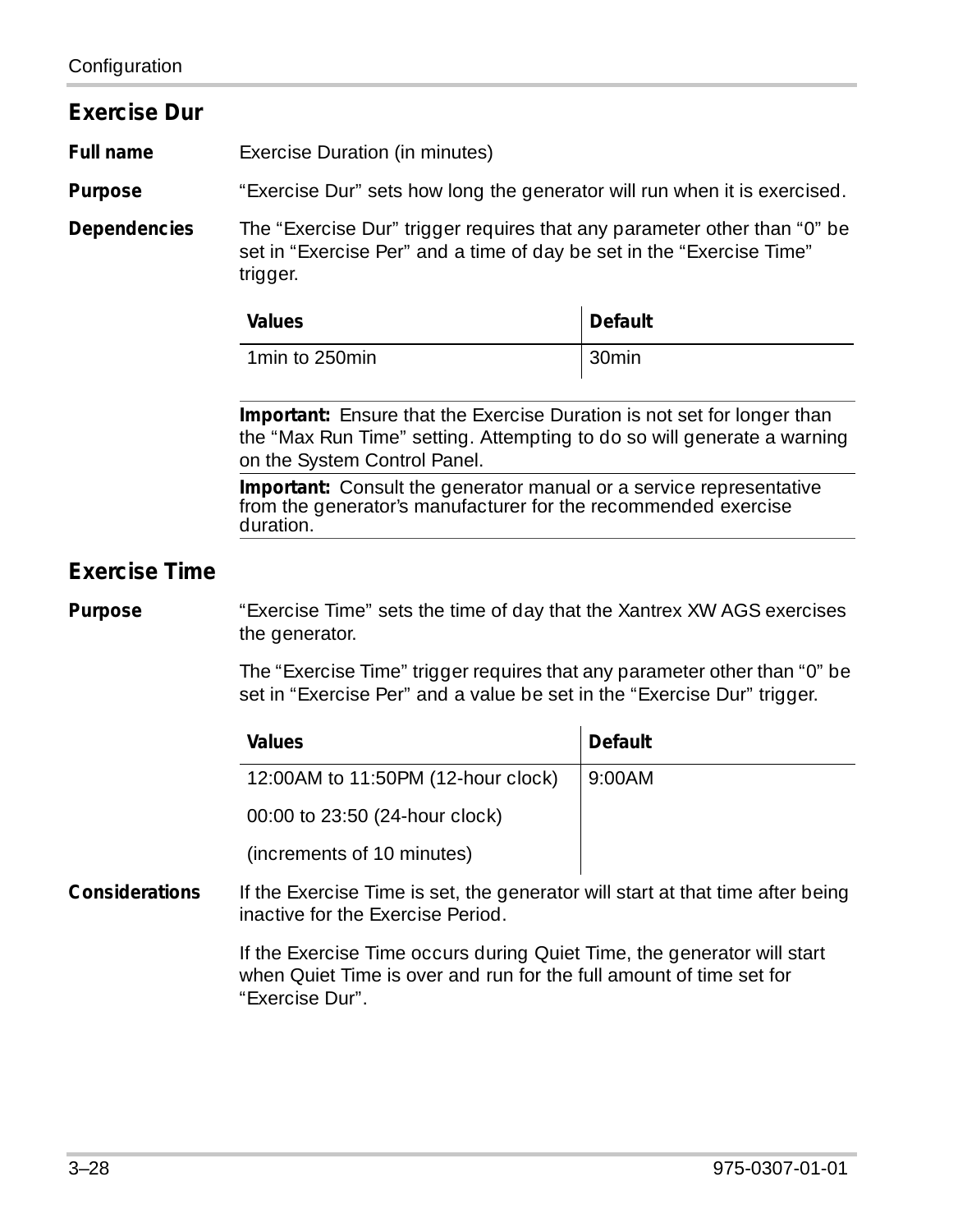#### <span id="page-76-0"></span>**Relay3**

**Purpose** ["Relay3"](#page-76-0) sets the function of Relay 3 of the Xantrex XW AGS. The function of Relay 3 affects contacts 19 and 20 of the 20-contact connector and external wiring harness.

| Values                                         | Default        |
|------------------------------------------------|----------------|
| NotUsed, Preheat, PreheatSDByp,<br>WrmUpCoolDn | <b>NotUsed</b> |

**Considerations** Selecting a value for ["Gen Type"](#page-57-0) automatically configures ["Relay3"](#page-76-0).

It might be necessary to manually set ["Relay3"](#page-76-0) according to the make and type of generator being used.

Some diesel generators require preheating of their glow plugs before start cranking. Setting ["Relay3"](#page-76-0) to Preheat enables Relay 3 to perform this function in addition to Relay 1.

Some generators require Relay 3 to switch 12 volts to the glow plugs, while some generators require ground to be switched to the glow plugs.

"PreheatSDByp" stands for Preheat with Shutdown Bypass. Some generators require preheat on relay 3 to remain high for crank time and shutdown bypass period. See ["GlowStop Mode" on page C–4](#page-113-0) for more details.

#### <span id="page-76-1"></span>**Gen Run Hold Time**

**Full name** Generator Run Signal Hold Time

**Purpose** ["Gen Run Hold Time"](#page-76-1) specifies the length of time the generator run signal (or B+ or hour meter signal) must be active before the Xantrex XW AGS considers the generator to be running and cranking can be stopped.

> Some generators assert their run signal when they are being cranked, but before they have started. They also have varying delays from when cranking begins or ends to when the run signal is asserted or unasserted. The Run Hold Time is designed to accommodate these generators.

| Values                             | Default |
|------------------------------------|---------|
| 0.0s to 20.0s (increments of 0.5s) | 0.5s    |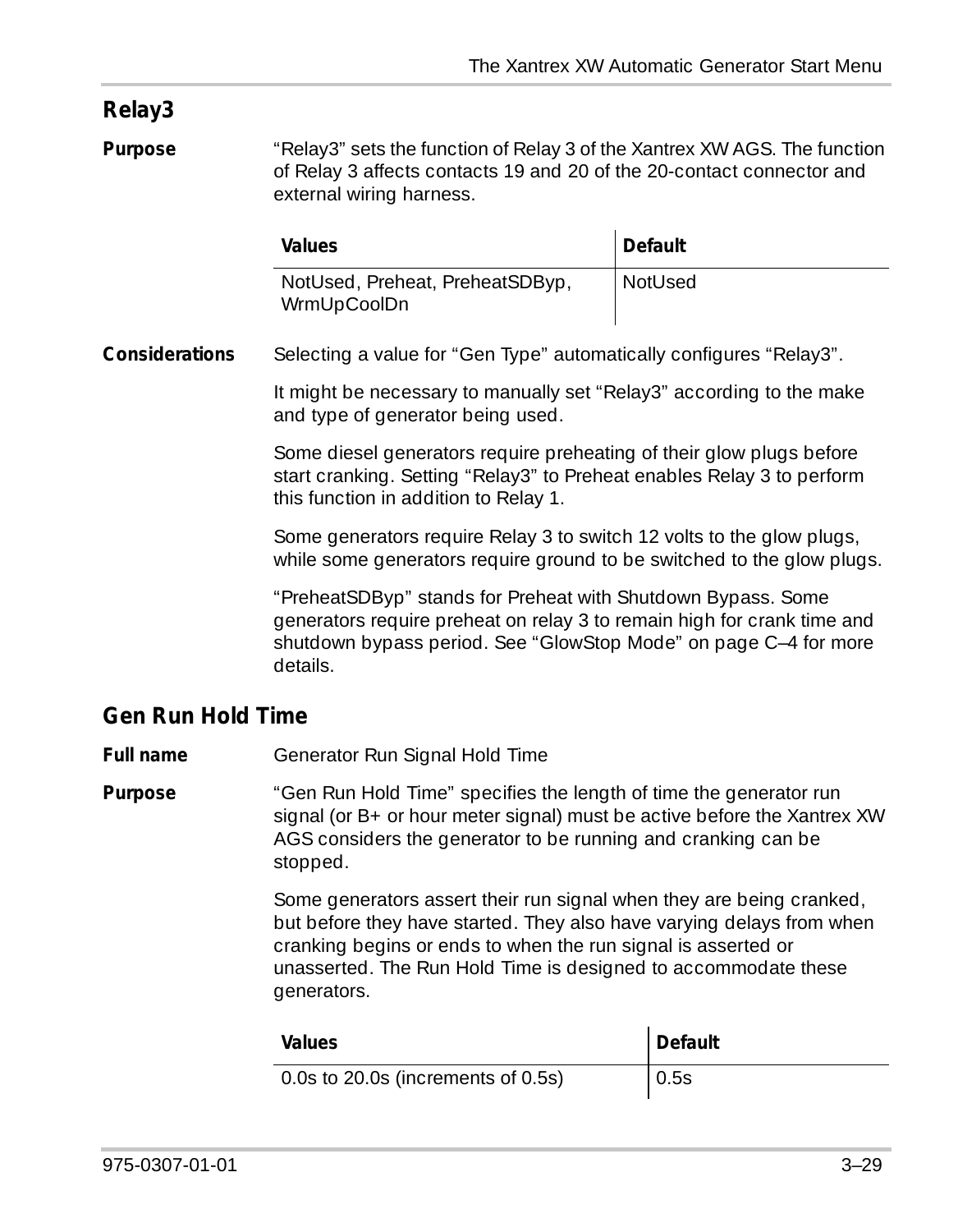<span id="page-77-1"></span><span id="page-77-0"></span>

| Considerations     | This setting is automatically configured when a "Gen Type" is selected<br>for the generator. Manually change this setting only on the advice of the<br>generator manufacturer or authorized service personnel.                                                                                                                                                |                |
|--------------------|---------------------------------------------------------------------------------------------------------------------------------------------------------------------------------------------------------------------------------------------------------------------------------------------------------------------------------------------------------------|----------------|
|                    | If the installation is made without a $B+$ connection, it might be necessary<br>to adjust the Gen Run Hold Time for the Xantrex XW AGS to succesfully<br>start the generator. When the B+ signal is not connected, the Xantrex XW<br>AGS requests generator status from the Inverter/Charger, which might<br>take longer that if the B+ signal was connected. |                |
| <b>Crank Delay</b> |                                                                                                                                                                                                                                                                                                                                                               |                |
| Purpose            | "Crank Delay" specifies the delay time from when the preheat relay is de-<br>energized to when the Start Relay is energized (and cranking the starter<br>motor). This is also referred to as the preheat-to-crank delay.                                                                                                                                      |                |
|                    | Values                                                                                                                                                                                                                                                                                                                                                        | Default        |
|                    | Os to 60s                                                                                                                                                                                                                                                                                                                                                     | 0s             |
| Considerations     | This setting is automatically configured when a "Gen Type" is selected<br>for the generator. Manually change this setting only on the advice of the<br>generator manufacturer or authorized service personnel.                                                                                                                                                |                |
| <b>Crank Time</b>  |                                                                                                                                                                                                                                                                                                                                                               |                |
| Purpose            | "Crank Time" specifies the maximum length of time the Start relay is<br>engaged (and cranking the starter motor) for the first attempt to start the<br>generator.                                                                                                                                                                                             |                |
|                    | Values                                                                                                                                                                                                                                                                                                                                                        | <b>Default</b> |
|                    | Os to 250s (increments of 1s)                                                                                                                                                                                                                                                                                                                                 | 30s            |
| Considerations     | This setting is automatically configured when a "Gen Type" is selected<br>for the generator. Manually change this setting only on the advice of the<br>generator manufacturer or authorized service personnel.                                                                                                                                                |                |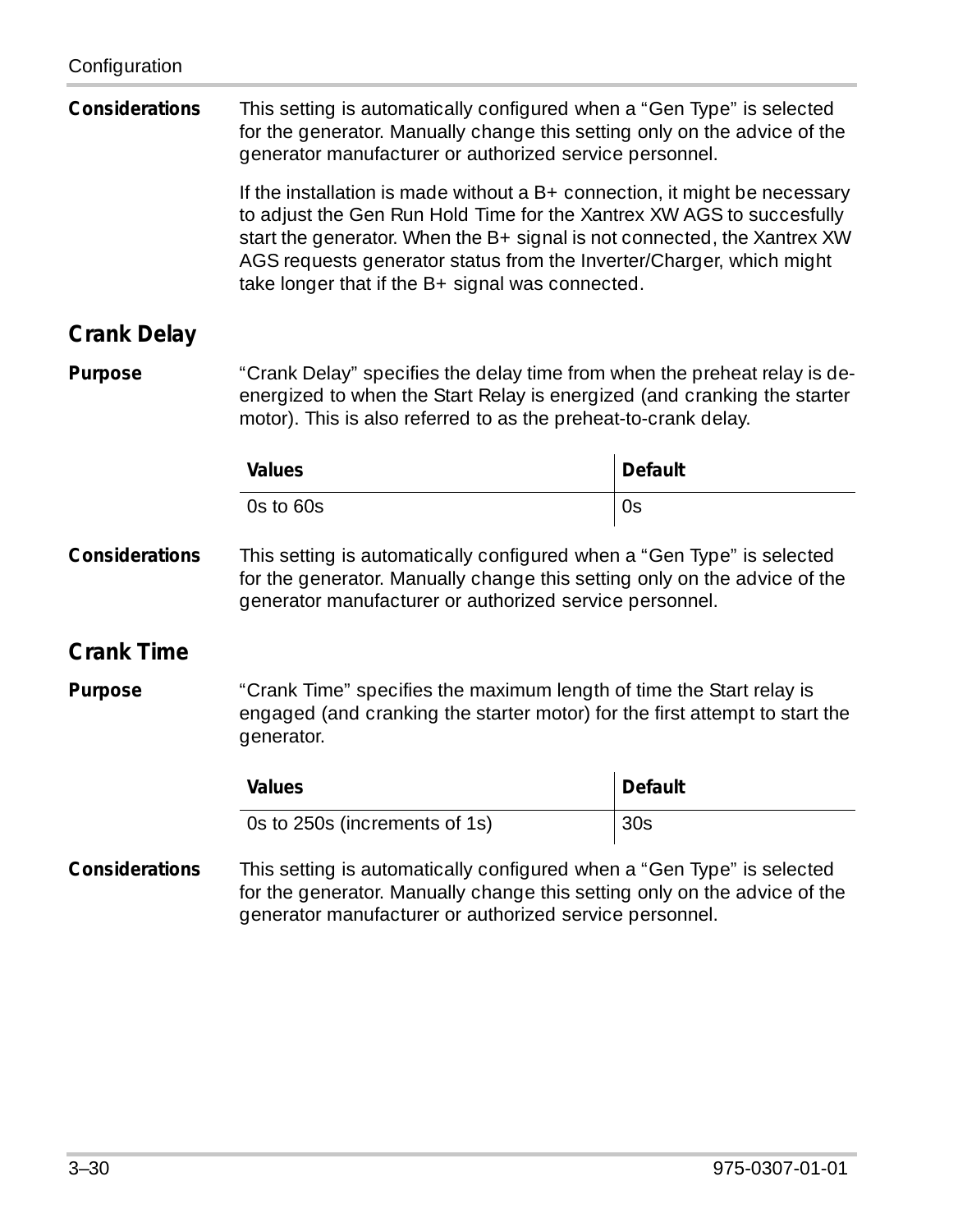<span id="page-78-2"></span><span id="page-78-1"></span><span id="page-78-0"></span>

| <b>Crank Retry Time</b> |                                                                                                                                                                                                                                                                                                                                        |         |
|-------------------------|----------------------------------------------------------------------------------------------------------------------------------------------------------------------------------------------------------------------------------------------------------------------------------------------------------------------------------------|---------|
| Purpose                 | "Crank Retry Time" specifies the length of time the Start relay is engaged<br>(and cranking the starter motor) for the second and subsequent attempts<br>to start the generator, in cases when the generator fails to start on the<br>first attempt.                                                                                   |         |
|                         | Values                                                                                                                                                                                                                                                                                                                                 | Default |
|                         | Os to 250s (increments of 1s)                                                                                                                                                                                                                                                                                                          | 40s     |
| Considerations          | This setting is automatically configured when a "Gen Type" is selected<br>for the generator. Manually change this setting only on the advice of the<br>generator manufacturer or authorized service personnel.                                                                                                                         |         |
| <b>Preheat Time</b>     |                                                                                                                                                                                                                                                                                                                                        |         |
| Purpose                 | "Preheat Time" specifies how long the Preheat relay is engaged during<br>the start sequence. The preheat signal may be required for diesel<br>generators with glow plugs or fuel priming for gas generators.                                                                                                                           |         |
|                         | The Preheat relay may be Relay 1 or Relay 3, depending on the "Relay3"<br>setting or the Gen Type selected.                                                                                                                                                                                                                            |         |
|                         | Values                                                                                                                                                                                                                                                                                                                                 | Default |
|                         | Os to 250s (increments of 1s)                                                                                                                                                                                                                                                                                                          | 0s      |
| Considerations          | This setting is automatically configured when a "Gen Type" is selected<br>for the generator. Manually change this setting only on the advice of the<br>generator manufacturer or authorized service personnel.                                                                                                                         |         |
| <b>Gen Start Tries</b>  |                                                                                                                                                                                                                                                                                                                                        |         |
|                         | "Gen Start Tries" specifies how many times the Xantrex XW AGS will<br>attempt to start the generator. On the first start try, the Xantrex XW AGS<br>cranks the starter motor for the Crank Time. If the generator does not<br>start, on subsequent start tries, the Xantrex XW AGS cranks the start<br>motor for the Crank Retry Time. |         |
|                         | Values                                                                                                                                                                                                                                                                                                                                 | Default |
|                         | 1 to 10                                                                                                                                                                                                                                                                                                                                | 3       |
| Considerations          | This setting is automatically configured when a "Gen Type" is selected<br>for the generator. Manually change this setting only on the advice of the<br>generator manufacturer or authorized service personnel.                                                                                                                         |         |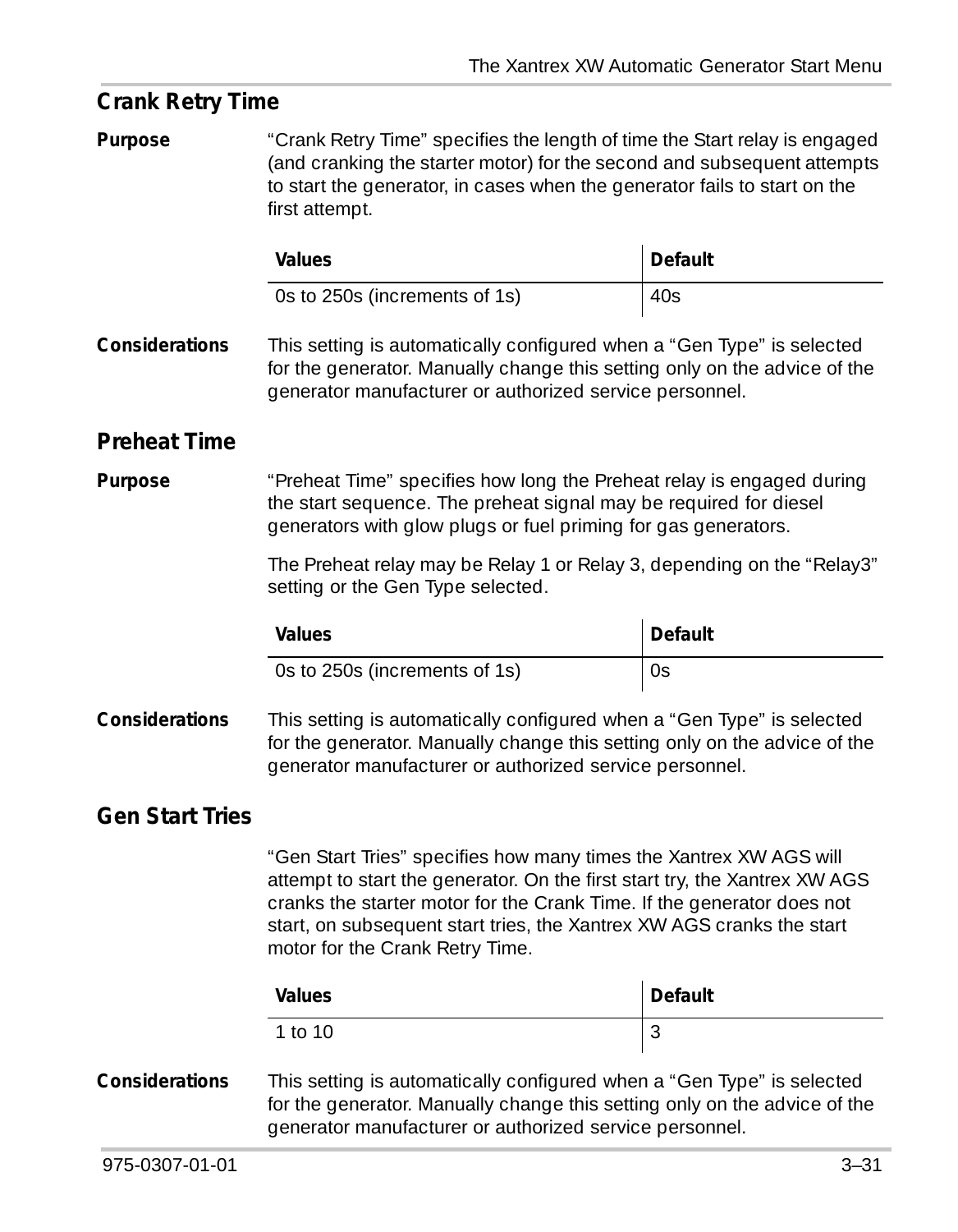#### <span id="page-79-3"></span>**Multi-unit Config**

["Multi-unit Config"](#page-79-3) provides the means to identify multiple units within the same configuration.

#### <span id="page-79-0"></span>**Dev Name**

The ["Dev Name"](#page-79-0), or Device Name, menu item gives each Xantrex Xanbus-enabled device a unique identifiable name. This makes each device easier to identify when multiple Xantrex Xanbus-enabled devices are connected together. The default Device Name for the Xantrex XW AGS is "Xantrex XW AGS."

See the Xantrex XW Inverter/Charger Operator's Guide for additional information.

#### <span id="page-79-1"></span>**Dev Number**

The ["Dev Number",](#page-79-1) or Device Number, menu item gives each Xantrex Xanbus-enabled device a unique identifiable number in addition to the name. This provides the means to use the same name, but different numbers for similar devices (such as Xantrex XW AGS 01 and Xantrex XW AGS 02).

See the Xantrex XW Inverter/Charger Operator's Guide for additional information.

#### <span id="page-79-2"></span>**Connections**

The ["Connections"](#page-79-2) menu item identifies the AC and DC input and output sources that affect or control the system (Xantrex XW AGS). Start and stop triggers such as DC Voltage, charge stage, and AC load current, are related to these settings.

- <span id="page-79-4"></span>**DC Conn** The "DC Conn" (DC connection) must be set to match that of the Xantrex XW Inverter/Charger(s) in the system. This tells the Xantrex XW AGS which battery bank to use for the charger based triggers. Configuration of this parameter is only necessary for systems with more than one Xantrex XW Inverter/Charger and more than one battery bank.
- <span id="page-79-5"></span>**AC In** The "AC In" connection tells the Xantrex XW AGS what other AC source or grid the Xantrex XW Inverter/Charger is connected to. The Xantrex XW AGS uses this setting to stop the generator once the Xantrex XW Inverter/ Charger transfers from the generator to the grid or alternative AC source. Configuration of this parameter is only necessary for larger systems with multiple Xantrex XW Inverter/Chargers and multiple grid connections.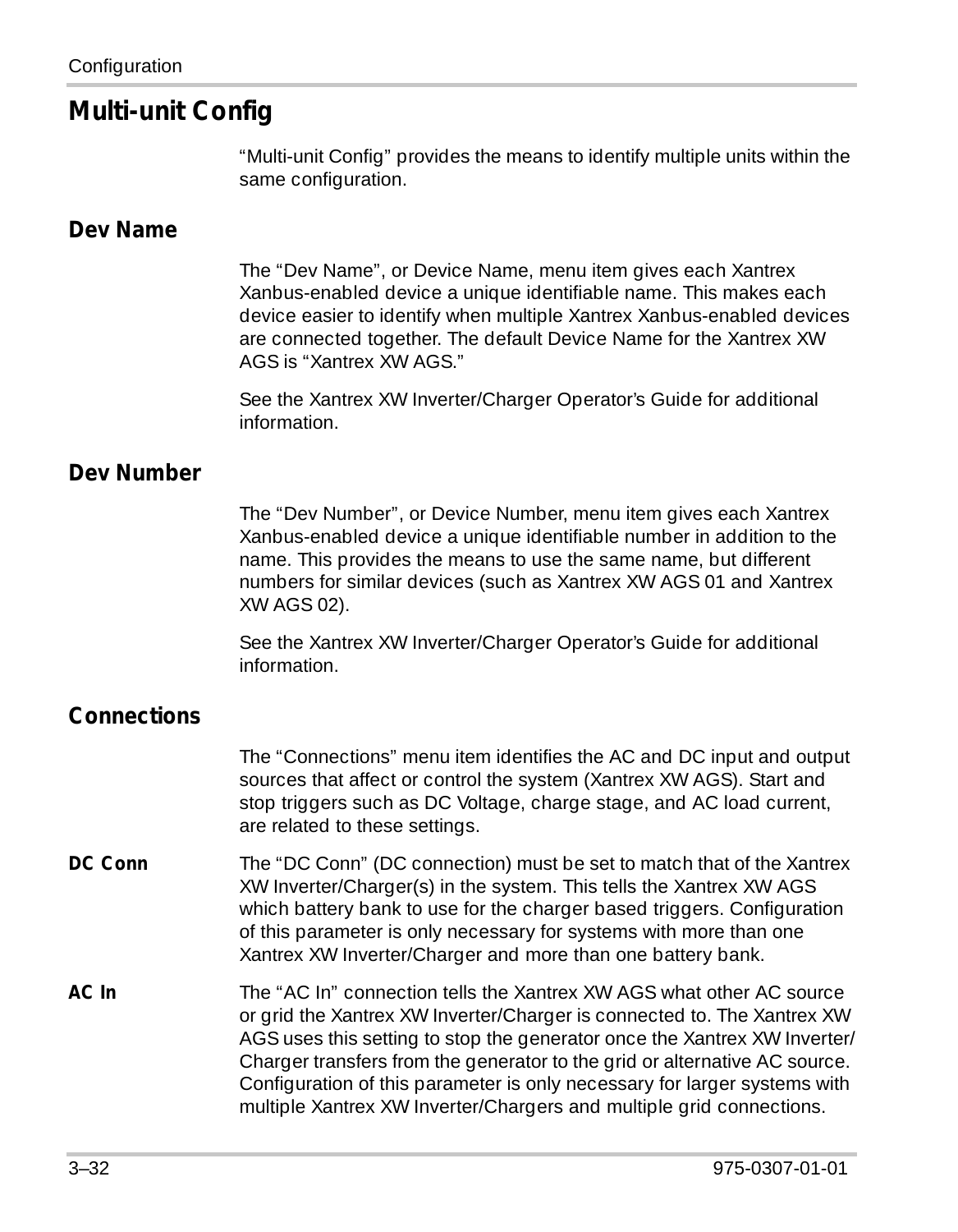<span id="page-80-2"></span>**AC Out** The "AC Out" connection tells the Xantrex XW AGS what load to monitor for AC load triggers. Configuration of this parameter is only necessary for systems with more than one Xantrex XW Inverter/Charger.

<span id="page-80-3"></span>**Generator** This generator name is used by the Xantrex XW Inverter/Charger to identify which generator is connected to either of the two AC inputs, AC1 or AC2. It is only necessary to change this setting in installations with more than one Xantrex XW AGS in a system. In this case, the "generator" name on each Xantrex XW AGS will have to be unique.

> For example, if a generator is connected to AC2 on an Xantrex XW Inverter/Charger, the generator name (e.g., Gen1, Gen2 etc.) selected for AC2 under "Connections" on the Xantrex XW must match the generator name assigned here.

See the Xantrex XW Inverter/Charger Operator's Guide for additional information.

#### <span id="page-80-1"></span>**Restore Defaults**

The ["Restore Defaults"](#page-80-1) returns the Xantrex XW AGS to the factory default settings.

## <span id="page-80-0"></span>**GenMode**

**Purpose** The GenMode menu item controls the current operating mode of the Xantrex XW AGS.

| Value | <b>Description</b>                         |
|-------|--------------------------------------------|
|       | Automatic   Automatic mode                 |
|       | ManualOn   Manual on mode                  |
|       | ManualOff   Manual off mode (default mode) |

**Considerations** Use GenMode when it is necessary to switch between automatic generator control and manual generator control.

> When the Xantrex Xanbus system powers up all network-enabled devices, the Xantrex XW AGS is in ManualOff mode. To enable automatic generator starts, the Xantrex XW AGS must be put in "Automatic" mode.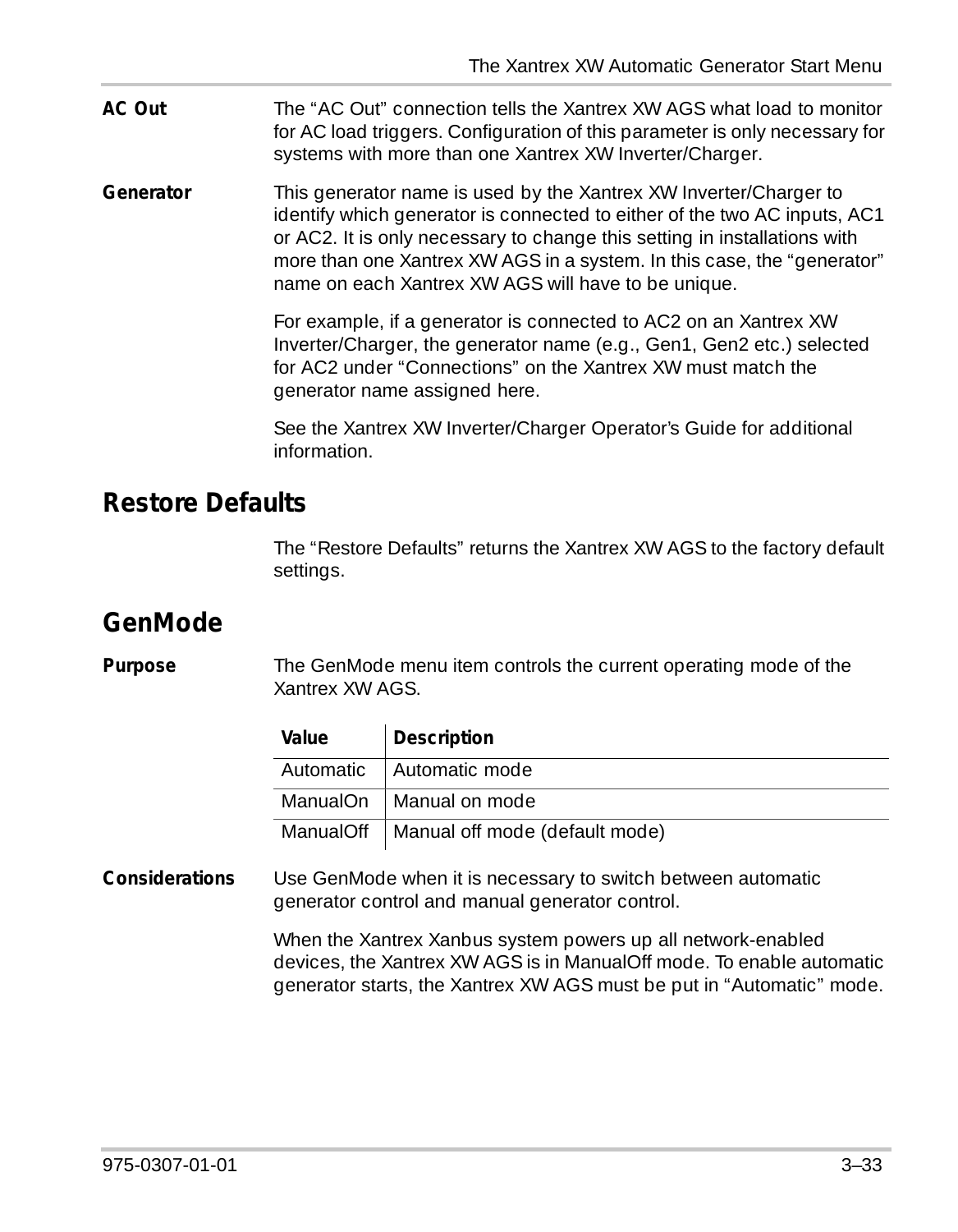#### **Automatic Mode**

To have the Xantrex XW AGS start and stop the generator automatically, select Automatic. The generator can start and stop automatically in response to low battery voltage, AC loads on the inverter, thermostat triggers, or exercise time. Automatic mode also has a Quiet Time feature, which prevents the generator from starting during evening hours or other inconvenient times (see ["QT Begin" on page 3–8,](#page-55-0) ["QT End" on page 3–9,](#page-56-0) and ["Using Quiet Time" on page 4–4\)](#page-89-0).

**Automatic Mode Overrides** When the Xantrex XW AGS is in Automatic mode, several settings and conditions override automatic start and stop triggers. These overrides include, in order of priority:

- Faults—The Xantrex XW AGS stops the generator when a fault occurs.
- External Shutdown—When the Xantrex XW AGS is connected to a sensor or meter (a moisture detector, for example) wired to contacts 5 and 6 of the 20-contact connector, it stops the generator when the device is activated. See ["Connecting an External Shutdown](#page-42-0)  [\(optional\)" on page 2–25.](#page-42-0)
- External On/Off—The generator is manually started or stopped with a switch wired to contacts 7 and 8 of the 20-contact connector. See ["Connecting an External Manual ON/OFF Switch \(optional\)" on](#page-42-1)  [page 2–25.](#page-42-1) When started with an external manual ON/OFF switch, the generator will not stop when it reaches Max Run Time. The generator must be stopped using the external manual ON/OFF switch.
- Max Run Time—When the generator has exceeded its maximum run time, a warning message will appear on the Xantrex XW System Control Panel. The Xantrex XW AGS will stop operating until the warning is acknowledged by pressing Enter on the Xantrex XW System Control Panel. See ["Max Run Time" on page 3–26](#page-73-0).
- Manual On—The generator is started by selecting Manual On mode.
- Manual Off—The generator is stopped by selecting Manual Off mode.

#### **Manual On Mode**

Selecting Manual On Mode overrides the automatic start settings and manually starts the generator. The generator will run until it is manually stopped or until it reaches its Xantrex XW AGS-defined Maximum Run Time (see ["Max Run Time" on page 3–26\)](#page-73-0).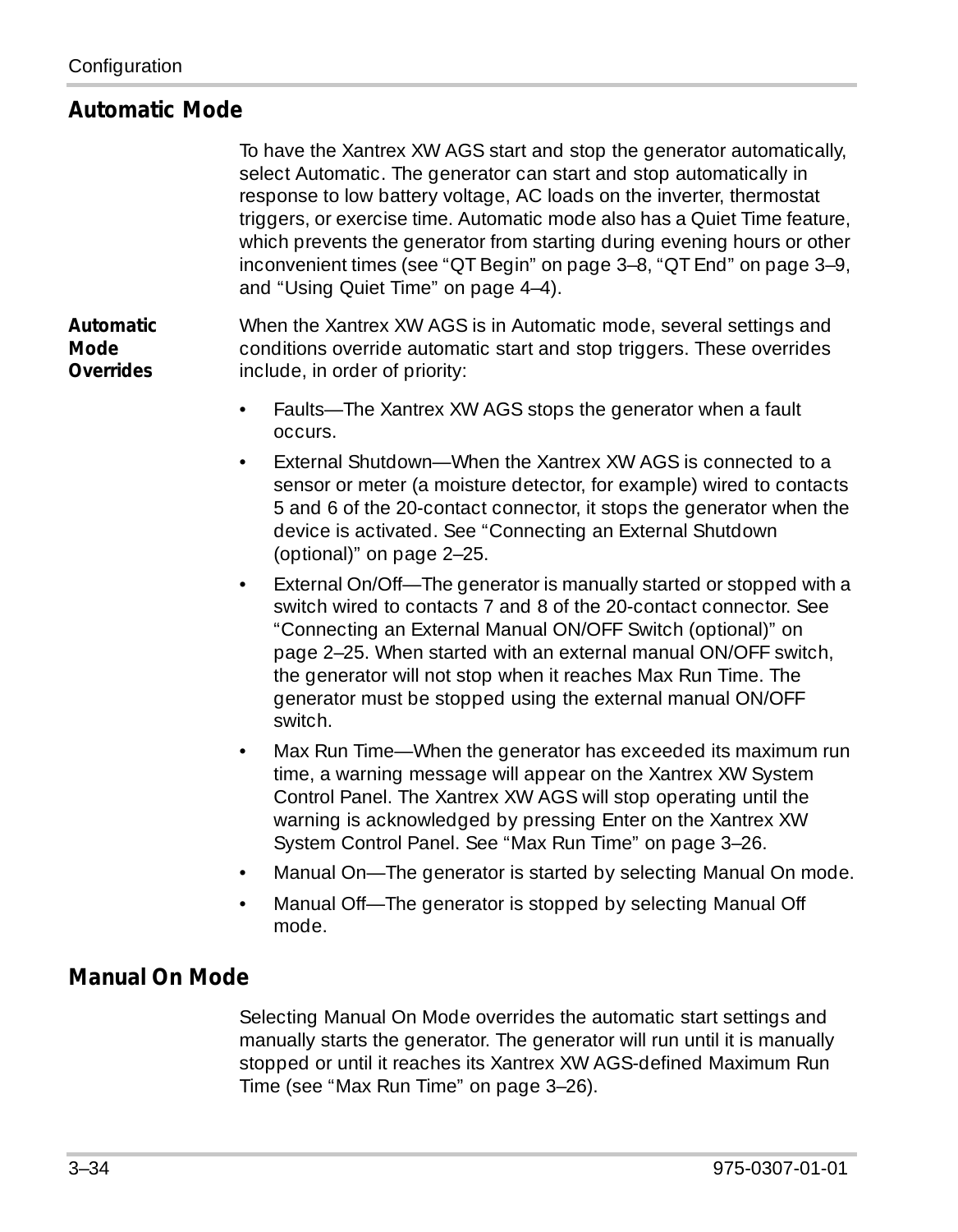#### **Manual Off Mode**

Selecting Manual Off Mode overrides the automatic stop settings and manually stops the generator. Manual Off must be selected to stop the generator when the generator has been started manually. The Xantrex XW AGS will not automatically start the generator again until "Automatic" is selected in the GenMode Menu.

**Important:** The GenMode mode must be set to Manual Off before any start trigger settings can be changed.

#### **Mode**

The Mode menu item is a device operating mode and provides the means to put the Xantrex XW AGS in Standby Mode or return it from to Operating Mode.

The Xantrex XW AGS Mode must be set to [Standby] before selecting a generator type. Selecting Standby stops the generator (if it is running).

While in Standby, the Xantrex XW AGS "listens" to and reports its status to the network. It will not start the generator manual or automatically while in Standby.

#### **The View Device Info Menu**

The View Device Info menu provides a means to view the Fault, Warning and Event logs. It is also where the settings can be restored to factory default settings.

#### **View Fault Log**

| Purpose | The Fault Log displays the last 20 Xantrex XW AGS faults for reference to |
|---------|---------------------------------------------------------------------------|
|         | assist the user in troubleshooting problems.                              |
|         |                                                                           |

**When to use** Consult the Fault Log when troubleshooting or before seeking technical assistance.

#### **View Warning Log**

| <b>Purpose</b> | The Warning Log displays the last 20 Xantrex XW AGS warnings for<br>reference. |
|----------------|--------------------------------------------------------------------------------|
| $Mmax + cmax$  | Cancult the Warning Lea when traublecheeting or before cooking                 |

**When to use** Consult the Warning Log when troubleshooting or before seeking technical assistance.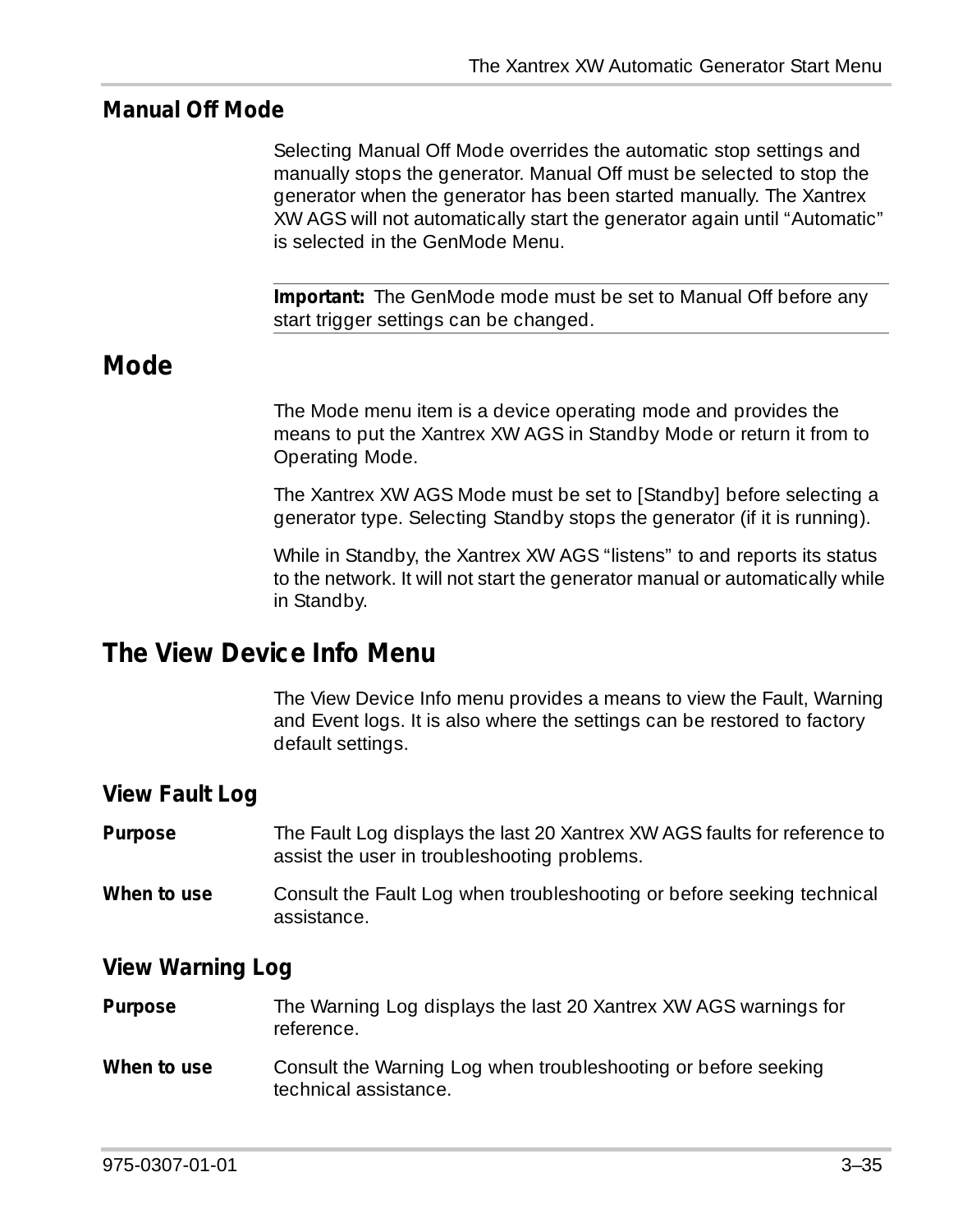#### **View Event Log**

**Purpose** The Event Log displays the last 20 Xantrex XW AGS events for reference. Events can include:

- Starting and stopping the generator.
- Trigger events. See [Table 3-23](#page-83-0) for a detailed list of trigger events.
- Changing the system mode.
- Changing the system clock.
- Commands to restore the default settings.

<span id="page-83-0"></span>**Table 3-23** Trigger Event Descriptions

| Fvent<br>Displayed | Description of Event Trigger                                    |
|--------------------|-----------------------------------------------------------------|
| NotOn              | Generator is not running                                        |
| LowBattV           | Preset minimum battery voltage with associated time<br>delay    |
| CntctClosed        | Activated thermostat 1 or 2                                     |
| ACIHigh            | Preset maximum inverter load current                            |
| Exercise           | Preset exercise period, exercise time, and exercise<br>duration |
| ManualOn           | Started manually using System Control Panel                     |
| <b>ExtOnviaAGS</b> | Started by external switch connected to Xantrex XW<br>AGS       |
| ExtOnviaGen        | Started by switch connected to generator                        |
| UnableToStop       | Xantrex XW AGS has lost control of the running<br>generator     |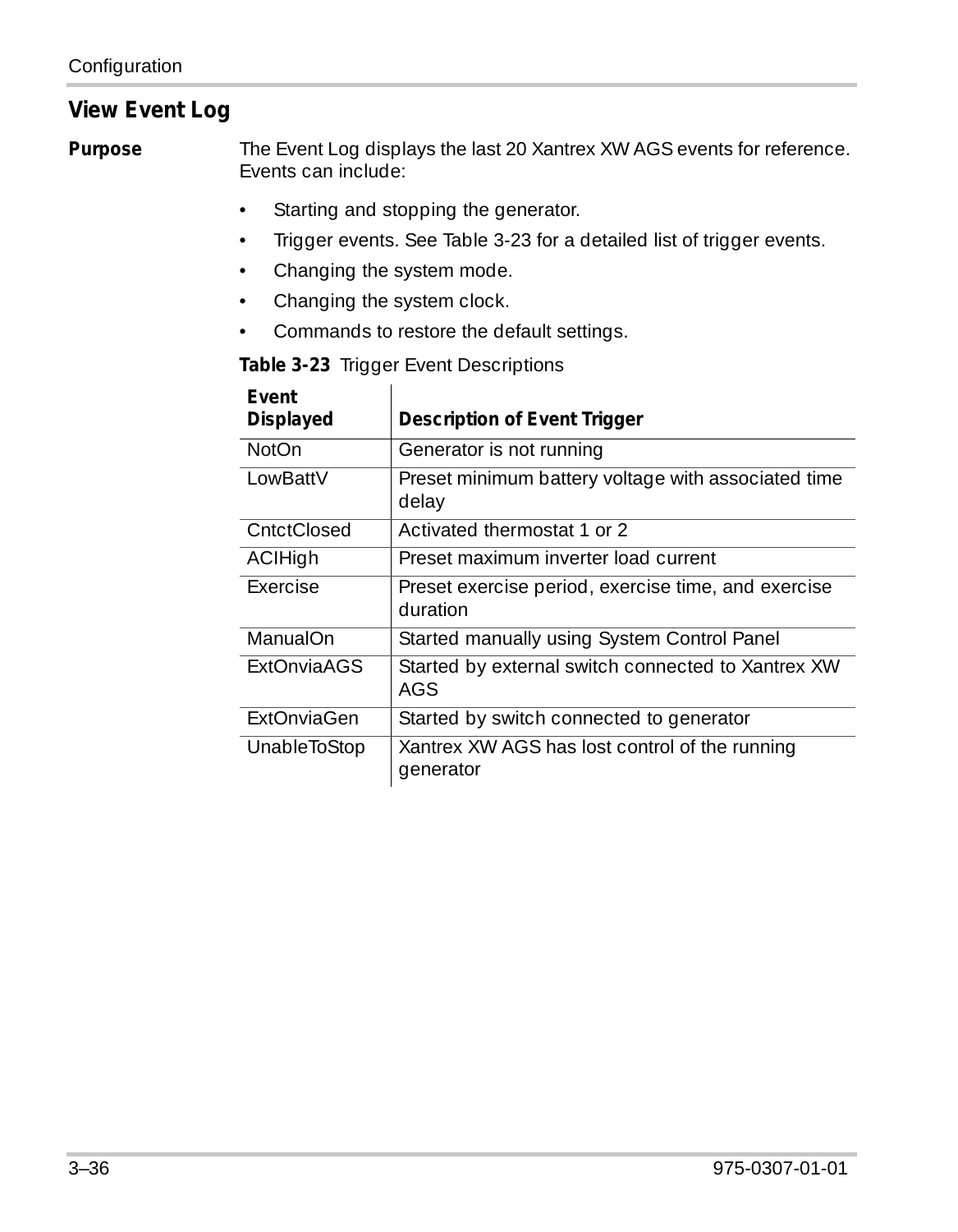# User Settings

Use this table to record any customized Xantrex XW AGS settings for future reference.

|  |  | Table 3-24 Generator Configuration Settings, Values, Defaults, and User Settings |  |  |  |  |  |  |
|--|--|----------------------------------------------------------------------------------|--|--|--|--|--|--|
|--|--|----------------------------------------------------------------------------------|--|--|--|--|--|--|

| Setting                          | Values                          | Default                | <b>User</b><br>Setting |
|----------------------------------|---------------------------------|------------------------|------------------------|
| Main Menu Items:                 |                                 |                        |                        |
| GenMode                          | ManualOn, ManualOff, Automatic  | ManualOff              |                        |
| Mode                             | Operating/Standby               | Operating              |                        |
| <b>Configuration Menu Items:</b> |                                 |                        |                        |
| "OT En"                          | Enabled, Disabled               | Enabled                |                        |
| "OT Begin"                       | 12:00AM-11:59PM (12-hour clock) | 9:00PM (12-hour clock) |                        |
|                                  | 00:00-23:59 (24-hour clock)     | 21:00 (24-hour clock)  |                        |
| "OT End"                         | 12:00AM-11:59PM (12-hour clock) | 8:00AM (12-hour clock) |                        |
|                                  | 00:00-23:59 (24-hour clock)     | 8:00 (24-hour clock)   |                        |
| "Gen Type"                       | Type 1 to Type 14               | Type 2                 |                        |
| Triggers Menu Items:             |                                 |                        |                        |
| "Start DCV 30 sec"               | Disabled, 4.0 V-60.0 V          | 44.5 V                 |                        |
| "Start DCV 15 min"               | Disabled, 4.0 V-60.0 V          | Disabled               |                        |
| "Start DCV 2 hr"                 | Disabled, 4.0 V-60.0 V          | <b>Disabled</b>        |                        |
| "Start DCV 24 hr"                | Disabled, 4.0 V-60.0 V          | <b>Disabled</b>        |                        |
| "Stop Float"                     | Enabled, Disabled               | <b>Disabled</b>        |                        |
| "Stop Absorb"                    | Enabled, Disabled               | Enabled                |                        |
| "Stop V"                         | Disabled, 4.0 V-65.0 V          | Disabled               |                        |
| "Temp1"                          | Enabled, Disabled               | <b>Disabled</b>        |                        |
| "Temp2"                          | Enabled, Disabled               | <b>Disabled</b>        |                        |
| "Load"                           | Enabled, Disabled               | <b>Disabled</b>        |                        |
| "Start Load"                     | 3.0 A-33.0 A                    | 10.0 A                 |                        |
| "Stop Load"                      | 1.0 A-28.0 A                    | 7.0 A                  |                        |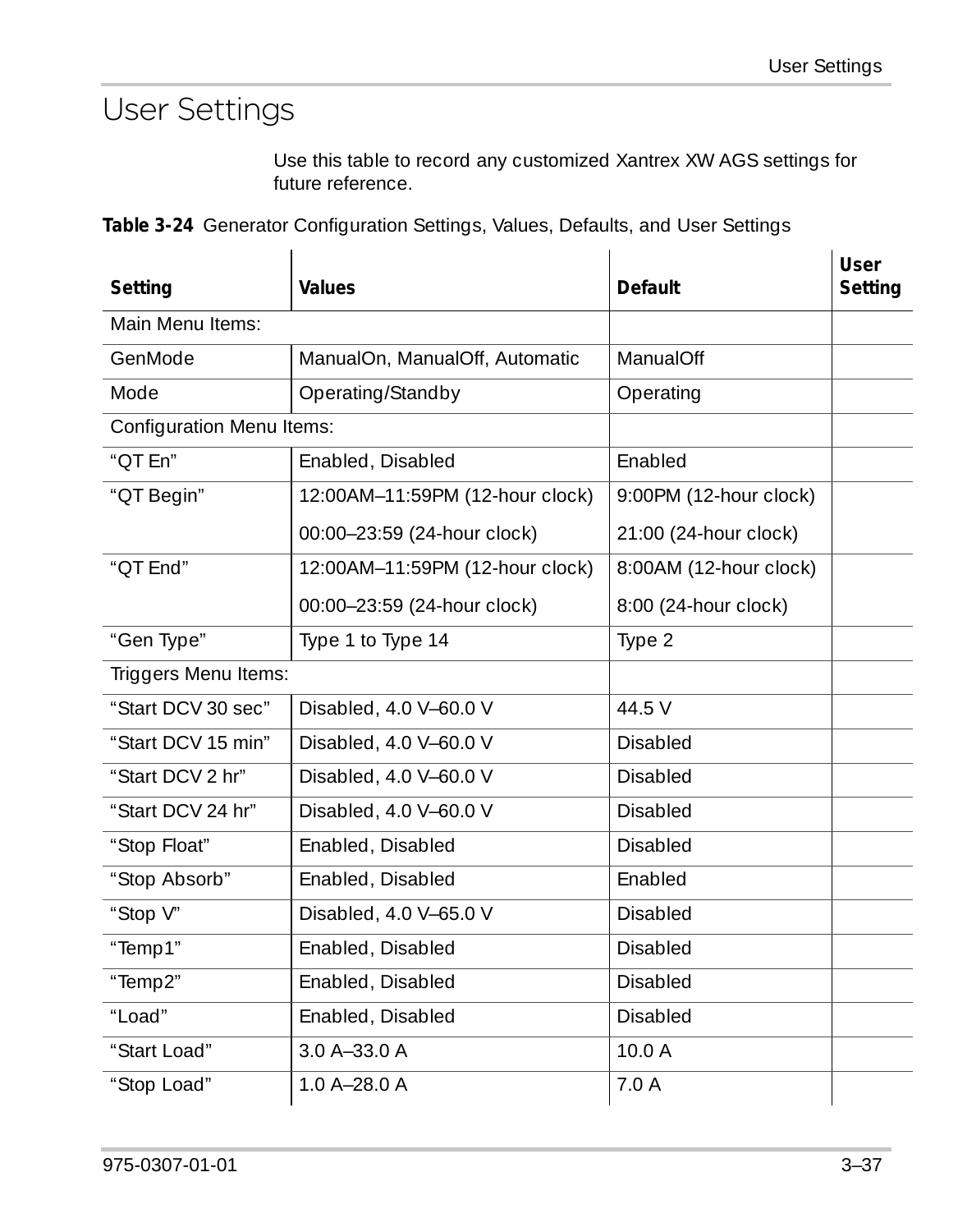| Setting                      | Values                                          | Default                | User<br>Setting |
|------------------------------|-------------------------------------------------|------------------------|-----------------|
|                              |                                                 |                        |                 |
| <b>Generator Menu Items:</b> |                                                 |                        |                 |
| "Starter Cool Down"          | 1s to 250s (increments of 1s)                   | 60s                    |                 |
| "Gen Cool Down"              | Os to 600 s (increments of 1s)                  | 30 <sub>S</sub>        |                 |
| "Gen Spin Down"              | 1s to 900s (increments of 1s)                   | 3s                     |                 |
| "Max Run Time"               | Ohours-24 hours                                 | 8hours                 |                 |
| "Exercise Per"               | Odays (Off)-250days                             | 21days                 |                 |
| "Exercise Dur"               | 1min-250min                                     | 30min                  |                 |
| "Exercise Time"              | 12:00AM-11:50PM (12-hour clock)                 | 9:00AM (12-hour clock) |                 |
|                              | 00:00-23:50 (24-hour clock)                     | 9:00 (24-hour clock)   |                 |
| "Relay3"                     | Preheat, WrmupCoolDn, Preheat<br>SDByp, NotUsed | <b>NotUsed</b>         |                 |
| "Gen Run Hold<br>Time"       | Os to 20s (increments of 1s)                    | 0.5s                   |                 |
| "Crank Delay"                | Os to 60s (increments of 1s)                    | 0s                     |                 |
| "Crank Time"                 | Os to 250s (increments of 1s)                   | 30 <sub>S</sub>        |                 |
| "Crank Retry Time"           | Os to 250s (increments of 1s)                   | 40s                    |                 |
| "Preheat Time"               | Os to 250s (increments of 1s)                   | 0s                     |                 |
| "Gen Start Tries"            | 1 to 10                                         | 3                      |                 |
| Multi-Unit Configuration:    |                                                 |                        |                 |
| "Dev Name"                   | 1-15 characters                                 | Xantrex XW AGS         |                 |
| "Dev Number"                 | 00 to 31                                        | 00                     |                 |
| Connections:                 |                                                 |                        |                 |
| "DC Conn"                    | None, HouseBatt1 to 6,<br>StartBatt1 to 6       | HouseBatt1             |                 |
| " $AC \ln$ "                 | None, Grid1to 10, Gen1 to 10                    | Grid1                  |                 |
| "AC Out"                     | None, ACLoad1 to 10                             | ACLoad1                |                 |
| "Generator"                  | Gen1 to 10                                      | Gen1                   |                 |

**Table 3-24** Generator Configuration Settings, Values, Defaults, and User Settings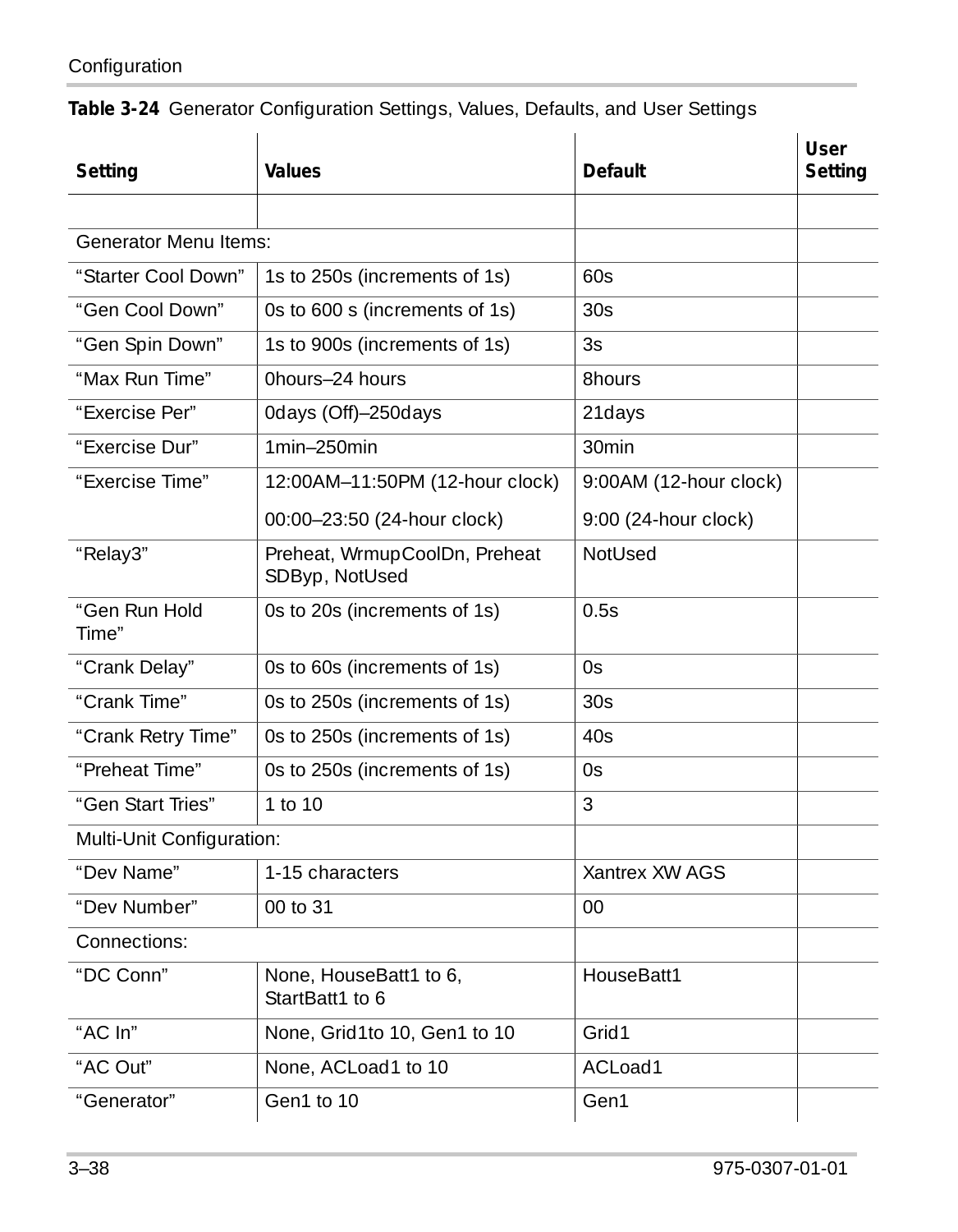# <span id="page-86-0"></span>4 Operation

[Chapter 4, "Operation"](#page-86-0) describes the operation of the Xantrex XW AGS and how to get the most from its features.

| For this Topic                                  | See      |
|-------------------------------------------------|----------|
| "Accessing the Xantrex XW AGS Home<br>Screen"   | page 4-2 |
| "Starting and Stopping the Generator"           | page 4-3 |
| "Using Quiet Time"                              | page 4-4 |
| "Modes of Operation"                            | page 4-5 |
| "Putting the Xantrex XW AGS in Standby<br>Mode" | page 4-6 |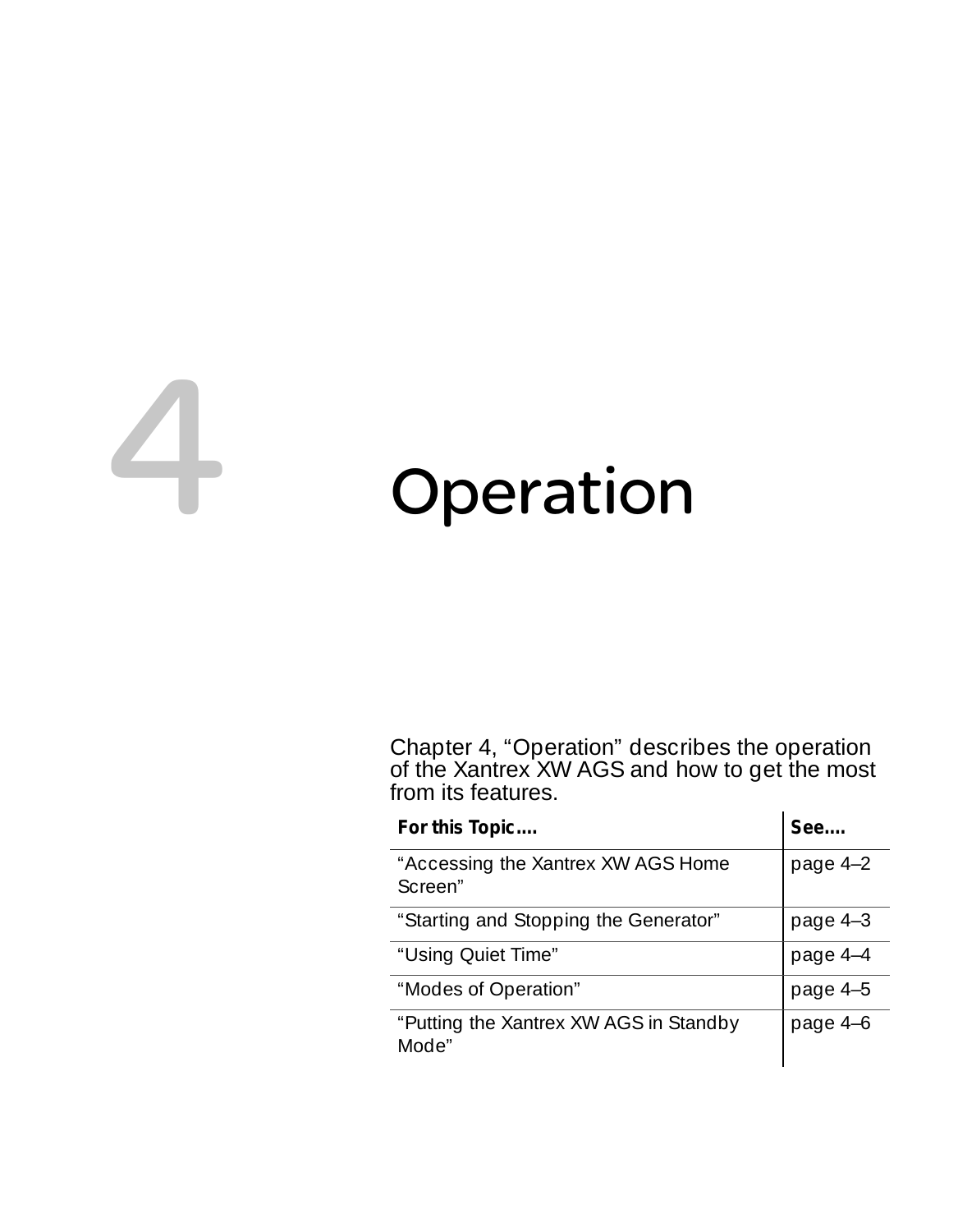# <span id="page-87-0"></span>Accessing the Xantrex XW AGS Home Screen

Use the Xantrex XW AGS Home Screen to view basic operational status information for the generator. The Xantrex XW AGS Home Screen displays the generator start settings (i.e., ManualOff), the generator state (running or stopped), the stop trigger, and the Generator signal.



Xantrex XW AGS Home Screen

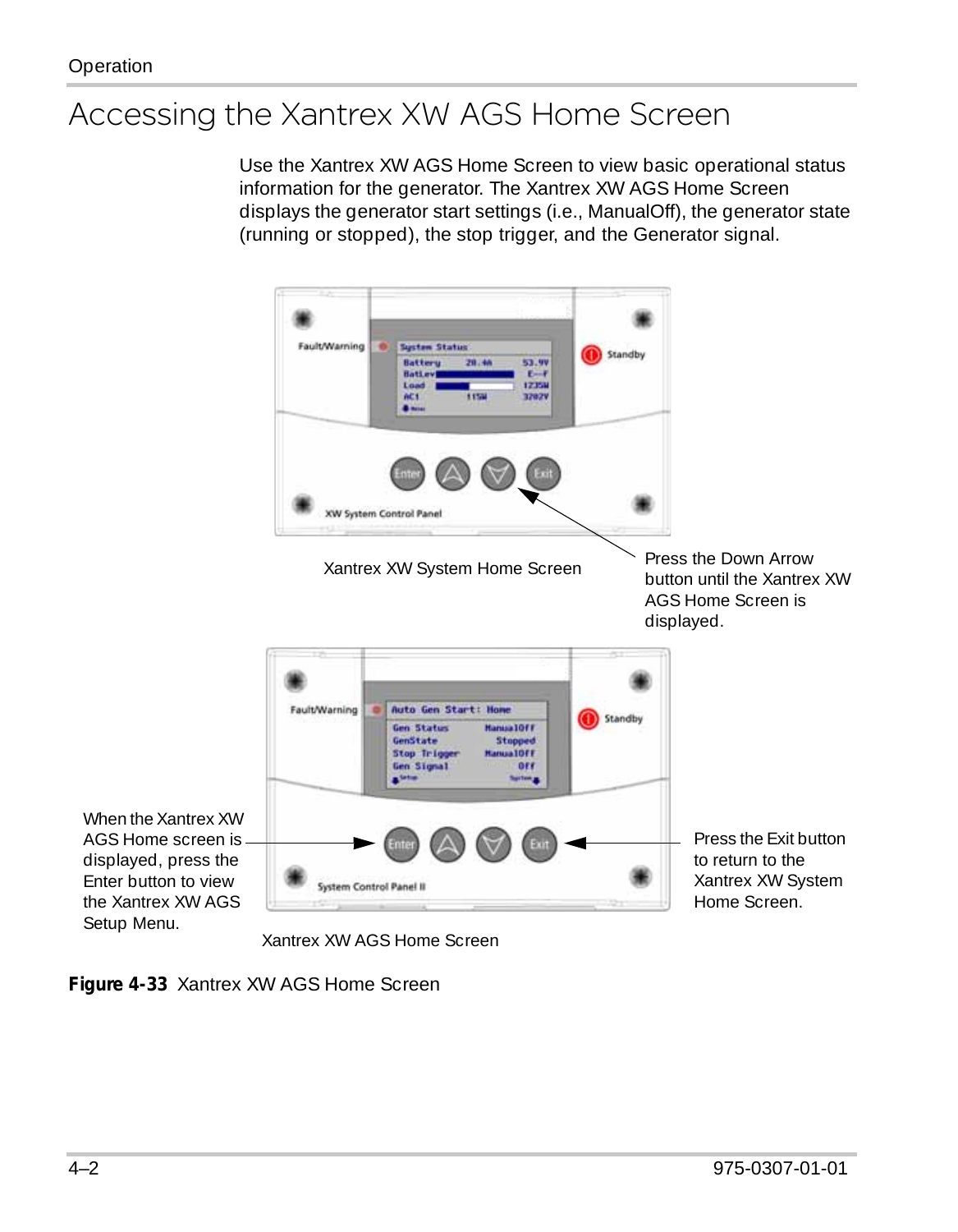# <span id="page-88-0"></span>Starting and Stopping the Generator

Use the Xantrex XW AGS to start or stop the generator manually using the Xantrex XW System Control Panel or automatically in response to an electrical system condition.

#### **To set the Xantrex XW AGS to start and stop the generator automatically:**

- 1. On the Xantrex XW AGS menu, highlight GenMode and press Enter.
- 2. Use the arrow button to select [Automatic].
- 3. Press Enter.

#### **To start the generator manually:**

- 1. On the Xantrex XW AGS menu, highlight GenMode and press Enter.
- 2. Use the arrow button to select [ManualOn].
- 3. Press Enter.

#### **To stop the generator manually:**

- 1. On the Xantrex XW AGS menu, highlight GenMode and press Enter.
- 2. Use the arrow button to select [ManualOff].
- 3. Press Enter.

**Important:** To avoid Xantrex XW AGS faults, try not to combine automatic and external manual starts and stops.

When the generator has been started automatically, allow it to stop automatically unless a situation occurs that requires the generator to be stopped urgently.

Likewise, if the generator has been started manually, ensure that it is stopped manually. Only the ["Max Run Time"](#page-73-1) setting can automatically stop the generator after it has been started manually.



**Figure 4-34** Starting and Stopping the Generator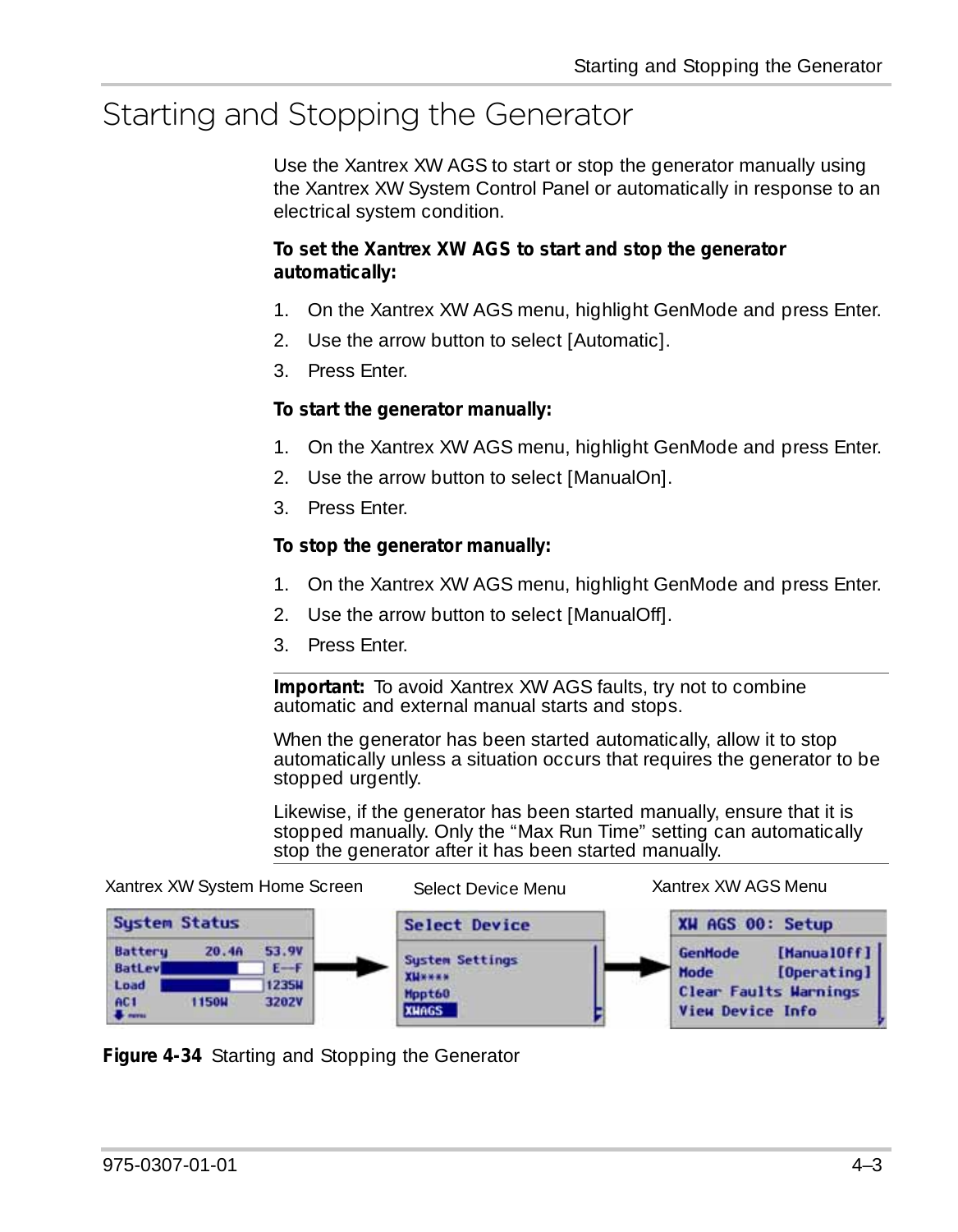# <span id="page-89-1"></span><span id="page-89-0"></span>Using Quiet Time

Use the Quiet Time feature to ensure that the Xantrex XW AGS will not start the generator during the night or during times that conflict with local noise restrictions.

Using Quiet Time involves three steps.

- 1. ["QT En"](#page-54-1) must be set to [Enabled]. The default setting is [Enabled].
- 2. ["QT Begin"](#page-55-1) must have an appropriate time set for Quiet Time to start on schedule. The default setting for ["QT Begin"](#page-55-1) is [9:00 PM] or 21:00 if using a 24-hour clock.
- 3. ["QT End"](#page-56-1) must have an appropriate time set for Quiet Time to stop on schedule. The default setting for ["QT End"](#page-56-1) is [8:00 AM] or 8:00 on the 24-hour clock.

For more information about Quiet Time settings, see ["QT En" on page 3–](#page-54-1) [7,](#page-54-1) ["QT Begin" on page 3–8](#page-55-1), and ["QT End" on page 3–9](#page-56-1).





#### **To enable Quiet Time:**

- 1. On the Auto Gen Start menu, use the arrow buttons to highlight ["QT](#page-54-1)  [En".](#page-54-1)
- 2. Press Enter.
- 3. Use the arrow buttons to select [Enabled].
- 4. Press Enter.

#### **To set the beginning of Quiet Time:**

- 1. On the Auto Gen Start menu, use the arrow buttons to highlight ["QT](#page-55-1)  [Begin",](#page-55-1) then press Enter.
- 2. Use the arrow buttons to select the hour, then press Enter.
- 3. Use the arrow buttons to select the minutes, then press Enter. If the 24-hour clock is being used, go to step 5.
- 4. Use the arrow buttons to select AM or PM, then press Enter.
- 5. Press Exit twice to return to the System Home screen.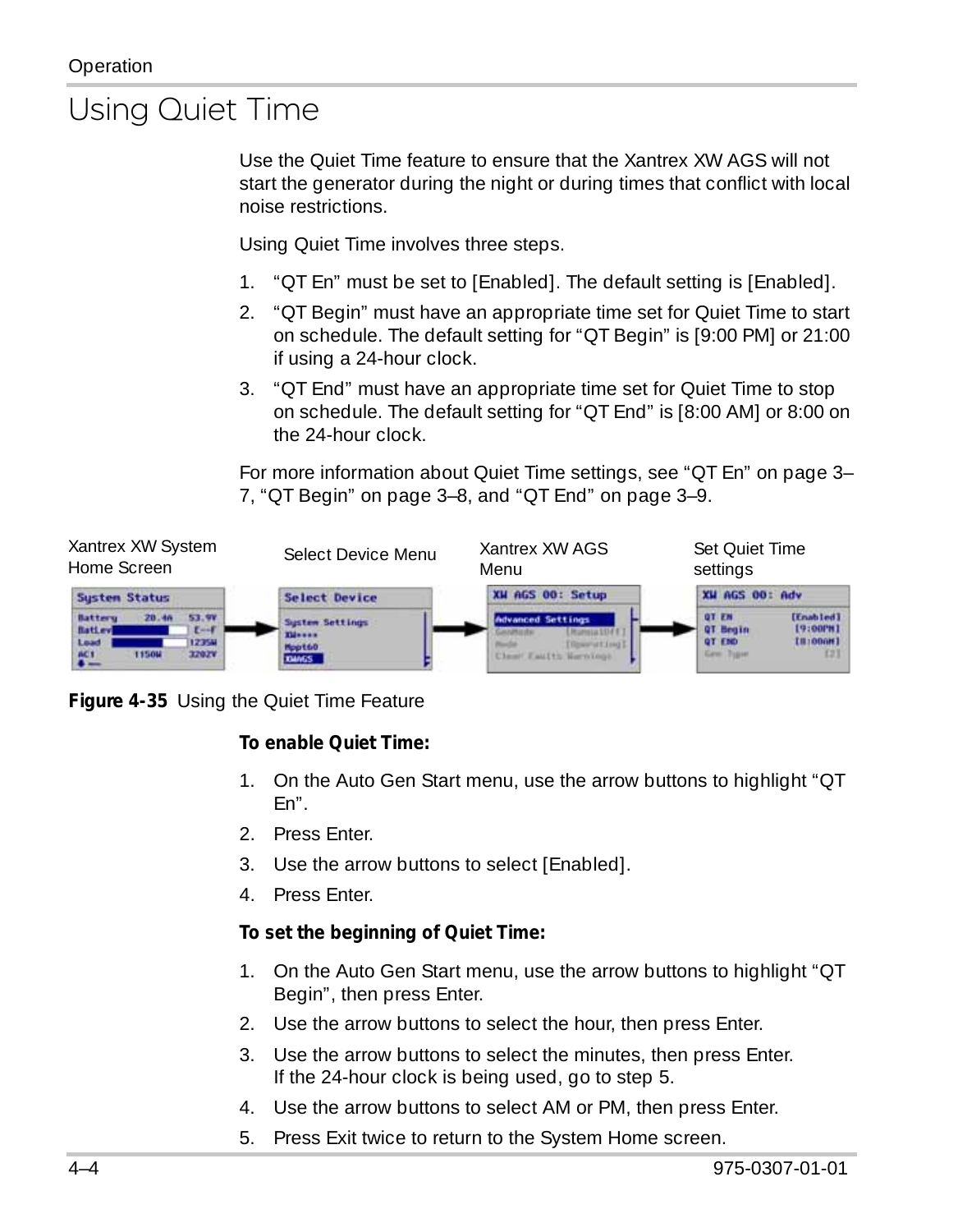#### **To set the end of Quiet Time:**

- 1. On the Auto Gen Start menu, use the arrow buttons to highlight ["QT](#page-56-1)  [End",](#page-56-1) then press Enter.
- 2. Use the arrow buttons to select the hour, then press Enter.
- 3. Use the arrow buttons to select the minute, then press Enter. If the 24-hour clock is being used, go to step 5.
- 4. Use the arrow buttons to select AM or PM, then press Enter.
- 5. Press Exit twice to return to the System screen.

# <span id="page-90-0"></span>Modes of Operation

The Xantrex XW AGS, like all other Xantrex Xanbus-enabled devices, supports two modes, Operating and Standby. The Xantrex XW AGS mode of operation must be set to Standby before selecting a Generator Type. Selecting Standby stops the generator (if it is running).

While in Standby, the Xantrex XW AGS "listens" to and reports its status to the network. However, it will not start the generator manually or automatically while in Standby.

If the Xantrex XW AGS is powered off while in Standby, it will be in Standby when it is powered on again.

The Xantrex XW AGS can also be put in Standby using the system mode option under system settings. However, note that selecting Standby from system settings affects the behavior of the entire Xantrex XW system. System mode Standby puts every Xantrex Xanbus-enabled device in Xantrex XW Power System into Standby.

**Important:** If Xantrex XW AGS Fault 201 "Unable to stop gen." is active, the Xantrex XW AGS cannot be put into Standby. Before Standby can be established, the generator must be stopped by its external switch and the fault must be cleared.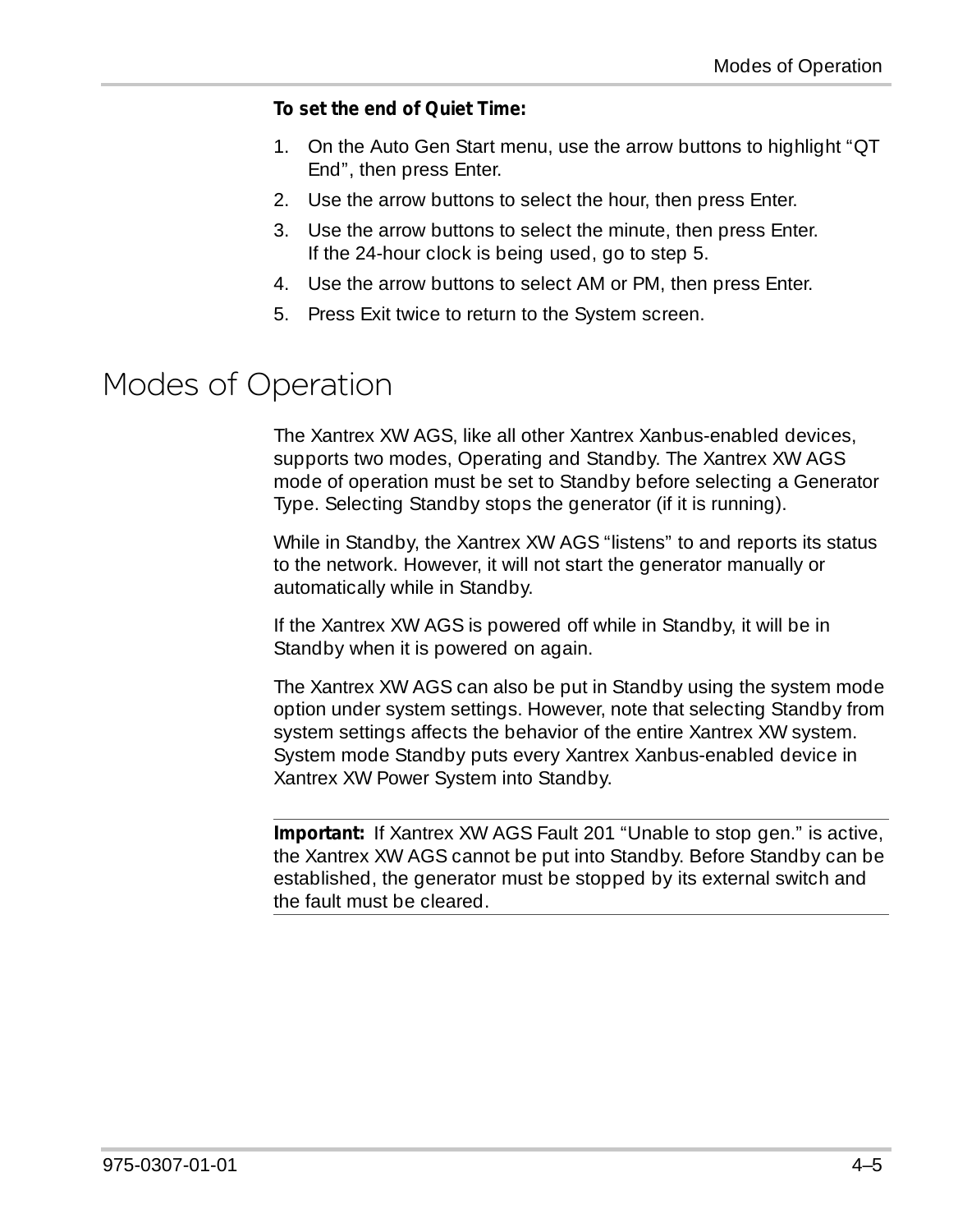## <span id="page-91-0"></span>**Putting the Xantrex XW AGS in Standby Mode**

Use the Xantrex XW System Control Panel to put the Xantrex XW AGS into Standby mode.

To put the Xantrex XW AGS in Standby Mode:



Press Enter.

# **Returning the Xantrex XW AGS to Operating Mode**

Use the Xantrex XW System Control Panel to return the Xantrex XW AGS to Operating mode.



To return the Xantrex XW AGS to Operating Mode: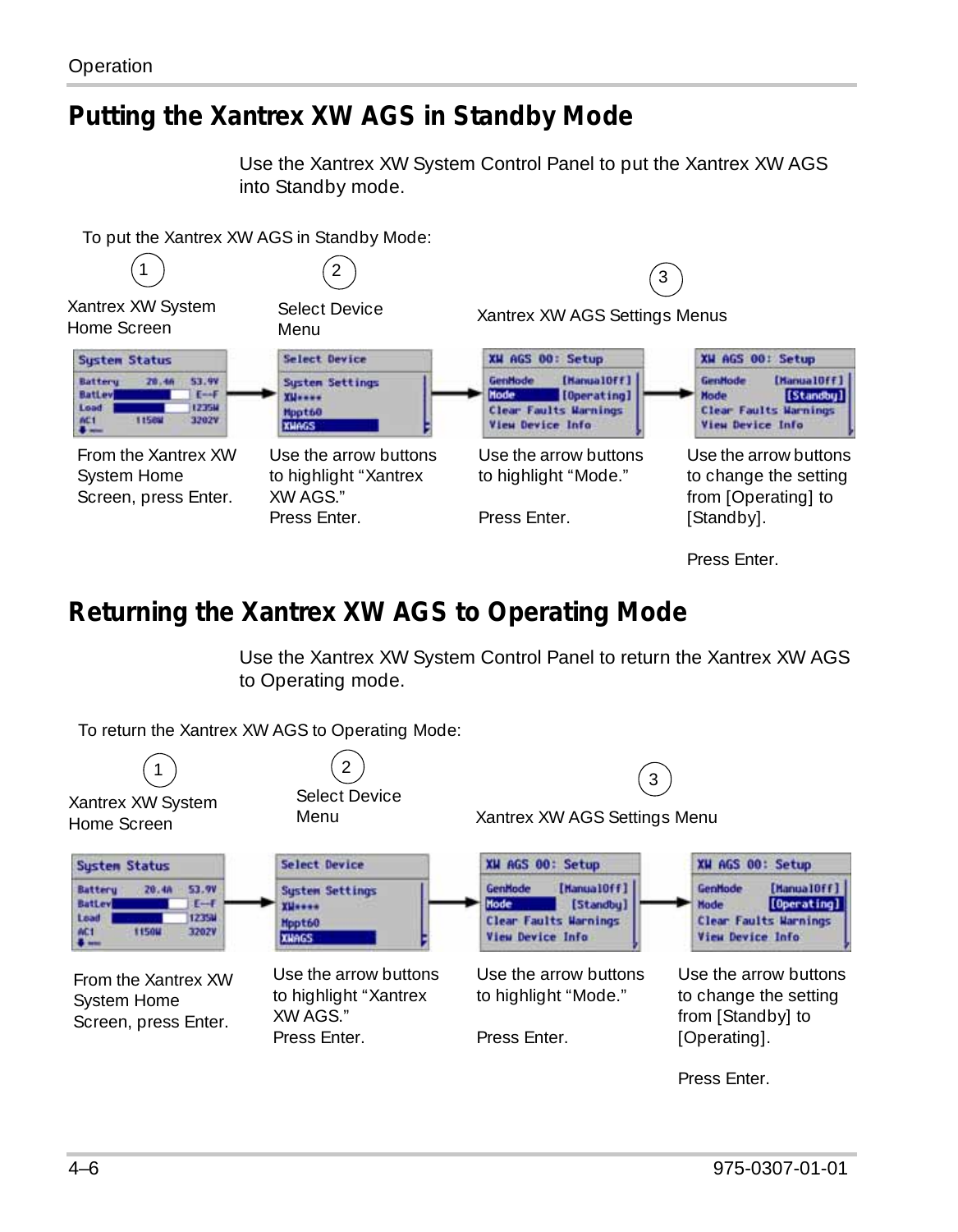# <span id="page-92-0"></span>5 Troubleshooting

[Chapter 5, "Troubleshooting"](#page-92-0) contains information and procedures to troubleshoot the Xantrex XW Automatic Generator Start.

| For this Topic        | See      |
|-----------------------|----------|
| "Faults and Warnings" | page 5-2 |
| "Warning Messages"    | page 5-3 |
| "Fault Messages"      | page 5-6 |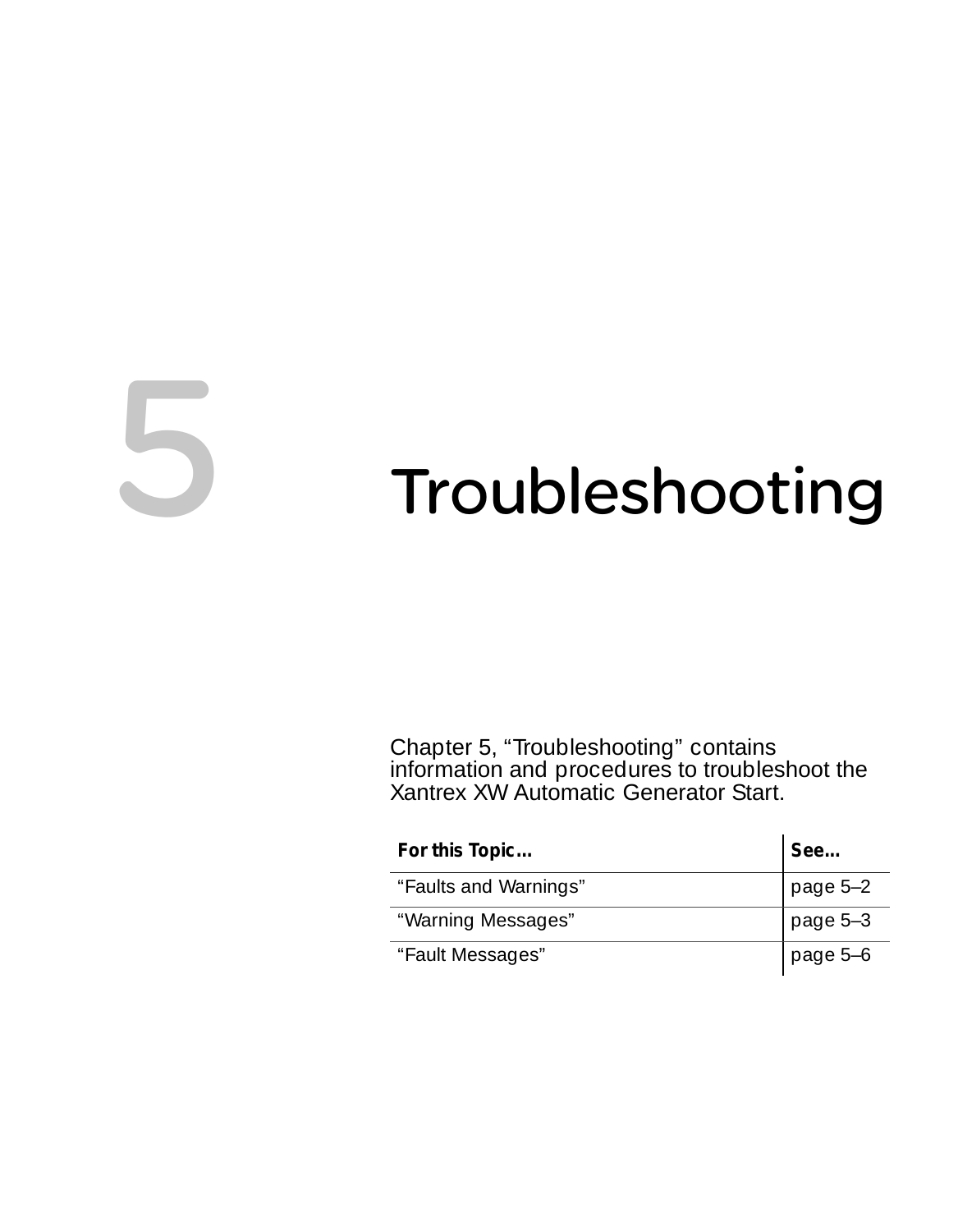# <span id="page-93-0"></span>Faults and Warnings

|                                 | Under certain conditions, the Xantrex XW AGS generates a fault or<br>warning message. These messages appear on the Xantrex XW System<br>Control Panel.                                                                                                                                                                                                 |
|---------------------------------|--------------------------------------------------------------------------------------------------------------------------------------------------------------------------------------------------------------------------------------------------------------------------------------------------------------------------------------------------------|
| Acknowledging<br>messages       | When a fault or warning message appears, it will remain on the screen<br>until it is acknowledged by pressing Enter on the Xantrex XW System<br>Control Panel. This action removes the message from the screen, but<br>does not clear the condition that caused the fault or warning.                                                                  |
|                                 | Consult Table 5-25 and Table 5-26 for recommendations for resolving the<br>fault after it has been acknowledged.                                                                                                                                                                                                                                       |
|                                 | Warnings that are in the form of a Yes/No question can be acknowledged<br>by pressing Enter for Yes and Exit for No.                                                                                                                                                                                                                                   |
| Self-clearing<br>warnings       | If unacknowledged, some warnings may clear themselves if the<br>condition that generated the message goes away. For example, if the<br>Xantrex XW AGS fails to start the generator, warning message W202<br>appears. However, if the generator starts on the next start try, the<br>message goes away.                                                 |
| <b>Clearing faults</b>          | To clear active Xantrex XW AGS faults, highlight Clear Faults on the<br>Xantrex XW AGS menu and press Enter.                                                                                                                                                                                                                                           |
| Multiple faults<br>and warnings | If several fault or warning messages occur before they can be<br>acknowledged or cleared, they are displayed together on a fault list or a<br>warning list. These lists contain messages from every Xantrex Xanbus-<br>enabled device, not just the Xantrex XW AGS. Message details can be<br>selected and viewed from the fault list or warning list. |
|                                 | To view a message from a fault list or warning list:                                                                                                                                                                                                                                                                                                   |
|                                 | 1. On the list, use the arrow buttons to highlight the message to be<br>viewed.                                                                                                                                                                                                                                                                        |
|                                 | 2.<br>Press Enter.                                                                                                                                                                                                                                                                                                                                     |
|                                 | The complete message appears.                                                                                                                                                                                                                                                                                                                          |
|                                 | To return to the fault list or warning list, press Exit.                                                                                                                                                                                                                                                                                               |
|                                 | To continue to the menu for the device that caused the fault or warning<br>condition by pressing Exit.                                                                                                                                                                                                                                                 |
|                                 | Each time you return to the list after viewing a complete message, the<br>viewed message is removed from the list.                                                                                                                                                                                                                                     |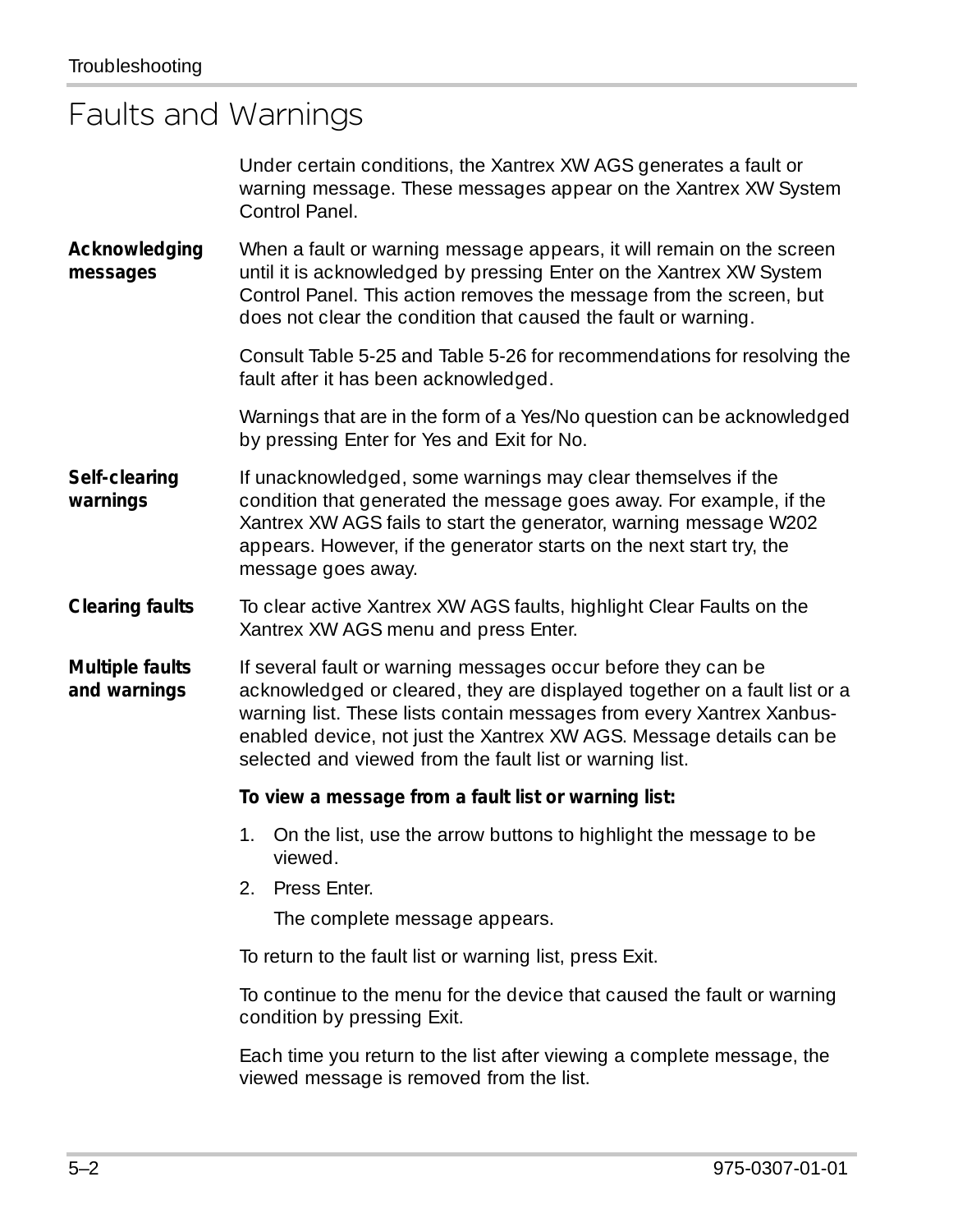If you have left the fault list or warning list, you can view them at any time from the System Settings menu.

#### **To view a fault list or warning list:**

- 1. On the Select Device menu, highlight System and press Enter.
- 2. On the System Settings menu, highlight View Fault List or View Warning List.
- 3. Press Enter.

# <span id="page-94-0"></span>Warning Messages

[Table 5-25](#page-94-1) provides details and suggests action for Xantrex XW AGS warnings.

<span id="page-94-1"></span>

|  |  |  |  | Table 5-25 Xantrex XW AGS Warning Messages |
|--|--|--|--|--------------------------------------------|
|--|--|--|--|--------------------------------------------|

| Warning<br>Number | Message                                                                  | Self-<br>clearing? | Cause                                                                 | Action                                                                                                                                       |
|-------------------|--------------------------------------------------------------------------|--------------------|-----------------------------------------------------------------------|----------------------------------------------------------------------------------------------------------------------------------------------|
| W <sub>200</sub>  | Generator<br>was stopped<br>manually.                                    | N <sub>0</sub>     | Generator was<br>stopped by an<br>external Manual Off<br>switch.      | Acknowledge the warning. To<br>resume automatic starts and<br>stops, change the Xantrex XW<br>AGS mode to [Automatic].                       |
| W <sub>201</sub>  | Generator<br>was started<br>manually.                                    | No.                | Generator was<br>started by an<br>external Manual On<br>switch        | Acknowledge the warning. To<br>resume automatic starts and<br>stops, change the Xantrex XW<br>AGS mode to [Automatic].                       |
| W <sub>202</sub>  | Unable to<br>start<br>generator.<br>Xantrex XW<br>AGS will try<br>again. | Yes.               | The Xantrex XW<br>AGS tried, but could<br>not start the<br>generator. | No action required. The Xantrex<br>XW AGS will try to start the<br>generator again until it reaches<br>the maximum number of start<br>tries. |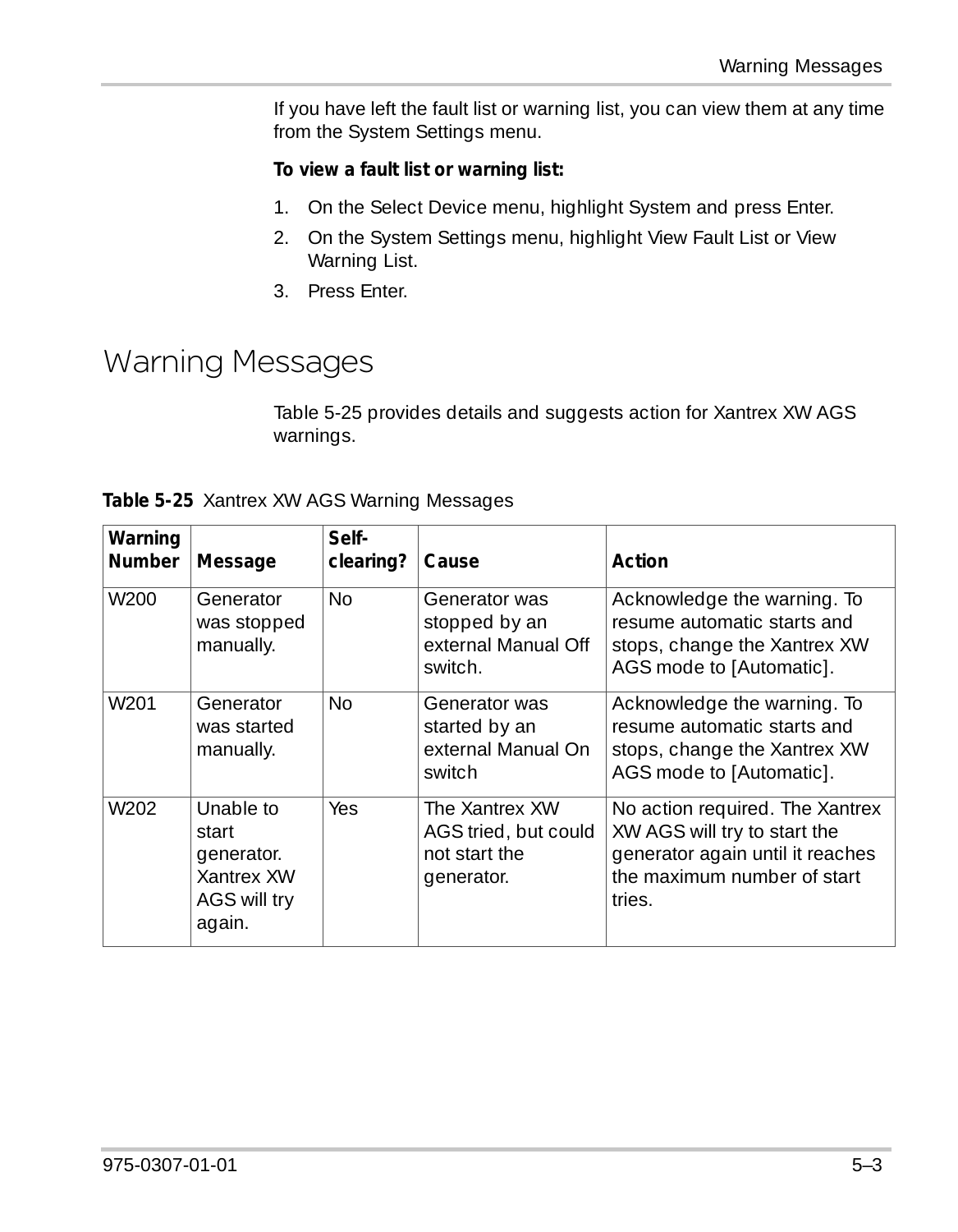|  | Table 5-25 Xantrex XW AGS Warning Messages(Continued) |  |
|--|-------------------------------------------------------|--|
|  |                                                       |  |

| Warning<br>Number | Message                                                                           | Self-<br>clearing? | Cause                                                                                                                                                              | Action                                                                                                                                                                                                             |
|-------------------|-----------------------------------------------------------------------------------|--------------------|--------------------------------------------------------------------------------------------------------------------------------------------------------------------|--------------------------------------------------------------------------------------------------------------------------------------------------------------------------------------------------------------------|
| W203              | Manual Off:<br>Max<br>generator run<br>time reached.<br>Reset<br>GenMode.         | <b>No</b>          | The generator has<br>run for its maximum<br>allowable time. The<br>Xantrex XW AGS has<br>stopped the<br>generator and<br>changed the<br>GenMode to<br>[ManualOff]. | Acknowledge the warning.<br>Return the Xantrex XW AGS to<br>the desired GenMode<br>[Automatic or ManualOn].<br>Ensure generator has fuel and is<br>supplying the required power for<br>battery charging and loads. |
| W205              | Generator<br>started by its<br>switch. Use<br>its switch to<br>stop.              | Yes                | The generator was<br>started, but not by<br>the Xantrex XW<br>AGS.                                                                                                 | Check your generator. Stop it<br>using the switch or control panel<br>on the generator.                                                                                                                            |
| W206              | Mismatched<br>triggers.<br>Enable stop<br>trigger or<br>disable start<br>trigger. | <b>No</b>          | You have set a start<br>trigger, but not a<br>corresponding stop<br>trigger.                                                                                       | Acknowledge warning and set a<br>stop trigger.                                                                                                                                                                     |
| W207              | Mismatched<br>triggers.<br>Enable start<br>trigger or<br>disable stop<br>trigger. | <b>No</b>          | You have set a stop<br>trigger, but not a<br>corresponding start<br>trigger.                                                                                       | Acknowledge warning and set a<br>start trigger.                                                                                                                                                                    |
| W208              | Automatic<br>start and stop<br>triggers not<br>enabled.<br>Configure<br>triggers. | <b>No</b>          | You are attempting<br>to enter Automatic<br>Mode without setting<br>triggers.                                                                                      | Acknowledge warning and set<br>start and stop triggers.                                                                                                                                                            |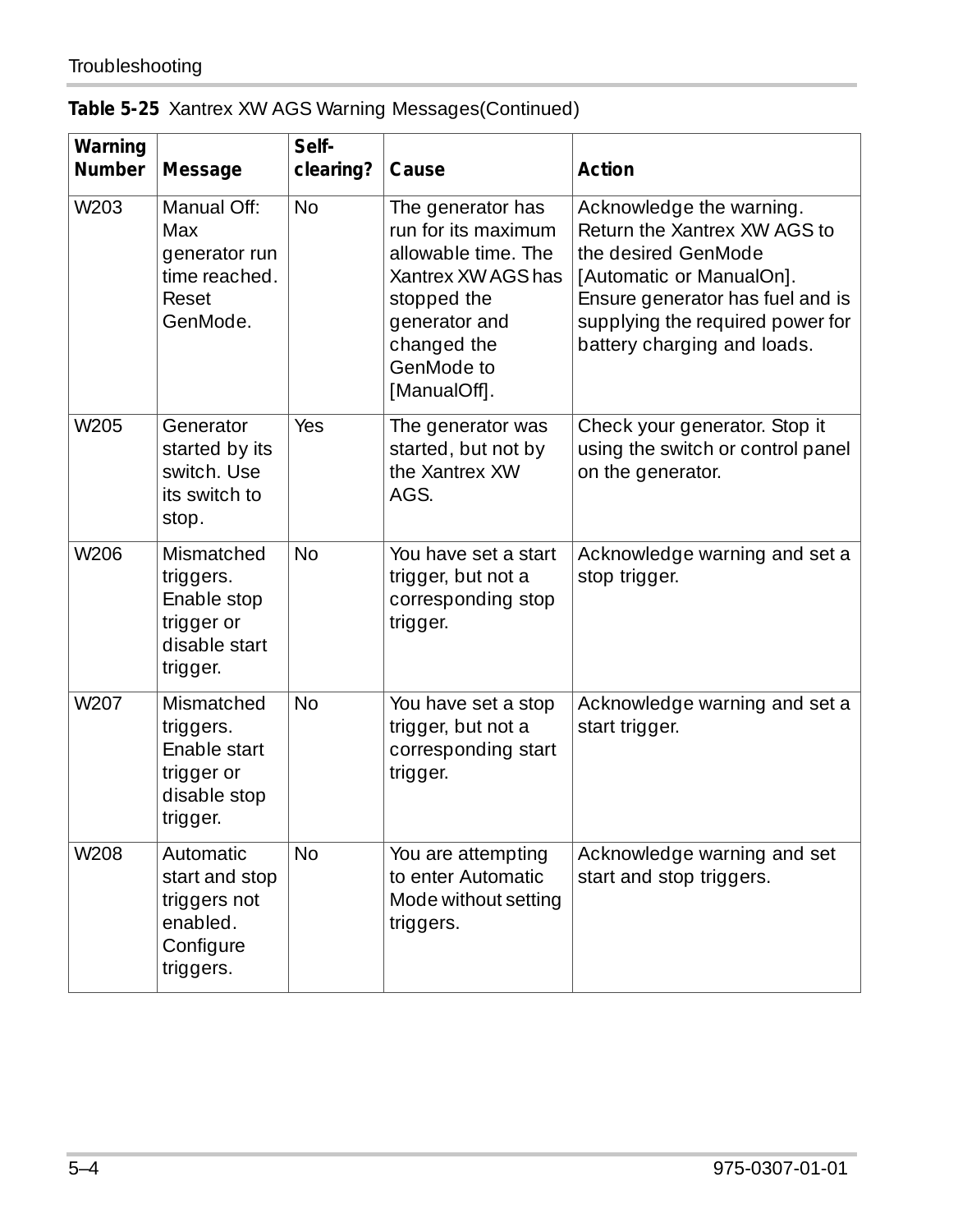| Table 5-25 Xantrex XW AGS Warning Messages(Continued) |  |  |
|-------------------------------------------------------|--|--|
|                                                       |  |  |

| Warning<br>Number | Message                                                                                  | Self-<br>clearing? | Cause                                                                                                                                                                            | Action                                                                                                                                                                                 |
|-------------------|------------------------------------------------------------------------------------------|--------------------|----------------------------------------------------------------------------------------------------------------------------------------------------------------------------------|----------------------------------------------------------------------------------------------------------------------------------------------------------------------------------------|
| W209              | Gen external<br>stop. Start<br>gen via its<br>control panel.                             | Yes                | The generator has<br>stopped, but not by<br>the Xantrex XW<br>AGS. The generator<br>may have run out of<br>gas, or may have<br>been shut off by a<br>switch on the<br>generator. | Check the generator's fuel level<br>and mechanical condition, then<br>start the generator manually<br>(using the switch or control<br>panel on the generator) to clear<br>the warning. |
| W250              | The selected<br>value failed to<br>change.<br>Try again.                                 | <b>No</b>          | You have tried to<br>change the Gen<br>Type without putting<br>the system into<br>Standby first.                                                                                 | Put the system into Standby,<br>change the Gen Type, then<br>return the system to Operating<br>mode.                                                                                   |
|                   |                                                                                          |                    | You have tried to set<br>the "Exercise Dur"<br>for longer than "Max<br>Run Time," or "Max<br>Run Time" for less<br>than "Exercise Dur."                                          | Ensure that "Max Run Time" is<br>set for longer than "Exercise<br>Dur."                                                                                                                |
| W500              | Network<br>connection<br>lost. Check<br>connections.                                     | Yes                | The Xantrex XW<br>AGS has lost<br>communications<br>with the network<br>because of a faulty<br>connection or<br>electronic signal<br>disruption.                                 | Check connection between the<br>Xantrex XW AGS and the<br>network.                                                                                                                     |
| W501              | Xantrex XW<br>AGS has<br>fixed memory<br>problem and<br>restored<br>default<br>settings. | <b>No</b>          | The Xantrex XW<br>AGS encountered<br>an internal memory<br>problem upon<br>startup. To remain<br>operational, the<br>Xantrex XW AGS<br>restored its default<br>settings.         | Acknowledge the warning and<br>reset configurable settings if<br>necessary.                                                                                                            |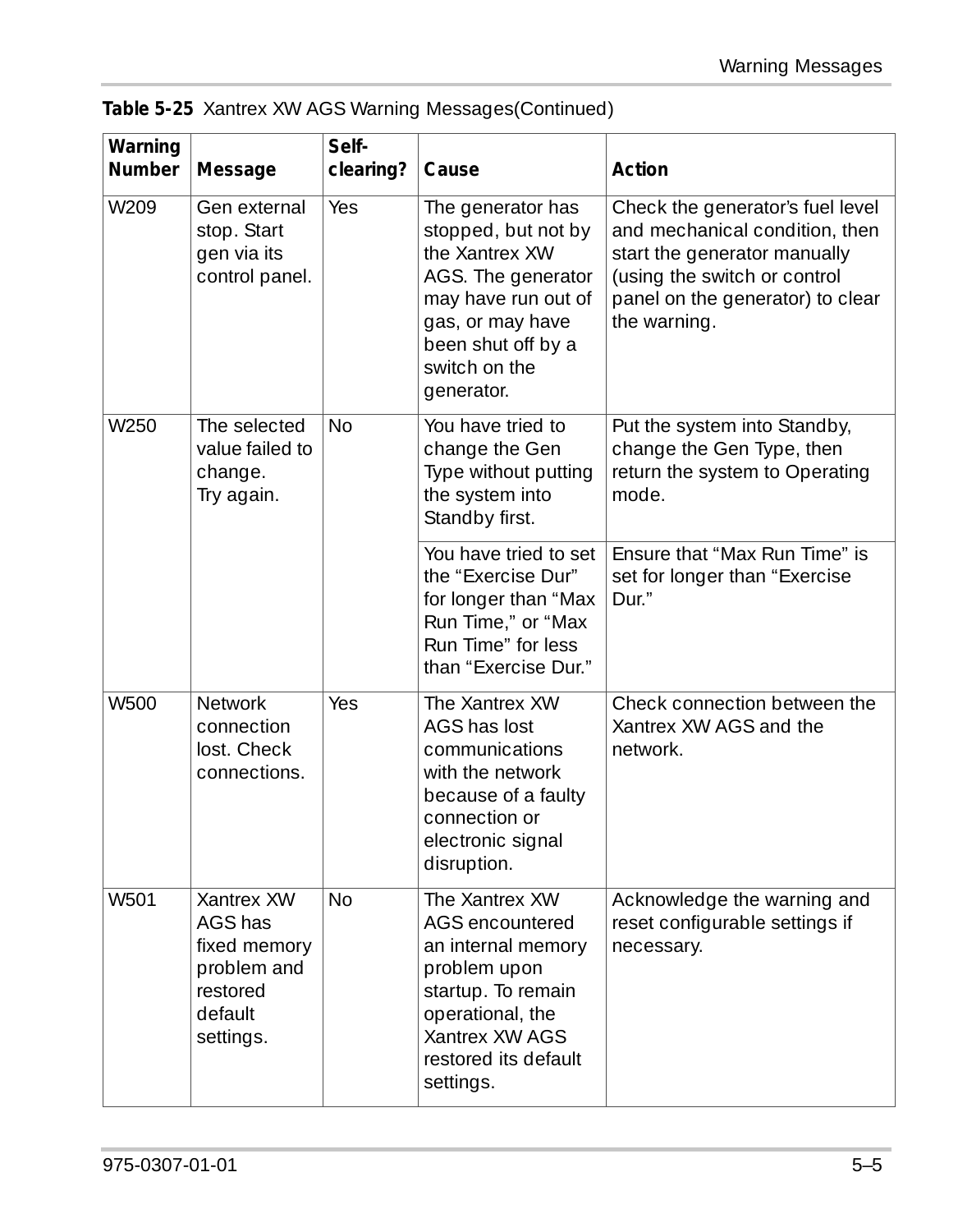# <span id="page-97-0"></span>Fault Messages

When the Xantrex XW AGS detects a fault condition, it stops the generator. The red Fault light also comes on, and the Xantrex XW System Control Panel displays a fault message.

The Xantrex XW AGS remembers the GenMode that it was in at the time it detected the fault. After you have cleared the fault, the Xantrex XW AGS returns to its last known GenMode.

<span id="page-97-1"></span>**Table 5-26** Xantrex XW AGS Fault Messages

| Fault<br>Number | Message                                                                 | Self-<br>clearing? | Cause                                                                                                                                                                               | Action                                                                                                                                                                                                                                        |
|-----------------|-------------------------------------------------------------------------|--------------------|-------------------------------------------------------------------------------------------------------------------------------------------------------------------------------------|-----------------------------------------------------------------------------------------------------------------------------------------------------------------------------------------------------------------------------------------------|
| F200            | Exceeded<br>max number<br>of start tries.<br>Check gen,<br>clear fault. | No                 | The Xantrex XW AGS<br>has tried and failed to<br>start the generator. To<br>prevent draining the<br>start battery, the<br>Xantrex XW AGS will<br>suspend further start<br>attempts. | Check the generator's fuel level<br>and start battery condition.<br>Consult generator manual.<br>Clear fault on System Control<br>Panel screen to allow retry.                                                                                |
| F201            | Unable to<br>stop gen.<br>Stop gen via<br>its control<br>panel.         | <b>No</b>          | The Xantrex XW AGS<br>has lost contact with<br>the generator or the<br>generator did not stop<br>after the Xantrex XW<br>AGS sent it a stop<br>signal.                              | Change the Xantrex XW AGS<br>mode to Manual Off.<br>If this fails to work, stop the<br>generator with the external<br>stop switch.<br>Check generator.<br>Return Xantrex XW AGS to<br>automatic mode to resume<br>automatic starts and stops. |
| F203            | Manual Off:<br>Gen stopped<br>by ext<br>sensor.<br>Reset<br>GenMode.    | N <sub>0</sub>     | An external sensor<br>connected to the<br>Xantrex XW AGS has<br>stopped the generator<br>and put the Xantrex XW<br>AGS into Manual Off<br>mode.                                     | After the sensor connected to<br>the external shutdown has<br>deactivated, clear the fault and<br>reset the Xantrex XW AGS to<br>the desired mode.                                                                                            |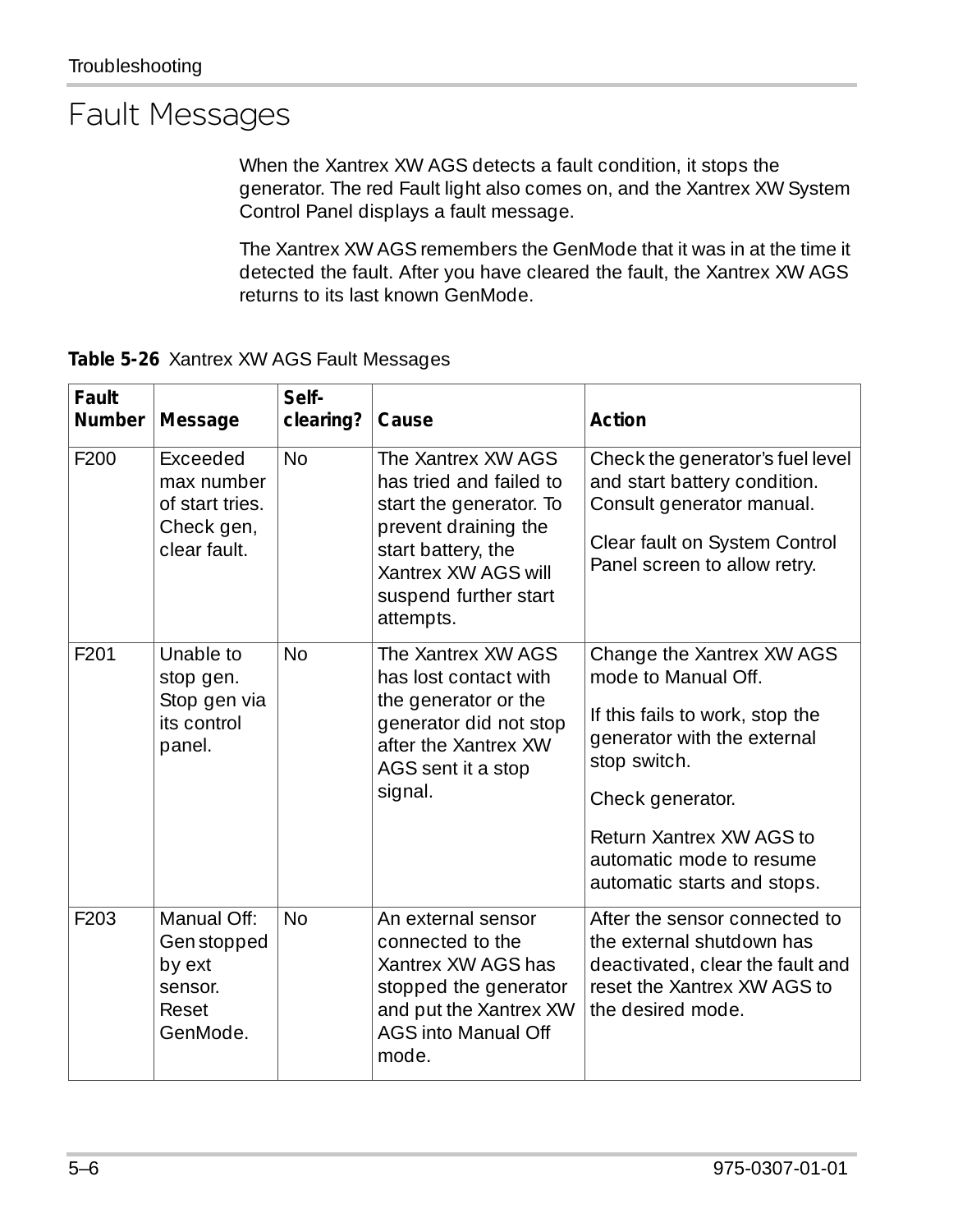|  |  |  |  | Table 5-26 Xantrex XW AGS Fault Messages |
|--|--|--|--|------------------------------------------|
|--|--|--|--|------------------------------------------|

| Fault<br><b>Number</b> | Message                                              | Self-<br>clearing? | Cause                                                                                          | Action                                                                                |
|------------------------|------------------------------------------------------|--------------------|------------------------------------------------------------------------------------------------|---------------------------------------------------------------------------------------|
| F500                   | Serial<br>Number<br>Failure.<br>Service<br>Required. | No                 | The silicon serial ID<br>number has failed and<br>the Xantrex XW AGS<br>has gone into Standby. | Call your dealer or Schneider<br>Flectric.                                            |
| F501                   | Memory<br>Failure.<br>Service<br>Required.           | <b>No</b>          | The Xantrex XW AGS<br>has suffered a non-<br>volatile memory failure.                          | Call your dealer or Schneider<br>Flectric.                                            |
| F505                   | Internal<br>Failure.<br>Service<br>Required.         | No                 | A controller fault has<br>occurred and the<br>Xantrex XW AGS has<br>gone into Standby.         | Clear the fault. If the fault<br>persists, call your dealer or<br>Schneider Electric. |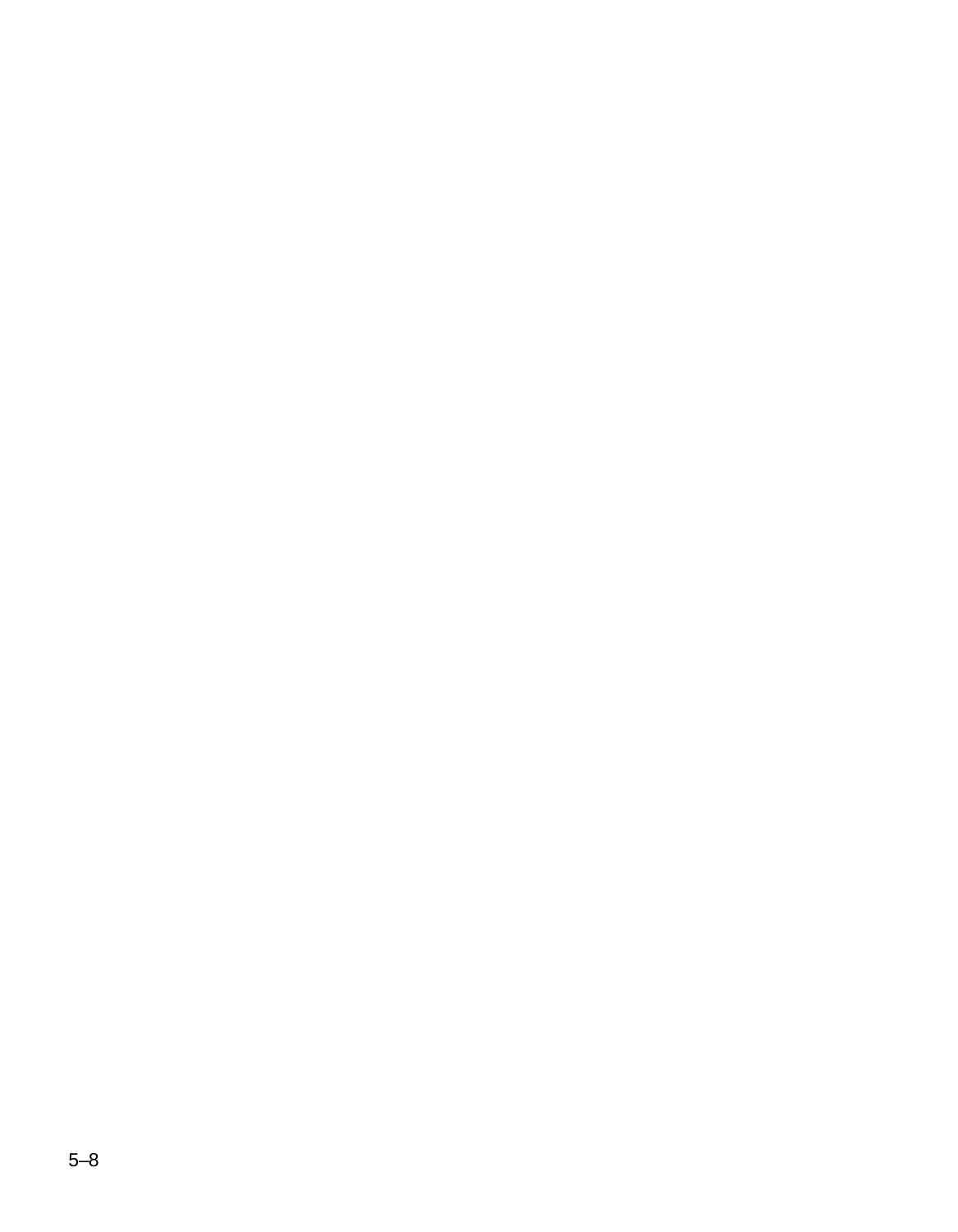<span id="page-100-0"></span>

# Specifications

[Appendix A](#page-100-0) contains the electrical, mechanical, and environmental specifications for the Xantrex XW AGS.

All specifications are subject to change without notice.

| For this Topic                 | See      |
|--------------------------------|----------|
| "Electrical Specifications"    | page A-2 |
| "Mechanical Specifications"    | page A-3 |
| "Environmental Specifications" | page A-4 |
| "Regulatory Compliance"        | page A-4 |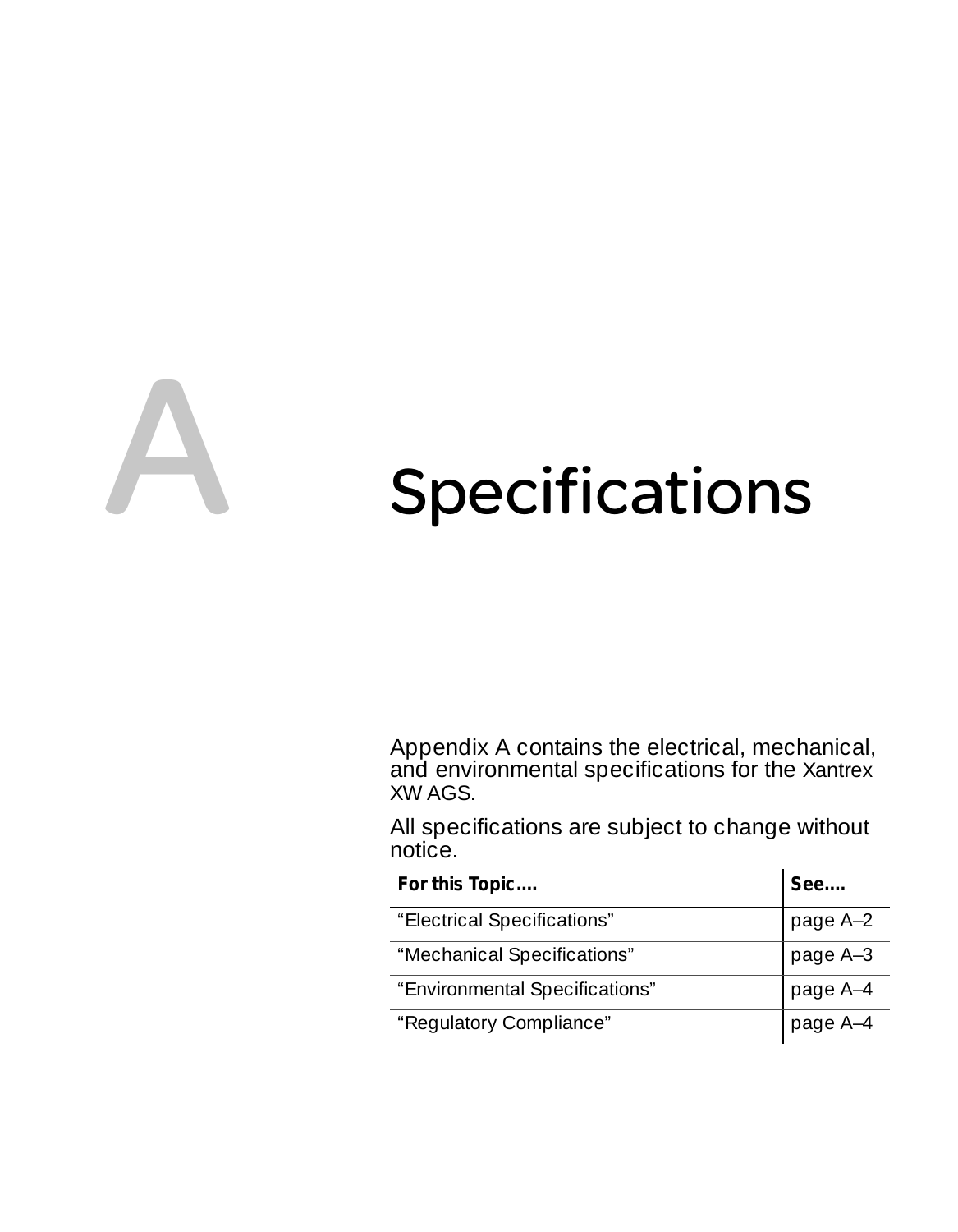# <span id="page-101-0"></span>Electrical Specifications

| Nominal input network voltage                     | 15 Vdc                                      |
|---------------------------------------------------|---------------------------------------------|
| Maximum operating current                         | 200 mA $@$ nominal<br>input network voltage |
| Relay contact voltage rating                      | 12 Vdc, 30 Vdc max.*                        |
| Maximum relay contact current                     | $5 A DC*$                                   |
| Nominal 12/24 V thermostat input voltage          | 12 Vdc/24 Vdc* = On                         |
| Minimum 12/24 V thermostat input voltage          | $9.5$ Vdc <sup>*</sup>                      |
| Maximum 12/24 V thermostat input voltage          | $30$ Vdc <sup>*</sup>                       |
| Typical 12/24 V thermostat input current          | 14.6 mA @ 12 V                              |
| Nominal 12/24 V generator running B+ voltage      | 12 Vdc/24 Vdc*= On                          |
| Minimum 12/24 V generator running $B+$<br>voltage | $9.5$ Vdc <sup>*</sup>                      |
| Maximum 12/24 V generator running B+<br>voltage   | 30 Vdc*                                     |
| Typical 12/24 V generator running B+ current      | 14.6 mA @ 12 V                              |
| Communication physical layer                      | 2, CAN                                      |
| Communication protocol                            | Xantrex Xanbus                              |
| Maximum cable length                              | 130 ft. (40 m)                              |

\*Limited to Class 2 levels (100 VA) as in [Chapter 2](#page-22-0), [page 2–5](#page-22-0).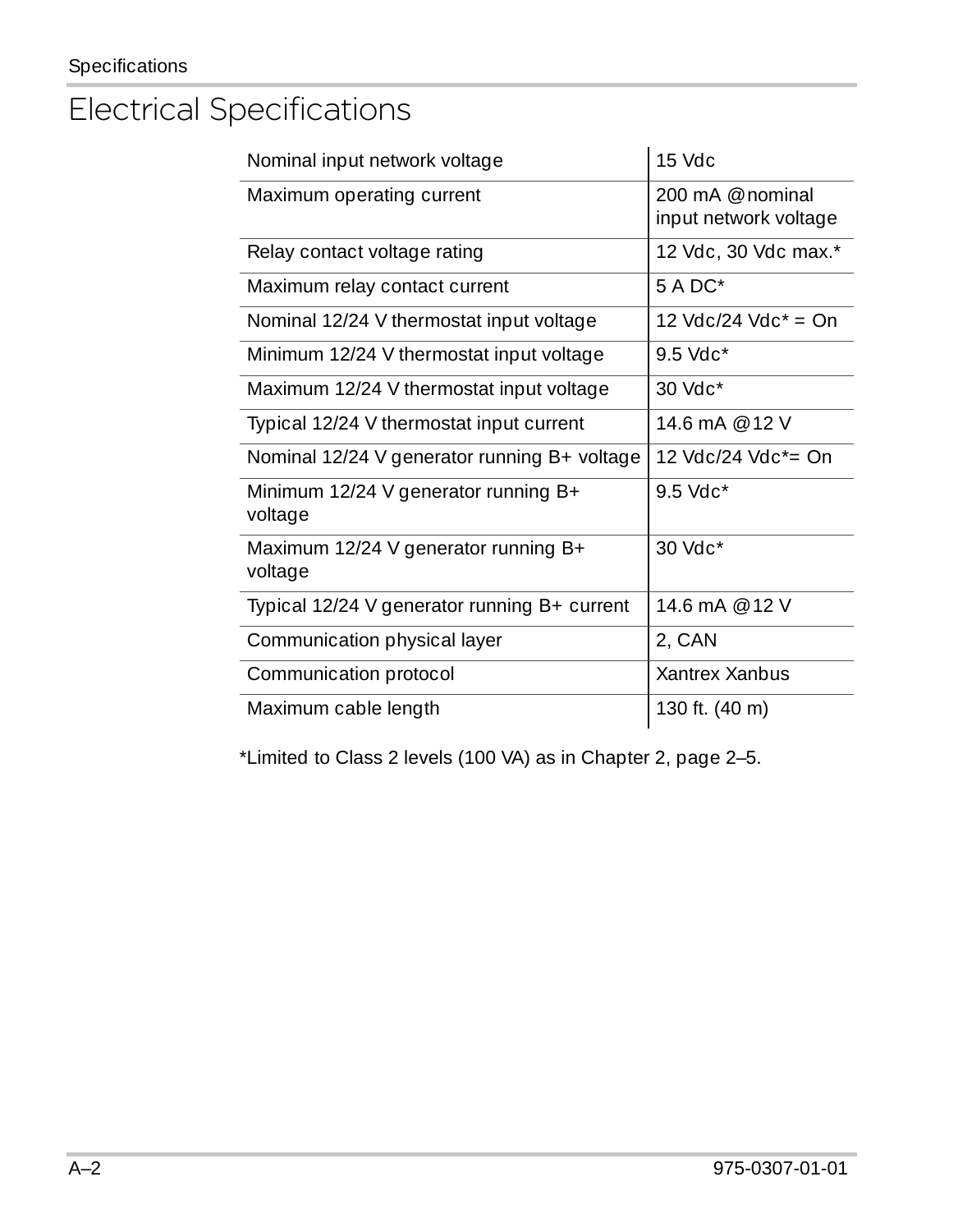# <span id="page-102-0"></span>Mechanical Specifications

| <b>Dimensions</b> | $3\frac{3}{4} \times 5\frac{3}{4} \times 1\frac{1}{2}$ (95.5 $\times$ 146 $\times$ 37 mm) |
|-------------------|-------------------------------------------------------------------------------------------|
| Weight            | $0.5$ lb. $(225q)$                                                                        |
| Mounting          | $4 \times #6$ screws                                                                      |
| Connectors        | $2 \times$ Xantrex Xanbus: RJ45-8 pins                                                    |
|                   | 1 × 20-contact pluggable connector (Tyco Mate'n'<br>Lok 2 connector)                      |



**Figure A-36** Xantrex XW AGS Dimensions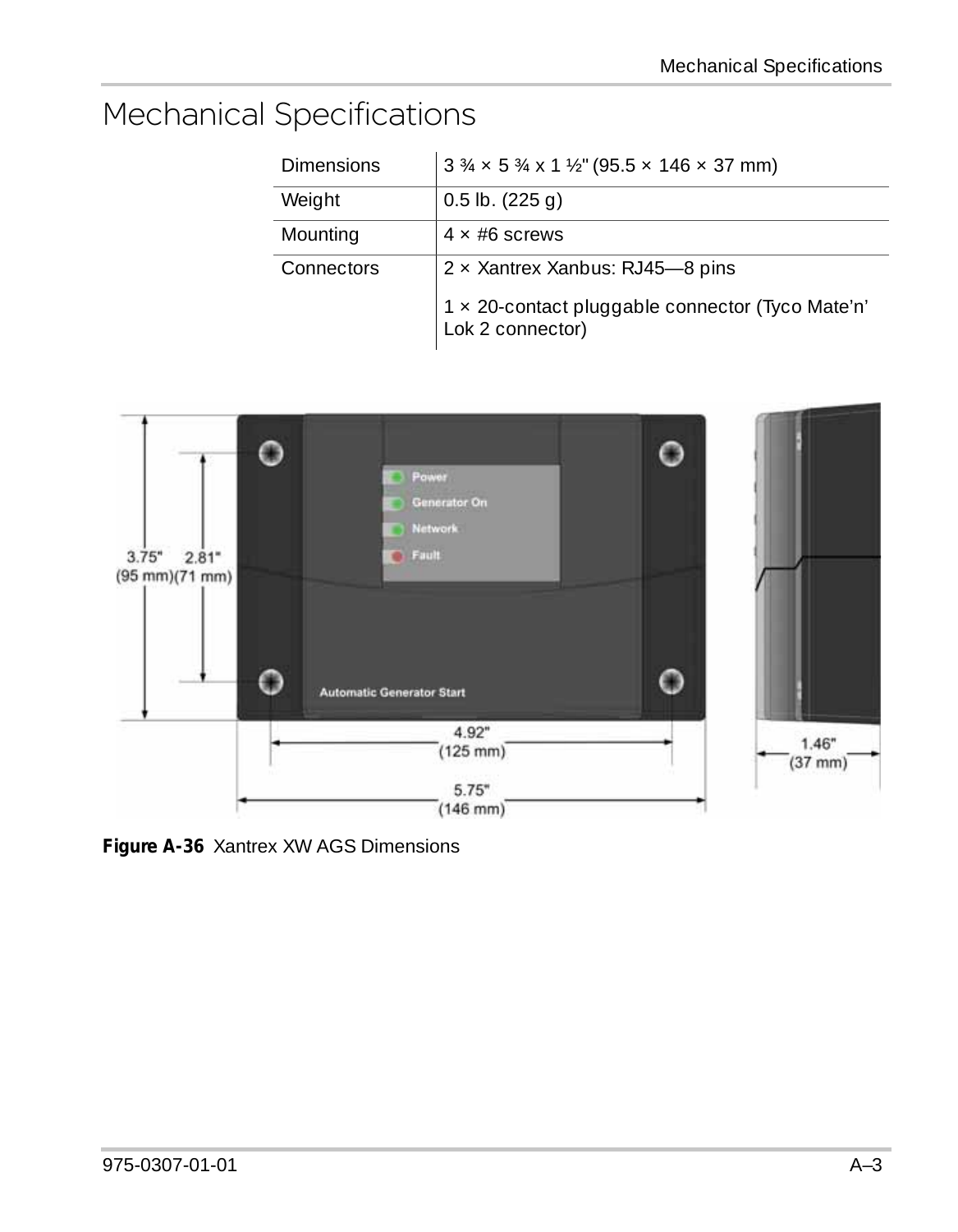# <span id="page-103-0"></span>Environmental Specifications

| Operating temperature    | -4 to 122 °F (-20 to 50 °C)  |
|--------------------------|------------------------------|
| Storage temperature      | -40 to 185 °F (-40 to 85 °C) |
| Maximum case temperature | 140 °F (60 °C)               |
| Operating humidity       | 5 to 95%                     |
| Storage humidity         | 5 to 95%                     |
| Ignition protection      | <b>None</b>                  |

# <span id="page-103-1"></span>Regulatory Compliance

| Safety | CSA certified to CSA107.1-01 and UL 458 4th<br>Ed. including the Marine Supplement |
|--------|------------------------------------------------------------------------------------|
| FMC.   | FCC part 15B Class B                                                               |
|        | Industry Canada ICES-0003 Class B                                                  |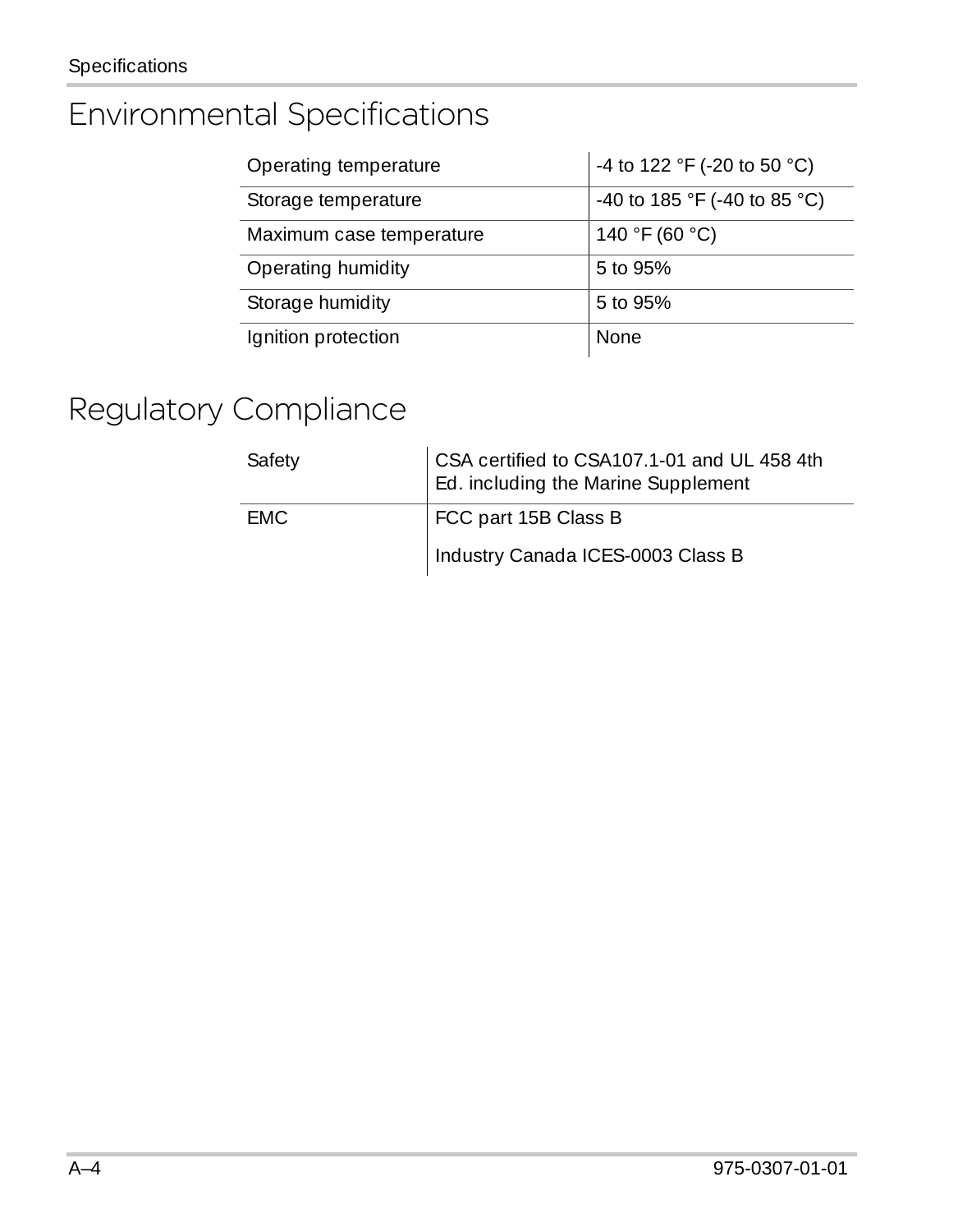<span id="page-104-0"></span>

# **Generator Auto Start** Requirements and Types

[Appendix B](#page-104-0) describes the generator requirements and starting types that can be used with the Xantrex XW Automatic Generator Start.

| For this Topic             | See      |
|----------------------------|----------|
| "Recommended Features"     | page B-2 |
| "Generator Starting Types" | page B-2 |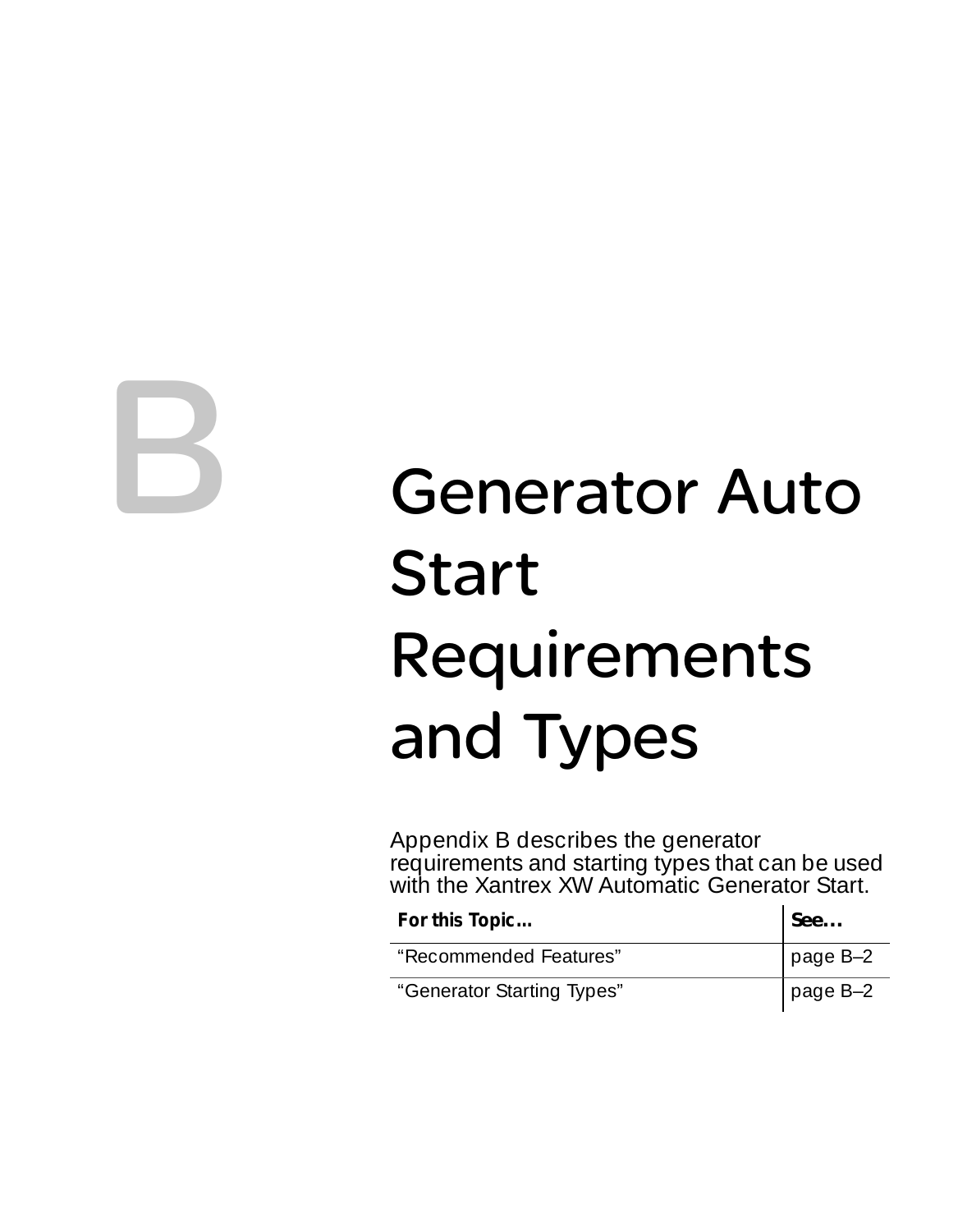# <span id="page-105-0"></span>Recommended Features

In order for the generator to be automatically started by the Xantrex XW AGS, it must include electric start and an automatic choke. An automatic primer system may also be required on natural gas and propane powered generators. The generator should also include remote start ability with accessible remote start terminals or a connector. Protective systems for low oil pressure, over temperature, starter lockout and over crank control are valuable features that will prevent generator damage and increase system reliability. "Two-wire" start generators are highly recommended because of the greater simplicity for automatic starting and because they are intended for remote/automatic/unattended operation.

# <span id="page-105-1"></span>Generator Starting Types

The Xantrex XW AGS supports three major generator starting types:

- Two wire
- Three-wire "Onan"
- Three-wire automotive

**Note:** The terms "two-wire" and "three-wire" refer only to the minimum number of wires necessary to start the generator. Actual installations will require additional wires to connect to the generator, including the generator run signal (switched B+) wiring, and wiring to an optional external ON/OFF switch. For installation wiring diagrams, see [page 2–10](#page-27-0) to [page 2–23](#page-40-0).

**Note:** For overcurrent protection guidelines that apply to the wiring types discussed in this appendix, see [page 2–5.](#page-22-1)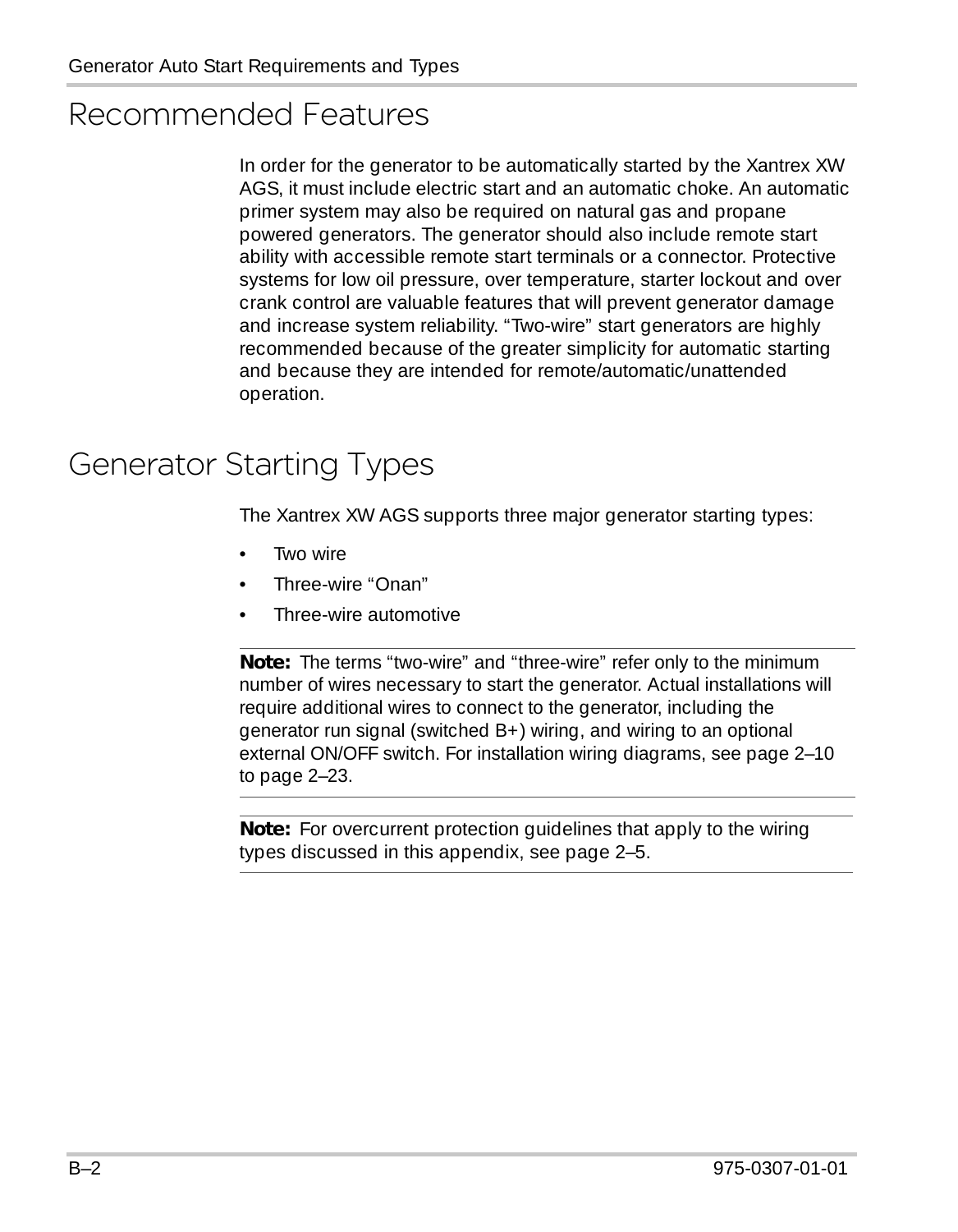#### **Two Wire**

The two-wire type is suitable for generators that are fully automatic. This merely requires two wires to be connected together for the generator to start and run. Separating the wires stops the generator.

Some generators use a momentary two-wire connection for starting and stopping.

#### **Identification**

Generators of this type are usually operated with a simple toggle switch or key that turns to on, then off to shut the generator off.

#### **Connection**

For this type of generator, the two wires are connected to the normally open and common contacts of Relay 1 (wires 14 and 16). When the Xantrex XW AGS receives a command to start the generator, it closes the contacts inside Relay 1, allowing the generator to start. The contacts remain closed for the duration of the generator run and open when the Xantrex XW AGS needs the generator to stop.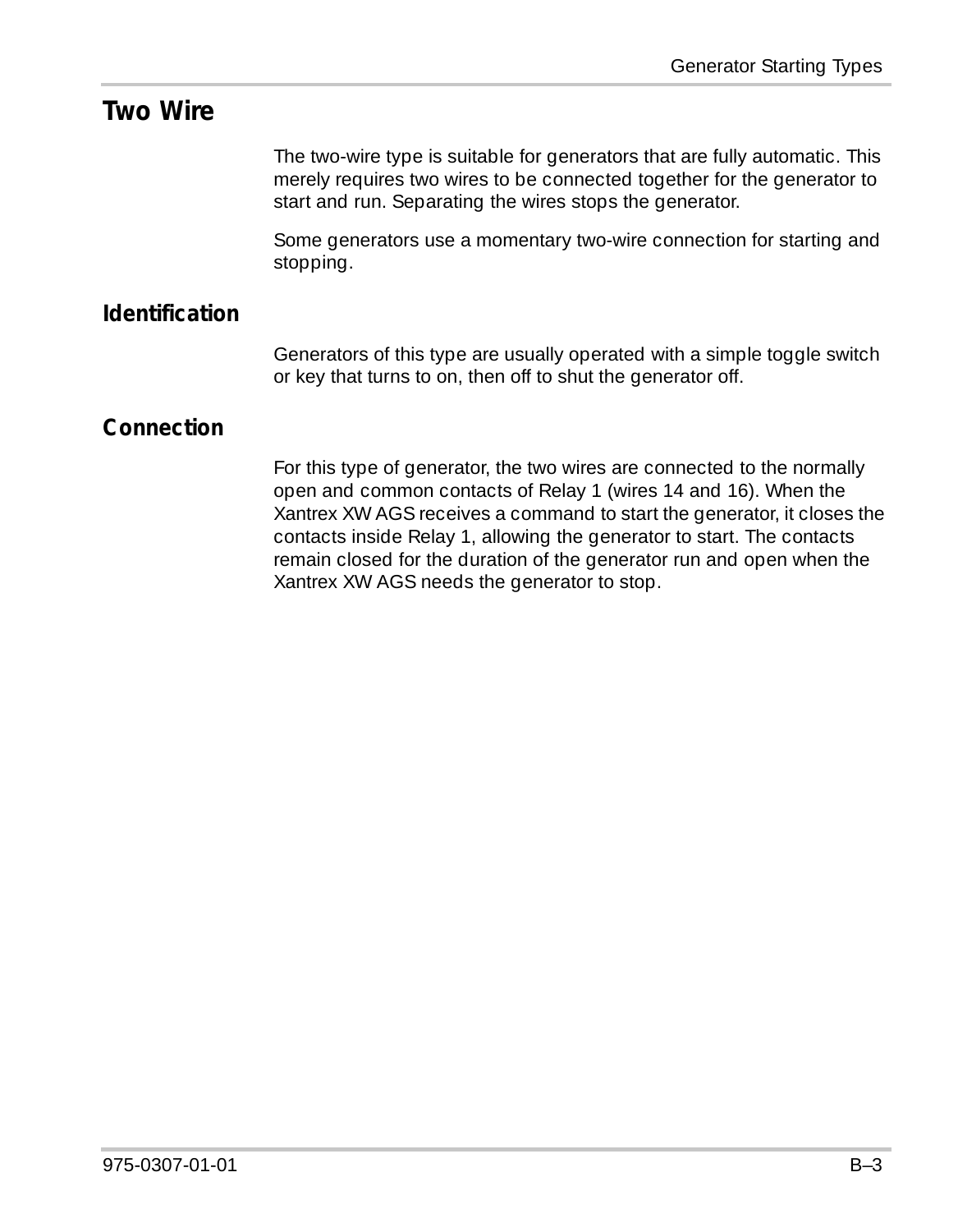### **Three-Wire Onan**

The three-wire "Onan" starting type is suitable for generators that are not as automated as the two-wire type. It requires a minimum of three wires: a common wire, a start wire and a stop wire. You may also need to connect the glow plug wires to Relay 1 (wire 14) or Relay 3 (wire 19). If the generator requires independent control of the glow plugs, power may also need to be run to Relay 3 (wire 20).

#### **Identification**

Generators of this type are controlled with a three-position switch that is normally in a center (or neutral) position. To start the generator, the switch is pressed and held to the start position until the generator starts. The switch is then released, and it returns to the center position. To stop the generator, the switch is pressed and held to the stop position until the generator stops. Again, releasing the switch returns it to the center position.

#### **Connection**

The common wire from the generator should connect to the common connections of both Relay 1 and Relay 2 (wires 16 and 18 respectively). The start wire from the generator connects to the normally open contact of Relay 2 and the generator stop wire connects to the normally open contact of Relay 1.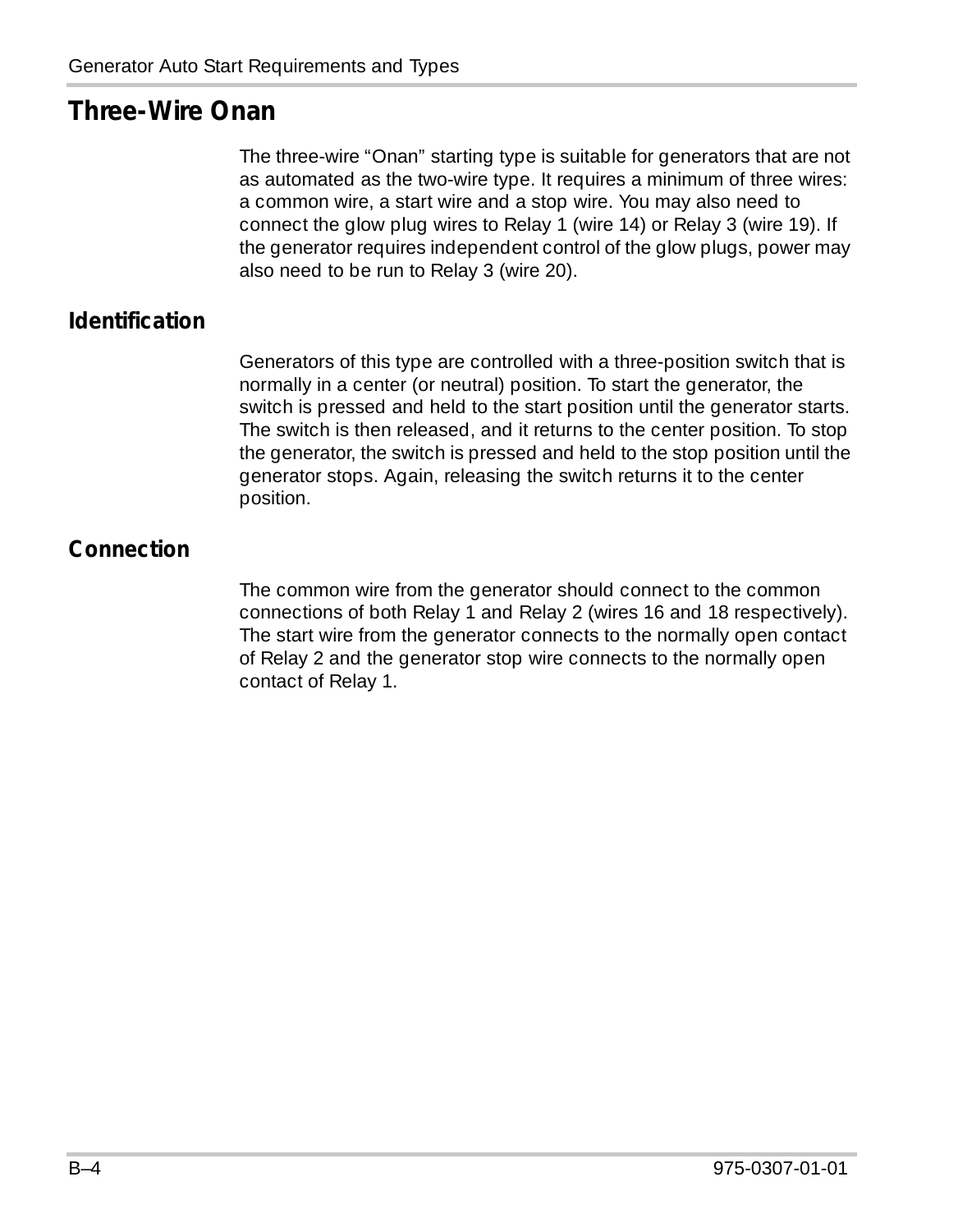#### **Three-Wire Automotive**

The third generator starting type that is supported by the Xantrex XW AGS is similar to an automotive-style ignition. In this style, the generator uses a run circuit that is normally closed, which then receives a momentary start signal. The run circuit remains active throughout the run and then is opened in order for the generator to stop.

#### **Identification**

Generators of this type are controlled by a key or rotary switch that acts exactly as an automotive ignition. The switch is first turned to an "on" (or run) position, then further to a start position. After starting, the switch returns to the "on" (or run) position. Other variations are a toggle switch that gets turned on with a separate switch or push button for start. If glow plugs are used, you would turn the key or rotary switch to the left prior to starting. A separate momentary switch or button may be used for this purpose.

#### **Connection**

This generator starting type uses the most wires. The common wire from the generator should connect to the common connections of both Relay 1 and Relay 2 (wires 16 and 18 respectively). You may need an additional two wires if glow plugs are used. The start wire from the generator connects to the normally open contact of Relay 2 and the generator stop wire connects to the normally open contact of Relay 1.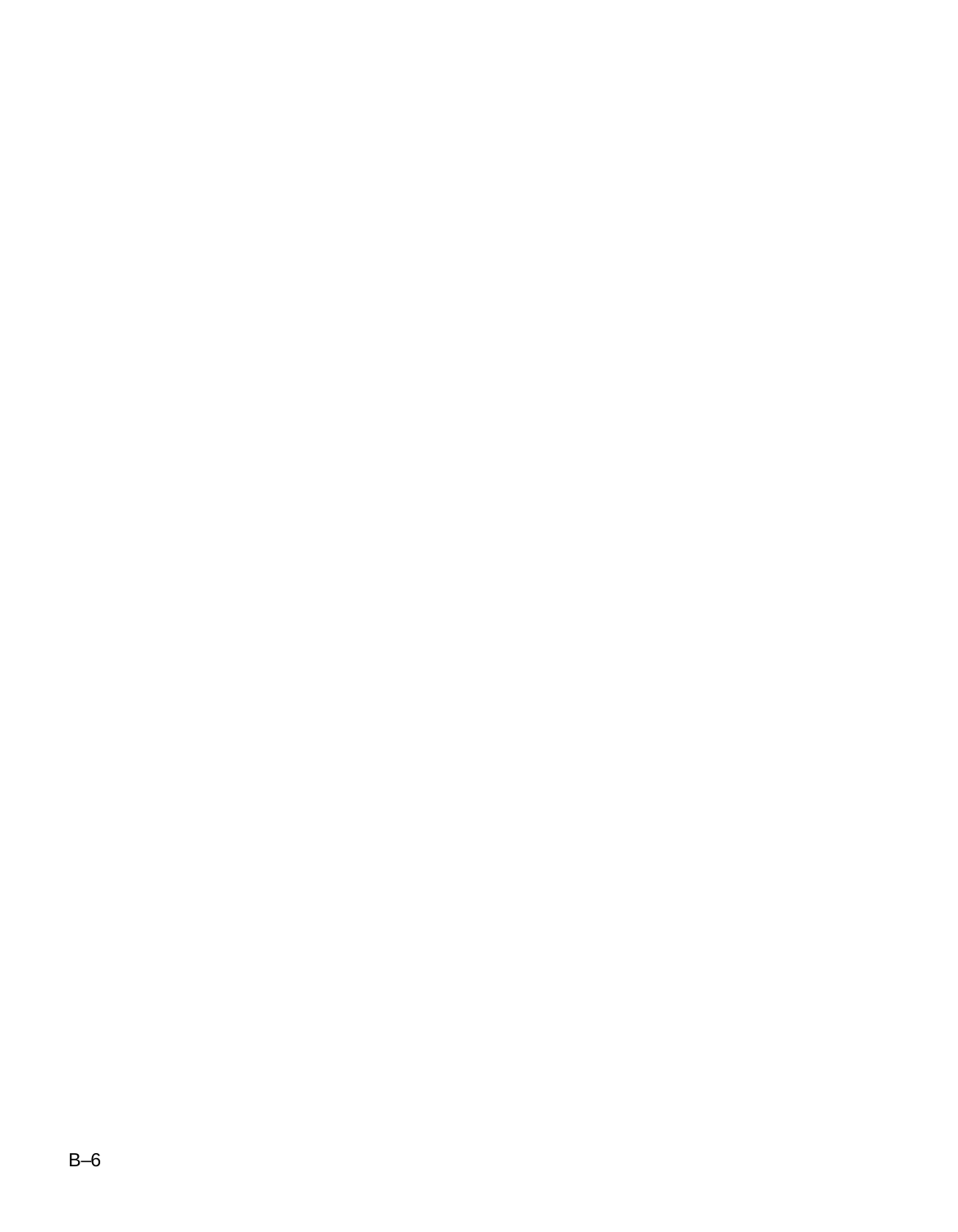<span id="page-110-0"></span>

# **CONTRELLET CONTRELLET CONTRELLET CONTRELLET CONTRELLET CONTRELLET CONTRELLET CONTRELLET CONTRELLET CONTRELLET**

[Appendix C](#page-110-0) contains information about relay configuration and timing for each major type of Xantrex XW AGS starting mode. This information applies to each of the generator types described from page  $2-10$  to page  $2-23$ .

| For this Topic      | See      |
|---------------------|----------|
| "RunMode"           | page C-2 |
| "MomentaryRun Mode" | page C-3 |
| "GlowStop Mode"     | page C-4 |
| "StartStop Mode"    | page C-5 |
| "PulseStop Mode"    | page C-6 |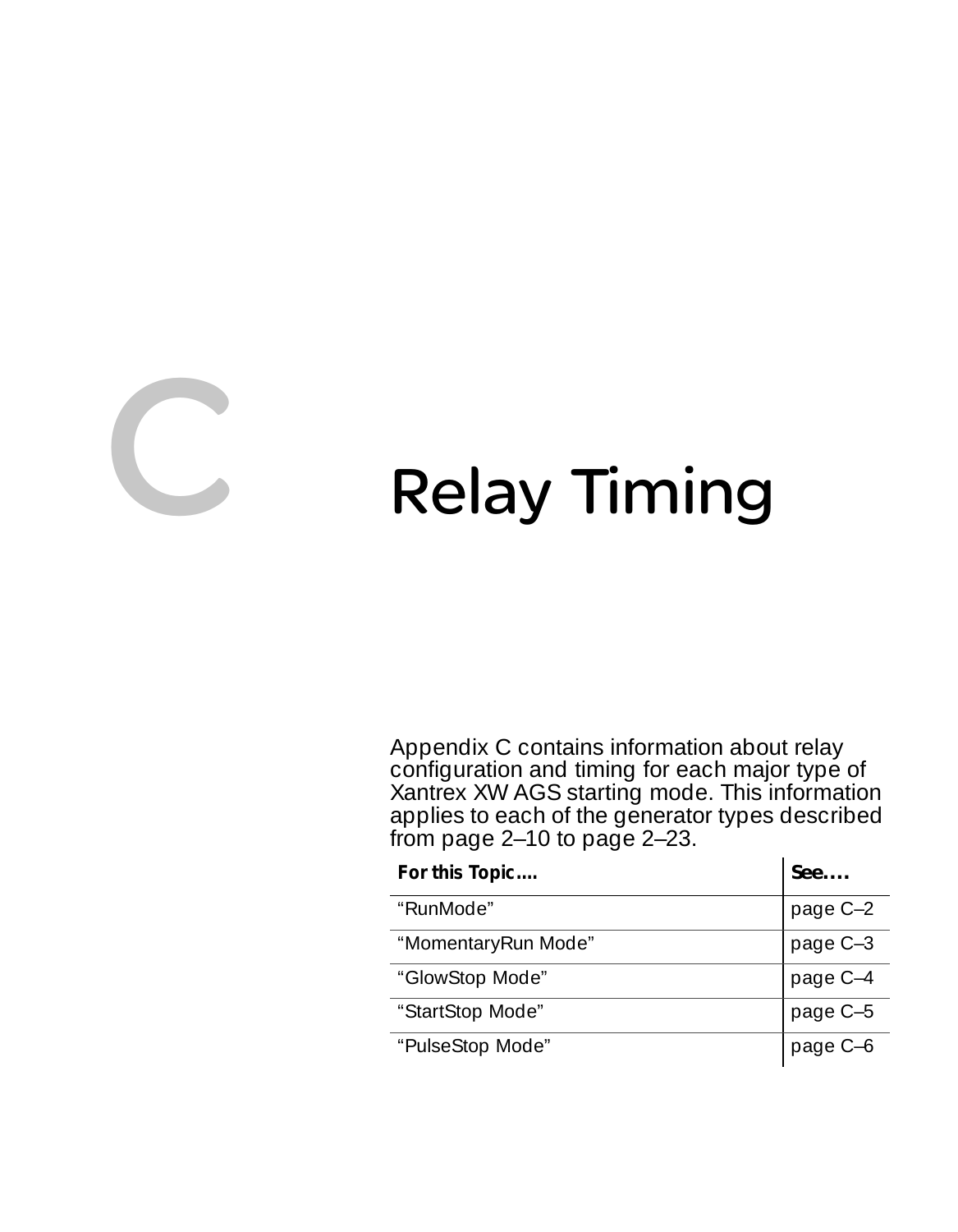# <span id="page-111-0"></span>RunMode

<span id="page-111-1"></span>For generators with RunMode starting types (Types 7, 8, and 14):

- Relay 1 (RunStop relay) can be used for two-wire configured generators.
- Relay 1 (RunStop) and Relay 2 (Start) can be used with a common ground for three-wire configured generators.
- The Preheat will never overlap the Crank Time.
- The "Delay" refers to the "Preheat to Crank Delay" and may be zero.
- Cranking will cease when the generator run signal goes high for the specified hold time or when the crank time has elapsed.



**Figure C-37** RunMode Timing Diagram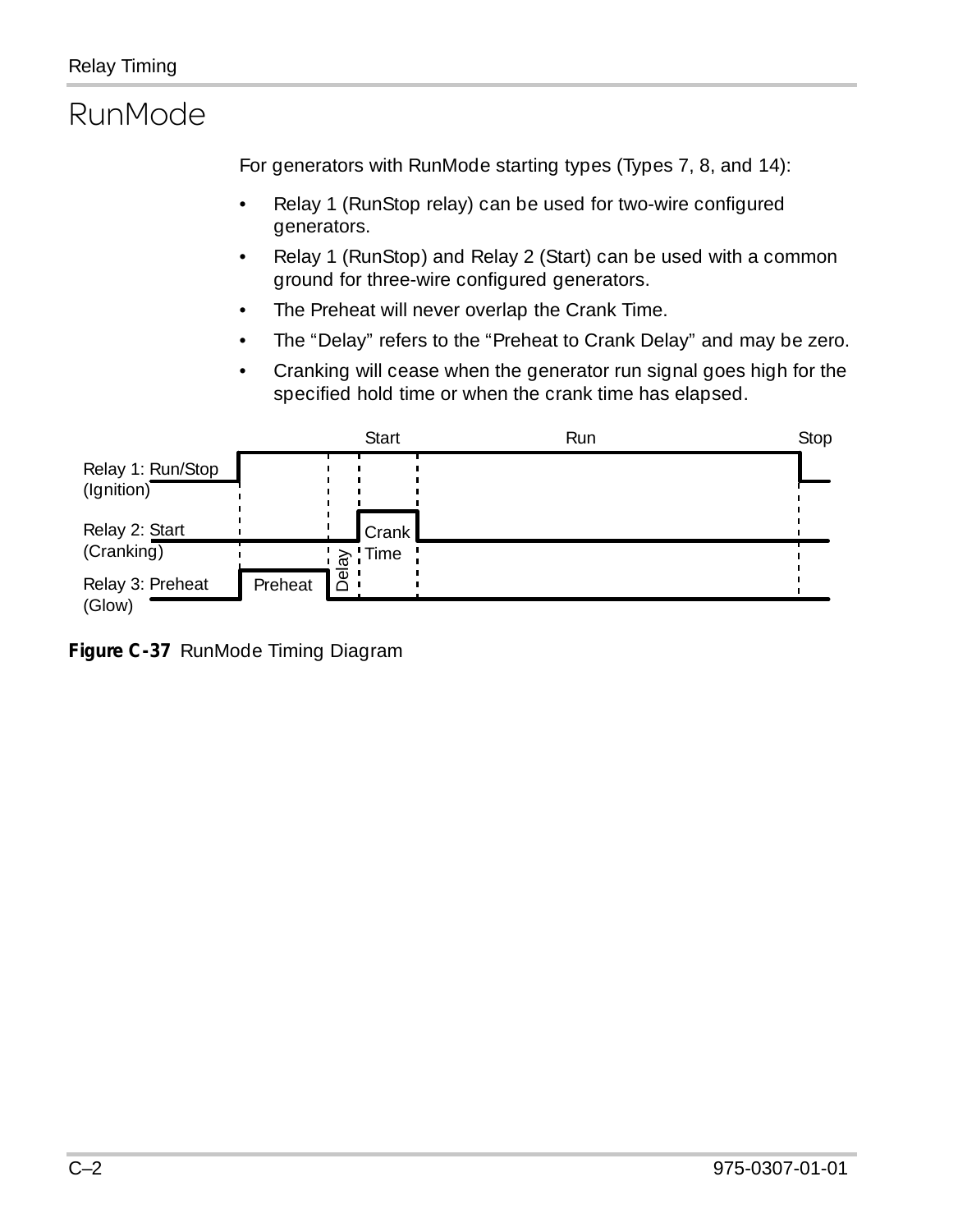# <span id="page-112-0"></span>MomentaryRun Mode

<span id="page-112-1"></span>For generators with MomentaryRun mode starting types (Type 11):

- Relay 1 (Run/Stop relay) can be used for two-wire configured generators.
- Relay 2 has no unique function in this configuration, but it is easiest to leave it doing the cranking so that another configuration is not required for it.
- Preheat will generally not be used in this configuration.
- The Preheat will never overlap the Crank Time.
- The "Delay" refers to the "Preheat to Crank Delay" and may be zero.
- Cranking will cease when the generator run signal goes high for the specified hold time or when the crank time has elapsed.



**Figure C-38** MomentaryRun Mode Timing Diagram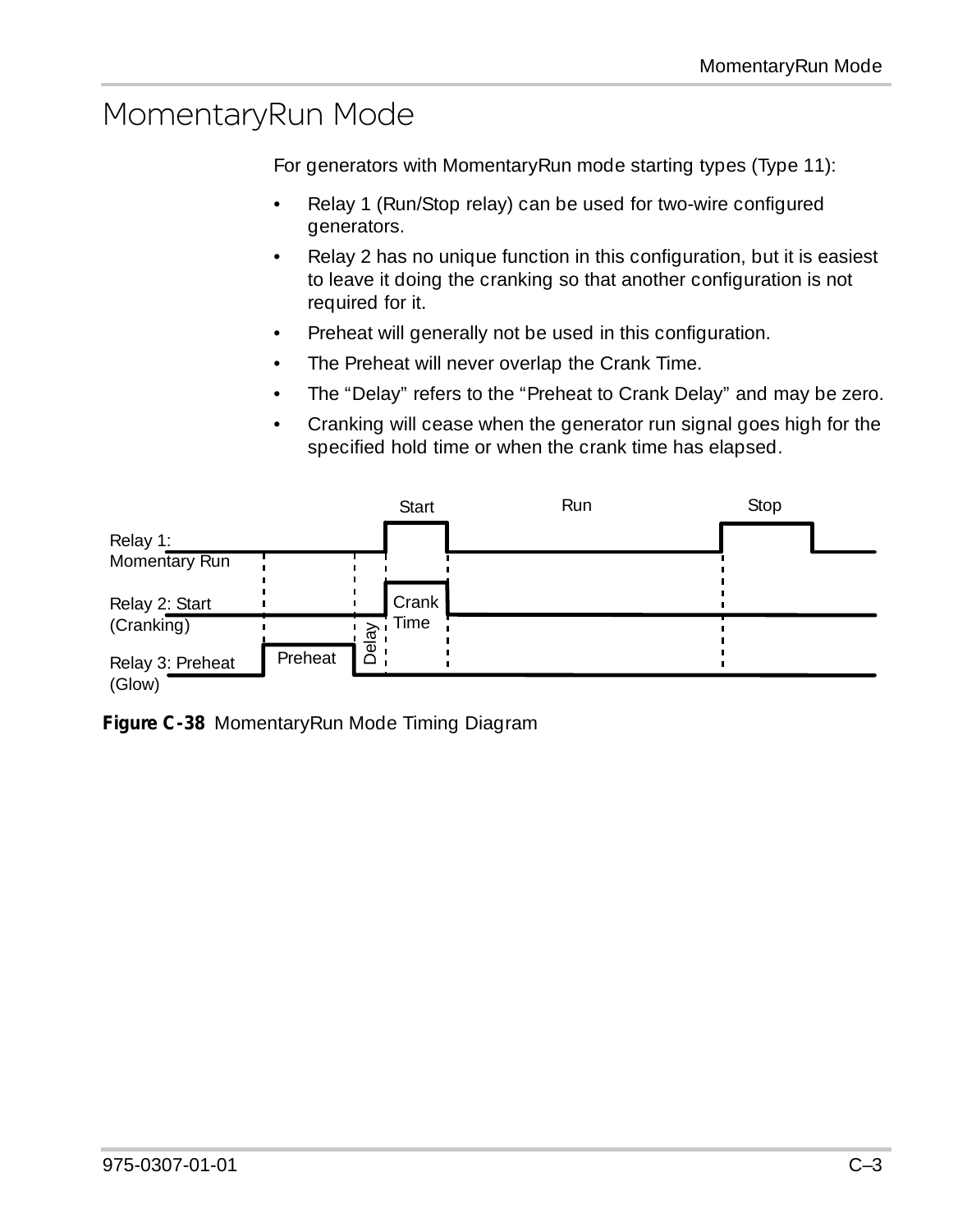# <span id="page-113-0"></span>GlowStop Mode

<span id="page-113-1"></span>For generators with GlowStop mode starting types (Types 1, 2, 3, 6, 12):

- Relay 1 (Stop) and Relay 2 (Start) can be used with a common ground for three-wire configured generators.
- The Preheat signal shows up on Relay 1 and also Relay 3 (if enabled) so that Relay 1 can be used for both Preheat and Stop.
- If the ShutDown Bypass is enabled, the Preheat on Relay 1 will remain high for the Crank Time and for the ShutDown Bypass period after cranking.
- The Preheat on Relay 3 will only overlap the Crank Time and perform ShutDown Bypass if Relay 3 is configured for Preheat with ShutDown Bypass.
- The "Delay" refers to the "Preheat to Crank Delay" and may be zero.
- Cranking will cease when the generator run signal goes high for the specified hold time or when the crank time has elapsed.



**Figure C-39** GlowStop Mode Timing Diagram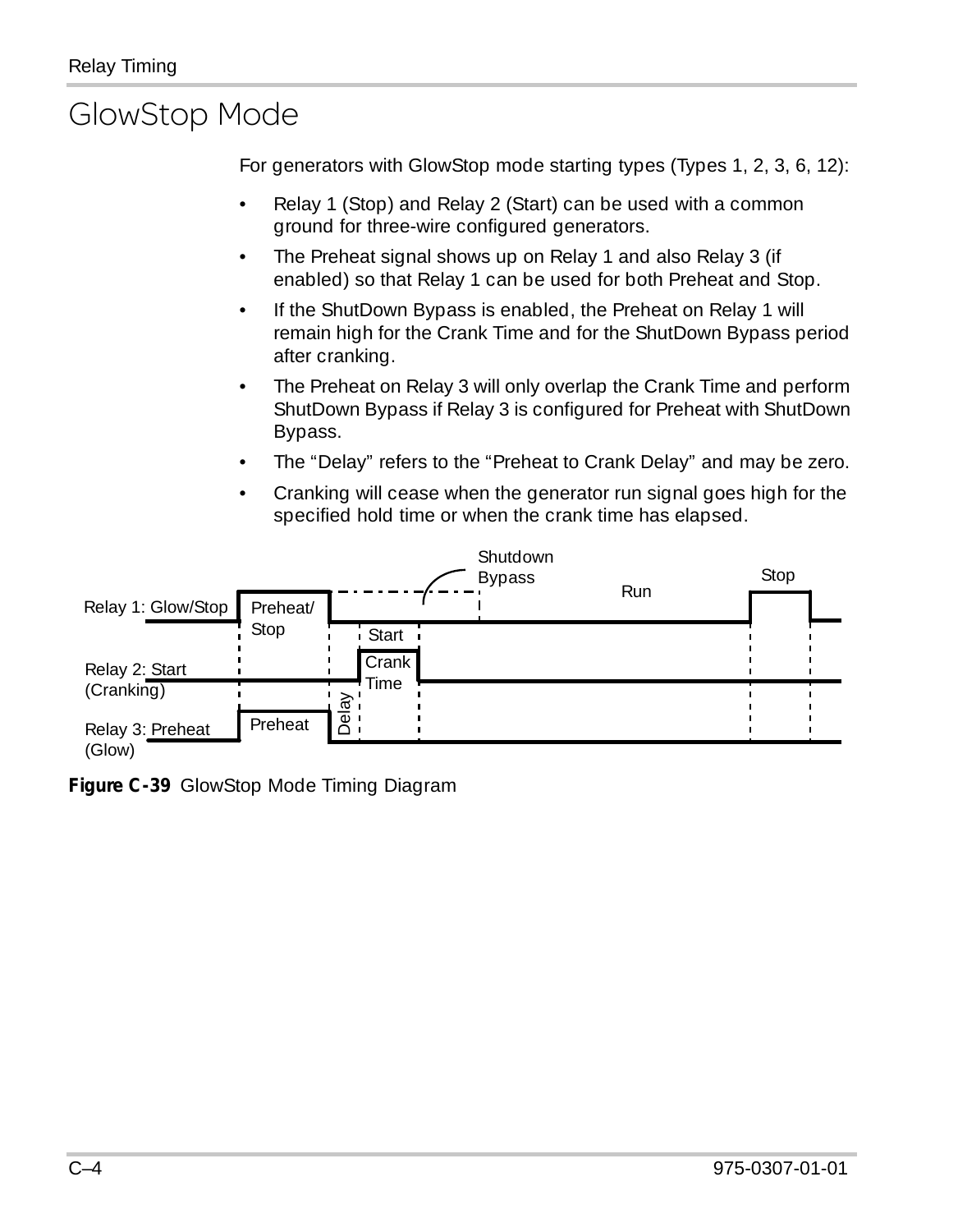# <span id="page-114-0"></span>StartStop Mode

<span id="page-114-1"></span>For generators with StartStop mode starting types (Types 4, 5, 9, 10):

- Relay 1 (Stop) and Relay 2 (Start) can be used with a common ground for three-wire configured generators.
- If Relay 3 is configured for preheat, the signal only shows up on Relay 3.
- The Preheat on Relay 3 will not overlap the Crank Time if ShutDown Bypass is not enabled.
- If the ShutDown Bypass is enabled, the Preheat on Relay 3 will remain high for the Crank Time and for the ShutDown Bypass period after cranking.
- The "Delay" refers to the "Preheat to Crank Delay" and may be zero.
- Cranking will cease when the generator run signal goes high for the specified hold time or when the crank time has elapsed.
- To get the ShutDown Bypass on Relay 3 with no preheat, Relay 3 must be configured for Preheat with ShutDown Bypass and have the Preheat time set to zero.
- StartStop mode is essentially the same as GlowStop mode with no preheat on Relay 1.



**Figure C-40** StartStop Mode Timing Diagram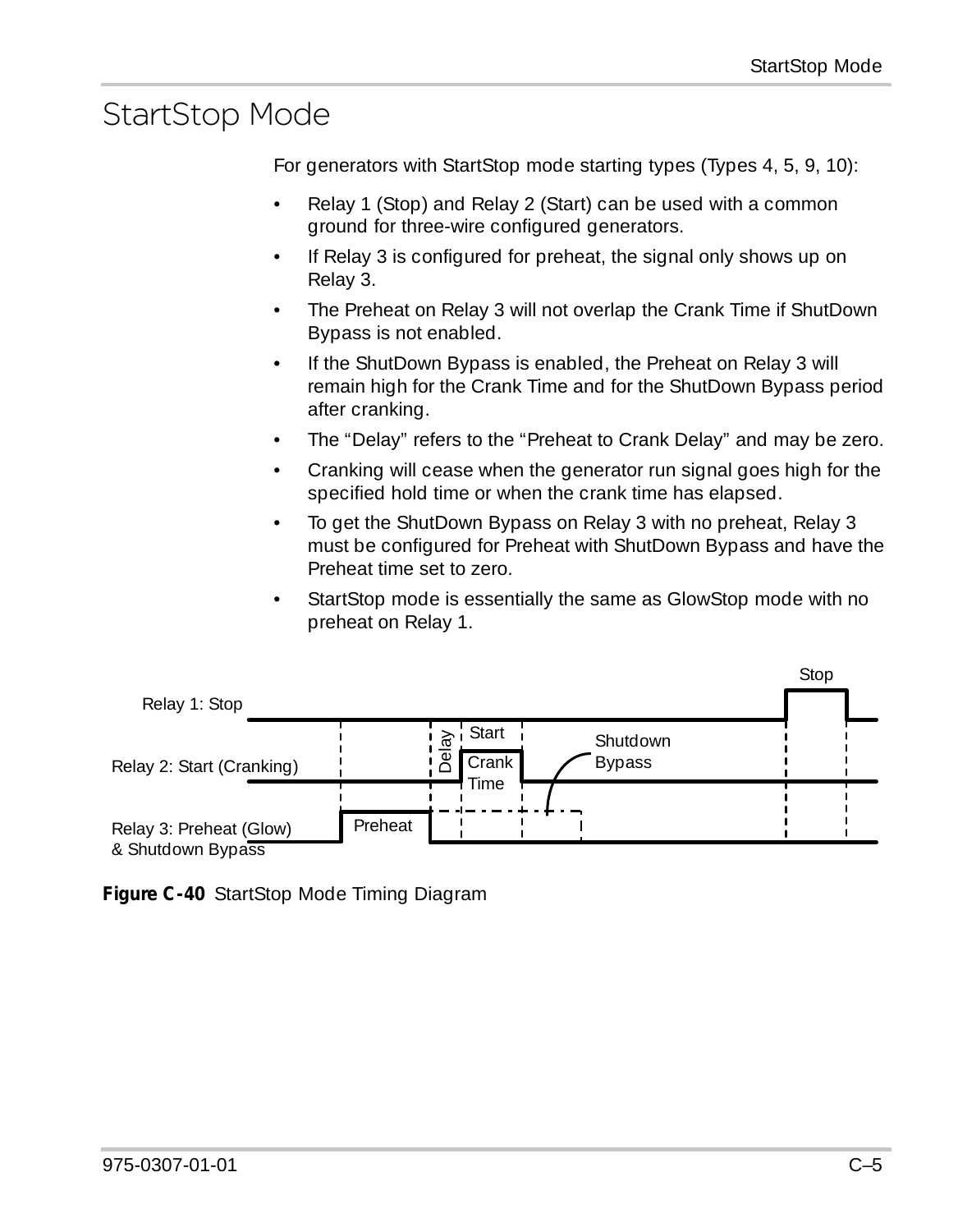# <span id="page-115-0"></span>PulseStop Mode

<span id="page-115-1"></span>For generators with PulseStop mode starting types (Type 13):

- Relay 1 (Stop) and Relay 2 (Start) can be used with a common ground for three-wire configured generators.
- If Relay 3 is configured for Preheat, the signal only shows up on Relay 3.
- The Preheat on Relay 3 will not overlap the Crank Time if ShutDown Bypass is not enabled.
- If the ShutDown Bypass is enabled, the Preheat on Relay 3 will remain high for the Crank Time and for the ShutDown Bypass period after cranking.
- The "Delay" refers to the "Preheat to Crank Delay" and may be zero.
- Cranking will cease when the generator run signal goes high for the specified hold time or when the crank time has elapsed.
- To get the ShutDown Bypass on Relay 3 with no preheat, Relay 3 must be configured for Preheat with ShutDown Bypass and have the Preheat time set to zero.
- The Xantrex XW AGS will make three attempts to stop the generator. If the generator has still not stopped at the end of the third attempt, the appropriate Fault will be generated.
- Each stop attempt will consist of engaging the stop relay for 5 seconds and then waiting 20 seconds before checking the state of the Gen Run Signal to see if the stop attempt was successful.







**Figure C-42** PulseStop Mode Relay 1 Behavior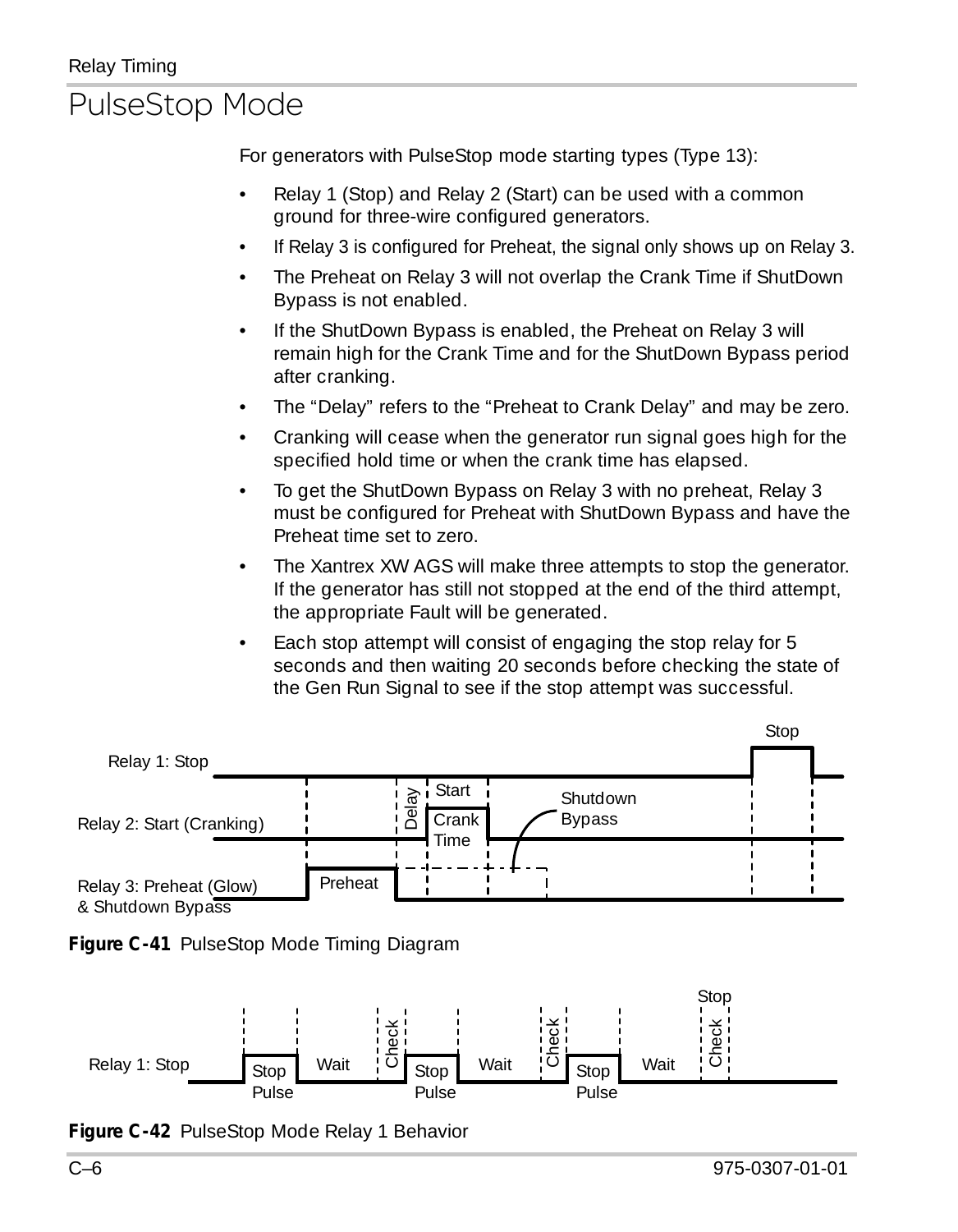# **Index**

#### A

AGS Triggers menu [3–11](#page-58-0) automatic mode [3–34](#page-81-0)

#### B

B+ wires [2–7](#page-24-0) bottom panel features [1–6](#page-17-0)

#### C

clearing faults [5–2](#page-93-0) Crank Retry Time [3–31](#page-78-0) Crank Time [3–30](#page-77-0)

#### D

Device Info menu [3–35](#page-82-0) Down arrow button [3–2](#page-49-0)

#### E

electrical specifications [A–2](#page-101-0) Enable Load [3–21](#page-68-0) Enable Temp1 [3–20](#page-67-0) Enable Temp2 [3–20](#page-67-1) environmental specifications [A–3](#page-102-0) Event Log [3–36](#page-83-0) Exercise Duration [3–28](#page-75-0) Exercise Period [3–27](#page-74-0) Exercise Time [3–28](#page-75-1) Exit button [3–2](#page-49-1) external LED wire [2–7](#page-24-1), [2–26](#page-43-0) external on/off LED [2–27](#page-44-0) external shutdown switch connecting to wiring harness [2–25](#page-42-0) input and return [2–7](#page-24-2), [2–25](#page-42-1)

#### F

Fault light [1–5](#page-16-0) Fault Log [3–35](#page-82-1) fault messages acknowledging [5–2](#page-93-1) clearing [5–2](#page-93-0)

reference table [5–6](#page-97-0) front panel features [1–5](#page-16-1)

#### G

Gen Type [3–10](#page-57-0) generator auto start requirements [B–1](#page-104-0) type [3–10](#page-57-0) Generator On light [1–5](#page-16-2) generator run signal [2–7](#page-24-0) generator starting modes glowstop [C–4](#page-113-1) momentary run [C–3](#page-112-1) pulsestop [C–6](#page-115-1) run [C–2](#page-111-1) startstop [C–5](#page-114-1)

#### M

manual off mode [3–35](#page-82-2) manual on mode [3–34](#page-81-1) Max Run Time [3–26](#page-73-0) mechanical specifications [A–3](#page-102-1) momentary run mode [C–3](#page-112-1)

#### N

Network light [1–5](#page-16-3)

#### P

Power light [1–5](#page-16-1) Preheat Time [3–31](#page-78-1) pulsestop mode [C–6](#page-115-1)

#### Q

Quiet Time Begin [3–8](#page-55-0) Enable [3–7](#page-54-0) End [3–9](#page-56-0)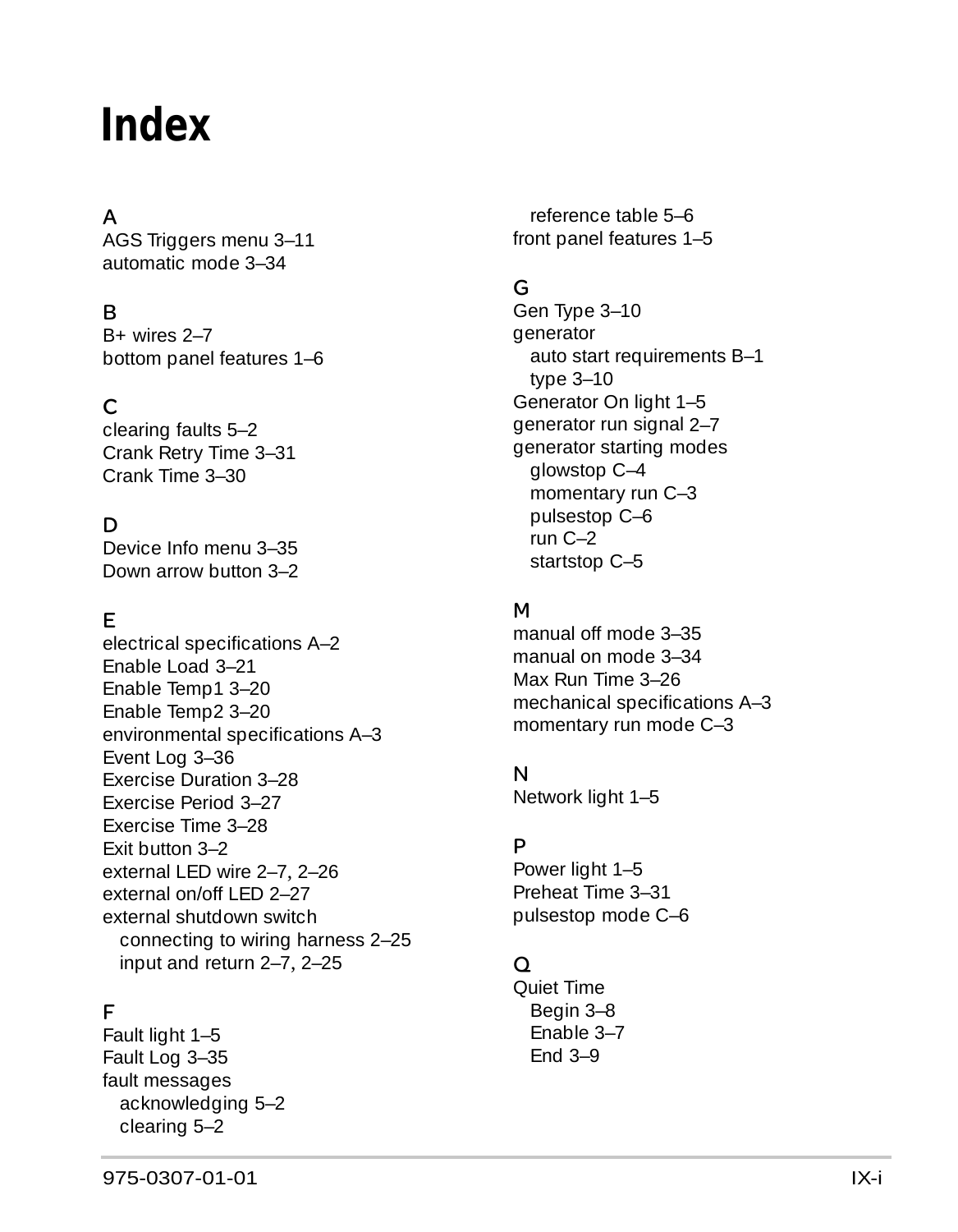#### R

regulatory listings [A–4](#page-103-0) Relay3 [3–29](#page-76-0) Run Hold Time [3–29](#page-76-1) run mode [C–2](#page-111-1)

#### S

settings quiet time [4–4](#page-89-0) specifications [A–2](#page-101-0) Start DC V [3–13](#page-60-0) Start Load [3–21](#page-68-1) Start Tries [3–31](#page-78-2) Starter Cool Down [3–23](#page-70-0), [3–24](#page-71-0) startstop mode [C–5](#page-114-1) StartV 15min [3–14](#page-61-0) 24Hr [3–16](#page-63-0) 2Hr [3–15](#page-62-0) Stop Absorb [3–18](#page-65-0) Stop BattV [3–19](#page-66-0) Stop Float [3–17](#page-64-0) Stop Load [3–22](#page-69-0) switched B+ wires [2–7](#page-24-0)

#### T

thermostat connecting [2–24](#page-41-0) inputs and returns [2–7](#page-24-3), [2–24](#page-41-1) thermostats, enabling [3–20](#page-67-0) Triggers menu [3–11](#page-58-0)

#### $\cup$

Up arrow button [3–2](#page-49-2) user settings reference table [3–37](#page-84-0)

#### V

verifying network power [2–30](#page-47-0)

#### W

Warning Log [3–35](#page-82-3) warning messages acknowledging [5–2](#page-93-1) reference table [5–3](#page-94-0)

#### X

Xantrex Xanbus [1–3](#page-14-0) Xantrex XW AGS Triggers menu [3–11](#page-58-0)